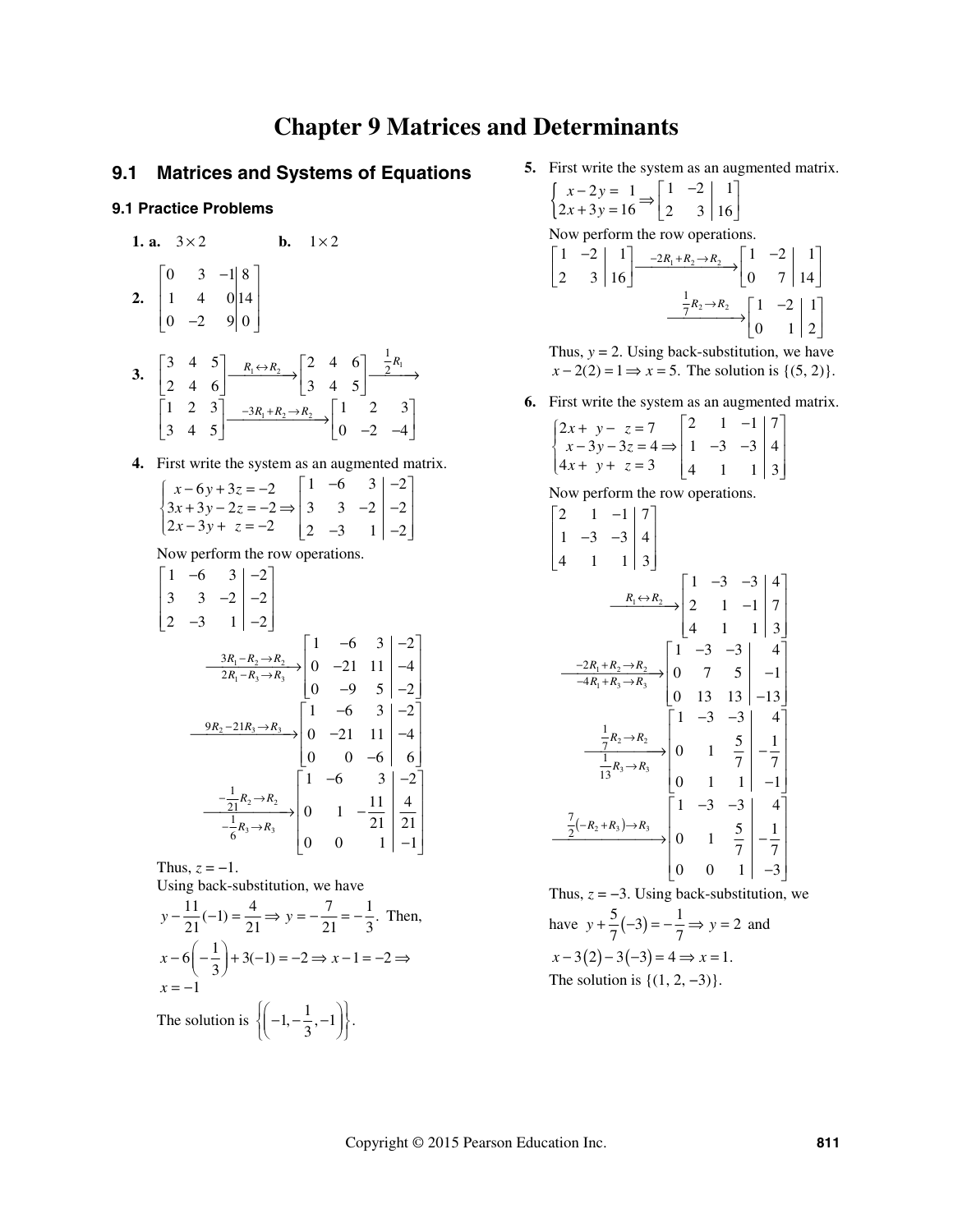7. 
$$
\begin{cases} 6x + 8y - 14z = 3 \\ 3x + 4y - 7z = 12 \Rightarrow \begin{vmatrix} 6 & 8 & -14 & 3 \\ 3 & 4 & -7 & 12 \\ 6 & 3 & 1 & 0 \end{vmatrix} \\ \text{Now perform the row operations.} \\ \begin{bmatrix} 6 & 8 & -14 & 3 \\ 3 & 4 & -7 & 12 \end{bmatrix} \end{cases}
$$

$$
\begin{bmatrix}\n6 & 3 & 1 & 0\n\end{bmatrix}\n\xrightarrow{R_1 \leftrightarrow R_2}\n\begin{bmatrix}\n3 & 4 & -7 & 12 \\
6 & 8 & -14 & 3 \\
6 & 3 & 1 & 0\n\end{bmatrix}
$$
\n
$$
\xrightarrow{\frac{1}{3}R_1 \to R_1}\n\begin{bmatrix}\n1 & \frac{4}{3} & -\frac{7}{3} & 4 \\
6 & 8 & -14 & 3 \\
6 & 3 & 1 & 0\n\end{bmatrix}
$$
\n
$$
\xrightarrow{-6R_1 + R_2 \to R_2}\n\begin{bmatrix}\n1 & \frac{4}{3} & -\frac{7}{3} & 4 \\
0 & 0 & 0 & 0 \\
6 & 3 & 1 & 0\n\end{bmatrix}\n\xrightarrow{-21}
$$

Since the second row is equivalent to  $0 = -21$ , the system is inconsistent and the solution is  $\varnothing$ .

8. 
$$
\begin{cases} 2x-3y-2z = 0 \ 3x-5y-5z = 3 \ 3 \end{cases} \begin{bmatrix} 2 & -3 & -2 & | & 0 \ 1 & 1 & -2 & | & 7 \ 3 & -5 & -5 & | & 3 \end{bmatrix}
$$
  
\n
$$
\begin{bmatrix} 2 & -3 & -2 & | & 0 \ 1 & 1 & -2 & | & 7 \ 3 & -5 & -5 & | & 3 \end{bmatrix} \begin{bmatrix} R_1 \leftrightarrow R_2 \ R_3 \end{bmatrix} = \begin{bmatrix} 1 & 1 & -2 & | & 7 \ 2 & -3 & -2 & | & 0 \ 3 & -5 & -5 & | & 3 \end{bmatrix}
$$
  
\n
$$
\begin{array}{c} -2R_1 + R_2 \rightarrow R_2 \ \hline -3R_1 + R_3 \rightarrow R_3 \end{array} \begin{bmatrix} 1 & 1 & -2 & | & 7 \ 0 & -5 & 2 & | & -14 \ 0 & -8 & 1 & | & -18 \end{bmatrix}
$$
  
\n
$$
\begin{array}{c} -\frac{1}{5}R_2 \rightarrow R_2 \ \hline 6 \end{array} \begin{bmatrix} 1 & 1 & -2 & | & 7 \ 0 & -8 & 1 & | & -18 \ 0 & -8 & 1 & | & -18 \end{bmatrix}
$$
  
\n
$$
\begin{bmatrix} 1 & 0 & -\frac{8}{5} & | & \frac{21}{5} \\ 0 & 0 & 1 & -\frac{2}{5} & | & \frac{5}{5} \\ 0 & 0 & 0 & -\frac{11}{5} & | & \frac{22}{5} \\ 0 & 0 & -\frac{11}{5} & | & \frac{22}{5} \end{bmatrix}
$$

9. 
$$
\begin{bmatrix}\nx + \frac{8}{5}R_3 \rightarrow R_3 \\
3x - 3y + z = -8\n\end{bmatrix}\n\begin{bmatrix}\n1 & 0 & -\frac{8}{5} & \frac{21}{5} \\
0 & 1 & -\frac{2}{5} & \frac{14}{5} \\
0 & 0 & 1 & -2\n\end{bmatrix}
$$
\n  
\n7. 
$$
\frac{R_1 + \frac{8}{5}R_3 \rightarrow R_1}{R_2 + \frac{2}{5}R_3 \rightarrow R_2}\n\begin{bmatrix}\n1 & 0 & 0 & 1 \\
0 & 1 & 0 & 2 \\
0 & 0 & 1 & -2\n\end{bmatrix}
$$
\n  
\n9. 
$$
\begin{cases}\nx + z = -1 \\
3x - 3y + z = -8 \\
3x - 3y + z = -8\n\end{cases}\n\begin{bmatrix}\n1 & 0 & 1 & -1 \\
0 & 3 & 2 & 5 \\
3 & -3 & 1 & -8\n\end{bmatrix}
$$
\n  
\n
$$
\begin{bmatrix}\n1 & 0 & 1 & -1 \\
0 & 3 & 2 & 5 \\
3 & -3 & 1 & -8\n\end{bmatrix}
$$
\n  
\n
$$
\begin{bmatrix}\n1 & 0 & 1 & -1 \\
0 & 3 & 2 & 5 \\
0 & -3 & -2 & -5\n\end{bmatrix}
$$
\n  
\n
$$
\begin{bmatrix}\n1 & 0 & 1 & -1 \\
0 & 3 & 2 & 5 \\
0 & -3 & -2 & -5\n\end{bmatrix}
$$
\n  
\n
$$
\begin{bmatrix}\n1 & 0 & 1 & -1 \\
0 & 1 & 1 & -1 \\
0 & 0 & 0 & 0\n\end{bmatrix}
$$
\n  
\n
$$
\frac{1}{R_2 + R_3 \rightarrow R_3}\n\begin{bmatrix}\n1 & 0 & 1 & 2 & 5 \\
0 & 1 & 2 & 5 \\
0 & 0 & 0 & 0\n\end{bmatrix}
$$

The matrix is in row echelon form. The

equivalent system is 1  $2 \begin{array}{cc} 2 & 5 \end{array}$ 3 3  $x + z$  $y + \frac{z}{2}z$  $\begin{cases} x + z = - \\ 2 \end{cases}$  $\left\{ y + \frac{2}{3}z = \frac{5}{3} \cdot$  Solving

for *x* and *y* in terms of *z*, we have  $x = -z - 1$ 

and 
$$
y = \frac{5}{3} - \frac{2}{3}z
$$
.  
The solution set is  $\left\{ \left( -z - 1, \frac{5}{3} - \frac{2}{3}z, z \right) \right\}$ .

**10. a.**   $0.01s + 0.1c + 0.1t + 12.46$  $0.2s + 0.02c + 0.01t + 3$  or  $t = 0.25s + 0.3c + 2.7$  $\begin{bmatrix} 0.99s & -0.1c & -0.1t = 12.46 \\ 0.25 & 0.935 & 0.014 \end{bmatrix}$  $\begin{cases} -0.2s + 0.98c - 0.01t = 3 \end{cases}$  $\begin{vmatrix} -0.25s & -0.3c & +t = 2.7 \end{vmatrix}$  $s = 0.01s + 0.1c + 0.1t$  $\begin{cases} s = 0.01s + 0.1c + 0.1t + 1 \\ c = 0.2s + 0.02c + 0.01t + \end{cases}$ 

**b.** 
$$
0.99(14) - 0.1(6) - 0.1(8) = 12.46
$$
   
- $0.2(14) + 0.98(6) - 0.01(8) = 3$    
- $0.25(14) - 0.3(6) + (8) = 2.7$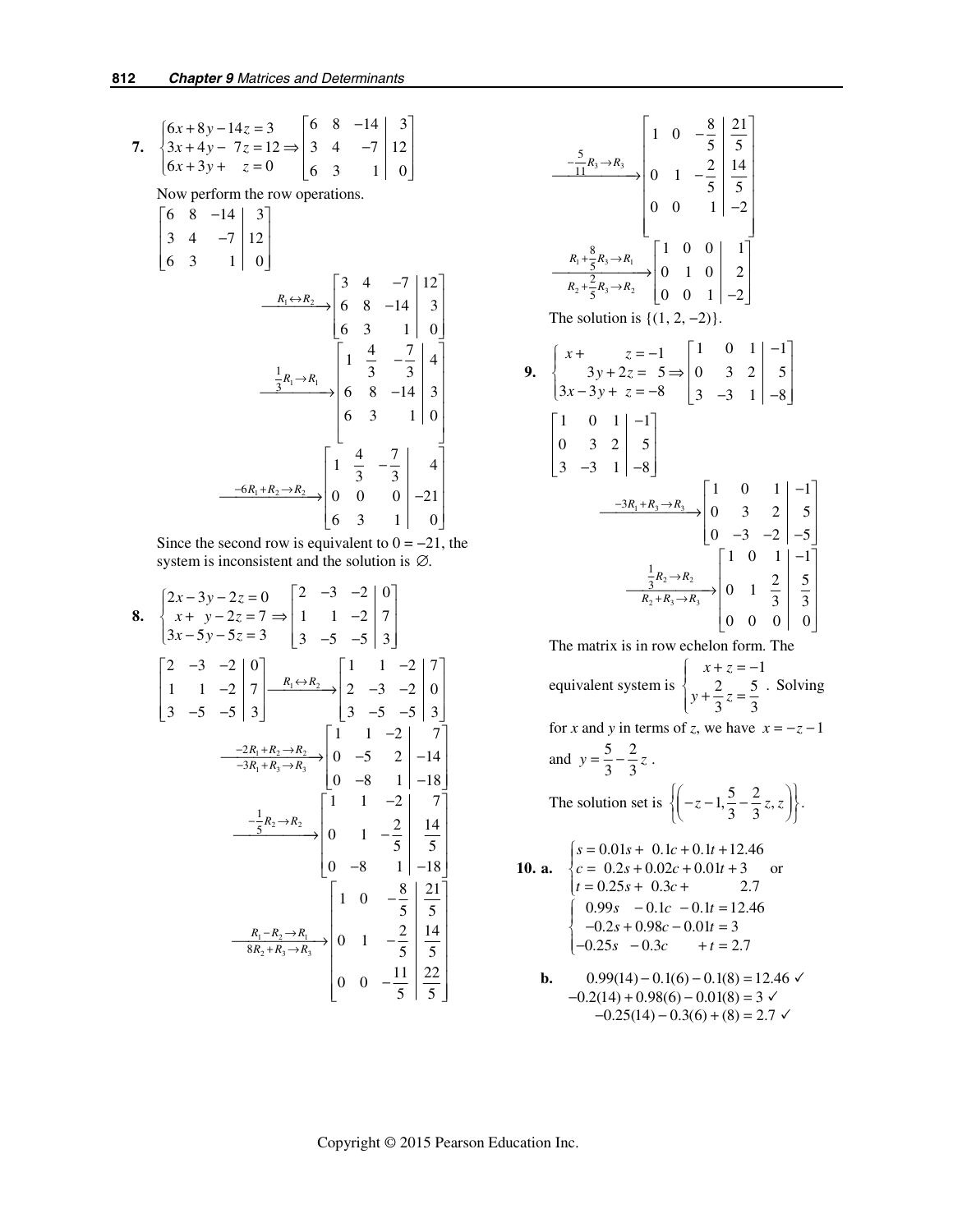#### **9.1 Basic Concepts and Skills**

- 1. A matrix is any rectangular array of numbers.
- **2.** The array of coefficients and constants in a linear system is called the augmented matrix of the system.
- **3.** Two matrices are row equivalent if one can be obtained form the other by a sequence of row operations.
- **4.** If a matrix is in row-echelon form and each leading entry 1 is the only nonzero entry in its column, then the matrix is in reduced row echelon form.
- **5.** False. A  $3 \times 4$  matrix has three rows with four entries in each row. In other words, the matrix has three rows and four columns.
- **6.** True
- **7.** False. The augmented matrix of the system is

| 2 |   | 0 | 5              |  |
|---|---|---|----------------|--|
| 0 | 3 |   | $-1$           |  |
|   | 0 | 2 | $\mathfrak{Z}$ |  |

- **8.** False. The augmented matrix of the system is  $\begin{vmatrix} 2 & -1 & 1 \end{vmatrix}$  $\begin{vmatrix} 3 & 1 \end{vmatrix} 9$ .  $\begin{vmatrix} 3 & 1 \\ 1 & 1 \end{vmatrix}$ 
	- $\begin{bmatrix} 5 & 02 & | & 4 \end{bmatrix}$
- **9.**  $1 \times 1$  **10.**  $1 \times 4$  **11.**  $2 \times 4$
- **12.**  $3 \times 3$  **13.**  $2 \times 3$  **14.**  $3 \times 4$
- **15.**  $a_{13} = 3, a_{31} = 9, a_{33} = 11, a_{34} = 12$

**16. a.**  $a_{23}$  **b.**  $a_{32}$ 

- **c.**  $a_{14}$  **d.**  $a_{34}$
- **17.** No, the array is not a matrix because it is not a rectangular array of numbers.

 $\sim$ 

**18.** 
$$
\begin{bmatrix} 6 & -5 & 5 \\ 7 & 2 & 4 \end{bmatrix}
$$
 **19.**  $\begin{bmatrix} 2 & 4 & 2 \\ 1 & -3 & 1 \end{bmatrix}$   
\n**20.**  $\begin{bmatrix} 1 & 2 & 7 \\ 3 & 5 & 11 \end{bmatrix}$  **21.**  $\begin{bmatrix} 5 & -7 & 11 \\ -13 & 17 & 19 \end{bmatrix}$   
\n**22.**  $\begin{bmatrix} -3 & 2 & 10 \\ 5 & -1 & -7 \end{bmatrix}$  **23.**  $\begin{bmatrix} -1 & 2 & 3 & 8 \\ 2 & -3 & 9 & 16 \\ 4 & -5 & -6 & 32 \end{bmatrix}$ 

| 24. $\begin{vmatrix} 1 & -1 & 0 & 2 \\ 2 & 0 & 3 & -5 \\ 0 & 1 & -2 & 7 \end{vmatrix}$ 25. $\begin{cases} x + 2y - 3z = 4 \\ -2x - 3y + z = 5 \\ 3x - 3y + 2z = 7 \end{cases}$                                          |
|-------------------------------------------------------------------------------------------------------------------------------------------------------------------------------------------------------------------------|
| 26. $\begin{cases} -x+2y+3z=6\\ 2x+3y+z=2\\ 4x+3y+2z=1 \end{cases}$ 27. $\begin{cases} x-y+z=2\\ 2x+y-3z=6 \end{cases}$                                                                                                 |
| 28. $\begin{cases}\nx + y + z = 2 \\ x - y - z = 4 \\ 2x + 3y + z = 6 \\ -x + y - z = 8\n\end{cases}$                                                                                                                   |
| <b>29.(i)</b> $\begin{vmatrix} 2 & 3 & 5 \\ 1 & 2 & 3 \end{vmatrix}$ $\longrightarrow$ $\begin{vmatrix} R_1 \leftrightarrow R_2 \\ \rightarrow \end{vmatrix}$ $\begin{vmatrix} 1 & 2 & 3 \\ 2 & 3 & 5 \end{vmatrix}$    |
| (ii) $\begin{bmatrix} 1 & 2 & 3 \\ 2 & 3 & 5 \end{bmatrix} \xrightarrow{-2R_1+R_2\rightarrow R_2} \begin{bmatrix} 1 & 2 & 3 \\ 0 & -1 & -1 \end{bmatrix}$                                                               |
| (iii) $\begin{bmatrix} 1 & 2 & 3 \\ 0 & -1 & -1 \end{bmatrix} \xrightarrow{R_2} \begin{bmatrix} 1 & 2 & 3 \\ 0 & 1 & 1 \end{bmatrix}$                                                                                   |
| <b>30.(i)</b> $\begin{bmatrix} 2 & 4 & 2 \\ 1 & 5 & 7 \end{bmatrix} \xrightarrow{\frac{1}{2}R_1} \begin{bmatrix} 1 & 2 & 1 \\ 1 & 5 & 7 \end{bmatrix}$                                                                  |
| (ii) $\begin{bmatrix} 1 & 2 & 1 \\ 1 & 5 & 7 \end{bmatrix} \xrightarrow{\phantom{a} -R_1 + R_2 \rightarrow R_2} \begin{bmatrix} 1 & 2 & 1 \\ 0 & 3 & 6 \end{bmatrix}$                                                   |
| (iii) $\begin{bmatrix} 1 & 2 & 1 \\ 0 & 3 & 6 \end{bmatrix} \xrightarrow{\frac{1}{3}R_2} \begin{bmatrix} 1 & 2 & 1 \\ 0 & 1 & 2 \end{bmatrix}$                                                                          |
| 31.(i) $\begin{bmatrix} 1 & 2 & 3 & 4 \\ 0 & 4 & -3 & 11 \\ 0 & 1 & 5 & -3 \end{bmatrix}$ $\xrightarrow{R_2 \leftrightarrow R_3}$<br>$\begin{bmatrix} 1 & 2 & 3 & 4 \\ 0 & 1 & 5 & -3 \\ 0 & 4 & -3 & 11 \end{bmatrix}$ |
| (ii) $\begin{bmatrix} 1 & 2 & 3 & 4 \\ 0 & 1 & 5 & -3 \\ 0 & 4 & -3 & 11 \end{bmatrix} \xrightarrow{-4R_2 + R_3 \rightarrow R_3} \begin{bmatrix} 1 & 2 & 3 & 4 \\ 0 & 1 & 5 & -3 \\ 0 & 0 & -23 & 23 \end{bmatrix}$     |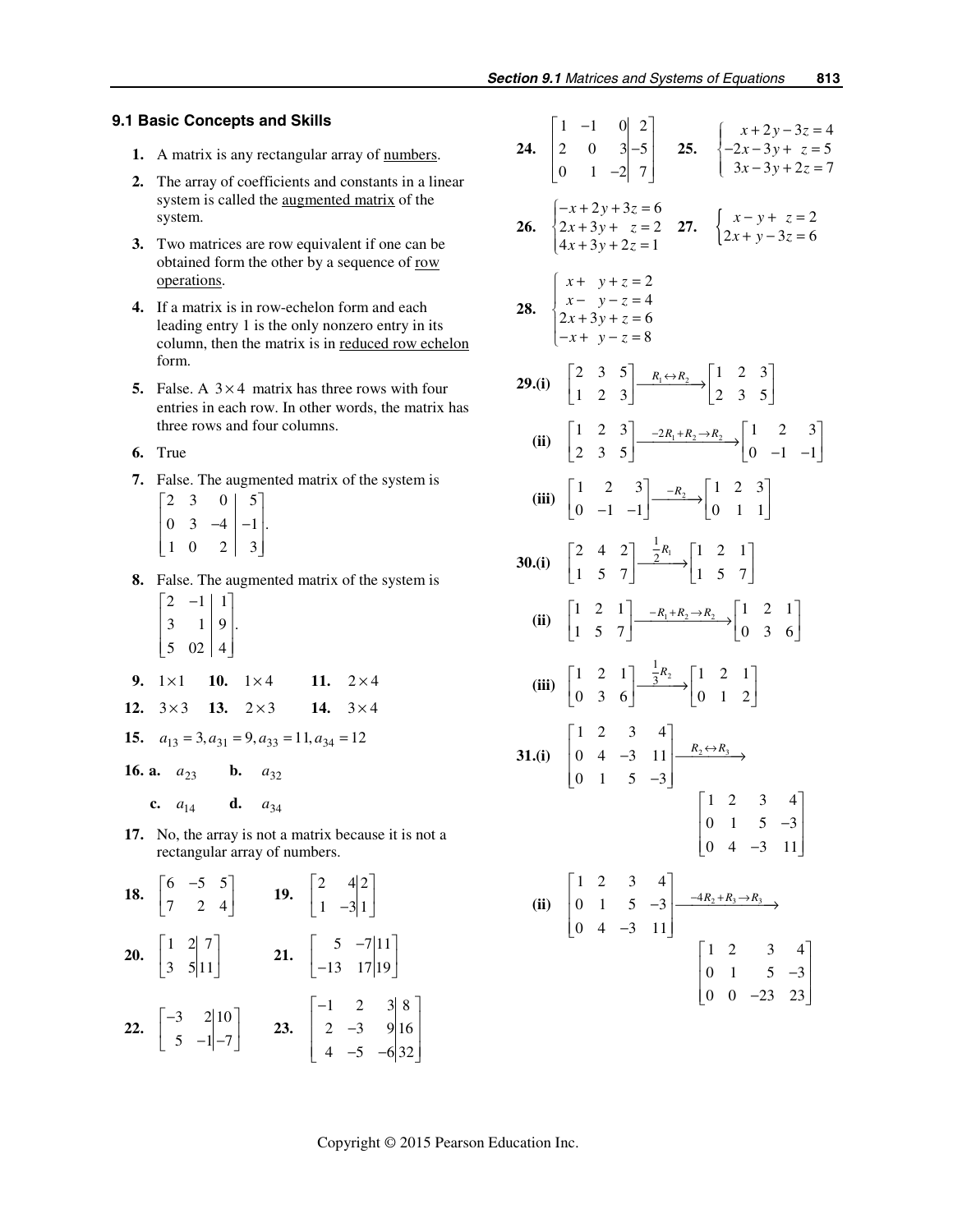**(iii)**  $\begin{vmatrix} 0 & 1 & 5 & -3 \end{vmatrix} \begin{vmatrix} -\frac{23}{3}x_3 \end{vmatrix}$ 1 23 12 3 4  $0 \quad 1 \quad 5 \quad -3$  $0 \t 0 \t -23 \t 23$ 123 4  $0 \t1 \t5 \t-3$  $0 \t 0 \t 1 \t -1$  $\begin{vmatrix} 1 & 2 & 3 & 4 \end{vmatrix}$   $\begin{array}{c} 1 \\ -\frac{1}{2}R \end{array}$  $\begin{vmatrix} 0 & 1 & 5 & -3 \end{vmatrix} \xrightarrow{-\frac{1}{23}R_3}$  $\begin{bmatrix} 0 & 0 & -23 & 23 \end{bmatrix}$  $\begin{bmatrix} 1 & 2 & 3 & 4 \\ 0 & 1 & 5 & -3 \\ 0 & 0 & 1 & -1 \end{bmatrix}$ **32.(i)** 1 0 2 3 4  $\frac{2R_1+R_3\rightarrow R_3}{2}$  $1 \frac{3}{2}$  -2  $\frac{1}{2}$ 0 2 34 2  $-1$  7 3  $1 \frac{3}{2}$  -2  $\frac{1}{2}$ 02 34 02 34  $+ R_3 \rightarrow$  $\begin{vmatrix} 1 & \frac{3}{2} & -2 & \frac{1}{2} \end{vmatrix}$  $\begin{vmatrix} 0 & 2 & 3 & 4 \end{vmatrix} \xrightarrow{2R_1+R_3 \rightarrow R_3}$  $\begin{bmatrix} -2 & -1 & 7 & 3 \end{bmatrix}$  $\left|1 \frac{3}{2} \right| - 2 \frac{1}{2}$  $\begin{vmatrix} 2 & 2 & 4 \end{vmatrix}$  $\begin{vmatrix} 0 & 2 & 3 & 4 \end{vmatrix}$  $\begin{bmatrix} 0 & 2 & 3 & 4 \end{bmatrix}$  $R_1 + R_3 \rightarrow R$ **(ii)**  $\begin{vmatrix} 0 & 2 & 3 & 4 \end{vmatrix} \begin{vmatrix} \frac{2}{3} & \frac{2}{3} & \frac{2}{3} & \frac{2}{3} & \frac{2}{3} & \frac{2}{3} & \frac{2}{3} & \frac{2}{3} & \frac{2}{3} & \frac{2}{3} & \frac{2}{3} & \frac{2}{3} & \frac{2}{3} & \frac{2}{3} & \frac{2}{3} & \frac{2}{3} & \frac{2}{3} & \frac{2}{3} & \frac{2}{3} & \frac{2}{3} & \frac{2}{3} & \frac{2}{3} & \frac{2}{3} &$ 1 2  $1 \frac{3}{2}$  -2  $\frac{1}{2}$ 02 34 02 34  $1 \frac{3}{2}$  -2  $\frac{1}{2}$ 02 34 0 3  $\frac{9}{2}$  6  $\begin{vmatrix} 1 & \frac{3}{2} & -2 & \frac{1}{2} \end{vmatrix}$   $\frac{1}{2}R_2 + R_3 \rightarrow$  $\begin{vmatrix} 0 & 2 & 3 & 4 \end{vmatrix} \xrightarrow{R_2 + R_3 \rightarrow R_3}$  $\begin{bmatrix} 0 & 2 & 3 & 4 \end{bmatrix}$  $\left|1 \frac{3}{2} - 2 \frac{1}{2}\right|$  $\begin{vmatrix} 2 & 2 & 7 \end{vmatrix}$  $\begin{vmatrix} 0 & 2 & 3 & 4 \end{vmatrix}$  $\vert$   $\vert$   $\vert$   $\vert$  $\begin{bmatrix} 0 & 3 & \frac{1}{2} & 6 \end{bmatrix}$  $R_2 + R_3 \rightarrow R$ **33.**  $\begin{bmatrix} 4 & 3 & -1 \\ 7 & 1 & 2 \end{bmatrix}$  $5R_1 + R_2 \rightarrow R_2$   $\begin{vmatrix} 1 & \frac{5}{4} & -\frac{7}{4} \end{vmatrix}$  $\frac{4}{6}R_2 \rightarrow R_2$ 1 4 5  $-7\frac{1}{4}R_1$   $1\frac{5}{4}$   $-7\frac{7}{4}$ 9  $5 \quad 4 \quad -2 \overline{\smash{\big)}\xrightarrow{4} \qquad \smash{4} \qquad \smash{4} \xrightarrow{4} \qquad \smash{4} \xrightarrow{4} \qquad \smash{4}$  $0 \quad -\frac{9}{4} \quad \frac{27}{4}$ 4 4  $1 \quad \frac{5}{4} \quad -\frac{7}{4}$ 0 1  $-3$  $\begin{bmatrix} 4 & 5 & -7 \\ 5 & 4 & -2 \end{bmatrix} \xrightarrow{\frac{1}{4}R_1} \begin{bmatrix} 1 & \frac{5}{4} & -\frac{7}{4} \\ 5 & 4 & -2 \end{bmatrix}$  $\frac{-5R_1+R_2\to R_2}{2}$   $\left(1+\frac{5}{4}-\frac{7}{4}\right)$  $-\frac{1}{6}R_2 \rightarrow R$  $\begin{bmatrix} 0 & -\frac{9}{4} & \frac{27}{4} \end{bmatrix}$  $\frac{-\frac{4}{9}R_2 \rightarrow R_2}{\frac{1}{9} \left( \frac{5}{4} \right)} \begin{bmatrix} 1 & \frac{5}{4} & -\frac{7}{4} \\ 0 & 1 & -3 \end{bmatrix}$ **34.**  $\begin{bmatrix} 2 & 0 & -\infty \\ 2 & 1 & 0 \end{bmatrix}$  $1 + n_2 - n_2$ 2 1 2 3 1 10 2 6 -8  $\frac{1}{2}R_1$  1 3 -4  $3 -1 2$   $|3 -1 2$  $1 \t 3 \t -4$  $0 -10 14$  $1 \quad 3 \quad -4$ 0 1  $-\frac{7}{5}$ *R*  $R_1 + R_2 \rightarrow R$ *R*  $-3R_1 + R_2 \rightarrow$ −  $\begin{bmatrix} 2 & 6 & -8 \\ 3 & -1 & 2 \end{bmatrix} \xrightarrow{\frac{1}{2}R_1} \begin{bmatrix} 1 & 3 & -4 \\ 3 & -1 & 2 \end{bmatrix}$  $\frac{-3R_1+R_2\rightarrow R_2}{0}$   $\rightarrow$   $\begin{bmatrix} 1 & 3 & -4 \\ 0 & -10 & 14 \end{bmatrix}$  $\begin{bmatrix} 1 & 3 & -4 \end{bmatrix}$  $\frac{10^{12}}{2}$  0 1  $\frac{7}{5}$ 



- **37.** No. The matrix does not have a step-like pattern that moves down and to the right. (Property 2)
- **38.** No. The leading term of each nonzero row is not 1. (Property 1)
- **39.** Yes. The matrix is in reduced row-echelon form.
- **40.** No. The matrix does not have a step-like pattern that moves down and to the right. (Property 2)
- **41.** Yes. The matrix is in reduced row-echelon form.
- **42.** Yes. The matrix is in reduced row-echelon form.
- **43.** Yes. The matrix is in reduced row-echelon form.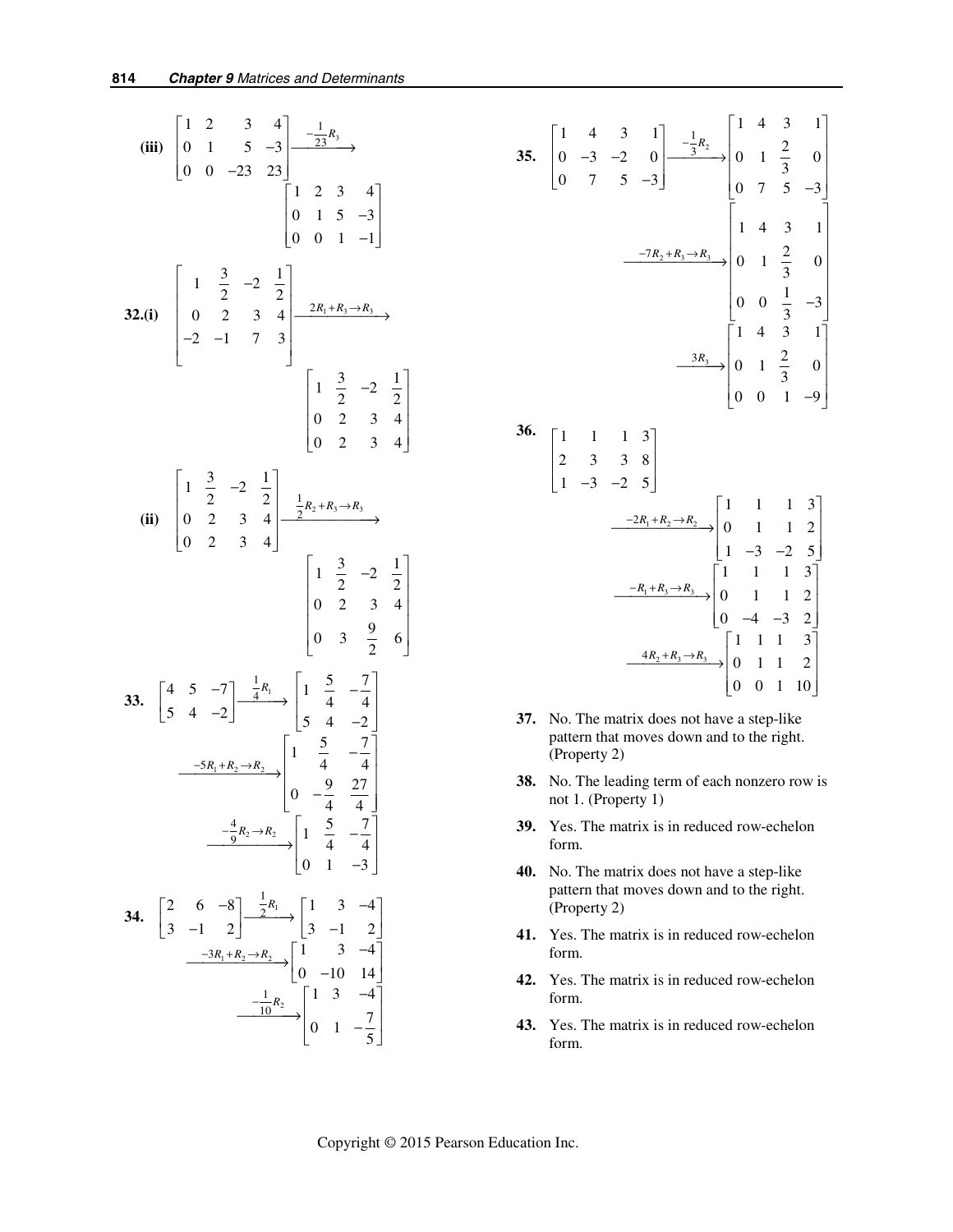- **44.** No. The matrix does not have a step-like pattern that moves down and to the right. (Property 2), and the leading term of each non-zero row (row 3) is not 1 (Property 1).
- **45.**  $\begin{cases} x + 2y = 1 \\ y = -2 \end{cases} \Rightarrow x + 2(-2) = 1 \Rightarrow x = 5$  $+2y=1$ <br> $y=-2 \Rightarrow x+2(-2)=1 \Rightarrow x=$

The solution is  $\{(5, -2)\}.$ 

$$
46. \quad \begin{cases} x = 2 \\ y = 3 \end{cases}
$$

The solution is  $\{(2, 3)\}.$ 

47. 
$$
\begin{cases} x + 4y + 2z = 2 \\ z = 3 \end{cases} \Rightarrow x + 4y = -4 \Rightarrow x = -4y - 4
$$

The solution is  ${(-4y-4, y, 3)}.$ 

**48.** 
$$
\begin{cases} x + 2y + 3z = 4 \\ 0z = 1 \end{cases}
$$

The system is inconsistent.

49. 
$$
\begin{cases} x + 2y + 3z = 2 \\ y - 2z = 4 \implies y - 2(-1) = 4 \implies y = 2 \\ z = -1 \\ x + 2(2) + 3(-1) = 2 \implies x = 1 \end{cases}
$$
  
The solution is {(1, 2, -1)}.

50. 
$$
\begin{cases} x + 2z = 12 \\ y + 3z = 12 \Rightarrow y + 3(5) = 12 \Rightarrow y = -3 \\ z = 5 \\ x + 2(5) = 12 \Rightarrow x = 2 \end{cases}
$$

$$
x + 2(3) = 12 \Rightarrow x = 2
$$
  
The solution is {(2, -3, 5)}.

$$
\begin{aligned} \textbf{51.} \quad & \begin{cases} x = 2\\ y = -5\\ z + 2w = 3 \end{cases} \Rightarrow z = -2w + 3 \end{aligned}
$$

The solution is {(2, −5, −2*w* + 3, *w*)}.

$$
\begin{array}{c}\n52. \\
\begin{cases}\nx = 4 \\
y = 3 \\
w = 2\n\end{cases}\n\end{array}
$$

The solution is  $\{(4, 3, z, 2)\}.$ 

53. 
$$
\begin{cases} x = -5 \\ y = 4 \\ z + 2w = 3 \end{cases} \Rightarrow z + 2(0) = 3 \Rightarrow z = 3
$$

The solution is  ${(-5, 4, 3, 0)}.$ 

**54.**  $\begin{cases} y = 2 \\ -0 \end{cases}$  $x = 3$  $0 w = 1$ *y z*  $\begin{cases} y = \\ z = \\ 0w = \end{cases}$  $\left\vert 0w\right\vert =% {\textstyle\sum\nolimits_{n}} \left\vert 0\right\rangle \left\langle 0\right\vert ^{n}$ 

The system is inconsistent.

0

55. 
$$
\begin{bmatrix} 1 & -2 & | & 1 \ 2 & -1 & | & 13 \end{bmatrix} \xrightarrow{-2R_1 + R_2 \rightarrow R_2} \begin{bmatrix} 1 & -2 & | & 11 \ 0 & 3 & | & -9 \end{bmatrix}
$$
  
\n $\frac{1}{3}R_2 \rightarrow R_2$   
\n $y = -3; x - 2(-3) = 11 \Rightarrow x = 5$   
\nThe solution is {(5, -3)}.  
\n56.  $\begin{bmatrix} 3 & -2 & | & 4 \ 4 & -3 & | & 5 \end{bmatrix} \xrightarrow{\frac{1}{3}R_1 \rightarrow R_1} \begin{bmatrix} 1 & -\frac{2}{3} & | & \frac{4}{3} \ 4 & -3 & | & 5 \end{bmatrix}$   
\n $\xrightarrow{-4R_1 + R_2 \rightarrow R_2} \begin{bmatrix} 1 & -\frac{2}{3} & | & \frac{4}{3} \ 0 & -\frac{1}{3} & | & -\frac{1}{3} \end{bmatrix}$   
\n $\xrightarrow{-3R_2 \rightarrow R_2} \begin{bmatrix} 1 & -\frac{2}{3} & | & \frac{4}{3} \ 0 & -\frac{1}{3} & | & -\frac{1}{3} \end{bmatrix}$   
\n $y = 1; x - \frac{2}{3}(1) = \frac{4}{3} \Rightarrow x = 2$   
\nThe solution is {(2, 1)}.  
\n57.  $\begin{bmatrix} 2 & -3 & | & 3 \ 4 & -1 & | & 11 \end{bmatrix} \xrightarrow{\frac{1}{2}R_1 \rightarrow R_1} \begin{bmatrix} 1 & -\frac{3}{2} & | & \frac{3}{2} \ 4 & -1 & | & 11 \end{bmatrix}$   
\n $\xrightarrow{-4R_1 + R_2 \rightarrow R_2} \begin{bmatrix} 1 & -\frac{3}{2} & | & \frac{3}{2} \ 0 & 5 & | & 5 \end{bmatrix}$   
\n $y = 1; x - \frac{3}{2}(1) = \frac{3}{2} \Rightarrow x = 3$   
\nThe solution is {(3, 1)}.  
\n58.  $\begin{bmatrix} 3 & 2 & | & 1 \ 6 & 4 & | & 3 \end{bmatrix} \xrightarrow{\frac{1}{3}R_1 \rightarrow R_1} \begin{bmatrix}$ 

Solution set: ∅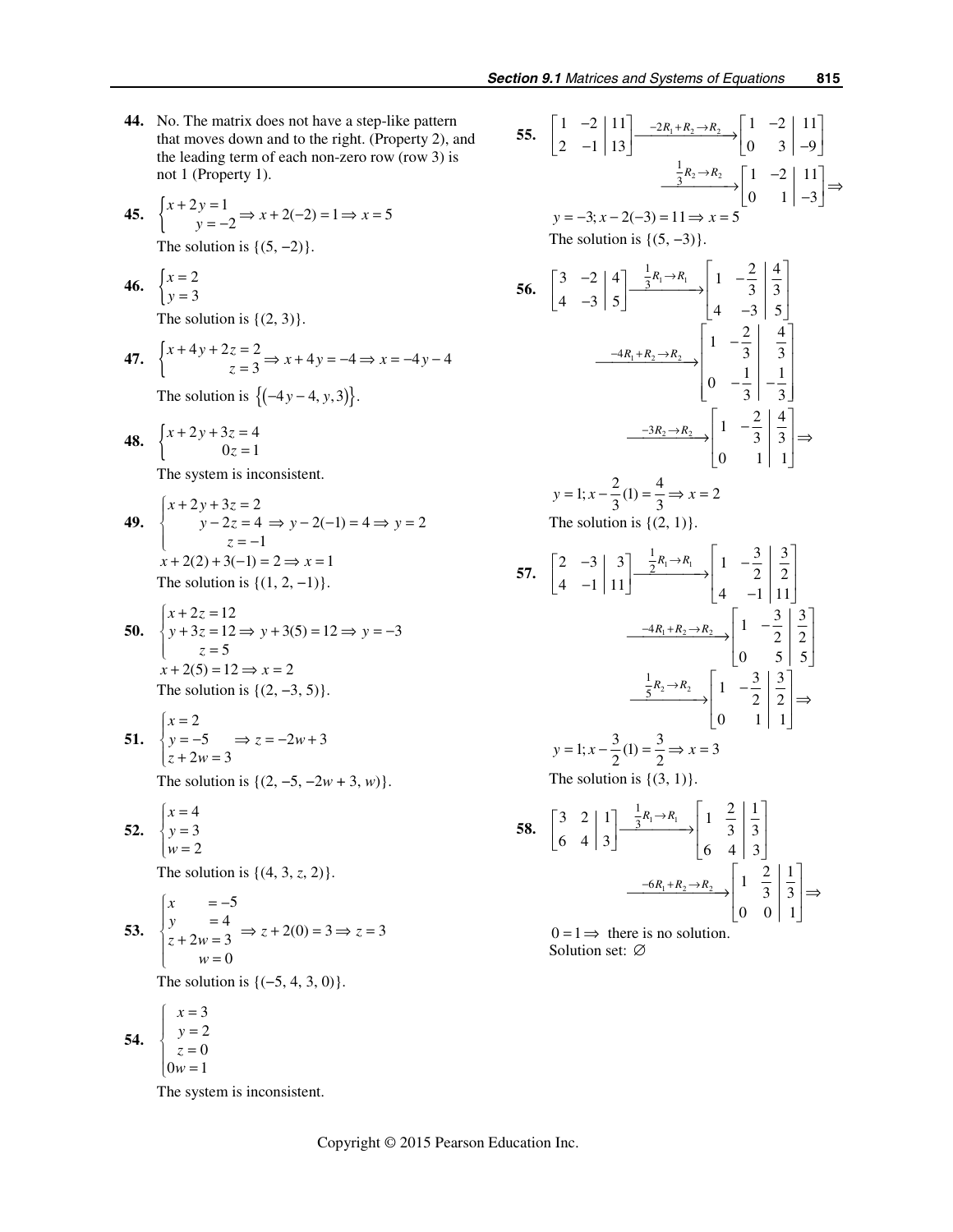59. 
$$
\begin{bmatrix} 3 & -5 \\ 4 & -15 \end{bmatrix} \xrightarrow{4} \xrightarrow{3} \xrightarrow{3} \xrightarrow{4} \begin{bmatrix} 1 & -\frac{5}{3} & \frac{4}{3} \\ 4 & -15 & 13 \end{bmatrix}
$$
  
\n $\xrightarrow{-4R_1 + R_2 \rightarrow R_2} \begin{bmatrix} 1 & -\frac{5}{3} & \frac{4}{3} \\ 0 & -\frac{25}{3} & \frac{23}{3} \end{bmatrix}$   
\n $\xrightarrow{-\frac{3}{25}R_2 \rightarrow R_2} \begin{bmatrix} 1 & -\frac{5}{3} & \frac{4}{3} \\ 0 & 1 & -\frac{5}{3} & \frac{4}{3} \end{bmatrix}$   
\n $y = -\frac{23}{25}; x - (\frac{5}{3})(-\frac{23}{25}) = \frac{4}{3} \Rightarrow x = -\frac{1}{5}$   
\nThe solution is  $\left\{ \left( -\frac{1}{5}, -\frac{23}{25} \right) \right\}$ .  
\n60.  $\begin{bmatrix} -2 & 4 \\ 3 & -5 \end{bmatrix} \xrightarrow{1} \begin{bmatrix} 1 & -2 \\ 3 & -5 \end{bmatrix} \xrightarrow{-9} \begin{bmatrix} 1 & -2 \\ 3 & -5 \end{bmatrix} \xrightarrow{-9} \begin{bmatrix} 1 & -2 \\ 0 & 1 \end{bmatrix} \xrightarrow{-\frac{1}{25}} \xrightarrow{-\frac{1}{25}}$   
\n $y = -\frac{15}{2}; x - 2(-\frac{15}{2}) = -\frac{1}{2} \Rightarrow x = -\frac{31}{2}$   
\nThe solution is  $\left\{ \left( -\frac{31}{2}, -\frac{15}{2} \right) \right\}$ .  
\n61.  $\begin{bmatrix} 1 & -1 \\ 2 & 1 \\ 3 & -4 \end{bmatrix} \xrightarrow{5} \begin{bmatrix} -\frac{2R_1 + R_2 \rightarrow R_2}{-3R_1 + R_3 \rightarrow R_3} \\ \frac{1}{-3R_1 + R_3 \rightarrow R_3} \\ \frac{1}{-R_3 \rightarrow R_2} \end{bmatrix} \begin{bmatrix} 1 & -1 \\ 0 & 3 \\ 0 & -1 \end{bmatrix} \xrightarrow{1} \begin{bmatrix} 1 \\$ 

62. Rewrite the system as 
$$
\begin{cases}\n-2x + y = 1 \\
3x + 2y = -1.5 \\
4x - 2y = -2\n\end{cases}
$$
\n
$$
\begin{bmatrix}\n-2 & 1 & | & 1 \\
3 & 2 & | & -1.5 \\
4 & -2 & | & -2\n\end{bmatrix}\n\begin{bmatrix}\n1 & -\frac{1}{2} & | & -\frac{1}{2} \\
3 & 2 & | & -1.5 \\
4 & -2 & | & -2\n\end{bmatrix}\n\begin{bmatrix}\n1 & -\frac{1}{2} & | & -\frac{1}{2} \\
3 & 2 & | & -1.5 \\
4 & -2 & | & -2\n\end{bmatrix}
$$
\n
$$
\xrightarrow[\overline{R_1} - \frac{1}{4}R_3 \rightarrow R_3]{R_1 - \frac{1}{4}R_3 \rightarrow R_3}
$$
\n
$$
\begin{bmatrix}\n1 & -\frac{1}{2} & | & -\frac{1}{2} \\
0 & 0 & 0 & | & 0 \\
0 & 0 & 0 & | & 0\n\end{bmatrix}
$$
\n
$$
y = 0; x - 0 = -\frac{1}{2} \Rightarrow x = -\frac{1}{2}
$$
\nThe solution is 
$$
\left(-\frac{1}{2}, 0\right)
$$
\n63. 
$$
\begin{bmatrix}\n1 & 1 & 1 & | & 6 \\
1 & -1 & 1 & | & 2 \\
2 & 1 & -1 & | & 1\n\end{bmatrix}
$$
\n
$$
\xrightarrow{\frac{R_1 - R_2 \rightarrow R_2}{-2R_1 + R_3 \rightarrow R_3}}\n\begin{bmatrix}\n1 & 1 & 1 & | & 6 \\
0 & 2 & 0 & | & 4 \\
0 & -1 & -3 & | & -11\n\end{bmatrix}
$$
\n
$$
\xrightarrow{\frac{1}{2}R_2 \rightarrow R_2}
$$
\n
$$
\begin{bmatrix}\n1 & 1 & 1 & | & 6 \\
0 & 1 & 0 & | & 2 \\
0 & -1 & -3 & | & -11\n\end{bmatrix}
$$
\n
$$
\xrightarrow{\frac{1}{2}R_2 \rightarrow R_3}
$$
\n
$$
\begin{bmatrix}\n1 & 1 & 1 & | & 6 \\
0 & 1 & 0 & | & 2 \\
0 & 0 & -3 & | & -9\n\end{bmatrix}
$$
\n
$$
\xrightarrow{\frac{1}{3
$$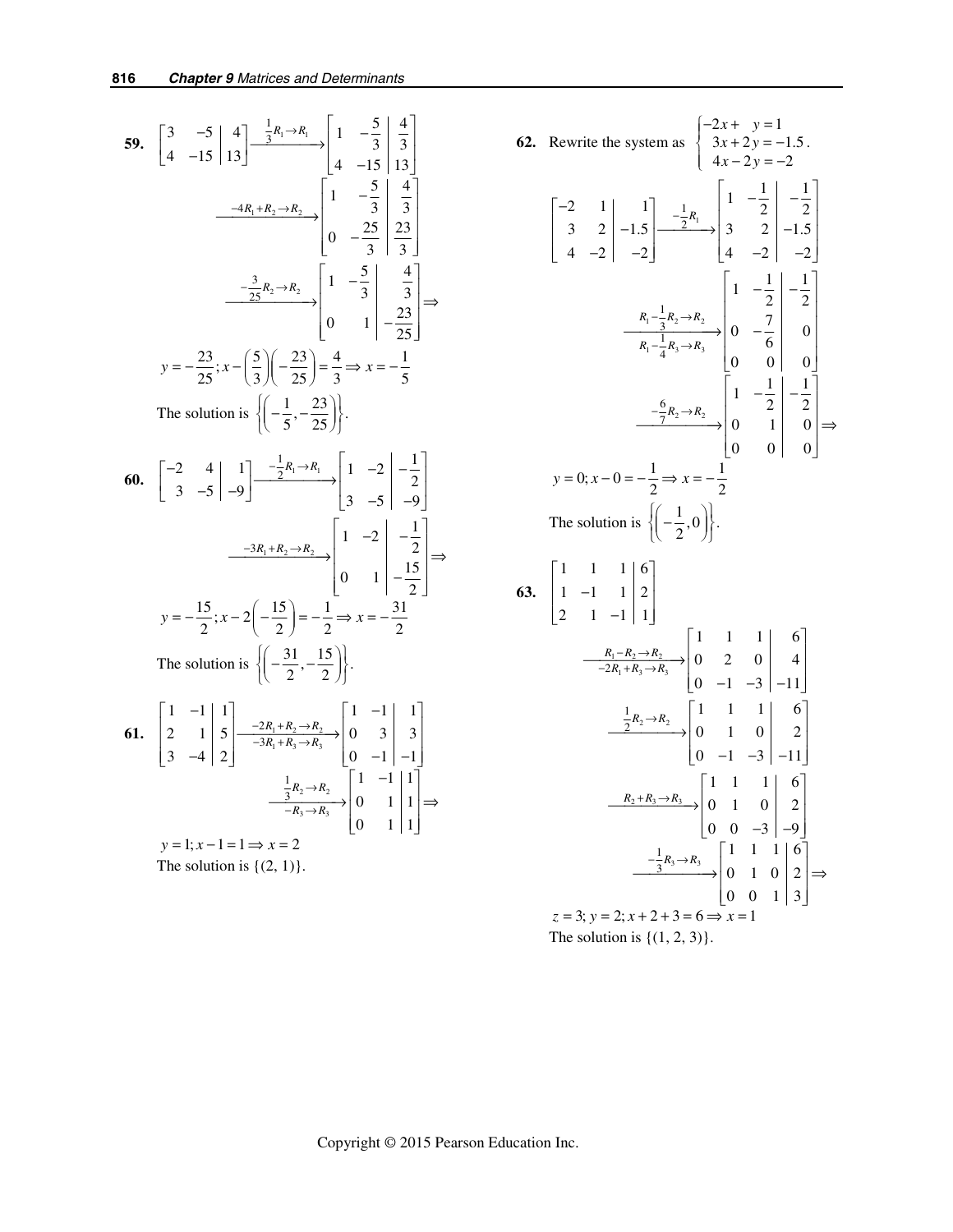64. 
$$
\begin{bmatrix} 2 & 4 & 1 & 5 \ 1 & 1 & 1 & 6 \ 2 & 3 & 1 & 6 \ \end{bmatrix} \xrightarrow{R_1 \leftrightarrow R_2} \begin{bmatrix} 1 & 1 & 1 & 1 & 6 \ 2 & 4 & 1 & 5 \ -2R_1 + R_3 \rightarrow R_3 \end{bmatrix} \begin{bmatrix} 1 & 1 & 1 & 1 & 6 \ 0 & 2 & -1 & -7 \ 0 & 1 & -1 & -6 \ \end{bmatrix}
$$
  
\n
$$
\xrightarrow{\frac{1}{2}R_2 \rightarrow R_2} \begin{bmatrix} 1 & 1 & 1 & 1 & 6 \ 0 & 1 & -1 & -6 \ \end{bmatrix} \begin{bmatrix} 1 & 1 & 1 & 6 \ 0 & 1 & -1 & -6 \ \end{bmatrix}
$$
  
\n
$$
\xrightarrow{\frac{1}{2}R_2 \rightarrow R_3} \begin{bmatrix} 1 & 1 & 1 & 1 & 6 \ 0 & 1 & -1 & -6 \ \end{bmatrix} \begin{bmatrix} 1 & 1 & 1 & 6 \ 0 & 1 & -1 & -6 \ \end{bmatrix}
$$
  
\n
$$
\xrightarrow{R_2 - R_3 \rightarrow R_3} \begin{bmatrix} 1 & 1 & 1 & 1 & 6 \ 0 & 1 & -\frac{1}{2} & -\frac{7}{2} \\ 0 & 0 & \frac{1}{2} & \frac{5}{2} \\ 0 & 0 & \frac{1}{2} & \frac{5}{2} \end{bmatrix}
$$
  
\nz = 5;  $y - \frac{1}{2}(5) = -\frac{7}{2} \Rightarrow y = -1$   
\nx - 1 + 5 = 6  $\Rightarrow$  x = 2  
\nThe solution is {(2, -1, 5)}  
\n65. 
$$
\begin{bmatrix} 2 & 3 & -1 & 9 \ 1 & 1 & 1 & 9 \ 3 & -1 & -1 & -1 \end{bmatrix}
$$
  
\n
$$
\xrightarrow{\frac{R_1 \leftrightarrow R_2}{-3R_1 + R_3 \rightarrow R_3}} \begin{bmatrix} 1 & 1 & 1 & 1 & 9 \ 0 & 1 & -3 & -9 \ 0 & -4 & -4 & -28 \end{bmatrix}
$$
  
\n
$$
\xrightarrow{\frac{4R_2 + R_3 \rightarrow R_3}{-1} \begin{
$$

66. 
$$
\begin{bmatrix} 1 & 1 & 2 & 4 \ 2 & -1 & 3 & 9 \ 3 & -1 & -1 & 2 \ \end{bmatrix}
$$
  
\n
$$
\begin{bmatrix} 1 & 1 & 2 & 4 \ -3R_1 + R_3 \rightarrow R_3 \end{bmatrix} = \begin{bmatrix} 1 & 1 & 2 & 4 \ 0 & -3 & -1 & 1 \ 0 & -4 & -7 & -10 \ \end{bmatrix}
$$
  
\n
$$
\begin{bmatrix} 1 & 1 & 2 & 4 \ 0 & -4 & -7 & -10 \ 0 & -4 & -7 & -10 \ \end{bmatrix}
$$
  
\n
$$
\begin{bmatrix} 1 & 1 & 2 & 4 \ 0 & -4 & -7 & -10 \ 0 & -4 & -7 & -10 \ \end{bmatrix}
$$
  
\n
$$
\begin{bmatrix} 1 & 1 & 2 & 4 \ 0 & -4 & -7 & -10 \ 0 & -4 & -7 & -10 \ \end{bmatrix}
$$
  
\n
$$
\begin{bmatrix} 1 & 1 & 2 & 4 \ 0 & 0 & -\frac{17}{3} & -\frac{34}{3} \\ 0 & 0 & -\frac{17}{3} & -\frac{34}{3} \\ 0 & 0 & 1 & \frac{1}{3} & -\frac{1}{3} \ \end{bmatrix}
$$
  
\n $z = 2$   
\n $y + \left(\frac{1}{3}\right)(2) = -\frac{1}{3} \Rightarrow y = -1$   
\n $x - 1 + 2(2) = 4 \Rightarrow x = 1$   
\nThe solution is {(1, -1, 2)}.  
\n67. 
$$
\begin{bmatrix} 3 & 2 & 4 & 19 \\ 2 & -1 & 1 & 3 \\ 6 & 7 & -1 & 17 \end{bmatrix}
$$
  
\n
$$
\begin{bmatrix} 3 & 2 & 4 & 19 \\ 6 & 7 & -1 & 17 \ \end{bmatrix}
$$
  
\n
$$
\begin{bmatrix} 4 & -\frac{1}{2} & \frac{1}{2} & \frac{3}{2} \\ 3 & 2 & 4 & 19 \\ 6 & 7 & -1 & 17 \ \end{bmatrix}
$$
  
\n
$$
\begin{bmatrix} 1 & -\frac{1}{2} & \frac{1}{2} & \frac{3
$$

(*continued on next page*)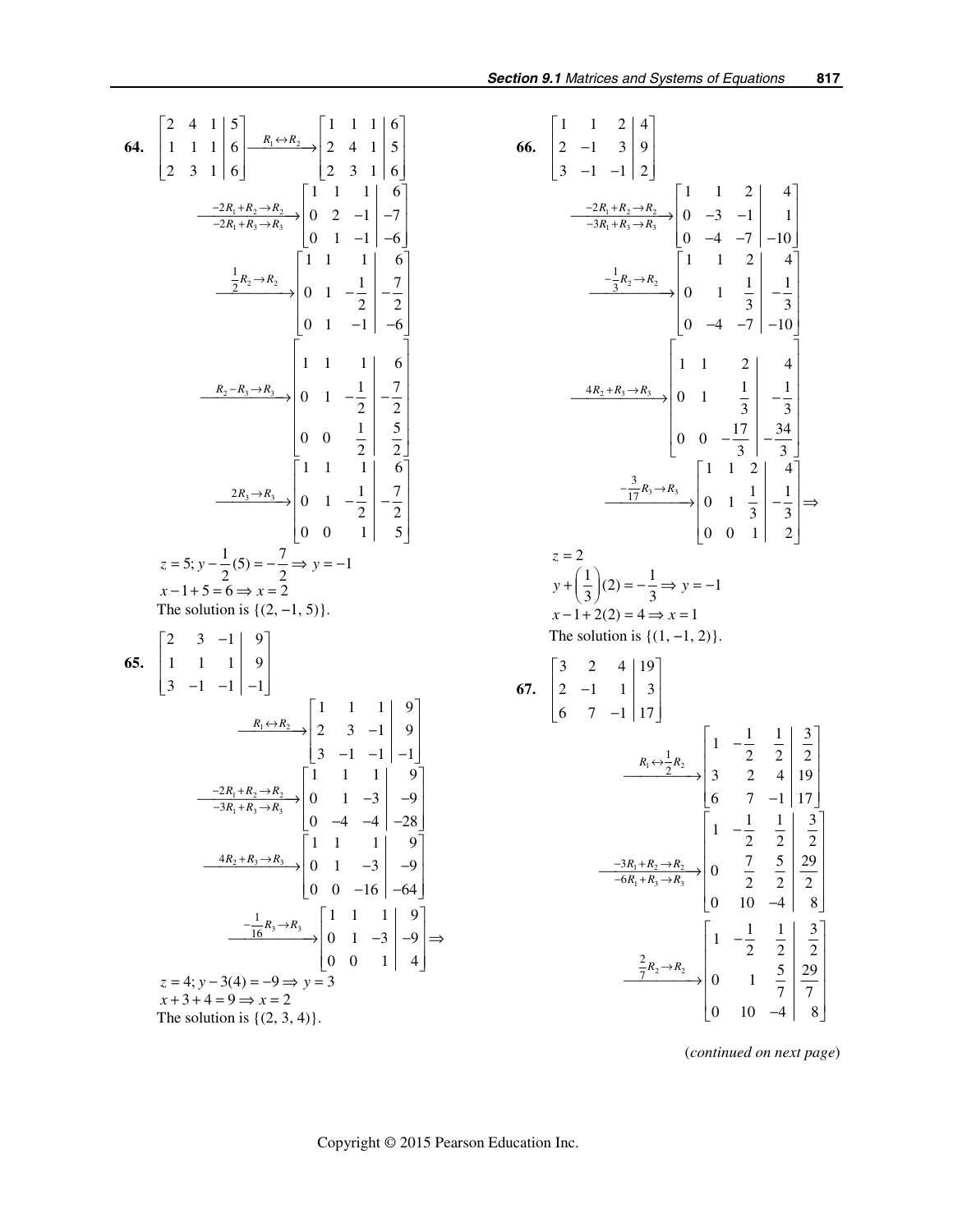(*continued*)

$$
\frac{-10R_2 + R_3 \rightarrow R_3}{-10R_2 + R_3 \rightarrow R_3} \begin{bmatrix} 1 & -\frac{1}{2} & \frac{1}{2} & \frac{3}{2} \\ 0 & 1 & \frac{5}{7} & \frac{29}{7} \\ 0 & 0 & -\frac{78}{7} & -\frac{234}{7} \end{bmatrix}
$$
  
\n
$$
z = 3
$$
  
\n $y + (\frac{5}{7})(3) = \frac{29}{7} \Rightarrow y = 2$   
\n $x - \frac{1}{2}(2) + \frac{1}{2}(3) = \frac{3}{2} \Rightarrow x = 1$   
\nThe solution is {(1, 2, 3)}.  
\n68.  $\begin{bmatrix} 4 & 3 & 1 & | & 8 \\ 2 & 1 & 4 & | & -4 \\ 3 & 0 & 1 & | & 1 \end{bmatrix} = \frac{1}{4}R_1 \rightarrow R_1$   
\n
$$
\begin{bmatrix} 1 & \frac{3}{4} & \frac{1}{4} & | & 2 \\ 2 & 1 & 4 & | & -4 \\ 3 & 0 & 1 & | & 1 \end{bmatrix} = \begin{bmatrix} 1 & \frac{3}{4} & \frac{1}{4} & | & 2 \\ 2 & 1 & 4 & | & -4 \\ 3 & 0 & 1 & | & 1 \end{bmatrix}
$$
  
\n
$$
\frac{-2R_1 + R_2 \rightarrow R_2}{-3R_1 + R_3 \rightarrow R_3}
$$
  
\n
$$
\begin{bmatrix} 1 & \frac{3}{4} & \frac{1}{4} & | & 2 \\ 0 & -\frac{9}{4} & \frac{1}{4} & | & -5 \\ 0 & -\frac{9}{4} & \frac{1}{4} & | & -5 \end{bmatrix}
$$
  
\n
$$
\frac{-\frac{2}{31}(-\frac{9}{2}R_2 + R_3) \rightarrow R_3}{-3R_1 + R_3 \rightarrow R_3}
$$
  
\n
$$
\begin{bmatrix} 1 & \frac{3}{4} & \frac{1}{4} & | & 2 \\ 0 & -\frac{1}{2} & \frac{7}{2} & | & -8 \\ 0 & 0 & 1 & | & -2 \end{bmatrix}
$$
  
\n $z = -2; y - 7(-2) = 16 \Rightarrow y = 2$ <

69. 
$$
\begin{bmatrix} 1 & -1 & 0 & | & 1 \ 1 & 0 & -1 & | & -1 \ 2 & 1 & -1 & | & 3 \end{bmatrix}
$$
  
\n
$$
\frac{R_1 - R_2 \rightarrow R_2}{-2R_1 + R_3 \rightarrow R_3} \begin{bmatrix} 1 & -1 & 0 & | & 1 \ 0 & -1 & 1 & | & 2 \ 0 & 3 & -1 & | & 1 \end{bmatrix}
$$
  
\n
$$
\frac{-R_2 + R_1 \rightarrow R_1}{3R_2 + R_3 \rightarrow R_3} \begin{bmatrix} 1 & 0 & -1 & | & -1 \ 0 & -1 & 1 & | & 2 \ 0 & 0 & 2 & | & 7 \end{bmatrix}
$$
  
\n
$$
\frac{\frac{1}{2}R_3 \rightarrow R_3}{-R_2 + R_3 \rightarrow R_3} \begin{bmatrix} 1 & 0 & -1 & | & -1 \ 0 & -1 & 1 & | & 2 \ 0 & 0 & 1 & | & \frac{7}{2} \end{bmatrix}
$$
  
\n
$$
x = \frac{5}{2}, y = \frac{3}{2}, z = \frac{7}{2}
$$
  
\nThe solution is 
$$
\left\{ \left( \frac{5}{2}, \frac{3}{2}, \frac{7}{2} \right) \right\}.
$$
  
\n70. 
$$
\begin{bmatrix} 4 & 0 & 5 & | & 7 \ 0 & 1 & -6 & | & 8 \ 3 & 4 & 0 & | & 9 \end{bmatrix} \begin{bmatrix} R_1 \leftrightarrow R_3 \\ R_2 \leftrightarrow R_3 \end{bmatrix} \begin{bmatrix} 3 & 4 & 0 & | & 9 \ 0 & 1 & 0 & | & \frac{7}{2} \ 0 & 0 & 1 & | & \frac{7}{2} \end{bmatrix} \Rightarrow
$$
  
\n
$$
\frac{\frac{1}{3}R_1 \rightarrow R_1}{\frac{1}{5}R_3 \rightarrow R_3} \begin{bmatrix} 3 & 4 & 0 & | & 9 \ 0 & 1 & -6 & | & 8 \ 4 & 0 & 5 & | & 7 \end{bmatrix}
$$
  
\n
$$
\frac{\frac{1}{3}R_3 \rightarrow R_3}{\frac{1}{5}R_3 \rightarrow R_3} \begin{bmatrix} 1 & \frac{4}{3} & 0 & | & 3 \ 0 &
$$

(*continued on next page*)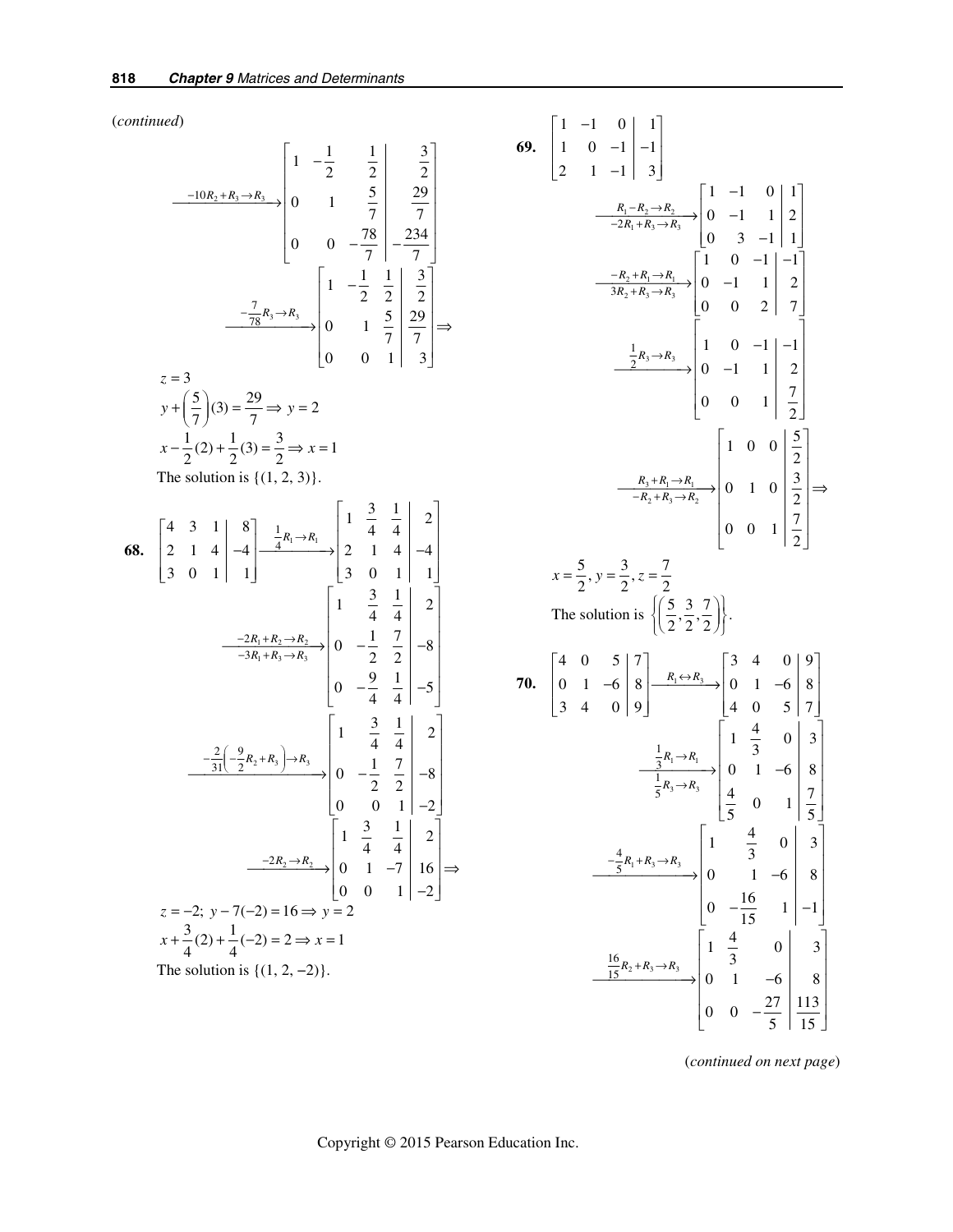(*continued*)

$$
\frac{5}{27}R_3 \rightarrow R_3
$$
\n
$$
\begin{bmatrix}\n1 & \frac{4}{3} & 0 & 3 \\
0 & 1 & -6 & 8 \\
0 & 0 & 1 & -\frac{113}{81}\n\end{bmatrix}
$$
\n
$$
\xrightarrow{\frac{6R_3 + R_2 \rightarrow R_3}{8}} \begin{bmatrix}\n1 & \frac{4}{3} & 0 & 3 \\
0 & 1 & 0 & -\frac{10}{27} \\
0 & 1 & 0 & -\frac{10}{27} \\
0 & 0 & 1 & -\frac{113}{81}\n\end{bmatrix}
$$
\n
$$
x = \frac{283}{81}, y = -\frac{10}{27}, z = -\frac{113}{81}
$$
\nThe solution is 
$$
\left\{\left(\frac{283}{81}, -\frac{10}{27}, -\frac{113}{81}\right)\right\}.
$$
\n71. 
$$
\begin{bmatrix}\n1 & 1 & -1 & | & 4 \\
1 & 3 & 5 & | & 10 \\
3 & 5 & 3 & | & 18\n\end{bmatrix}
$$
\n
$$
\xrightarrow{\frac{R_1 - R_2 \rightarrow R_2}{-3R_1 + R_3 \rightarrow R_3}} \begin{bmatrix}\n1 & 1 & -1 & | & 4 \\
0 & -2 & -6 & | & -6 \\
0 & 2 & 6 & 6\n\end{bmatrix}
$$
\n
$$
\xrightarrow{\frac{R_2 + R_3 \rightarrow R_3}{-3R_1 + R_3 \rightarrow R_3}} \begin{bmatrix}\n1 & 1 & -1 & | & 4 \\
0 & -2 & -6 & | & -6 \\
0 & 0 & 0 & | & 0\n\end{bmatrix}
$$
\n
$$
\xrightarrow{\frac{1}{2}R_2 \rightarrow R_2}
$$
\n
$$
\begin{bmatrix}\n1 & 1 & -1 & | & 4 \\
0 & 1 & 3 & 3 \\
0 & 0 & 0 & | & 0\n\end{bmatrix}
$$
\n
$$
\xrightarrow{\frac{1}{2}R_2 \rightarrow R_3}
$$
\n
$$
\begin{bmatrix}\n1 & 0 & -4 & | & 1 \\
0 & 1 & 3 & 3 \\
0 & 0 & 0 & | & 0\n\end{bmatrix}
$$
\n
$$
x - 4z = 1 \Rightarrow x = 1 + 4z
$$
\n
$$
y +
$$

72. 
$$
\begin{bmatrix} 1 & 1 & 1 & -5 \ 2 & -1 & -1 & -4 \ 0 & 1 & 1 & -2 \ \end{bmatrix}
$$
  
\n
$$
\xrightarrow{R_1 \leftrightarrow R_2} \begin{bmatrix} 2 & -1 & -1 & -4 \ 1 & 1 & 1 & -5 \ 0 & 1 & 1 & -2 \ \end{bmatrix}
$$
  
\n
$$
\xrightarrow{R_1 + R_2 \rightarrow R_1} \begin{bmatrix} 3 & 0 & 0 & -9 \ 1 & 1 & 1 & -5 \ 0 & 1 & 1 & -2 \ \end{bmatrix}
$$
  
\n
$$
\xrightarrow{\frac{1}{3}R_1 \rightarrow R_1} \begin{bmatrix} 1 & 0 & 0 & -3 \ 1 & 1 & 1 & -5 \ 0 & 1 & 1 & -2 \ \end{bmatrix}
$$
  
\n
$$
\xrightarrow{-R_1 + R_2 \rightarrow R_2} \begin{bmatrix} 1 & 0 & 0 & -3 \ 0 & 1 & 1 & -2 \ 0 & 1 & 1 & -2 \ \end{bmatrix}
$$
  
\n
$$
\xrightarrow{-R_1 + R_2 \rightarrow R_2} \begin{bmatrix} 1 & 0 & 0 & -3 \ 0 & 1 & 1 & -2 \ 0 & 1 & 1 & -2 \ \end{bmatrix}
$$
  
\n
$$
\xrightarrow{R_2 + R_3 \rightarrow R_3} \begin{bmatrix} 1 & 0 & 0 & -3 \ 0 & 1 & 1 & -2 \ 0 & 0 & 0 & 0 \ \end{bmatrix}
$$
  
\n
$$
\xrightarrow{y + z = -2 \rightarrow y = -2 - z}
$$
  
\nThe solution is  $\{-3, -2 - z, z\}$ .  
\n73. 
$$
\begin{bmatrix} 1 & 2 & -1 & 6 \ 3 & 1 & 2 & 3 \ 2 & 5 & 3 & 9 \ \end{bmatrix}
$$
  
\n
$$
\xrightarrow{-3R_1 + R_2 \rightarrow R_2} \begin{bmatrix} 1 & 2 & -1 & 6 \ 0 & -5 & 5 & -15 \ 0 & 1 & -1 & 3 \ \end{bmatrix}
$$
  
\n
$$
\xrightarrow{-2R_2 + R_3 \rightarrow R_3} \begin{bmatrix} 1 & 2 & -1 & 6 \ 0 & 1 & -1 & 3 \ 0 & 1 & -1 & 3 \ \end
$$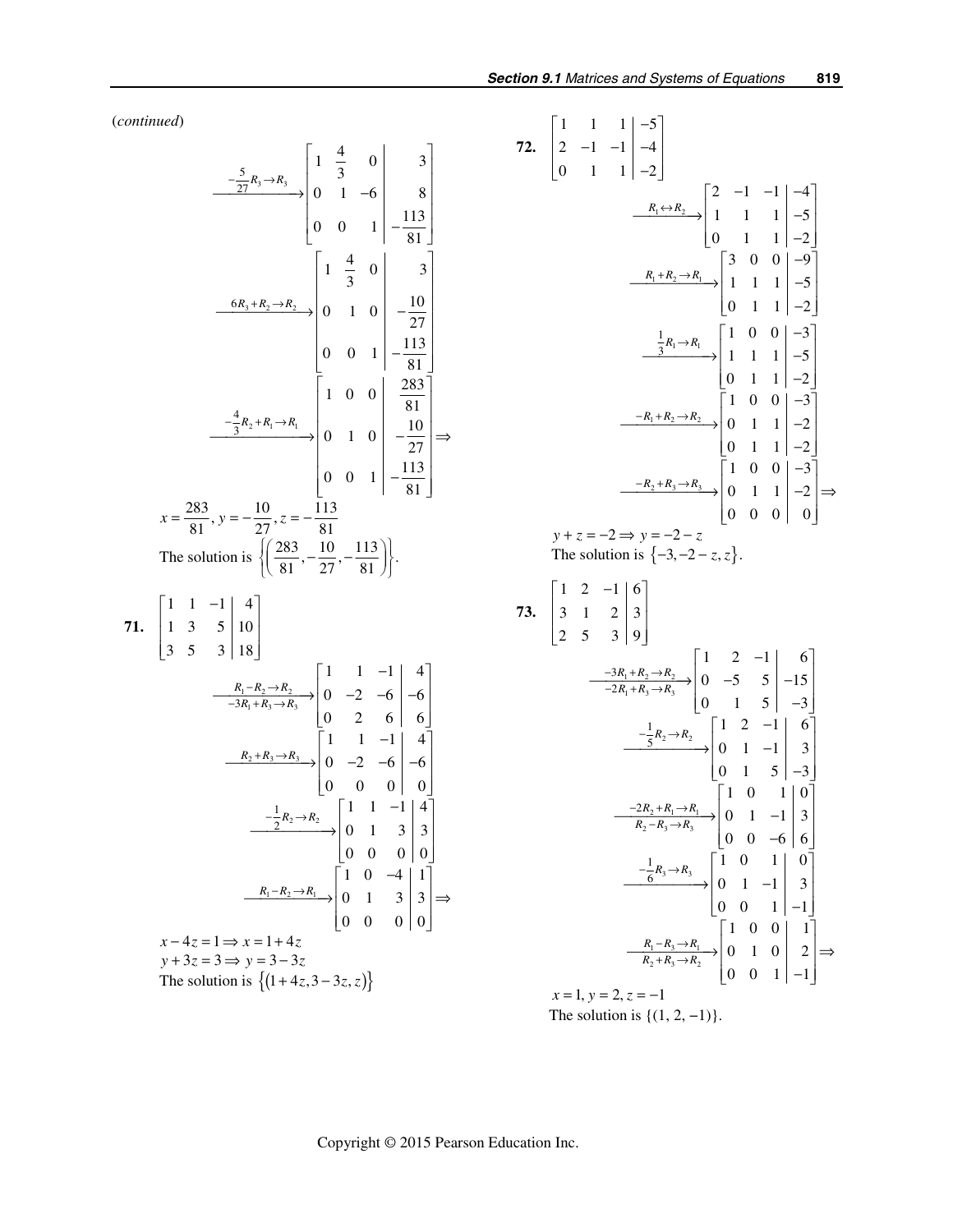74. 
$$
\begin{bmatrix} 2 & 4 & -1 & 9 \ 1 & 3 & -3 & 4 \ 3 & 1 & 2 & 7 \ \end{bmatrix} \xrightarrow{R_1 \leftrightarrow R_2} \begin{bmatrix} 1 & 3 & -3 & 4 \ 2 & 4 & -1 & 9 \ 3 & 1 & 2 & 7 \ \end{bmatrix}
$$
  
\n
$$
\xrightarrow{-2R_1 + R_2 \rightarrow R_2} \begin{bmatrix} 1 & 3 & -3 & 4 \ 0 & -2 & 5 & 1 \ 0 & -8 & 11 & -5 \ \end{bmatrix}
$$
  
\n
$$
\xrightarrow{-4R_2 + R_3 \rightarrow R_3} \begin{bmatrix} 1 & 3 & -3 & 4 \ 0 & -8 & 11 & -5 \ 0 & 0 & -9 & -9 \ \end{bmatrix}
$$
  
\n
$$
\xrightarrow{-\frac{1}{9}R_3 \rightarrow R_3} \begin{bmatrix} 1 & 3 & -3 & 4 \ 0 & -2 & 5 & 1 \ 0 & 0 & -9 & -9 \ \end{bmatrix}
$$
  
\n
$$
\xrightarrow{-\frac{1}{9}R_3 \rightarrow R_3} \begin{bmatrix} 1 & 3 & 0 & 7 \ 0 & -2 & 5 & 1 \ 0 & 0 & 1 & 1 \ \end{bmatrix}
$$
  
\n
$$
\xrightarrow{-3R_3 + R_1 \rightarrow R_1} \begin{bmatrix} 1 & 3 & 0 & 7 \ 0 & -2 & 0 & -4 \ 0 & 0 & 1 & 1 \ \end{bmatrix}
$$
  
\n
$$
\xrightarrow{-\frac{1}{2}R_2 \rightarrow R_2} \begin{bmatrix} 1 & 3 & 0 & 7 \ 0 & 1 & 0 & 2 \ 0 & 0 & 1 & 1 \ \end{bmatrix}
$$
  
\n
$$
\xrightarrow{-3R_2 + R_1 \rightarrow R_1} \begin{bmatrix} 1 & 0 & 0 & 1 \ 0 & 1 & 0 & 2 \ 0 & 0 & 1 & 1 \ \end{bmatrix}
$$

The solution is  $\{(1, 2, 1)\}.$ 

- **75. a.** There is one solution: {(2, 3)}.
	- **b.** There are infinitely many solutions:  ${(-2y + 2, y, 2)}.$
	- **c.** There is no solution.
- **76. a.** There is one solution: {(−1, 2, 3)}.
	- **b.** There is no solution.
	- **c.** There are infinitely many solutions.
- **77.** False. Each row of matrix *A* has seven entries.
- **78.** False. For example,  $\begin{bmatrix} 1 & 0 & 0 \\ 0 & 1 & 0 \end{bmatrix}$  $\begin{bmatrix} 1 & 0 & 0 \\ 0 & 1 & 0 \end{bmatrix}$  is in reduced row-

echelon form.

## **9.1 Applying the Concepts**

**79. a.** 
$$
\begin{cases} a = 0.1b + 1000 \\ b = 0.2a + 780 \end{cases}
$$

**b.** Rewrite the system as\n
$$
\begin{cases}\n a - 0.1b = 1000 \\
 -0.2a + b = 780\n\end{cases} \Rightarrow\n\begin{bmatrix}\n 1 & -0.1 & | 1000 \\
 -0.2 & 1 & | 780\n\end{bmatrix}
$$

c. 
$$
\begin{bmatrix} 1 & -0.1 & 1000 \ -0.2 & 1 & 780 \end{bmatrix}
$$
  
\n
$$
\frac{0.2R_1 + R_2 \rightarrow R_2}{98} \begin{bmatrix} 1 & -0.1 & 1000 \ 0.98 & 980 \end{bmatrix}
$$
  
\n
$$
\frac{100}{98}R_2 \rightarrow R_2 \begin{bmatrix} 1 & -0.1 & 1000 \ 0 & 1 & 1000 \end{bmatrix}
$$
  
\n
$$
\frac{0.1R_2 + R_1 \rightarrow R_1}{20} \begin{bmatrix} 1 & 0 & 11000 \ 0 & 1 & 1000 \end{bmatrix} \Rightarrow
$$
  
\na = 1100, b = 1000  
\n80. a. 
$$
\begin{cases} a = 0.5a + 0.2b + 50,000 \ b = 0.6a + 0.3b + 40,000 \end{cases}
$$
  
\nb. Rewrite the system as  
\n
$$
\begin{bmatrix} 0.5a - 0.2b = 50,000 \ -0.6a + 0.7b = 40,000 \end{bmatrix} \begin{bmatrix} 0.5 & -0.2 & 50,000 \ -0.6 & 0.7 & 40,000 \end{bmatrix}
$$
  
\nc. 
$$
\begin{bmatrix} 0.5 & -0.2 & 50,000 \ -0.6 & 0.7 & 40,000 \end{bmatrix}
$$
  
\n
$$
\frac{2R_1 \rightarrow R_1}{-0.6} \begin{bmatrix} 1 & -\frac{2}{5} & 100,000 \ -\frac{6}{10}R_1 + R_2 \rightarrow R_2 \end{bmatrix} \begin{bmatrix} 1 & -\frac{2}{5} & 100,000 \ 0 & \frac{23}{50} & 100,000 \end{bmatrix}
$$
  
\n
$$
\frac{\frac{6}{23}R_2 + R_1 \rightarrow R_1}{\frac{23}{23}R_2 \rightarrow R_2} \begin{bmatrix} 1 & 0 & \frac{4}{3} & 300,000 \ 0 & \frac{23}{50} & 100,000 \end{bmatrix}
$$
  
\n
$$
a =
$$

 $1 -0.4 -0.2 \mid 10,000$  $0.5$  0.7 0 | 20,000  $0.5$   $-0.05$   $0.65$  | 10,000  $\begin{vmatrix} 1 & -0.4 & -0.2 & 10,000 \\ -0.5 & 0.7 & 0 & 20,000 \end{vmatrix}$  $\begin{bmatrix} -0.5 & 0.7 & 0 \\ -0.5 & -0.05 & 0.65 \end{bmatrix}$  10,000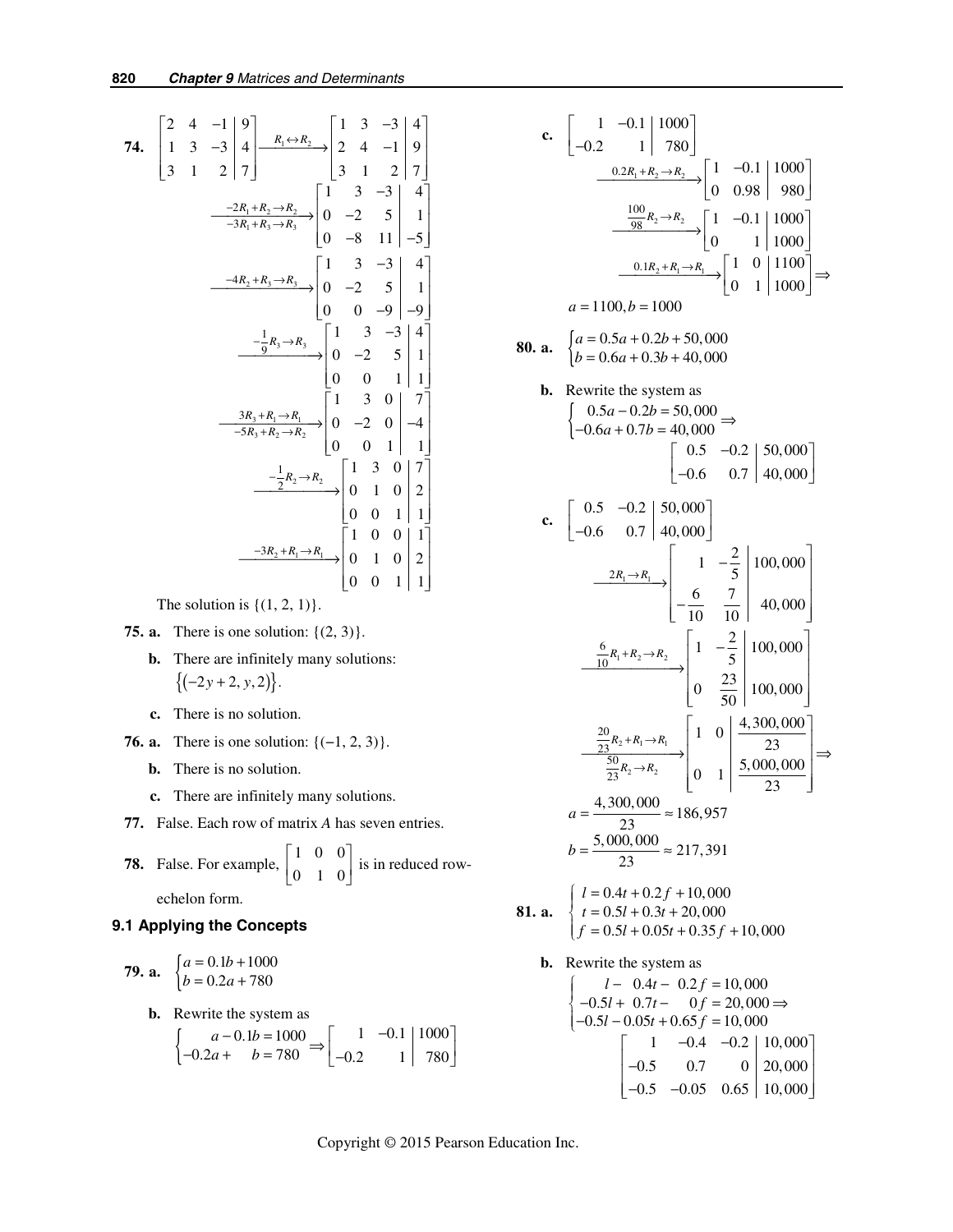$$
\frac{R_2+4.3R_3\rightarrow R_2}{0} \rightarrow \begin{bmatrix} 1 & -0.2 & -0.3 & 320 \ 0 & 9.8 & 0 & 2940 \ 0 & 0 & 1 & 400 \ \frac{1}{9.8}R_2\rightarrow R_2 & 0 & 1 & 0 & 300 \ 0 & 0 & 1 & 0 & 300 \ 0 & 0 & 1 & 400 \ \frac{1}{9.8}R_1+0.2R_2\rightarrow R_1 & 0 & 1 & 0 & 300 \ 0 & 0 & 1 & 400 \ 0 & 0 & 1 & 400 \ \frac{1}{9.8}R_1+0.3R_3\rightarrow R_1 & 0 & 1 & 0 & 300 \ 0 & 0 & 1 & 400 \ \frac{1}{9.8}R_1+0.3R_3\rightarrow R_1 & 0 & 1 & 0 & 300 \ 0 & 0 & 1 & 400 \ \end{bmatrix}
$$
  
\n
$$
a = 500, b = 300, c = 400
$$
  
\n83.  $T_1 = \frac{0+0+300+T_2}{4} \Rightarrow 4T_1 - T_2 = 300$   
\n $T_2 = \frac{T_1+T_3+190+200}{4} \Rightarrow -T_1+4T_2-T_3 = 390$   
\n $T_3 = \frac{0+0+100+T_2}{4} \Rightarrow -T_2+4T_3 = 100$   
\n
$$
\begin{bmatrix} 4 & -1 & 0 & 300 \ -1 & 4 & -1 & 390 \ 0 & -1 & 4 & 100 \end{bmatrix}
$$
  
\n
$$
\frac{R_1 \leftrightarrow R_2}{0} = \begin{bmatrix} 1 & -4 & -1 & -390 \ 0 & -1 & 4 & 100 \ 0 & -1 & 4 & 100 \end{bmatrix}
$$
  
\n
$$
\frac{-4R_1+R_2\rightarrow R_2}{14} = \begin{bmatrix} 1 & -4 & 1 & -390 \ 0 & -1 & 4 & 100 \ 0 & -1 & 4 & 100 \end{bmatrix}
$$
  
\n
$$
\frac{1}{14}R_2 \rightarrow R_2
$$
  
\n
$$
\begin
$$

c. 
$$
\begin{bmatrix}\n1 & -0.4 & -0.2 & 10,000 \\
-0.5 & 0.7 & 0 & 20,000 \\
-0.5 & -0.05 & 0.65 & 10,000\n\end{bmatrix}
$$
\n
$$
\begin{bmatrix}\n1 & -0.4 & -0.2 & 10,000 \\
R_1 + 2R_2 \rightarrow R_2 & 0 & 1 & -0.2 & 50,000 \\
0 & -0.5 & 1.1 & 30,000\n\end{bmatrix}
$$
\n
$$
\begin{bmatrix}\n1 & -0.4 & -0.2 & 10,000 \\
R_2 + 2R_3 \rightarrow R_3 & 0 & 1 & -0.2 & 50,000 \\
0 & 0 & 2 & 110,000 & 0 & 2 & 110,000\n\end{bmatrix}
$$
\n
$$
\begin{bmatrix}\n1 & -0.4 & -0.2 & 10,000 \\
0 & 0 & 2 & 110,000 \\
0 & 0 & 2 & 110,000\n\end{bmatrix}
$$
\n
$$
\begin{bmatrix}\n1 & 0 & -0.28 & 30,000 \\
R_1 + 0.4R_2 \rightarrow R_1 & 0 & 1 & -0.2 & 50,000 \\
0 & 0 & 1 & 55,000\n\end{bmatrix}
$$
\n
$$
\begin{bmatrix}\n1 & 0 & 0 & 45,400 \\
R_2 + 0.2R_3 \rightarrow R_2 & 0 & 1 & 0 \\
0 & 0 & 1 & 55,000\n\end{bmatrix}
$$
\n
$$
I = $45,400, t = $61,000, f = $55,000
$$
\n82. **a.** 
$$
\begin{bmatrix}\na = 0.2b + 0.3c + 320 \\
b = 0.1a + 0.4c + 90 \\
c = 0.2a + 0.5b + 150\n\end{bmatrix}
$$
\n**b.** Rewrite the system as 
$$
\begin{bmatrix}\na - 0.2b - 0.3c = 320 \\
-0.1a + b - 0.4c = 90 \\
-0.2a - 0.5b + c = 150\n\end{bmatrix}
$$
\n
$$
\begin{bmatrix}\n1 & -0.2 &
$$

Copyright © 2015 Pearson Education Inc.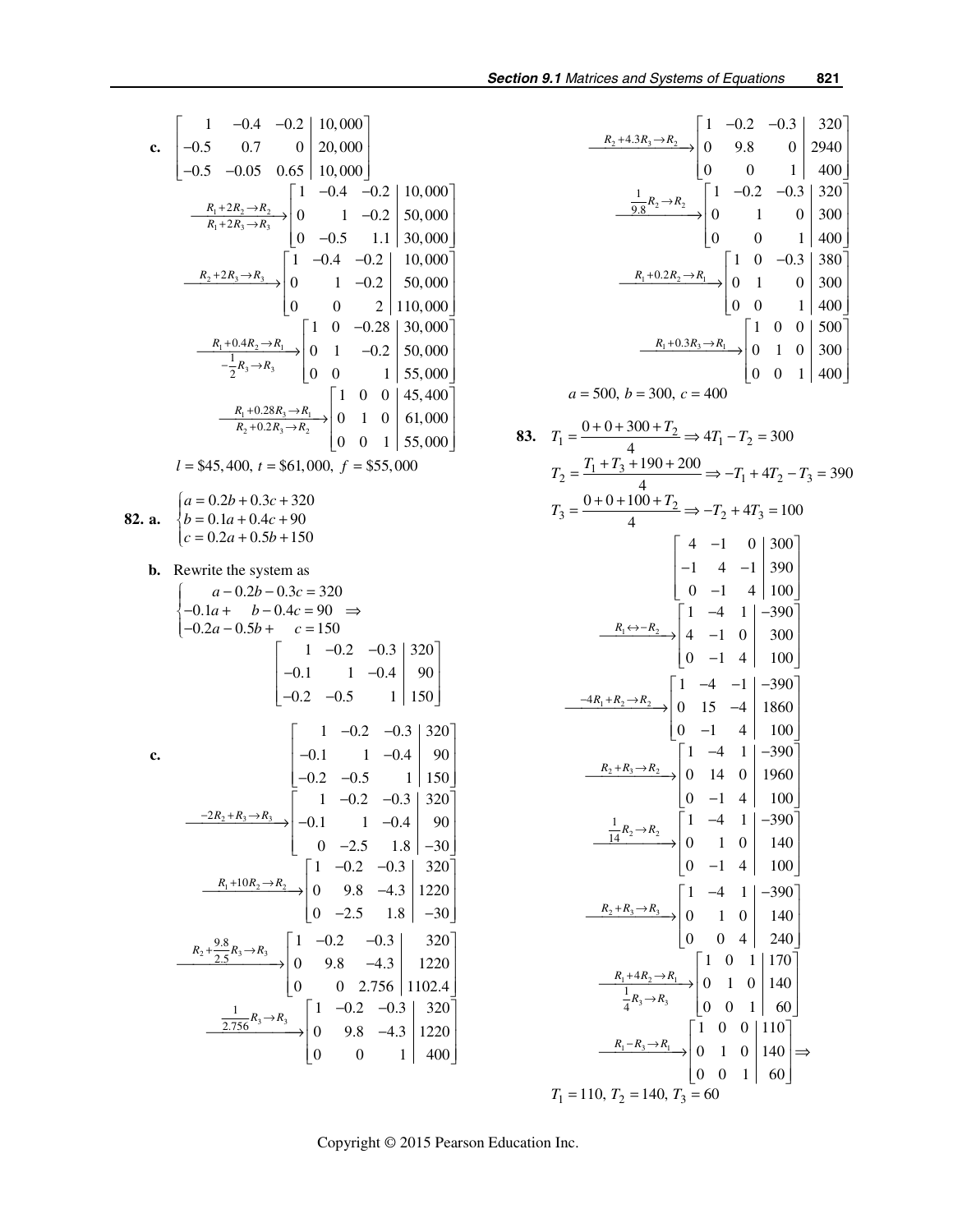84. 
$$
T_1 = \frac{30+T_2+T_4+20}{4} \Rightarrow 4T_1 - T_2 - T_4 = 50
$$
  
\n $T_2 = \frac{T_1+30+50+T_3}{4} \Rightarrow -T_1+4T_2 - T_3 = 80$   
\n $T_3 = \frac{T_2+50+40+T_4}{4} \Rightarrow -T_2+4T_3 - T_4 = 90$   
\n $T_4 = \frac{T_1+T_3+40+20}{4} \Rightarrow -T_1 - T_3 + 4T_4 = 60$   
\n $\begin{bmatrix} 4 & -1 & 0 & -1 & 50 \\ -1 & 4 & -1 & 0 & 80 \\ 0 & -1 & 4 & -1 & 90 \\ -1 & 0 & -1 & 4 & 60 \end{bmatrix}$   
\n $\begin{bmatrix} 1 & -4 & 1 & 0 & -80 \\ 0 & -1 & 4 & -1 & 90 \\ 0 & -1 & 4 & -1 & 90 \\ -1 & 0 & -1 & 4 & 60 \end{bmatrix}$   
\n $\begin{bmatrix} 1 & -4 & 1 & 0 & -80 \\ 0 & -1 & 4 & -1 & 90 \\ -1 & 0 & -1 & 4 & 60 \end{bmatrix}$   
\n $\begin{bmatrix} 1 & -4 & 1 & 0 & -80 \\ -4R_1+R_2-R_2 & 0 & -1 & 4 & -1 \\ 0 & -1 & 4 & -1 & 90 \\ 0 & -1 & 4 & -1 & 90 \\ 0 & -1 & 4 & -1 & 90 \\ 0 & 0 & -16 & 8 & -380 \end{bmatrix}$   
\n $\begin{bmatrix} 1 & -4 & 1 & 0 & -80 \\ -4R_3+R_4\rightarrow R_4 & 0 & 0 & 56 & -16 \\ 0 & 15 & -4 & -1 & 370 \\ 0 & 0 & 56 & -16 & 1720 \\ 0 & 0 & 0 & 2 & 1 & -\frac{95}{2} \end{bmatrix}$   
\n $\begin{bmatrix} 1 & -4 & 1 & 0 & -80 \\ 0 & 15 & -4 & -1 & 370 \\ 0 & 0 & 0 & 1 & 0 & -80 \\ 0 & 0 & 0 & 1 & 0 & 50 \\ 0 &$ 

$$
\frac{R_2 + 4R_3 \rightarrow R_2}{R_2 + R_4 \rightarrow R_2} \begin{bmatrix} 1 & -4 & 1 & 0 & -80 \ 0 & 1 & 0 & 0 & \frac{75}{2} \\ \frac{R_2 + 4R_3 \rightarrow R_2}{15R_2 \rightarrow R_2} & 0 & 0 & 1 & 0 \\ 0 & 0 & 1 & 0 & 0 & \frac{65}{2} \\ \frac{R_1 + 4R_2 \rightarrow R_1}{R_1 - R_3 \rightarrow R_1} & 0 & 1 & 0 & 0 \\ 0 & 0 & 0 & 1 & 0 & 40 \\ 0 & 0 & 0 & 1 & 0 & 40 \\ 0 & 0 & 0 & 1 & 0 & 40 \\ 0 & 0 & 0 & 1 & 0 & 40 \\ \frac{55}{2} & 0 & -x + z = 180 - 300 & 0 \\ z = 40 + 70 - 60 & 0 & -z = 70 \\ z = 40 + 70 - 60 & 0 & -z = 70 \\ z = 50 & 0 & 0 & 0 & 0 \\ z = 50 & 0 & 0 & 0 & 0 \\ z = 50 & 0 & 0 & 0 & 0 \\ z = 50 & 0 & 0 & 0 & 0 \\ z = 50 & 0 & 0 & 0 & 0 \\ z = 50 & 0 & 0 & 0 & 0 \\ z = 50 & 0 & 0 & 0 & 0 \\ z = 50 & 0 & 0 & 0 & 0 \\ z = 50 & 0 & 0 & 0 & 0 \\ z = 50 & 0 & 0 & 0 & 0 \\ z = 50 & 0 & 0 & 0 & 0 \\ z = 50 & 0 & 0 & 0 & 0 \\ z = 50 & 0 & 0 & 0 & 0 \\ z = 50 & 0 & 0 & 0 & 0 \\ z = 50 & 0 & 0 & 0 & 0 \\ z = 50 & 0 & 0 & 0 & 0 \\ z = 50 & 0 & 0 & 0 & 0 \\ z = 50 & 0 & 0 & 0 & 0 \\ z = 50 & 0 & 0 & 0 & 0 \\ z = 50 & 0 & 0 & 0 & 0 \\ z = 50 & 0 & 0 & 0 & 0 \\ z = 50 & 0 & 0 & 0 & 0 \\ z = 50 & 0 & 0 & 0 & 0 \\ z = 50 & 0
$$

86. a.  
\n
$$
\begin{cases}\nx - y = 450 - 350 \\
y - w = 350 - 550 \\
z - x = 370 - 350\n\end{cases}
$$
\n
$$
\begin{cases}\nx - y = 450 - 350 \\
z - x = 370 - 350\n\end{cases}
$$
\n
$$
\begin{cases}\nx - y = 100 \\
y - w = -200 \\
-z + w = 80\n\end{cases}
$$

Copyright © 2015 Pearson Education Inc.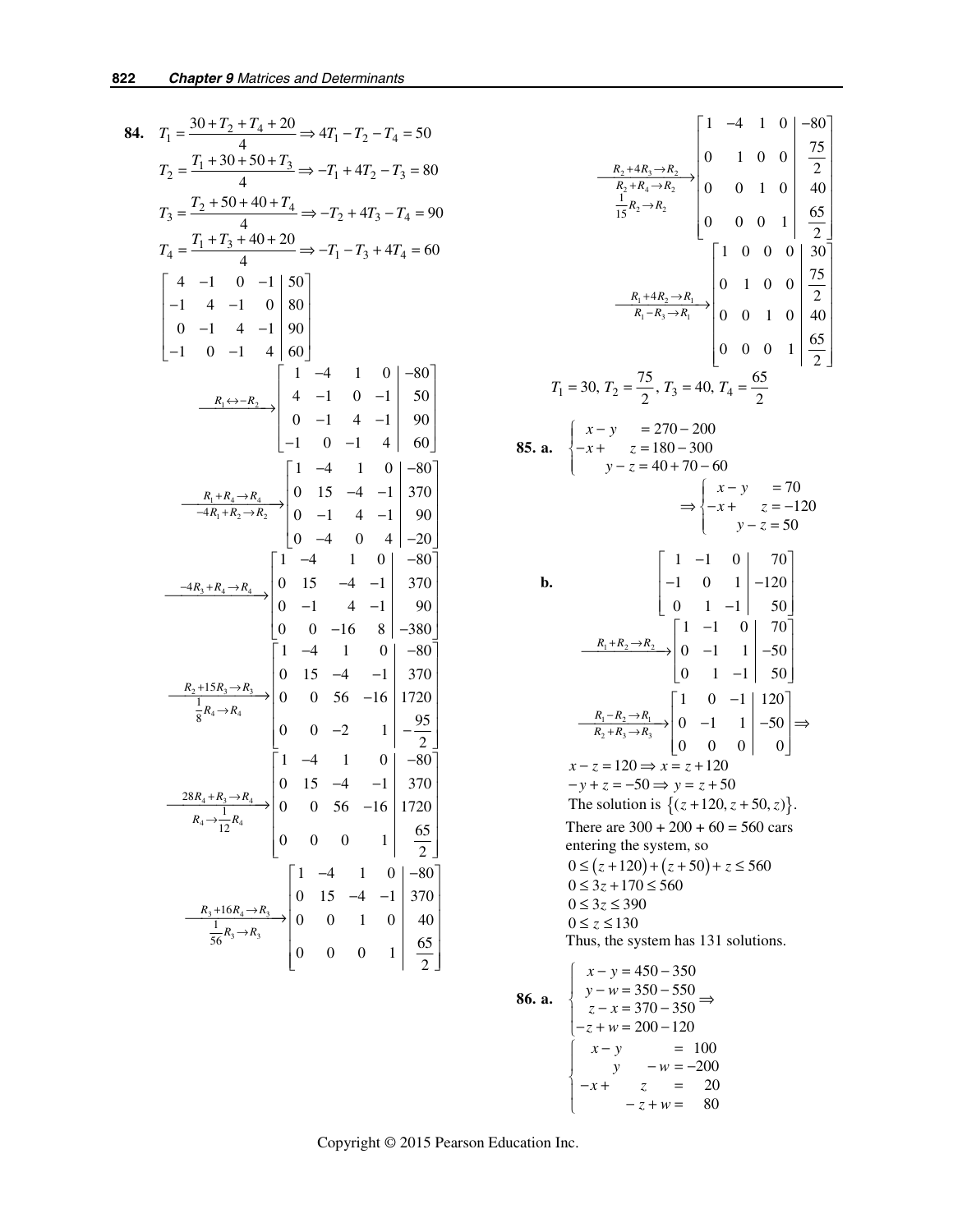**b.** 
$$
\begin{bmatrix} 1 & -1 & 0 & 0 & | & 100 \ -1 & 0 & 1 & 0 & | & -200 \ 0 & 0 & -1 & 1 & | & 80 \ \end{bmatrix}
$$
  
\n
$$
\begin{bmatrix} 1 & -1 & 0 & 0 & | & 100 \ 0 & 0 & -1 & 1 & | & 80 \ 0 & -1 & 1 & 0 & | & -200 \ 0 & 0 & -1 & 1 & | & 80 \ \end{bmatrix}
$$
  
\n
$$
\begin{bmatrix} 1 & -1 & 0 & 0 & | & 100 \ 0 & 0 & -1 & 1 & | & 80 \ 0 & 0 & -1 & 1 & | & 80 \ \end{bmatrix}
$$
  
\n
$$
\begin{bmatrix} 1 & -1 & 0 & 0 & | & 100 \ 0 & 0 & 1 & -1 & | & -80 \ 0 & 0 & -1 & 1 & | & 80 \ \end{bmatrix}
$$
  
\n
$$
\begin{bmatrix} R_2 + R_3 \rightarrow R_3 \\ \rightarrow R_3 + R_4 \rightarrow R_4 \\ \rightarrow R_4 \end{bmatrix}
$$
  
\n
$$
\begin{bmatrix} 1 & -1 & 0 & 0 & | & 100 \ 0 & 0 & -1 & | & -80 \ 0 & 0 & 1 & -1 & | & -80 \ 0 & 0 & 0 & 0 & | & 0 \ \end{bmatrix}
$$
  
\n
$$
z - w = -80 \Rightarrow z = w - 80
$$
  
\n
$$
y - w = -200 \Rightarrow y = w - 200
$$
  
\n
$$
x - y = 100 \Rightarrow x - (w - 200) = 100 \Rightarrow x - w = -100
$$
  
\nThe solution is { $(w - 100, w - 200, w - 80, w)$ }.  
\nThere are 350 + 550 + 120 + 350 = 1370 cars  
\nentering the system. So,  
\n $(w - 100) + (w - 200) + (w - 80) + w \le 1370$   
\n $4w \le 1750$   
\n $w \le 437.5$ 

From the diagram, we see that 200 cars leave the system through *w*, so  $200 \le w \le 437$ . Thus, the system has 238 solutions.

87. 
$$
9 = a(-1)^{2} + b(-1) + c = a - b + c
$$
  
\n
$$
3 = a(1)^{2} + b(1) + c = a + b + c
$$
  
\n
$$
6 = a(2)^{2} + b(2) + c = 4a + 2b + c
$$
  
\n
$$
\begin{bmatrix}\n1 & -1 & 1 & 9 \\
1 & 1 & 1 & 3 \\
4 & 2 & 1 & 6\n\end{bmatrix}
$$
  
\n
$$
\xrightarrow{-R_{1} + R_{2} \rightarrow R_{3}} \begin{bmatrix}\n1 & -1 & 1 & 9 \\
0 & 2 & 0 & -6 \\
0 & 6 & -3 & -30\n\end{bmatrix}
$$

$$
\frac{\frac{1}{2}R_2 \to R_2}{-\frac{1}{3}R_3 \to R_3} \begin{bmatrix} 1 & -1 & 1 & 9 \ 0 & 1 & 0 & -3 \ 0 & -2 & 1 & 10 \end{bmatrix}
$$
  
\n
$$
\frac{1}{2R_2 + R_3 \to R_3} \begin{bmatrix} 1 & -1 & 1 & 9 \ 0 & -2 & 1 & 10 \ 0 & 0 & 1 & 4 \end{bmatrix}
$$
  
\n
$$
\frac{R_1 + R_2 \to R_1}{\begin{bmatrix} 1 & 0 & 1 & 6 \ 0 & 0 & 1 & 4 \end{bmatrix}}
$$
  
\n
$$
\frac{R_1 + R_2 \to R_1}{\begin{bmatrix} 1 & 0 & 1 & 6 \ 0 & 0 & 1 & 4 \end{bmatrix}}
$$
  
\n
$$
\frac{R_1 - R_3 \to R_1}{\begin{bmatrix} 1 & 0 & 0 & 2 \ 0 & 0 & 1 & 0 & -3 \ 0 & 0 & 1 & 4 \end{bmatrix}}
$$

Thus,  $a = 2$ ,  $b = -3$ , and  $c = 4$ . The equation is  $y = 2x^2 - 3x + 4.$ 

88. a. 
$$
31 = (0.5^2)a + 0.5b + c = 0.25a + 0.5b + c
$$
  
\n $51 = (1^2)a + b + c = a + b + c$   
\n $67 = 2^2a + 2b + c = 4a + 2b + c$   
\n $\begin{bmatrix}\n0.25 & 0.5 & 1 & 31 \\
1 & 1 & 1 & 51 \\
4 & 2 & 1 & 67\n\end{bmatrix}$   
\n $\begin{bmatrix}\n1 & 2 & 4 & 124 \\
4 & 2 & 1 & 67\n\end{bmatrix}$   
\n $\begin{bmatrix}\n1 & 2 & 4 & 124 \\
4 & 2 & 1 & 67\n\end{bmatrix}$   
\n $\begin{bmatrix}\n1 & 2 & 4 & 124 \\
4 & 2 & 1 & 67\n\end{bmatrix}$   
\n $\begin{bmatrix}\n1 & 2 & 4 & 124 \\
4 & 2 & 1 & 67\n\end{bmatrix}$   
\n $\begin{bmatrix}\n1 & 2 & 4 & 124 \\
0 & -6 & -15 & -429\n\end{bmatrix}$   
\n $\begin{bmatrix}\n1 & 2 & 4 & 124 \\
0 & 1 & 3 & 73 \\
0 & 0 & 3 & 9\n\end{bmatrix}$   
\n $3c = 9 \Rightarrow c = 3$   
\n $b + 3(3) = 73 \Rightarrow b = 64$   
\n $a + 2(64) + 4(3) = 124 \Rightarrow a = -16$   
\nThe equation is  $h = -16t^2 + 64t + 3$ .

**b.** 
$$
-16t^2 + 64t + 3 = 0 \Rightarrow
$$
  

$$
t = \frac{-64 \pm \sqrt{64^2 - 4(-16)(3)}}{-32}
$$

$$
= \frac{-64 \pm \sqrt{4288}}{-32} \approx 4 \text{ seconds}
$$

**c.** The maximum occurs at  $t = 2$ .  $h(2) = 67$  feet.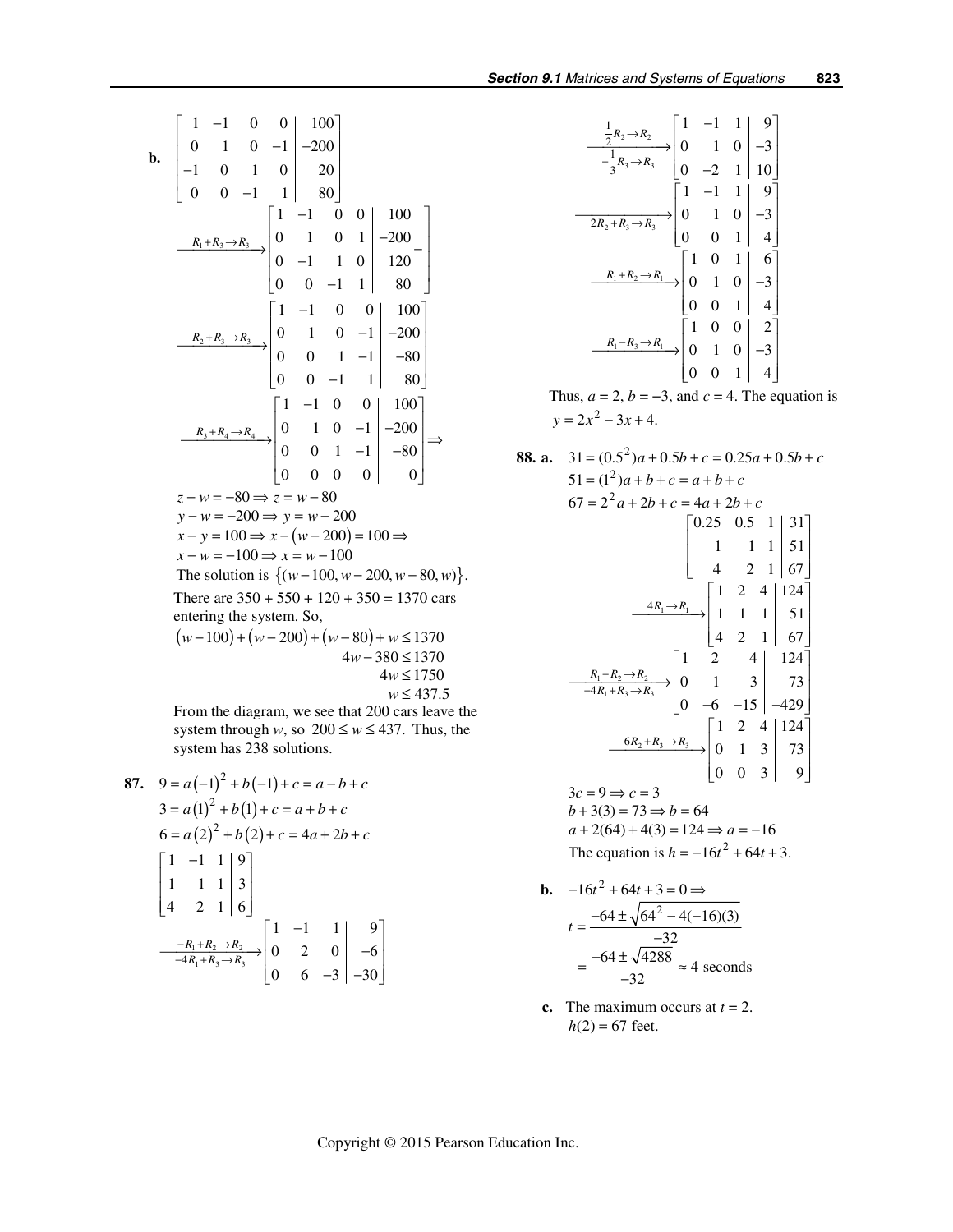# **9.1 Beyond the Basics**

89. 
$$
\begin{bmatrix} 1 & 1 & 1 & 1 & 0 \ 1 & 3 & 2 & 4 & 0 \ 2 & 0 & 1 & -1 & 0 \ \end{bmatrix}
$$
  
\n
$$
\frac{R_1 - R_2 \rightarrow R_2}{-2R_1 + R_3 \rightarrow R_3}
$$

$$
\begin{bmatrix} 1 & 1 & 1 & 1 & 0 \ 0 & -2 & -1 & -3 & 0 \ 0 & -2 & -1 & -3 & 0 \ \end{bmatrix}
$$
  
\n
$$
\frac{\frac{1}{2}R_2 + R_1 \rightarrow R_1}{R_2 - R_3 \rightarrow R_3}
$$

$$
\begin{bmatrix} 1 & 0 & \frac{1}{2} & -\frac{1}{2} & 0 \ 0 & 1 & \frac{1}{2} & \frac{3}{2} & 0 \ 0 & 0 & 0 & 0 & 0 \ \end{bmatrix}
$$
  
\n
$$
\frac{-\frac{1}{2}R_2 + R_1 \rightarrow R_1}{R_2 - R_3 \rightarrow R_3}
$$

$$
\begin{bmatrix} 1 & 0 & \frac{1}{2} & -\frac{1}{2} & 0 \ 0 & 0 & 0 & 0 & 0 \ 0 & 0 & 0 & 0 & 0 \ \end{bmatrix}
$$
  
\n
$$
y + \frac{1}{2}z + \frac{3}{2}w = 0 \Rightarrow z = -2y - 3w
$$
  
\n
$$
x + \frac{1}{2}z - \frac{1}{2}w = 0 \Rightarrow z = w - 2x
$$
  
\n
$$
-2y - 3w = w - 2x \Rightarrow x = 2w + y
$$
  
\nThe solution is  $\{(y + 2w, y, -2y - 3w, w)\}.$   
\n90.  
\n90.  
\n
$$
\begin{bmatrix} 1 & -1 & 1 & -1 & | & 4 \ 1 & 2 & 1 & 1 & | & 2 \ 2 & 3 & 4 & 5 & | & 5 \ 3 & 4 & 2 & -1 & | & 8 \ \end{bmatrix}
$$
  
\n
$$
\frac{-R_1 + R_2 \rightarrow R_2}{-3R_1 + R_4 \rightarrow R_4}
$$

$$
\begin{bmatrix} 1 & -1 & 1 & -1 & | & 4 \ 0 & 3 & 0 & 2 & | & -2 \ 0 & 7
$$

1. a. 
$$
\begin{bmatrix} 1 & 0 & -\frac{1}{3} & \frac{10}{3} \\ \frac{1}{6}R_3 \rightarrow R_3 & 0 & 0 & 0 \\ \frac{1}{6}R_4 \rightarrow R_4 & 0 & 0 & 0 & 0 \\ \frac{1}{3}R_4 + R_1 \rightarrow R_1 & 0 & 0 & 0 & 0 \\ 0 & 0 & 0 & 1 & -1 & 0 \\ \frac{1}{3}R_4 + R_1 \rightarrow R_1 & 0 & 0 & 0 & 0 \\ \frac{2}{3}R_4 + R_2 \rightarrow R_2 & 0 & 0 & 0 & 0 & 0 \\ \frac{2}{3}R_4 + R_3 \rightarrow R_3 & 0 & 0 & 0 & 0 & 0 \\ \frac{1}{6}R_4 + R_3 \rightarrow R_3 & 0 & 0 & 0 & 1 & -1 \end{bmatrix}
$$
  
The solution is {(1, 0, 2, -1)}.  
31. a. 
$$
\begin{bmatrix} 1 & 2 & -3 & 1 \\ 1 & 0 & -3 & 2 \\ 0 & 1 & 1 & 0 \\ 2 & 3 & 0 & -2 \end{bmatrix}
$$
  

$$
\begin{bmatrix} 1 & 2 & -3 & 1 \\ 1 & 0 & -3 & 2 \\ 0 & 1 & 1 & 0 \\ 2 & 3 & 0 & -2 \end{bmatrix}
$$
  

$$
\begin{bmatrix} R_1 \leftarrow R_4 \\ R_1 \leftarrow R_2 \end{bmatrix}
$$
  

$$
\begin{bmatrix} 2 & 3 & 0 & -2 \\ 0 & 1 & 1 & 0 \\ 0 & 1 & 1 & 0 \\ 0 & 1 & 1 & 0 \\ 0 & 1 & 1 & 0 \end{bmatrix}
$$
  

$$
\begin{bmatrix} R_2 - R_4 \rightarrow R_2 \\ R_1 - 2R_4 \rightarrow R_4 \\ R_1 - 2R_4 \rightarrow R_4 \end{bmatrix}
$$
  

$$
\begin{bmatrix} 2 & 3 & 0 & -2 \\ 0 & 1 & 1 & 0 \\ 0 & 1 & 1 & 0 \\ 0 & 0 & 1 & 1 \end{bmatrix}
$$
  

$$
\begin{bmatrix} R_2 - 2R_4 \rightarrow R_4 \\ R_1 - 2R_4 \rightarrow R_4 \\ R_2 + 2R_3 \rightarrow R_3 \end{bmatrix}
$$
  

$$
\begin{bmatrix
$$

(*continued on next page*)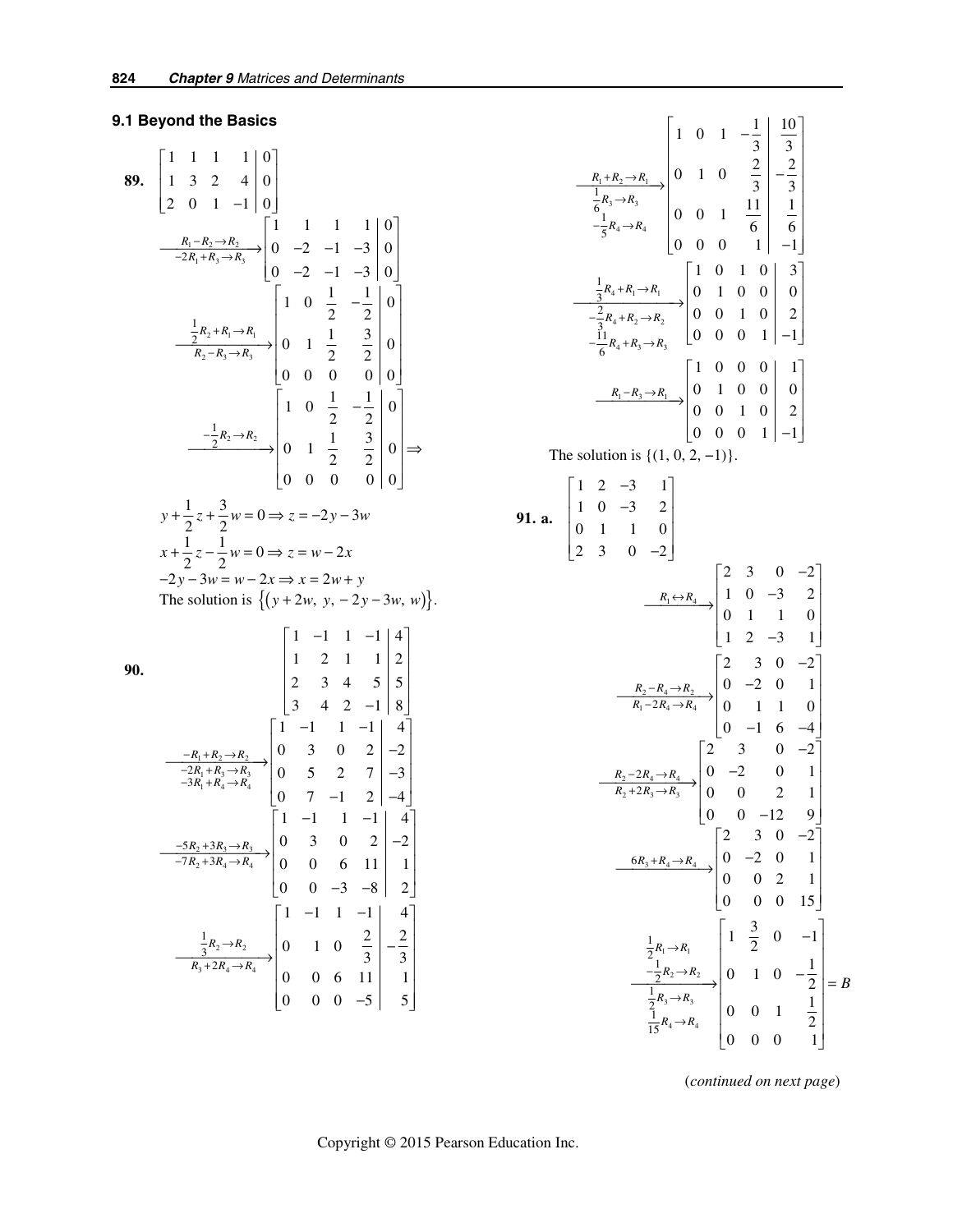(*continued*)

| $\begin{bmatrix} 1 & 2 & -3 & 1 \\ 1 & 0 & -3 & 2 \\ 0 & 1 & 1 & 0 \\ 2 & 3 & 0 & -2 \end{bmatrix}$                                                                                                                                                                                                                                                                                                      |  |  |  |
|----------------------------------------------------------------------------------------------------------------------------------------------------------------------------------------------------------------------------------------------------------------------------------------------------------------------------------------------------------------------------------------------------------|--|--|--|
|                                                                                                                                                                                                                                                                                                                                                                                                          |  |  |  |
|                                                                                                                                                                                                                                                                                                                                                                                                          |  |  |  |
| 1 1 0<br>$\frac{R_1 - R_2 \rightarrow R_2}{2R_1 - R_4 \rightarrow R_4}$<br>$\begin{bmatrix}\n1 & 2 & -3 & 1 \\ 0 & 2 & 0 & -1 \\ 0 & 1 & 1 & 0 \\ 0 & 1 & -6 & 4\n\end{bmatrix}$<br>$\begin{bmatrix}\n1 & 2 & -3 & 1 \\ 0 & 1 & 1 & 0 \\ 0 & 1 & -6 & 4\n\end{bmatrix}$<br>$\begin{bmatrix}\n1 & 2 & -3 & 1 \\ 2 & -3 & 1 \\ 0 & 0 & 12 & -9\n\end{bmatrix}$<br>$\begin{bmatrix}\n1 & 2 & -3 & 1 \\ 0 &$ |  |  |  |
|                                                                                                                                                                                                                                                                                                                                                                                                          |  |  |  |
|                                                                                                                                                                                                                                                                                                                                                                                                          |  |  |  |
|                                                                                                                                                                                                                                                                                                                                                                                                          |  |  |  |
| $\begin{bmatrix} 0 & 0 & 0 & -\frac{1}{4} \end{bmatrix}$ $\begin{bmatrix} 1 & 2 & -3 & 1 \ 0 & 1 & 0 & -\frac{1}{2} \\ \frac{-R_3 \rightarrow R_3}{5} & 0 & 1 & 0 & -\frac{1}{2} \\ 0 & 0 & 1 & \frac{1}{2} \\ 0 & 0 & 0 & 1 \end{bmatrix} = C$                                                                                                                                                          |  |  |  |
|                                                                                                                                                                                                                                                                                                                                                                                                          |  |  |  |

 **b.** Use a calculator to show that the reduced rowechelon form of all three matrices is

 $\begin{vmatrix} 1 & 0 & 0 & 0 \end{vmatrix}$  $\begin{vmatrix} 0 & 1 & 0 & 0 \end{vmatrix}$ 0010  $\begin{bmatrix} 0 & 0 & 0 & 1 \end{bmatrix}$  $\begin{bmatrix} 0 & 1 & 0 & 0 \\ 0 & 0 & 0 & 0 \\ 0 & 0 & 0 & 0 \\ 0 & 0 & 0 & 0 \\ 0 & 0 & 0 & 0 \\ 0 & 0 & 0 & 0 \\ 0 & 0 & 0 & 0 \\ 0 & 0 & 0 & 0 \\ 0 & 0 & 0 & 0 \\ 0 & 0 & 0 & 0 & 0 \\ 0 & 0 & 0 & 0 & 0 \\ 0 & 0 & 0 & 0 & 0 \\ 0 & 0 & 0 & 0 & 0 & 0 \\ 0 & 0 & 0 & 0 & 0 & 0 \\ 0 & 0 & 0 & 0 & 0 & 0 \\ 0 & 0 &$  $\begin{vmatrix} 0 & 0 & 1 & 0 \end{vmatrix}$ .

92. a. 
$$
\begin{bmatrix}\n1 & 1 & 1 & 6 \\
1 & -1 & 1 & 2 \\
2 & 1 & -1 & 1\n\end{bmatrix}
$$
\n
$$
\xrightarrow{R_1 \Leftrightarrow R_3} \begin{bmatrix}\n2 & 1 & -1 & 1 \\
1 & -1 & 1 & 2 \\
1 & 1 & 1 & 6\n\end{bmatrix}
$$
\n
$$
\xrightarrow{R_1-2R_2 \to R_3} \begin{bmatrix}\n2 & 1 & -1 & 1 \\
0 & 3 & -3 & -3 \\
0 & -1 & -3 & -11\n\end{bmatrix}
$$
\n
$$
\xrightarrow{R_2+3R_3 \to R_3} \begin{bmatrix}\n2 & 1 & -1 & 1 \\
0 & 3 & -3 & -3 \\
0 & 0 & -12 & -36\n\end{bmatrix}
$$
\n
$$
\xrightarrow{\frac{1}{3}R_2 \to R_2} \begin{bmatrix}\n1 & 0.5 & -0.5 & 0.5 \\
0 & 3 & -3 & -3 \\
0 & 0 & -12 & -36\n\end{bmatrix}
$$
\n
$$
\xrightarrow{-\frac{1}{12}R_3 \to R_3}
$$
\n
$$
z = 3; y - 3 = -1 \Rightarrow y = 2,
$$
\n
$$
x + \frac{1}{2}(2) - \frac{1}{2}(3) = \frac{1}{2} \Rightarrow x = 1
$$
\n
$$
\begin{bmatrix}\n1 & 1 & 1 & 6 \\
1 & -1 & 1 & 2 \\
2 & 1 & -1 & 1\n\end{bmatrix}
$$
\n
$$
\xrightarrow{\frac{R_1 - R_2 \to R_3}{-2R_1 + R_3 \to R_3}} \begin{bmatrix}\n1 & 1 & 1 & 6 \\
0 & 2 & 0 & 4 \\
0 & -1 & -3 & -11\n\end{bmatrix}
$$
\n
$$
\xrightarrow{\frac{1}{2}R_2 \to R_2} \begin{bmatrix}\n1 & 1 & 1 & 6 \\
0 & 1 & 0 & 2 \\
0 & -1 & -3 & -11\n\end{bmatrix}
$$
\n
$$
\xrightarrow{\frac{1}{2}R_2 \to R_3} \begin{bmatrix}\n1 & 1 & 1 & 6 \\
0 & 1 & 0 & 2 \\
0 & 0 & -3 & -9\n\end{bmatrix}
$$
\n
$$
\xrightarrow{-\frac{1}{3}
$$

- **b.** Using a calculator, we find that the reduced row-echelon form of both matrices is
	- $\begin{bmatrix} 1 & 0 & 0 & 1 \end{bmatrix}$  $0 \t1 \t0 \t2$ .  $\begin{vmatrix} 0 & 0 & 1 & 3 \end{vmatrix}$  $\begin{bmatrix} 1 & 0 & 0 & 1 \\ 0 & 1 & 0 & 2 \\ 0 & 0 & 1 & 3 \end{bmatrix}$
- Copyright © 2015 Pearson Education Inc.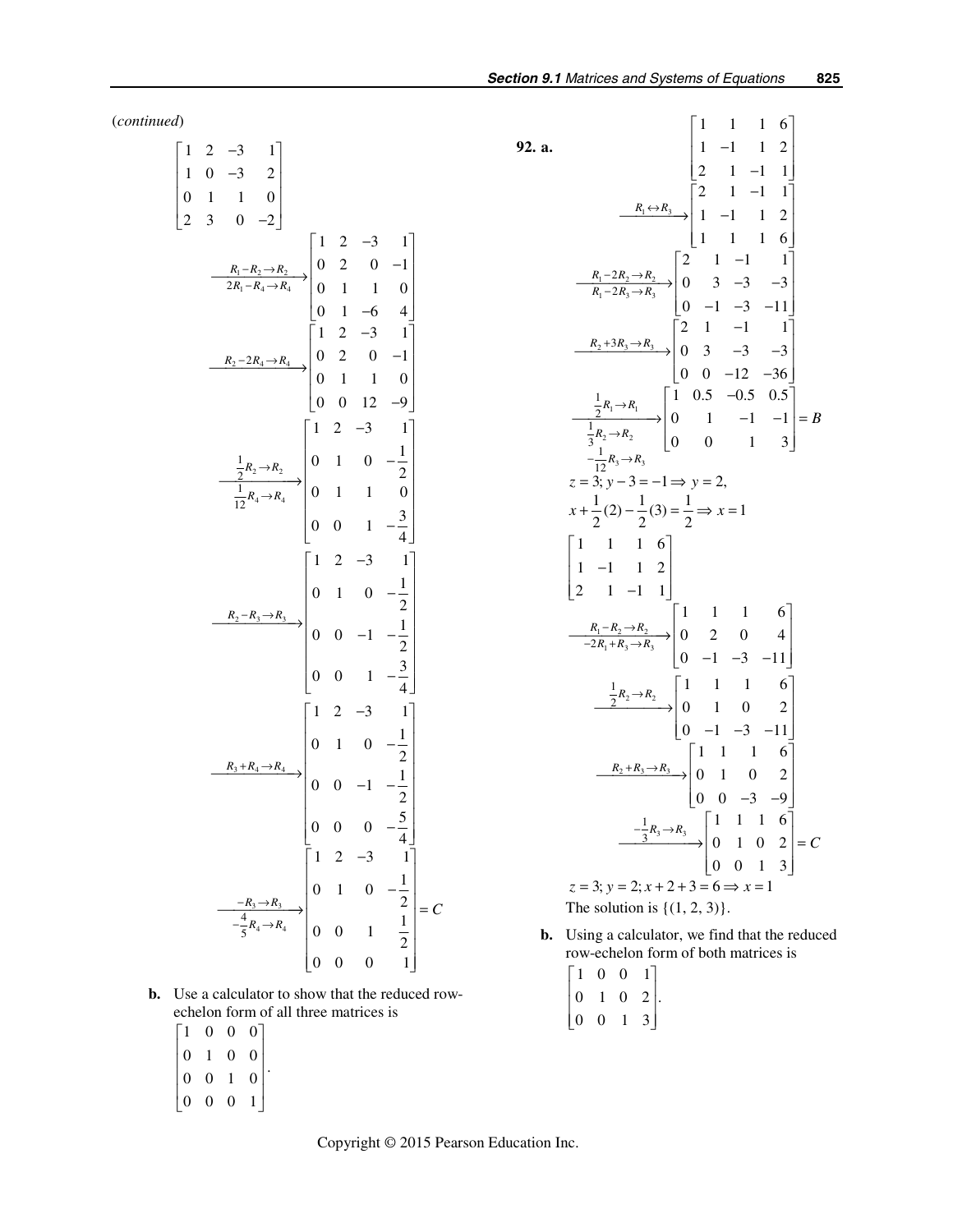93. a. 
$$
\begin{bmatrix} a & b & m \ c & d & n \end{bmatrix} \xrightarrow{\frac{1}{a}R_1 \rightarrow R_1} \begin{bmatrix} 1 & \frac{b}{a} & \frac{m}{a} \\ \frac{1}{c} & \frac{1}{c} & \frac{1}{c} \end{bmatrix}
$$
  
\n $\xrightarrow{R_1 - R_2 \rightarrow R_2} \begin{bmatrix} 1 & \frac{b}{a} & \frac{m}{a} \\ 0 & \frac{b}{a} - \frac{d}{c} & \frac{m}{a} - \frac{n}{c} \end{bmatrix}$   
\n $= \begin{bmatrix} 1 & \frac{b}{a} & \frac{m}{a} \\ 0 & \frac{bc - ad}{ac} & \frac{cm - an}{ac} \end{bmatrix}$   
\n $\xrightarrow{\frac{ac}{bc - da}R_2 \rightarrow R_2} \begin{bmatrix} 1 & \frac{b}{a} & \frac{m}{a} \\ 0 & 1 & \frac{cm - an}{bc - ad} \end{bmatrix}$   
\n $\xrightarrow{\frac{b}{a}R_2 + R_1 \rightarrow R_1} \begin{bmatrix} 1 & 0 & \frac{dm - bn}{ad - bc} \\ 0 & 1 & \frac{cm - an}{bc - ad} \end{bmatrix}$   
\nThe solution is  $\left(\frac{dm - bn}{ad - bc}, \frac{cm - an}{bc - ad}\right)$ .

- **b.** (i) There is a unique solution if  $bc \neq ad$ .
	- (ii) There is no solution if  $bc = ad$  and *m n*  $\frac{m}{b} \neq \frac{n}{d}$ .
	- **(iii)** There are infinitely many solutions if

$$
bc = ad
$$
 and  $\frac{m}{b} = \frac{n}{d}$ .

 **94.** Answers may vary.

|  | $\begin{bmatrix} 1 & 0 & 0 & 1 \\ 0 & 1 & 0 & 0 & 0 \\ 0 & 0 & 1 & -2 & 0 \end{bmatrix}, \begin{bmatrix} 2 & 1 & 0 & 2 \\ 0 & 1 & 0 & 0 \\ 0 & 0 & 4 & -8 \end{bmatrix}, \begin{bmatrix} 1 & 1 & 1 & -1 \\ 0 & 1 & 0 & 0 \\ 0 & 1 & 1 & -2 \end{bmatrix}$ |  |  |  |  |  |  |
|--|-----------------------------------------------------------------------------------------------------------------------------------------------------------------------------------------------------------------------------------------------------------|--|--|--|--|--|--|
|  |                                                                                                                                                                                                                                                           |  |  |  |  |  |  |

**95.** Using the hint suggested, we have

$$
\begin{bmatrix} 1 & 1 & 1 & 6 \ 3 & -1 & 3 & 10 \ 5 & 5 & -4 & 3 \ \end{bmatrix}
$$
  

$$
\xrightarrow{-3R_1 + R_2 \to R_2} \begin{bmatrix} 1 & 1 & 1 & 6 \ 9 & -4 & 0 & -8 \ 0 & 0 & -9 & -27 \ \end{bmatrix}
$$
  

$$
\xrightarrow{-\frac{1}{4}R_2 \to R_2} \begin{bmatrix} 1 & 1 & 1 & 6 \ 0 & 0 & -9 & -27 \ \end{bmatrix}
$$
  

$$
\xrightarrow{-\frac{1}{4}R_2 \to R_2} \begin{bmatrix} 1 & 1 & 1 & 6 \ 0 & 1 & 0 & 2 \ 0 & 0 & 1 & 3 \ \end{bmatrix} \Rightarrow
$$

$$
w = 3, v = 2, u + 2 + 3 = 6 \Rightarrow u = 1
$$
  
log x = 1  $\Rightarrow$  x = 10;  
log y = 2  $\Rightarrow$  y = 100  
log z = 3  $\Rightarrow$  y = 1000  
The solution is {(10, 100, 1000)}.

**96.** Using the hint suggested, we have

$$
\begin{bmatrix}\n4 & -3 & 1 & 1 \\
1 & 4 & -2 & 10 \\
2 & -2 & 3 & 4\n\end{bmatrix}
$$
\n
$$
\xrightarrow{R_1 \leftrightarrow R_2} \begin{bmatrix}\n4 & -3 & 1 & 1 \\
1 & 4 & -2 & 10 \\
2 & -2 & 3 & 4\n\end{bmatrix}
$$
\n
$$
\xrightarrow{-4R_1 + R_2 \rightarrow R_2} \begin{bmatrix}\n1 & 4 & -2 & 10 \\
0 & -19 & 9 & -39 \\
0 & 1 & -5 & -7\n\end{bmatrix}
$$
\n
$$
\xrightarrow{-19R_3 + R_2 \rightarrow R_2} \begin{bmatrix}\n1 & 4 & -2 & 10 \\
0 & 1 & -5 & -7\n\end{bmatrix}
$$
\n
$$
\xrightarrow{-19R_3 + R_2 \rightarrow R_2} \begin{bmatrix}\n1 & 4 & -2 & 10 \\
0 & 0 & -86 & -172 \\
0 & 1 & -5 & -7\n\end{bmatrix}
$$
\n
$$
\xrightarrow{\frac{1}{86}R_2 \leftrightarrow R_3} \begin{bmatrix}\n1 & 4 & -2 & 10 \\
0 & 1 & -5 & -7 \\
0 & 0 & 1 & 2\n\end{bmatrix} \Rightarrow
$$
\n
$$
w = 2, v - 5(2) = -7 \Rightarrow v = 3
$$
\n
$$
u + 4(3) - 2(2) = 10 \Rightarrow u = 2
$$
\n
$$
2 = 2^x \Rightarrow x = 1; \quad 3 = 3^y \Rightarrow y = 1
$$
\n
$$
2 = 5^w \Rightarrow \ln 2 = w \ln 5 \Rightarrow w = \frac{\ln 2}{\ln 5}
$$
\nThe solution is 
$$
\left\{ \left( 1, 1, \frac{\ln 2}{\ln 5} \right) \right\}.
$$
\n
$$
97. \quad \begin{cases}\n a(1)^3 + b(1)^2 + c(1) + d = 5 \\
 a(-1)^3 + b(-1)^2 + c(-1) + d = 1 \\
 a(2)^3 + b(2)^2 + c(2) + d = 7 \\
 a(-2)^3 + b(-2)^2 + c(-2) + d = 11 \\
 a + b + c + d = 5 \\
 -a + b - c + d = 1 \\
 8a + 4b + 2c + d = 7\n\end{bmatrix}
$$
\n

Using a graphing calculator, we have

| Ω.<br>8<br>-2<br>-8                          | (IAI)<br>Ø<br>ю<br>2.<br>0<br>Ø<br>ø<br>Θ.<br>Ø<br>й<br>ſЙ<br>Й |
|----------------------------------------------|-----------------------------------------------------------------|
| The equation is $y = -x^3 + 2x^2 + 3x + 1$ . |                                                                 |

 **97.**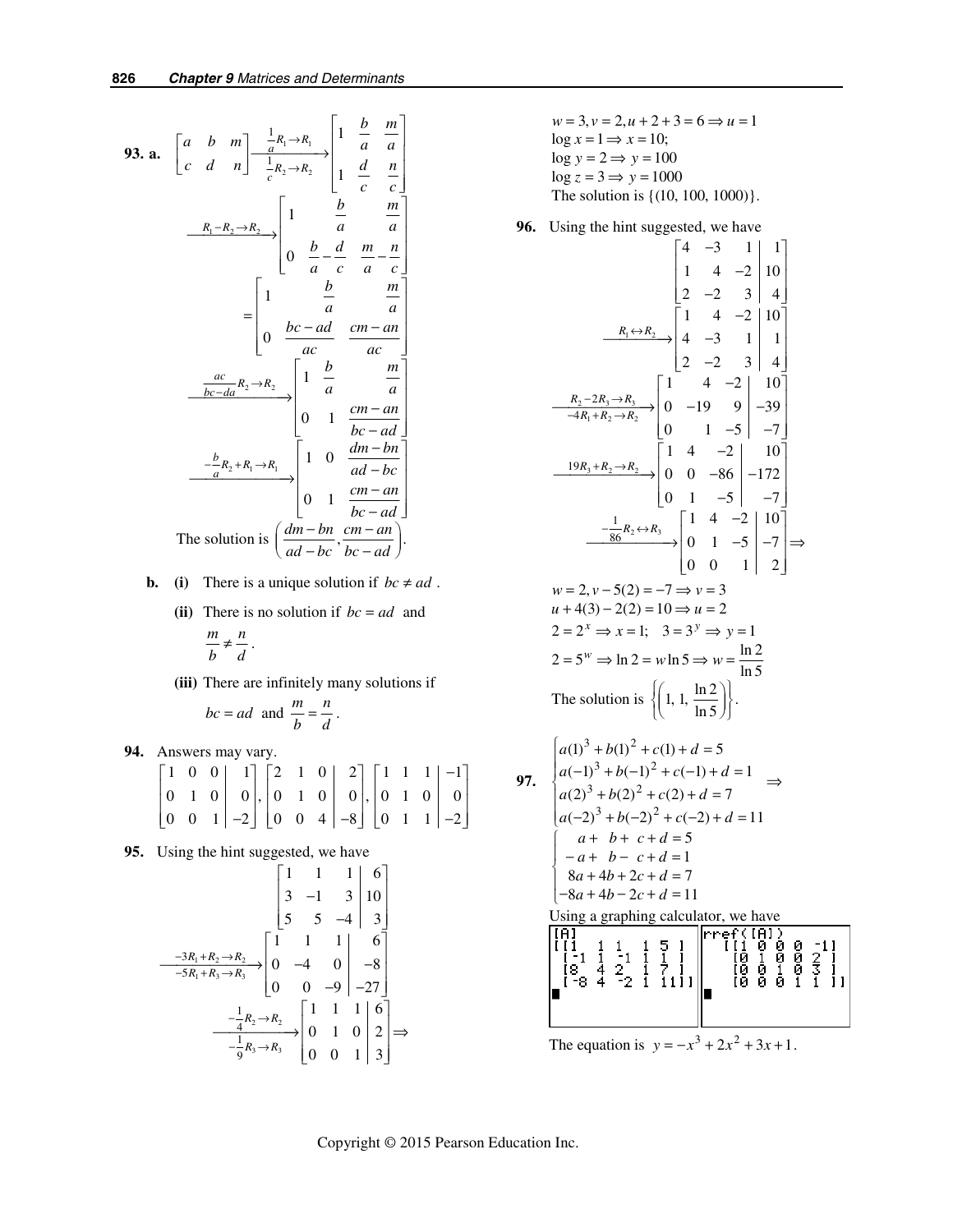98. 
$$
\begin{cases}\na(1)^3 + b(1)^2 + c(1) + d = 8 \\
a(-1)^3 + b(-1)^2 + c(-1) + d = 2 \\
a(2)^3 + b(2)^2 + c(2) + d = 8\n\end{cases} \Rightarrow
$$
\n
$$
\begin{cases}\na + b + c + d = 8 \\
-a + b - c + d = 2 \\
-8a + 4b + 2c + d = 8\n\end{cases}
$$
\nUsing a graphing calculator, we have\n
$$
\begin{bmatrix}\nF1 \\
F1 \\
F2 \\
F3 \\
F4\n\end{bmatrix}\n\begin{bmatrix}\n1 & 1 & 1 & 1 & 8 \\
1 & -1 & 1 & -1 & 1 & 8 \\
1 & -8 & 4 & -2 & 1 & 29\n\end{bmatrix}\n\begin{bmatrix}\nF1 \\
F1 \\
F1 \\
F1 \\
F2 \\
F3 \\
F4\n\end{bmatrix}\n\begin{bmatrix}\n1 & 1 & 1 & 1 & 8 \\
1 & 1 & 1 & 1 & 8 \\
1 & 1 & 1 & 1 & 1 & 8 \\
1 & 1 & 1 & 1 & 1 & 8 \\
1 & 1 & 1 & 1 & 1 & 8 \\
1 & 1 & 1 & 1 & 1 & 1 & 8 \\
1 & 1 & 1 & 1 & 1 & 1 & 8 \\
1 & 1 & 1 & 1 & 1 & 1 & 8 \\
1 & 1 & 1 & 1 & 1 & 1 & 1 \\
1 & 1 & 1 & 1 & 1 & 1 & 1 \\
1 & 1 & 1 & 1 & 1 & 1 & 1 \\
1 & 1 & 1 & 1 & 1 & 1 & 1 \\
1 & 1 & 1 & 1 & 1 & 1 & 1 \\
1 & 1 & 1 & 1 & 1 & 1 & 1 \\
1 & 1 & 1 & 1 & 1 & 1 & 1 \\
1 & 1 & 1 & 1 & 1 & 1 & 1 \\
1 & 1 & 1 & 1 & 1 & 1 & 1 \\
1 & 1 & 1 & 1 & 1 & 1 & 1 \\
1 & 1 & 1 & 1 & 1 & 1 & 1 \\
1 & 1 & 1 & 1 & 1 & 1 & 1 \\
1 & 1 & 1 & 1 & 1 & 1 & 1 \\
1 & 1 & 1 & 1 & 1 & 1 & 1 \\
1 & 1 & 1 & 1 & 1 & 1 & 1 \\
1 & 1 & 1 & 1 & 1 & 1 & 1 \\
1 & 1 & 1 & 1 &
$$

#### **9.1 Critical Thinking/Discussion/Writing**

**99.** If 
$$
a \neq 0
$$
,  $\begin{bmatrix} a \\ b \end{bmatrix} \xrightarrow[\begin{array}{c} \frac{1}{a}R_1 \rightarrow R_1 \\ \frac{1}{b}R_2 \rightarrow R_2 \end{array}] \begin{bmatrix} 1 \\ 1 \end{bmatrix} \xrightarrow[R_1 - R_2 \rightarrow R_2 \rightarrow R_2] \begin{bmatrix} 1 \\ 0 \end{bmatrix}$ .  
If  $a = 0$ ,  $b = 0$ ,  $\begin{bmatrix} a \\ b \end{bmatrix} = \begin{bmatrix} 0 \\ 0 \end{bmatrix}$ .

**100.** If the matrix is  $\begin{bmatrix} 0 & 0 \\ 0 & 0 \end{bmatrix}$ 0 0  $\begin{bmatrix} 0 & 0 \\ 0 & 0 \end{bmatrix}$ , then it is in reduced row-

echelon form already. If the matrix is 
$$
\begin{bmatrix} 1 & k \\ 0 & 0 \end{bmatrix}
$$
 (for

*k* any real number), then it is in reduced rowechelon form already.

If the matrix is 
$$
\begin{bmatrix} 0 & 1 \\ 0 & 0 \end{bmatrix}
$$
 then it is in reduced row-

echelon form already. If the matrix is  $\begin{bmatrix} a & b \\ c & d \end{bmatrix}$ *c d*  $\begin{bmatrix} a & b \\ c & d \end{bmatrix}$ 

then we have

$$
\begin{bmatrix} a & b \ c & d \end{bmatrix} \xrightarrow[\begin{array}{c} \frac{1}{a}R_1 \rightarrow R_1 \\ \frac{1}{c}R_2 \rightarrow R_2 \end{array}] \begin{bmatrix} 1 & \frac{b}{a} \\ 1 & \frac{d}{c} \end{bmatrix}
$$

$$
\xrightarrow[R_1 - R_2 \rightarrow R_2]{} \begin{bmatrix} 1 & \frac{b}{a} \\ 0 & \frac{b}{a} - \frac{d}{c} \end{bmatrix} = \begin{bmatrix} 1 & \frac{b}{a} \\ 0 & \frac{bc - ad}{ac} \end{bmatrix}
$$

$$
\begin{array}{c}\n\frac{ac}{bc-ad}R_2 \rightarrow R_2 \\
\hline\n\end{array}\n\longrightarrow\n\begin{bmatrix}\n1 & \frac{b}{a} \\
0 & 1\n\end{bmatrix}
$$
\n
$$
\xrightarrow{\frac{-b}{a}R_2 + R_1 \rightarrow R_1} \begin{bmatrix}\n1 & 0 \\
0 & 1\n\end{bmatrix}
$$

- **101.** Yes. Use the inverse of the operation used to transform *A* to *B*.
- **102. a.** True. For example,

|  |  | $\begin{bmatrix} 1 & 0 & 0 & 6 \\ 0 & 1 & 0 & 3 \\ 0 & 0 & 1 & 2 \end{bmatrix} \rightarrow \begin{bmatrix} 1 & 0 & 0 & 6 \\ 0 & 0 & 1 & 2 \end{bmatrix}$ |  |  |
|--|--|----------------------------------------------------------------------------------------------------------------------------------------------------------|--|--|

- **b.** False. For example,
	- 1006 106  $0 \t1 \t0 \t3 \rightarrow 0 \t0 \t3$  $\begin{bmatrix} 1 & 0 & 0 & 6 \\ 0 & 1 & 0 & 3 \\ 0 & 0 & 1 & 2 \end{bmatrix} \rightarrow \begin{bmatrix} 1 & 0 & 6 \\ 0 & 0 & 3 \\ 0 & 1 & 2 \end{bmatrix}$

### **9.1 Maintaining Skills**

103. 
$$
3(x-1) = 5 - x \Rightarrow 3x - 3 = 5 - x \Rightarrow 4x = 8 \Rightarrow x = 2
$$
  
Solution set: {2}

- 104.  $5(x-2) = 3(x-3)+13 \implies$  $5x-10 = 3x-9+13 \implies 5x-10 = 3x+4 \implies$  $2x = 14 \Rightarrow x = 7$ Solution set: {7}
- **105.**  $-3(x+4)+2=8-x \Rightarrow -3x-12+2=8$  $3x-10=8-x\Rightarrow -2x=18\Rightarrow x=-9$  $(x+4)+2=8-x \implies -3x-12+2=8-x$  $x-10=8-x \Rightarrow -2x=18 \Rightarrow x$  $-3(x+4)+2=8-x \Rightarrow -3x-12+2=8-x \Rightarrow$  $-3x-10=8-x \Rightarrow -2x=18 \Rightarrow x=-$ Solution set: {−9}

106. 
$$
6x-3(5x+2) = 4-5x \Rightarrow
$$
  
\n $6x-15x-6 = 4-5x \Rightarrow -9x-6 = 4-5x \Rightarrow$   
\n $-4x = 10 \Rightarrow x = -\frac{10}{4} = -\frac{5}{2}$   
\nSolution set:  $\left\{-\frac{5}{2}\right\}$ 

Be sure to check your solutions in the original equations in exercises 107−110.

**107.** 
$$
\begin{cases} 2x - y = 5 & (1) \\ x + 2y = 25 & (2) \end{cases}
$$

From equation (1) we have  $y = 2x - 5$ . Substituting this expression in equation (2) gives  $x+2(2x-5)=25 \Rightarrow x+4x-10=25 \Rightarrow$  $5x = 35 \Rightarrow x = 7$ Substitute  $x = 7$  in equation (1) and solve for *y*.  $2(7) - y = 5 \Rightarrow 14 - y = 5 \Rightarrow y = 9$ Solution set:  $\{(7, 9)\}$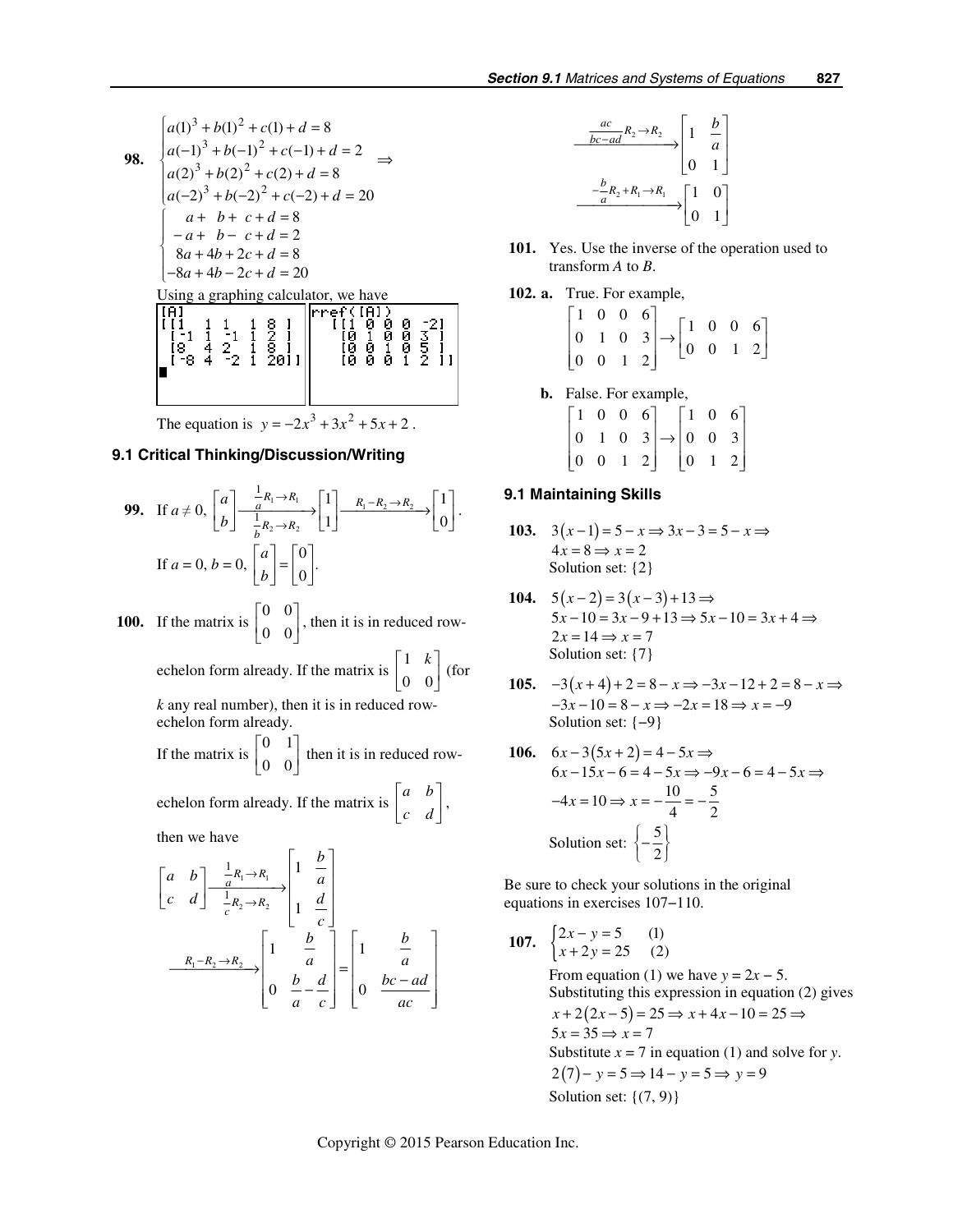**108.**  $\begin{cases} x-3y=1 & (1) \\ 2x+y=-5 & (2) \end{cases}$  $x - 3y$  $x + y$  $-3y =$  $+ y = -$ From equation (1) we have  $x = 3y + 1$ . Substituting this expression in equation (2) gives  $2(3y+1) + y = -5 \implies 6y + 2 + y = -5 \implies 7y = -7 \implies y = -1$ Substitute  $y = -1$  in equation (1) and solve for *x*.  $x-3(-1) = 1 \Rightarrow x+3=1 \Rightarrow x=-2$ Solution set:  $\{(-2, -1)\}$ **109.**  $\begin{cases} x+3y=6 \\ 2x+6y=8 \end{cases}$  (1)  $x + 3y$  $x + 6y$  $+3y=$  $+ 6y =$ Multiply equation (1) by  $-2$ , then add the two equations.  $-2x - 6y = -12$  $2x + 6y = 8$  $0 = -4$  False Solution set: ∅

110. 
$$
\begin{cases} 2x - y = 3 & (1) \\ 6x - 3y = 9 & (2) \end{cases}
$$

From equation (1) we have  $y = 2x - 3$ . Substituting this expression in equation (2) gives  $6x - 3(2x - 3) = 9 \implies 6x - 6x + 9 = 9 \implies 0 = 0$ 

The system is dependent and the solution set can be expressed as  $\{(x, 2x - 3)\}.$ 

**111.** True **112.** False

 **113.** True. This is an example of the distributive property.

114. True. 
$$
\left(x^4 + x^2\right) \left(\frac{10}{3} - 3\right) = 1 \Rightarrow \left(x^4 + x^2\right) \left(\frac{1}{3}\right) = 1 \Rightarrow x^4 + x^2 = 3
$$

## **9.2 Matrix Algebra**

#### **9.2 Practice Problems**

1. 
$$
\begin{bmatrix} 1 & 2x - y \ x + y & 5 \end{bmatrix} = \begin{bmatrix} 1 & 1 \ 2 & 5 \end{bmatrix} \Rightarrow \begin{Bmatrix} 2x - y = 1 \ x + y = 2 \end{Bmatrix} \Rightarrow x = 1, y = 1
$$
  
\n2.  $\begin{bmatrix} 2 & -1 & 4 \ 5 & 0 & 9 \end{bmatrix} + \begin{bmatrix} -8 & 2 & 9 \ 7 & 3 & 6 \end{bmatrix} = \begin{bmatrix} -6 & 1 & 13 \ 12 & 3 & 15 \end{bmatrix}$   
\n3.  $2A - 3B = 2 \begin{bmatrix} 7 & -4 \ 3 & 6 \ 0 & -2 \end{bmatrix} - 3 \begin{bmatrix} 1 & -3 \ 2 & 2 \ 5 & 8 \end{bmatrix} = \begin{bmatrix} 14 & -8 \ 6 & 12 \ 0 & -4 \end{bmatrix} - \begin{bmatrix} 3 & -9 \ 6 & 6 \ 15 & 24 \end{bmatrix} = \begin{bmatrix} 11 & 1 \ 0 & 6 \ -15 & -28 \end{bmatrix}$   
\n4.  $5 \begin{bmatrix} 1 & -1 \ 3 & 5 \end{bmatrix} + 3X = 2 \begin{bmatrix} 2 & 7 \ -3 & -5 \end{bmatrix} \Rightarrow \begin{bmatrix} 5 & -5 \ 15 & 25 \end{bmatrix} + 3X = \begin{bmatrix} 4 & 14 \ -6 & -10 \end{bmatrix} \Rightarrow 3X = \begin{bmatrix} 4 & 14 \ -6 & -10 \end{bmatrix} - \begin{bmatrix} 5 & -5 \ 15 & 25 \end{bmatrix} = \begin{bmatrix} -1 & 19 \ -21 & -35 \end{bmatrix} \Rightarrow X = \begin{bmatrix} -\frac{1}{3} & \frac{19}{3} \ -7 & -\frac{35}{3} \end{bmatrix}$ 

**5.** Yes, the product matrix *AB* is defined. *A* is a  $2 \times 3$  matrix, while *B* is a  $3 \times 1$  matrix. The product matrix has order  $2 \times 1$ .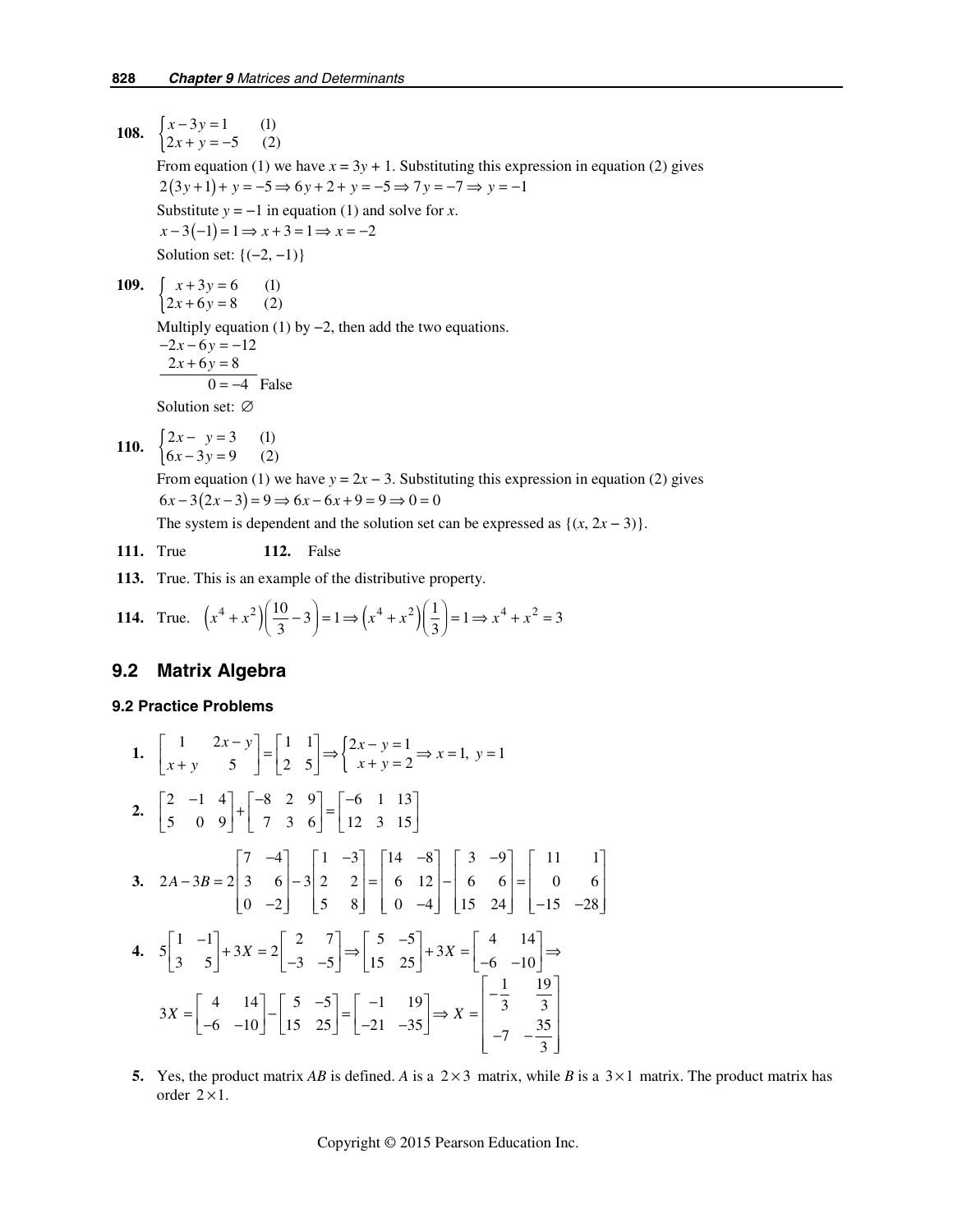6. 
$$
N = [S \ C \ M] = [10 \ 30 \ 45]; P = \begin{bmatrix} 41 \\ 26 \\ 19 \end{bmatrix}
$$
  
\n $NP = [10 \ 30 \ 45] \begin{bmatrix} 41 \\ 26 \\ 19 \end{bmatrix} = 10(41) + 30(26) + 45(19) = $2045 \text{ thousand}$   
\n7.  $[3 \ -1 \ 2 \ 7] \begin{bmatrix} -2 \\ 0 \\ 1 \\ 5 \end{bmatrix} = [3(-2) - 1(0) + 2(1) + 7(5)] = [31]$   
\n8. *AB* is not defined because *A* is a 2×2 matrix and *B* is a 3×2 matrix.  
\n $BA = \begin{bmatrix} 8 & 1 \\ -2 & 6 \\ 0 & 4 \end{bmatrix} \begin{bmatrix} 5 & 0 \\ 2 & -1 \end{bmatrix} = \begin{bmatrix} 8(5) + 1(2) & 8(0) + 1(-1) \\ -2(5) + 6(2) & -2(0) + 6(-1) \\ 0(5) + 4(2) & 0(0) + 4(-1) \end{bmatrix} = \begin{bmatrix} 42 & -1 \\ 2 & -6 \\ 8 & -4 \end{bmatrix}$   
\n9.  $AB = \begin{bmatrix} 7 & 1 \\ 0 & 3 \end{bmatrix} \begin{bmatrix} 2 & 1 \\ 4 & 4 \end{bmatrix} = \begin{bmatrix} 7(2) + 1(4) & 7(-1) + 1(4) \\ 0(5) + 4(2) & 0(1) + 3(4) \end{bmatrix} = \begin{bmatrix} 18 & -3 \\ 18 & -3 \end{bmatrix}$   
\n $BA = \begin{bmatrix} 2 & -1 \\ 4 & 4 \end{bmatrix} \begin{bmatrix} 7 & 1 \\ 0 & 3 \end{bmatrix} = \begin{bmatrix} 2(2) + 1(4) & 7(-1) + 1(4) \\ 4(7) + 4(0) & 4(1) + 4(3) \end{bmatrix} = \begin{bmatrix} 18 & -3 \\ 18 & -1 \end{bmatrix}$   
\n10.  $AD = \begin{bmatrix} 0 & 1 \\ 1 & 0.25 \end{bmatrix} \begin{bmatrix} 0 & 4 & 4 &$ 

#### **9.2 Basic Concepts and Skills**

- **1.** Two  $m \times n$  matrices  $A = \begin{bmatrix} a_{ij} \end{bmatrix}$  and  $B = \begin{bmatrix} b_{ij} \end{bmatrix}$  are equal if  $a_{ij} = b_{ij}$  for all *i* and *j*.
- **2.** Let  $A = \begin{bmatrix} a_{ij} \end{bmatrix}$ ,  $B = \begin{bmatrix} b_{ij} \end{bmatrix}$ , and  $C = \begin{bmatrix} c_{ij} \end{bmatrix}$ . If  $A + B = C$ , then  $c_{ij} = \frac{a_{ij} + b_{ij}}{a_{ij}}$  for all *i* and for all *j*.
- **3.** The product of a  $1 \times n$  matrix *A* and  $n \times 1$  matrix *B* is  $1 \times 1$  matrix.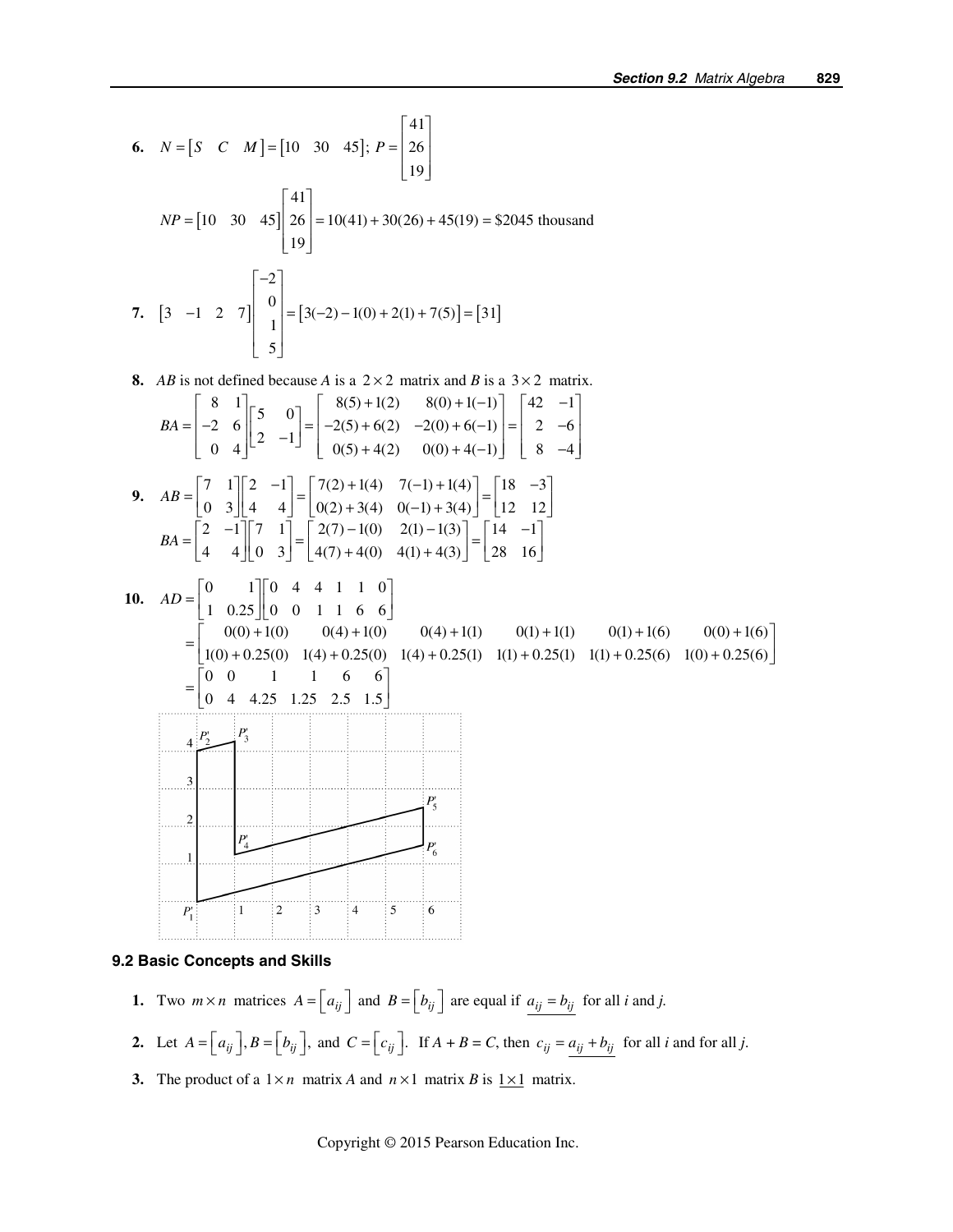- **4.** If *A* is an  $m \times n$  matrix and *B* is an  $n \times p$ matrix, then *AB* is defined and is an  $m \times p$ matrix.
- **5.** False. It is possible that  $AB = BA$ , but not necessarily true.
- **6.** False. The matrices must have the same order.

7. 
$$
\begin{bmatrix} 2 \ -3 \end{bmatrix} = \begin{bmatrix} x \ y \end{bmatrix} \Rightarrow x = 2, u = -3
$$
  
\n8.  $\begin{bmatrix} -\frac{y}{2} \ 2 \end{bmatrix} = \begin{bmatrix} 4 \ 3 \end{bmatrix} \Rightarrow -\frac{y}{2} = 4 \Rightarrow x = 3, y = -8$   
\n9.  $\begin{bmatrix} 2 & x \ y & -3 \end{bmatrix} = \begin{bmatrix} 2 & -1 \ 3 & -3 \end{bmatrix} \Rightarrow x = -1, y = 3$   
\n10.  $\begin{bmatrix} 2-x & 1 \ -2 & 3+y \end{bmatrix} = \begin{bmatrix} 3 & 1 \ -2 & -3 \end{bmatrix} \Rightarrow$   
\n $\begin{bmatrix} 2-x-3 \ y-x-3 \Rightarrow y=-6 \end{bmatrix}$   
\n11.  $\begin{bmatrix} 2x-3y & -4 \ 5 & 3x+y \end{bmatrix} = \begin{bmatrix} 1 & -4 \ 5 & 7 \end{bmatrix} \Rightarrow$   
\n $\begin{bmatrix} 2x-3y-1 \ 2x-3y=1 \ 3x+y=7 \Rightarrow x=2, y=1$   
\n12.  $\begin{bmatrix} 3x+y & -17 \ 19 & 2 \end{bmatrix} = \begin{bmatrix} -\frac{1}{2} & -17 \ 19 & 2x+3y \end{bmatrix} \Rightarrow$   
\n $\begin{bmatrix} 3x+y & -\frac{1}{2} \ 19 & 2 \end{bmatrix} = \begin{bmatrix} -\frac{1}{2} & -17 \ 1 & 2 \ 19 & 2x+3y \end{bmatrix}$   
\n13.  $\begin{bmatrix} x-y & 1 & 2 \ 4 & 3x-2y & 3 \ 5 & 6 & 5x-10y \end{bmatrix} = \begin{bmatrix} -1 & 1 & 2 \ 4 & -1 & 3 \ 5 & 6 & 6 \end{bmatrix}$   
\n $\begin{bmatrix} x-y=-1 & 1 & -1 \ 3x-2y=-1 \Rightarrow \begin{bmatrix} 1 & -1 & -1 \ 3 & -2 & -1 \ 5x-10y=6 & 5 & -10 \ 5 & -10 & 6 \end{bmatrix}$   
\n $\begin{bmatrix} -3R_1+R_2 \$ 

There is no solution.

 **14.**   $1 \frac{n_2 - n_2}{n_2}$  $1 + n_2 \rightarrow n_1$ 2 3  $|$   $|-1$  2 3 2  $x-y$  4  $=$  2 5 4 3 4  $2x+3y$  | 3 4 -5  $1 |1 1 -1$  $5 \Rightarrow |1 -1| 5$  $2x+3y=-5$  | 2 3 | -5 20 4 0 2  $-6 \implies x = 2, y = -3$ 2  $3$  |  $-5$  $R_1 - R_2 \rightarrow R$  $R_1 + R_2 \rightarrow R$  $x + y$  $x - y$  $x + 3y$  $x + y$  $x - y$  $x + 3y$  $\frac{-R_2 \rightarrow R_2}{+R_2 \rightarrow R_1}$  0 2  $\left(-6\right) \Rightarrow x = 2, y$  $\begin{vmatrix} x+y & 2 & 3 \end{vmatrix}$  | -1 2 3  $\begin{vmatrix} 2 & x-y & 4 \end{vmatrix} = \begin{vmatrix} 2 & 5 & 4 \end{vmatrix} \Rightarrow$  $\begin{bmatrix} 3 & 4 & 2x+3y \end{bmatrix} \begin{bmatrix} 3 & 4 & -5 \end{bmatrix}$  $\begin{cases} x + y = -1 \\ x - y = 5 \\ 2x + 3y = -5 \end{cases} \Rightarrow \begin{vmatrix} 1 & 1 \\ 1 & -1 \\ 2 & 3 \end{vmatrix} = \begin{vmatrix} -1 \\ 5 \\ -5 \end{vmatrix}$  $\begin{vmatrix} 2 & 0 & 4 \end{vmatrix}$  $\frac{R_1 - R_2 \rightarrow R_2}{R_1 + R_2 \rightarrow R_1}$  0 2  $\rightarrow 6$   $\Rightarrow$  x = 2, y = - $\begin{bmatrix} 2 & 3 & | & -5 \end{bmatrix}$ **15. a.**  $A+B=\begin{bmatrix} 1 & 2 \ 3 & 1 \end{bmatrix} + \begin{bmatrix} -1 & 0 \ 2 & 2 \end{bmatrix} = \begin{bmatrix} 0 & 2 \ 5 & 1 \end{bmatrix}$  $A + B = \begin{bmatrix} 1 & 2 \\ 3 & 4 \end{bmatrix} + \begin{bmatrix} -1 & 0 \\ 2 & -3 \end{bmatrix} = \begin{bmatrix} 0 & 2 \\ 5 & 1 \end{bmatrix}$ **b.**  $A - B = \begin{bmatrix} 1 & 2 \\ 2 & 1 \end{bmatrix} - \begin{bmatrix} -1 & 0 \\ 2 & 2 \end{bmatrix} = \begin{bmatrix} 2 & 2 \\ 1 & 2 \end{bmatrix}$  $A - B = \begin{bmatrix} 1 & 2 \\ 3 & 4 \end{bmatrix} - \begin{bmatrix} -1 & 0 \\ 2 & -3 \end{bmatrix} = \begin{bmatrix} 2 & 2 \\ 1 & 7 \end{bmatrix}$ **c.**  $-3A = -3\begin{bmatrix} 1 & 2 \\ 3 & 4 \end{bmatrix} = \begin{bmatrix} -3 & -6 \\ -9 & -12 \end{bmatrix}$ **d.**  $3A - 2B = 3\begin{bmatrix} 1 & 2 \\ 3 & 4 \end{bmatrix} - 2\begin{bmatrix} -1 & 0 \\ 2 & -3 \end{bmatrix}$ 3 6 |  $|-2$  0 | |5 6  $=\begin{bmatrix} 3 & 6 \\ 9 & 12 \end{bmatrix} - \begin{bmatrix} -2 & 0 \\ 4 & -6 \end{bmatrix} = \begin{bmatrix} 5 & 6 \\ 5 & 18 \end{bmatrix}$  **e.**  2  $(A+B)^2 = \begin{pmatrix} 1 & 2 \\ 3 & 4 \end{pmatrix} + \begin{pmatrix} -1 & 0 \\ 2 & -3 \end{pmatrix}$ 0 2] $\begin{bmatrix} 0 & 2 \end{bmatrix}$   $\begin{bmatrix} 0 & 2 \end{bmatrix}$   $\begin{bmatrix} 0 & 2 \end{bmatrix}$  $5 \quad 1 \mid J \mid 5 \quad 1 \mid 5 \quad 1$  $0(0) + 2(5) \quad 0(2) + 2(1)$  $5(0) + 1(5)$   $5(2) + 1(1)$ 10 2 5 11  $=\left(\begin{bmatrix} 0 & 2 \\ 5 & 1 \end{bmatrix}\right)^2 = \begin{bmatrix} 0 & 2 \\ 5 & 1 \end{bmatrix} \begin{bmatrix} 0 & 2 \\ 5 & 1 \end{bmatrix}$  $=\begin{bmatrix} 0(0) + 2(5) & 0(2) + 2(1) \\ 5(0) + 1(5) & 5(2) + 1(1) \end{bmatrix}$  $=\begin{bmatrix} 10 & 2 \\ 5 & 11 \end{bmatrix}$ **f.**  $A^2$ 2  $\begin{bmatrix} 2 & B^2 & \end{bmatrix}$  7 10  $\begin{bmatrix} 1 & 0 \\ \end{bmatrix}$  $1 \quad 2 \parallel 1 \quad 2$ 3 4 3 4  $1(1) + 2(3)$   $1(2) + 2(4)$  | 7 10  $3(1) + 4(3) \quad 3(2) + 4(4) \quad | 15 \quad 22$  $1 \quad 0 \parallel -1 \quad 0$ 2  $-3$  || 2  $-3$  $1(-1) + 0(2) -1(0) + 0(-3)$  $2(-1) - 3(2)$   $2(0) - 3(-3)$ 1 0 8 9  $A^2 - B^2 = \begin{bmatrix} 7 & 10 \\ 15 & 22 \end{bmatrix} - \begin{bmatrix} 1 & 0 \\ -8 & 9 \end{bmatrix} = \begin{bmatrix} 6 & 10 \\ 23 & 13 \end{bmatrix}$ *A B*  $=\begin{bmatrix} 1 & 2 \\ 3 & 4 \end{bmatrix} \begin{bmatrix} 1 & 2 \\ 3 & 4 \end{bmatrix}$  $=\begin{bmatrix} 1(1) + 2(3) & 1(2) + 2(4) \\ 3(1) + 4(3) & 3(2) + 4(4) \end{bmatrix} = \begin{bmatrix} 7 & 10 \\ 15 & 22 \end{bmatrix}$  $=\begin{bmatrix} -1 & 0 \\ 2 & -3 \end{bmatrix} \begin{bmatrix} -1 & 0 \\ 2 & -3 \end{bmatrix}$  $=\begin{bmatrix} -1(-1) + 0(2) & -1(0) + 0(-3) \\ 2(-1) - 3(2) & 2(0) - 3(-3) \end{bmatrix}$  $=\begin{bmatrix} 1 & 0 \\ -8 & 9 \end{bmatrix}$ 23 13  $\begin{vmatrix} 6 & 10 \end{vmatrix}$  $\begin{bmatrix} 23 & 13 \end{bmatrix}$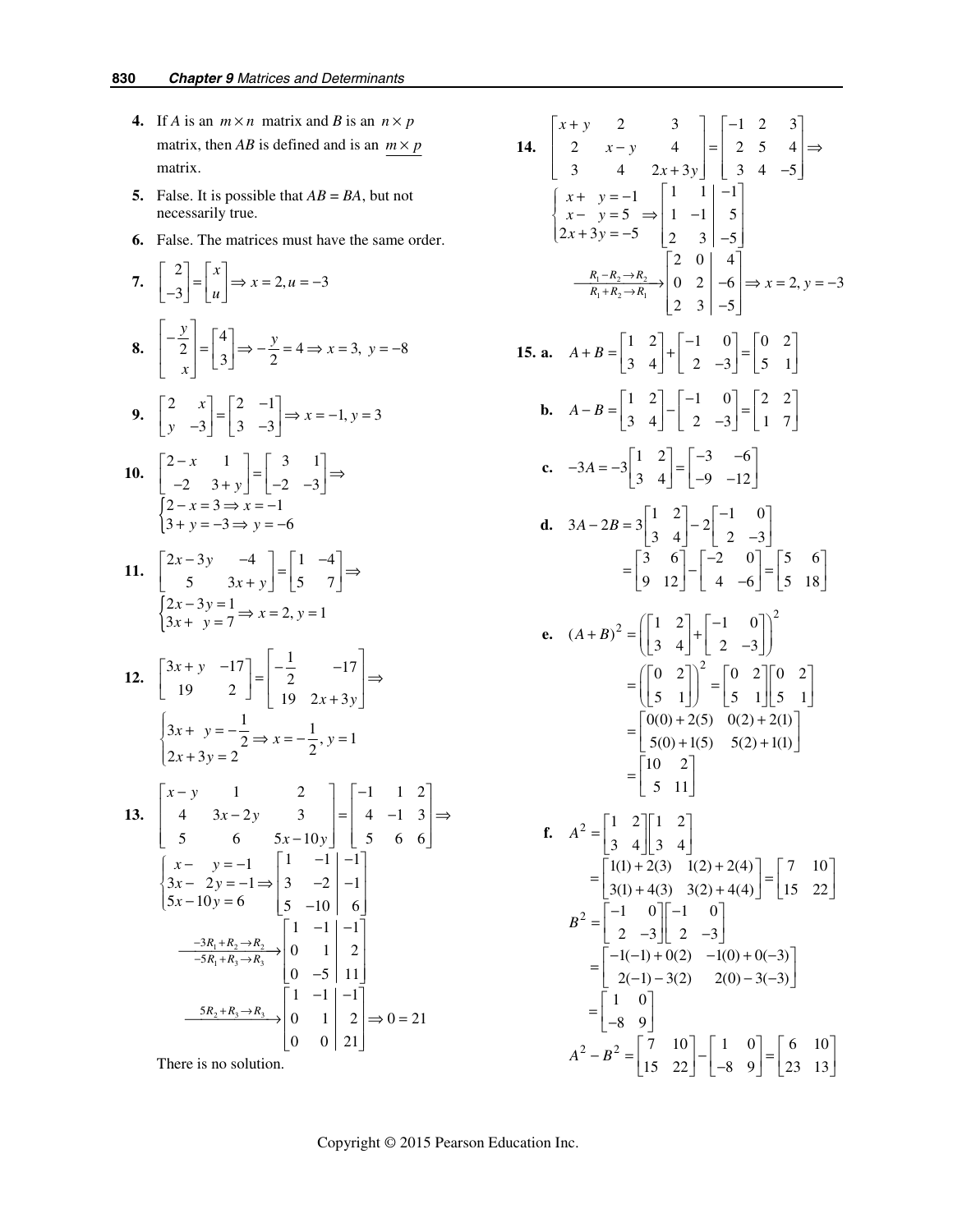16. a. 
$$
A + B = \begin{bmatrix} \frac{1}{3} & 1 \\ \frac{1}{3} & 1 \end{bmatrix} + \begin{bmatrix} 1 & 0 \\ 2 & -\frac{1}{2} \end{bmatrix} = \begin{bmatrix} \frac{4}{3} & 1 \\ 1 & \frac{3}{2} \end{bmatrix}
$$
  
\nb.  $A - B = \begin{bmatrix} \frac{1}{3} & 1 \\ -1 & 2 \end{bmatrix} - \begin{bmatrix} 1 & 0 \\ 2 & -\frac{1}{2} \end{bmatrix} = \begin{bmatrix} -\frac{2}{3} & 1 \\ -3 & \frac{5}{2} \end{bmatrix}$   
\nc.  $-3A = -3 \begin{bmatrix} \frac{1}{3} & 1 \\ -1 & 2 \end{bmatrix} = \begin{bmatrix} -1 & -3 \\ 3 & -6 \end{bmatrix}$   
\nd.  $3A - 2B = 3 \begin{bmatrix} \frac{1}{3} & 1 \\ -1 & 2 \end{bmatrix} - 2 \begin{bmatrix} 1 & 0 \\ 2 & -\frac{1}{2} \end{bmatrix}$   
\ne.  $(A + B)^2$   
\n $= \begin{bmatrix} \begin{bmatrix} 1 & 3 \\ 3 & 1 \\ -1 & 2 \end{bmatrix} + \begin{bmatrix} 1 & 0 \\ 2 & -\frac{1}{2} \end{bmatrix} = \begin{bmatrix} -1 & 3 \\ -7 & 7 \end{bmatrix}$   
\ne.  $(A + B)^2$   
\n $= \begin{bmatrix} \begin{bmatrix} \frac{4}{3} & 1 \\ 3 & 1 \\ 1 & 2 \end{bmatrix} + \begin{bmatrix} 1 & 0 \\ 2 & -\frac{1}{2} \end{bmatrix} = \begin{bmatrix} \begin{bmatrix} \frac{4}{3} & 1 \\ 1 & \frac{3}{2} \end{bmatrix}^2$   
\n $= \begin{bmatrix} \frac{4}{3} & 1 \\ \frac{4}{3} & \frac{1}{3} \end{bmatrix} + 1(1) - \frac{4}{3}(1) + 1(\frac{3}{2})$   
\n $= \begin{bmatrix} \frac{25}{9} & \frac{17}{6} \\ \frac{17}{6} & \frac{13}{4} \end{bmatrix}$   
\nf.  $A^2 = \begin{bmatrix} \frac{1}{3} & 1 \\ -1 &$ 

$$
B^{2} = \begin{bmatrix} 1 & 0 \\ 2 & -\frac{1}{2} \end{bmatrix} \begin{bmatrix} 1 & 0 \\ 2 & -\frac{1}{2} \end{bmatrix}
$$
  
= 
$$
\begin{bmatrix} 1(1) + 0(2) & 1(0) + 0(-\frac{1}{2}) \\ 2(1) - \frac{1}{2}(2) & 2(0) - \frac{1}{2}(-\frac{1}{2}) \end{bmatrix} = \begin{bmatrix} 1 & 0 \\ 1 & \frac{1}{4} \end{bmatrix}
$$
  

$$
A^{2} - B^{2} = \begin{bmatrix} -\frac{8}{9} & \frac{7}{3} \\ -\frac{7}{3} & 3 \end{bmatrix} - \begin{bmatrix} 1 & 0 \\ 1 & \frac{1}{4} \end{bmatrix} = \begin{bmatrix} -\frac{17}{9} & \frac{7}{3} \\ -\frac{10}{3} & \frac{11}{4} \end{bmatrix}
$$

**17. a.**  $A + B$  is not defined.

**b.**  $A - B$  is not defined.

**c.** 
$$
-3A = -3\begin{bmatrix} 2 & 3 \\ -4 & 5 \end{bmatrix} = \begin{bmatrix} -6 & -9 \\ 12 & -15 \end{bmatrix}
$$

- **d.**  $3A 2B$  is not defined
- **e.**  $(A + B)^2$  is not defined.
- **f.**  $A^2 B^2$  is not defined.
- **18. a.**  $A + B$  is not defined.
	- **b.**  $A B$  is not defined.

**c.** 
$$
-3A = -3\begin{bmatrix} 1 & 2 & 3 \ -1 & -3 & 4 \end{bmatrix} = \begin{bmatrix} -3 & -6 & -9 \ 3 & 9 & -12 \end{bmatrix}
$$

 $\overline{a}$ 

- **d.**  $3A 2B$  is not defined
- **e.**  $(A + B)^2$  is not defined.
- **f.**  $A^2 B^2$  is not defined.

**19. a.** 
$$
A + B = \begin{bmatrix} 4 & 0 & -1 \\ -2 & 5 & 2 \\ 0 & 0 & 1 \end{bmatrix} + \begin{bmatrix} 3 & 1 & 0 \\ 1 & -4 & 2 \\ 2 & 1 & 3 \end{bmatrix}
$$
  

$$
= \begin{bmatrix} 7 & 1 & -1 \\ -1 & 1 & 4 \\ 2 & 1 & 4 \end{bmatrix}
$$
  
**b.**  $A - B = \begin{bmatrix} 4 & 0 & -1 \\ -2 & 5 & 2 \\ 0 & 0 & 1 \end{bmatrix} - \begin{bmatrix} 3 & 1 & 0 \\ 1 & -4 & 2 \\ 2 & 1 & 3 \end{bmatrix}$   

$$
= \begin{bmatrix} 1 & -1 & -1 \\ -3 & 9 & 0 \\ -2 & -1 & -2 \end{bmatrix}
$$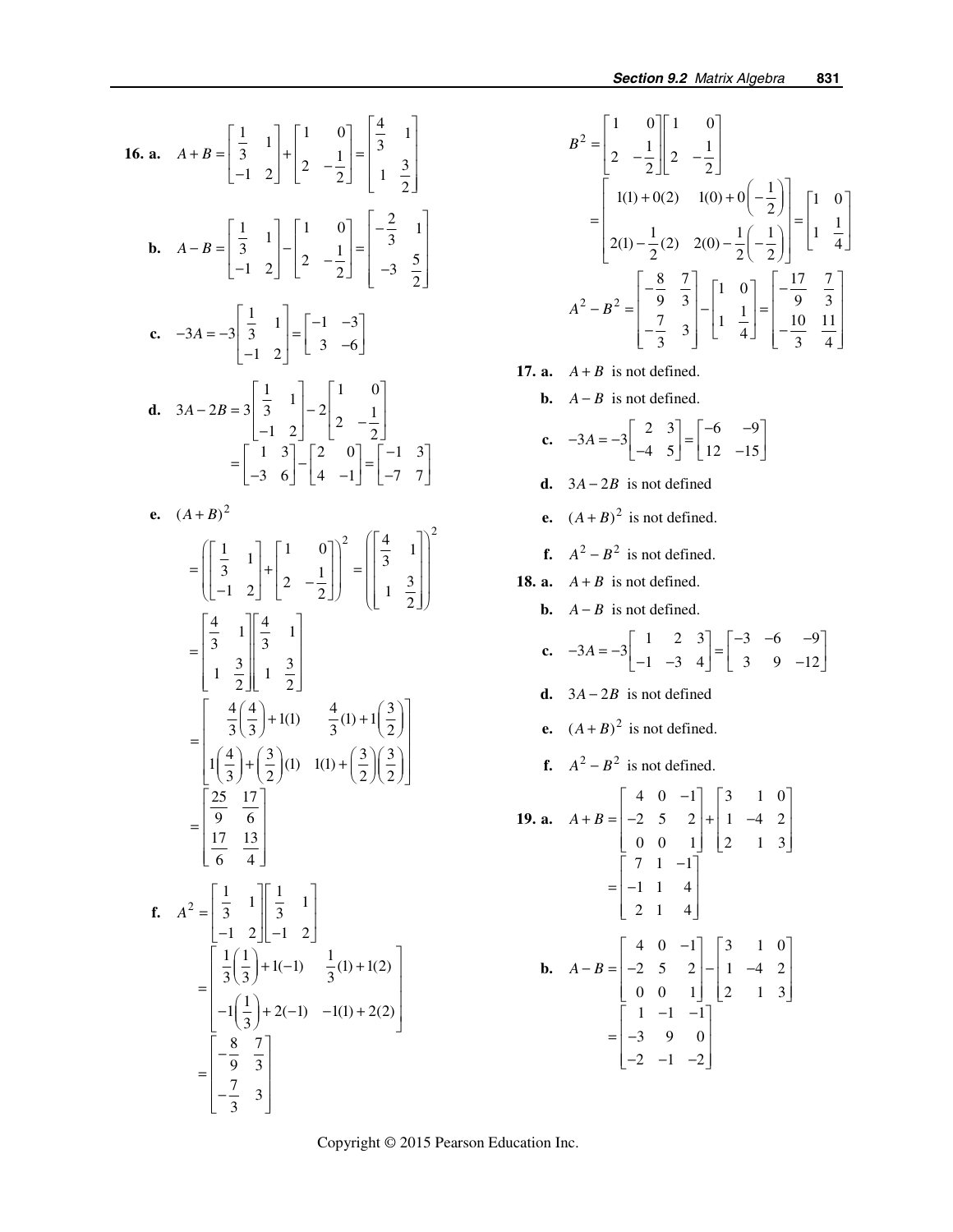c. 
$$
-3A = -3 \begin{bmatrix} 4 & 0 & -1 \ 0 & 0 & 1 \end{bmatrix} = \begin{bmatrix} -12 & 0 & 3 \ 0 & 0 & 1 \end{bmatrix}
$$
  
\nd.  $3A - 2B = 3 \begin{bmatrix} 4 & 0 & -1 \ 0 & 2 & 1 \ 0 & 0 & 1 \end{bmatrix} = \begin{bmatrix} 3 & 1 & 0 \ 2 & 1 & 3 \end{bmatrix} = \begin{bmatrix} 12 & 0 & -3 \ -6 & 15 & 6 \end{bmatrix} = \begin{bmatrix} 6 & 2 & 0 \ -9 & 3 & 4 \ 0 & 0 & 3 \end{bmatrix} = \begin{bmatrix} 6 & -2 & -3 \ -2 & -8 & 4 \ -8 & 23 & 2 \end{bmatrix}$   
\ne.  $(A+B)^2 = \begin{bmatrix} 7 & 1 & -1 \ -1 & 1 & 4 \ 2 & 1 & 4 \end{bmatrix} = \begin{bmatrix} 7 & 1 & -1 \ -1 & 1 & 4 \end{bmatrix} = \begin{bmatrix} 7(7) + 1(-1) - 1(2) & 7(1) + 1(1) - 1(1) & 7(-1) + 1(4) + 4(4) \ -1(4) + 4(4) & 2(4) + 2(4) & 2(4) + 1(4) + 4(2) & 2(4) + 1(1) + 4(1) & 2(-1) + 1(4) + 4(4) \end{bmatrix}$   
\n $= \begin{bmatrix} 4 & 0 & -1 \ 0 & 4 & 21 \ 21 & 7 & 18 \end{bmatrix}$   
\nf.  $A^2 = \begin{bmatrix} 4 & 0 & -1 \ 0 & 0 & 1 \ 0 & 0 & 1 \end{bmatrix} = \begin{bmatrix} 4(4) + 0(-2) - 1(0) & 4(0) + 0(5) - 1(0) & 4(-1) + 0(2) - 1(1) \ 0(4) + 0(2) + 1(0) & 0(0) + 0(5) + 1(0) & 0(-1) + 0(2) + 1(1) \end{bmatrix}$   
\nf.  $A^2 = \begin{bmatrix} 4 & 0 & -1 \ 0 & 0 & 1 \ 1 & 0 & 0 \end{bmatrix} = \begin$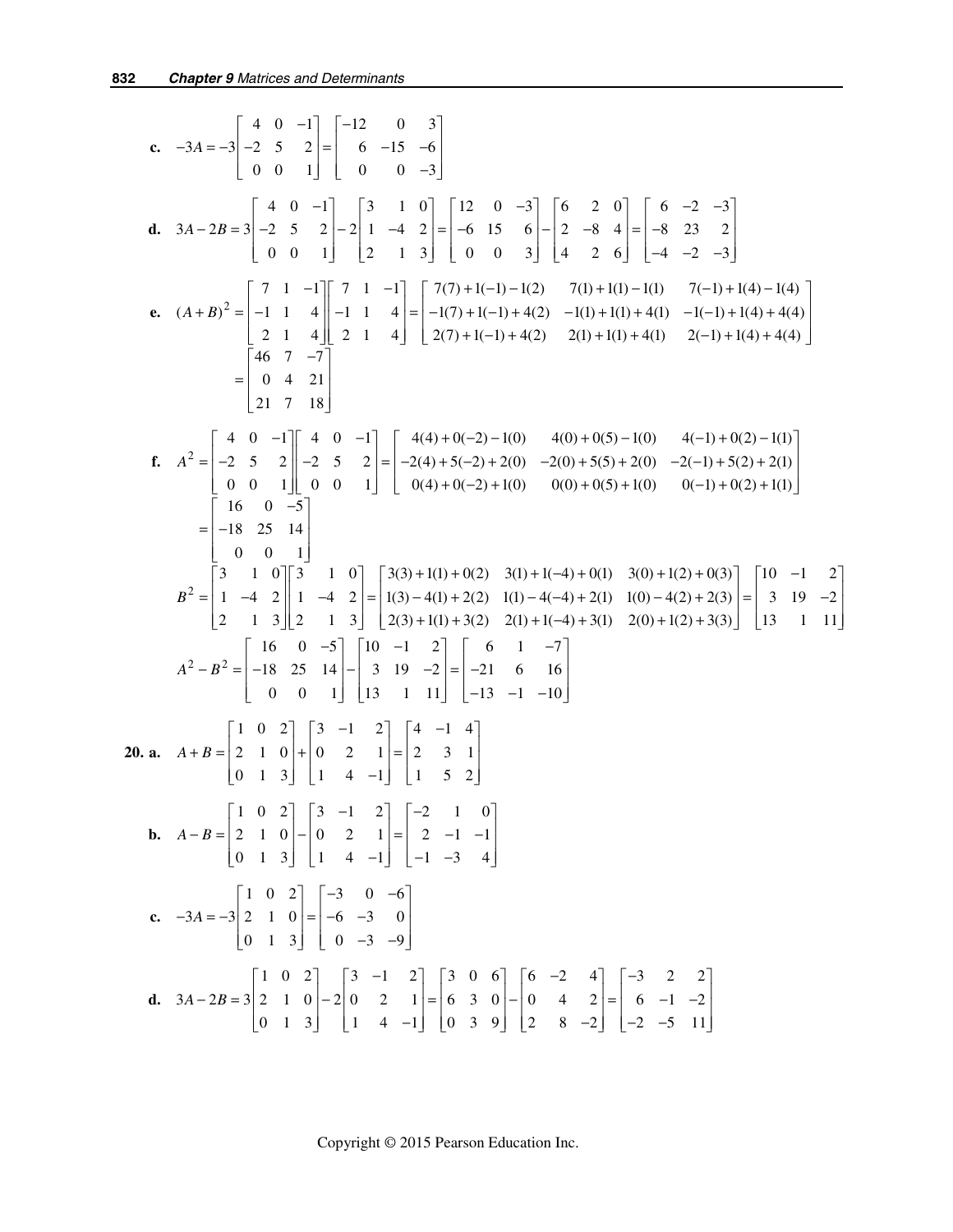e. 
$$
(A+B)^2 = \begin{bmatrix} 4 & -1 & 4 \ 2 & 3 & 1 \ 1 & 5 & 2 \end{bmatrix} \begin{bmatrix} 4 & -1 & 4 \ 2 & 3 & 1 \ 1 & 5 & 2 \end{bmatrix} = \begin{bmatrix} 4(4) - 1(2) + 4(1) & 4(-1) - 1(3) + 4(5) & 4(4) - 1(1) + 4(2) \ 1(4) + 5(1) + 2(2) \end{bmatrix}
$$
  
\n
$$
= \begin{bmatrix} 18 & 13 & 23 \ 18 & 2 & 3 \ 1 & 5 & 2 \end{bmatrix} \begin{bmatrix} 1 & 0 & 2 \ 1 & 0 & 2 \ 1 & 4 & 3 \end{bmatrix}
$$
  
\n
$$
= \begin{bmatrix} 18 & 13 & 23 \ 1 & 2 & 13 \ 1 & 3 \end{bmatrix}
$$
  
\n
$$
= \begin{bmatrix} 1 & 0 & 2 \ 1 & 0 & 2 \ 0 & 1 & 3 \end{bmatrix} \begin{bmatrix} 1 & 0 & 2 \ 0 & 1 & 3 \ 0 & 1 & 3 \end{bmatrix} = \begin{bmatrix} 1(1) + 0(2) + 2(0) & 1(0) + 0(1) + 2(1) & 1(2) + 0(0) + 2(3) & 1(4) + 5(1) + 2(2) \ 2(1) + 1(0) + 3(3) & 0(2) + 1(0) + 3(3) & 2(2) + 1(4) + 3(3) & 2(2) + 1(4) + 3(3) & 2(2) + 1(3) + 3(3) & 2(3) + 1(4) + 3(4) & 2(5) + 1(5) + 2(6) & 5(6) + 2(7) + 2(8) & 3(2) + 1(1) + 3(3) & 3(2) + 1(1) + 2(-1) \end{bmatrix}
$$
  
\n
$$
B^2 = \begin{bmatrix} 3 & -1 & 2 \ 0 & 2 & 1 \ 1 & 4 & -1 \end{bmatrix} \begin{bmatrix} 1 & 3 & 3 \ 0 & 3 & -1 \ 1 & 4 & -1 \end{bmatrix} = \begin{bmatrix} -1
$$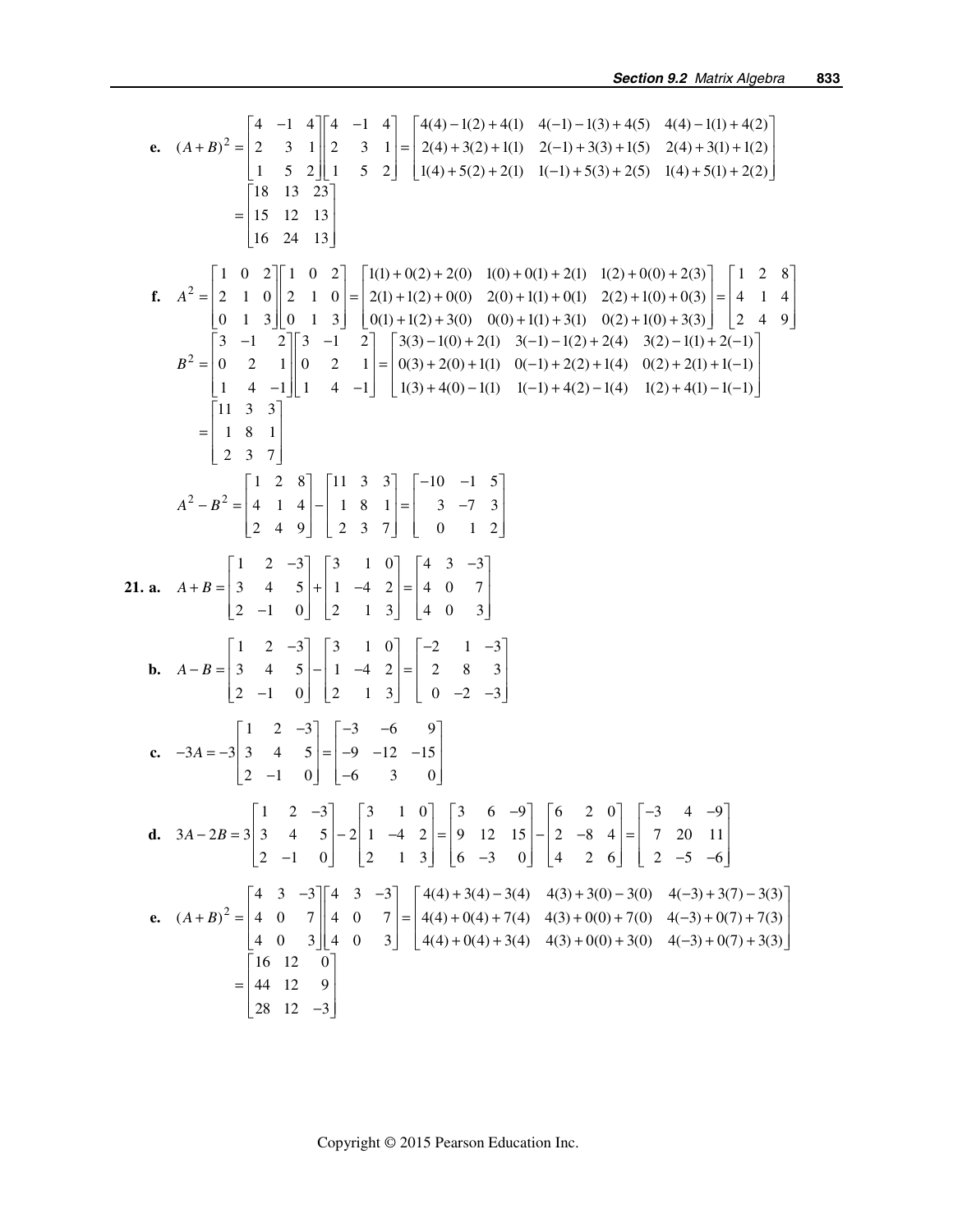f. 
$$
A^2 = \begin{bmatrix} 1 & 2 & -3 \ 3 & 4 & 5 \ 2 & -1 & 0 \end{bmatrix} = \begin{bmatrix} 1(1) + 2(3) - 3(2) & 1(2) + 2(4) - 3(-1) & 1(-3) + 2(5) - 3(0) \ 2(1) + 4(3) + 5(0) & 2(1) + 4(3) + 5(-1) & 3(-3) + 4(5) + 5(0) \end{bmatrix}
$$
  
\n
$$
= \begin{bmatrix} 1 & 13 & 7 \ 1 & 3 & 7 \ 2 & 1 & 11 \end{bmatrix}
$$
\n
$$
= \begin{bmatrix} 1 & 13 & 7 \ 3 & 1 & 0 \ 2 & 1 & 0 \end{bmatrix} = \begin{bmatrix} 3(3) + 1(1) + 0(2) & 3(1) + 1(-4) + 0(1) & 3(0) + 1(2) + 0(3) \ 2(1) + 4(-4) + 2(1) & 1(0) - 4(2) + 2(3) \end{bmatrix} = \begin{bmatrix} 10 & -1 & 2 \ 3 & 12 & -1 & 3 \ 1 & 3 & 2 & 1 \end{bmatrix}
$$
\n
$$
A^2 - B^2 = \begin{bmatrix} 25 & 17 & 11 \ 25 & 17 & 11 \end{bmatrix} = \begin{bmatrix} 1(0) + 2(3) + 1(1) + 3(2) & 2(1) + 1(-4) + 3(1) & 2(0) + 1(2) + 3(3) \end{bmatrix} = \begin{bmatrix} 10 & -1 & 2 \ 3 & 19 & -2 \ 13 & 11 & 2 \end{bmatrix}
$$
\n
$$
A^2 - B^2 = \begin{bmatrix} 25 & 17 & 11 \ 25 & 17 & 11 \end{bmatrix} = \begin{bmatrix} 10 & -1 & 2 \ 3 & -1 & 2 \ 1 & 3 & 1 & 11 \end{bmatrix} = \begin{bmatrix} 4 & -1 & 4 \ -1 & -1 & -2 \end{bmatrix}
$$
\n
$$
= \begin{bmatrix} 1 & 0 & 2 \ 2 & -1 & 0 \ -1 & 0 & -11 \end{bmatrix} = \begin{bmatrix}
$$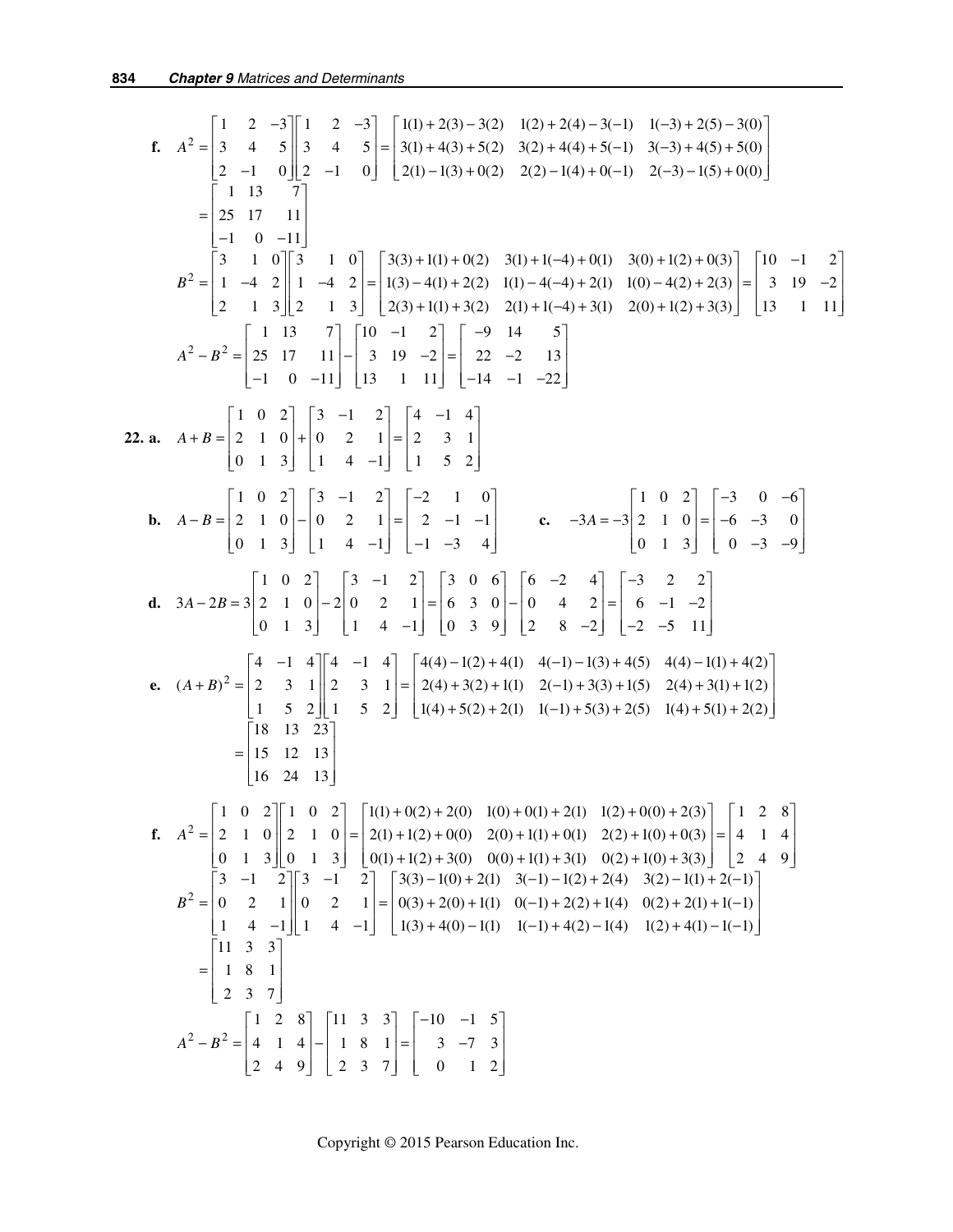**23.**  $\begin{vmatrix} 2 & 3 & -1 \\ 1 & 2 & 1 \end{vmatrix} + X = \begin{vmatrix} -2 & 1 & 0 \\ 2 & 2 & 1 \end{vmatrix}$  $\begin{bmatrix} 2 & 3 & -1 \\ 1 & -2 & 4 \end{bmatrix} + X = \begin{bmatrix} -2 & 1 & 0 \\ 2 & 3 & 4 \end{bmatrix} \Rightarrow$ 2 1 0 |  $\begin{vmatrix} 2 & 3 & -1 \\ 2 & 2 & -1 \\ 2 & 2 & -1 \end{vmatrix}$ 2 3 4 |  $1 -2 4$ 4  $-2$  1 1 50  $X = \begin{bmatrix} -2 & 1 & 0 \\ 2 & 3 & 4 \end{bmatrix} - \begin{bmatrix} 2 & 3 & -1 \\ 1 & -2 & 4 \end{bmatrix}$  $=\begin{bmatrix} -4 & -2 & 1 \\ 1 & 5 & 0 \end{bmatrix}$ **24.**  $\begin{vmatrix} -2 & 1 & 0 \\ 2 & 3 & -1 \end{vmatrix} + X = \begin{vmatrix} 2 & 3 & -1 \\ 1 & 2 & 1 \end{vmatrix}$  $\begin{bmatrix} -2 & 1 & 0 \\ 2 & 3 & 4 \end{bmatrix} + X = \begin{bmatrix} 2 & 3 & -1 \\ 1 & -2 & 4 \end{bmatrix} \Rightarrow$ 2 3  $-1$  |  $-2$  1 0  $1 -2 4$  | 2 3 4 4 2  $-1$  $1 -5 0$  $X = \begin{bmatrix} 2 & 3 & -1 \\ 1 & -2 & 4 \end{bmatrix} - \begin{bmatrix} -2 & 1 & 0 \\ 2 & 3 & 4 \end{bmatrix}$  $=\begin{bmatrix} 4 & 2 & -1 \\ -1 & -5 & 0 \end{bmatrix}$ **25.**  $2X - \begin{bmatrix} 2 & 3 & -1 \\ 1 & -2 & 4 \end{bmatrix} = \begin{bmatrix} -2 & 1 & 0 \\ 2 & 3 & 4 \end{bmatrix} \Rightarrow$  $2X = \begin{bmatrix} -2 & 1 & 0 \\ 2 & 3 & 4 \end{bmatrix} + \begin{bmatrix} 2 & 3 & -1 \\ 1 & -2 & 4 \end{bmatrix} \Rightarrow$  $2X = \begin{bmatrix} 0 & 4 & -1 \\ 2 & 1 & 0 \end{bmatrix} \Rightarrow X = \begin{bmatrix} 0 & 2 & -\frac{1}{2} \\ 2 & 1 & 2 \end{bmatrix}$ 3 1 8  $\begin{bmatrix} 3 & 1 & 4 \ 2 & 2 & 4 \end{bmatrix}$  $X = \begin{bmatrix} 0 & 4 & -1 \\ 2 & 1 & 2 \end{bmatrix} \Rightarrow X = \begin{bmatrix} 0 & 2 & -\frac{1}{2} \\ 2 & 1 & 2 \end{bmatrix}$  $=\begin{bmatrix} 3 & 1 & 8 \end{bmatrix} \Rightarrow X = \begin{bmatrix} 3 & 1 & 2 \ 2 & 2 & 4 \end{bmatrix}$ **26.**  $2X - \begin{bmatrix} -2 & 1 & 0 \\ 2 & 3 & 4 \end{bmatrix} = \begin{bmatrix} 2 & 3 & -1 \\ 1 & -2 & 4 \end{bmatrix} \Rightarrow$  $2X = \begin{bmatrix} 2 & 3 & -1 \\ 1 & -2 & 4 \end{bmatrix} + \begin{bmatrix} -2 & 1 & 0 \\ 2 & 3 & 4 \end{bmatrix}$  $2X = \begin{bmatrix} 0 & 4 & -1 \\ 2 & 1 & 0 \end{bmatrix} \Rightarrow X = \begin{bmatrix} 0 & 2 & -\frac{1}{2} \\ 2 & 1 & 0 \end{bmatrix}$  $\begin{bmatrix} 3 & 1 & 8 \end{bmatrix}$   $\begin{bmatrix} \frac{3}{2} & \frac{1}{2} & 4 \end{bmatrix}$  $X = \begin{bmatrix} 0 & 4 & -1 \\ 2 & 1 & 8 \end{bmatrix} \Rightarrow X = \begin{bmatrix} 0 & 2 & -\frac{1}{2} \\ 2 & 1 & 2 \end{bmatrix}$  $=\begin{bmatrix} 3 & 1 & 8 \end{bmatrix} \Rightarrow X = \begin{bmatrix} 3 & 1 & 2 \ 2 & 2 & 4 \end{bmatrix}$ **27.**  $2X+3\begin{vmatrix} 2 & 3 & -1 \\ 1 & -2 & 4 \end{vmatrix} = \begin{vmatrix} -2 & 1 & 0 \\ 2 & 3 & 4 \end{vmatrix}$  $2X + \begin{vmatrix} 6 & 9 & -3 \\ 3 & -6 & 12 \end{vmatrix} = \begin{vmatrix} -2 & 1 & 0 \\ 2 & 3 & 4 \end{vmatrix}$  $2X = \begin{vmatrix} -2 & 1 & 0 \\ 2 & 3 & 4 \end{vmatrix} - \begin{vmatrix} 6 & 9 & -3 \\ 3 & -6 & 12 \end{vmatrix}$  $2X = \begin{bmatrix} -8 & -8 & 3 \\ 1 & 2 & 3 \end{bmatrix} \Rightarrow X = \begin{bmatrix} -4 & -4 & \frac{3}{2} \\ 1 & 2 & 3 \end{bmatrix}$  $\begin{bmatrix} 1 & 9 & -8 \end{bmatrix}$   $\begin{bmatrix} -\frac{1}{2} & \frac{9}{2} & -4 \end{bmatrix}$ *X X X*  $X = \begin{bmatrix} -8 & -8 & 3 \\ 1 & 0 & 0 \end{bmatrix} \Rightarrow X = \begin{bmatrix} -4 & -4 & \frac{3}{2} \\ 1 & 0 & 0 \end{bmatrix}$  $+3\begin{bmatrix} 2 & 3 & -1 \\ 1 & -2 & 4 \end{bmatrix} = \begin{bmatrix} -2 & 1 & 0 \\ 2 & 3 & 4 \end{bmatrix} \Rightarrow$  $+\begin{bmatrix} 6 & 9 & -3 \\ 3 & -6 & 12 \end{bmatrix} = \begin{bmatrix} -2 & 1 & 0 \\ 2 & 3 & 4 \end{bmatrix} \Rightarrow$  $=\begin{bmatrix} -2 & 1 & 0 \\ 2 & 3 & 4 \end{bmatrix} - \begin{bmatrix} 6 & 9 & -3 \\ 3 & -6 & 12 \end{bmatrix} \Rightarrow$  $=\begin{bmatrix} -1 & 9 & -8 \end{bmatrix} \Rightarrow X = \begin{bmatrix} 1 & 9 & 2 \ -1 & 9 & -8 \end{bmatrix}$ 

28. 
$$
3X + 2\begin{bmatrix} 2 & 3 & -1 \ 1 & -2 & 4 \end{bmatrix} = \begin{bmatrix} -2 & 1 & 0 \ 2 & 3 & 4 \end{bmatrix} \Rightarrow
$$
  
\n $3X + \begin{bmatrix} 4 & 6 & -2 \ 2 & -4 & 8 \end{bmatrix} = \begin{bmatrix} -2 & 1 & 0 \ 2 & 3 & 4 \end{bmatrix} \Rightarrow$   
\n $3X = \begin{bmatrix} -2 & 1 & 0 \ 2 & 3 & 4 \end{bmatrix} - \begin{bmatrix} 4 & 6 & -2 \ 2 & -4 & 8 \end{bmatrix} \Rightarrow$   
\n $3X = \begin{bmatrix} -6 & -5 & 2 \ 0 & 7 & -4 \end{bmatrix} \Rightarrow X = \begin{bmatrix} -2 & -\frac{5}{3} & \frac{2}{3} \ 0 & \frac{7}{3} & -\frac{4}{3} \end{bmatrix}$   
\n29.  $2\begin{bmatrix} 2 & 3 & -1 \ 1 & -2 & 4 \end{bmatrix} + 3\begin{bmatrix} -2 & 1 & 0 \ 2 & 3 & 4 \end{bmatrix} + 4X = 0 \Rightarrow$   
\n $\begin{bmatrix} 4 & 6 & -2 \ 2 & -4 & 8 \end{bmatrix} + \begin{bmatrix} -6 & 3 & 0 \ 6 & 9 & 12 \end{bmatrix} = -4X \Rightarrow$   
\n $\begin{bmatrix} -2 & 9 & -2 \ 8 & 5 & 20 \end{bmatrix} = -4X \Rightarrow X = \begin{bmatrix} \frac{1}{2} & -\frac{9}{4} & \frac{1}{2} \\ -2 & -\frac{5}{4} & -5 \end{bmatrix}$   
\n30.  $3X - 2\begin{bmatrix} 2 & 3 & -1 \ 1 & -2 & 4 \end{bmatrix} + 5\begin{bmatrix} -2 & 1 & 0 \ 2 & 3 & 4 \end{bmatrix} = 0 \Rightarrow$   
\n $3X - \begin{bmatrix} 4 & 6 & -2 \ 2 & -4 & 8 \end{bmatrix} + \begin{bmatrix} -10 & 5 & 0 \ 10 & 15 & 20 \end{bmatrix} = 0 \Rightarrow$   
\n $3X - \begin{bmatrix} 4 & 6 & -2 \ 2 & -4 & 8 \$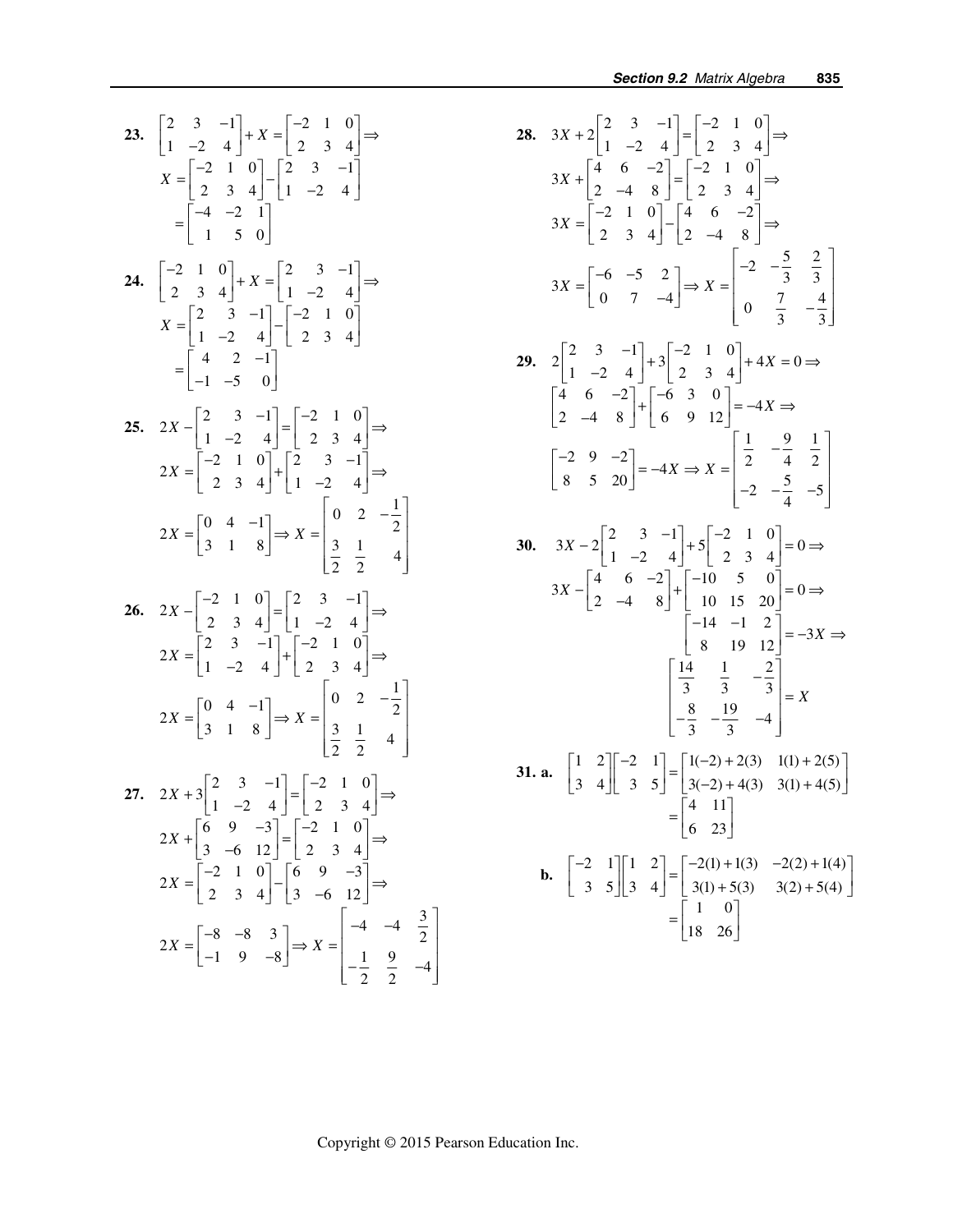32. a. 
$$
\begin{bmatrix} 3 & 2 \ 1 & 5 \ 0 & 1 \end{bmatrix} \begin{bmatrix} 1 & 3 & -2 \ 2 & 5 & 0 \end{bmatrix} = \begin{bmatrix} 3(1) + 2(2) & 3(3) + 2(5) & 3(-2) + 2(0) \ 1(1) + 5(2) & 1(3) + 5(5) & 1(-2) + 5(0) \ 0(1) + 1(2) & 0(3) + 1(5) & 0(-2) + 1(0) \end{bmatrix} = \begin{bmatrix} 7 & 19 & -6 \ 11 & 28 & -2 \ 2 & 5 & 0 \end{bmatrix}
$$
  
\nb. 
$$
\begin{bmatrix} 1 & 3 & -2 \ 2 & 5 & 0 \end{bmatrix} \begin{bmatrix} 3 & 2 \ 1 & 5 \ 0 & 1 \end{bmatrix} = \begin{bmatrix} 1(3) + 3(1) - 2(0) & 1(2) + 3(5) - 2(1) \ 2(3) + 5(1) + 0(0) & 2(2) + 5(5) + 0(1) \end{bmatrix} = \begin{bmatrix} 6 & 15 \ 11 & 29 \end{bmatrix}
$$
  
\n33. a. 
$$
\begin{bmatrix} 2 & -1 & 0 \ -3 & 1 & 2 \end{bmatrix} \begin{bmatrix} 1 & 5 \ -2 & 3 \ 4 & 0 \end{bmatrix} = \begin{bmatrix} 2(1) - 1(-2) + 0(4) & 2(5) - 1(3) + 0(0) \ -3(5) + 1(3) + 2(0) \end{bmatrix} = \begin{bmatrix} 4 & 7 \ 3 & -12 \end{bmatrix}
$$
  
\nb. 
$$
\begin{bmatrix} 1 & 5 \ -2 & 3 \ 4 & 0 \end{bmatrix} \begin{bmatrix} 2 & -1 & 0 \ -3 & 1 & 2 \end{bmatrix} = \begin{bmatrix} 1(2) + 5(-3) & 1(-1) + 5(1) & 1(0) + 5(2) \ 4(2) + 0(-3) & 4(-1) + 0(1) & 4(0) + 0(2) \end{bmatrix} = \begin{bmatrix} -13 & 4 & 10 \ -13 & 5 & 6 \ 8 & -4 & 0 \end
$$

- **34. a.** The product *AB* is not defined.
	- **b.** The product *BA* is not defined.

**35. a.** 
$$
\begin{bmatrix} 2 & 3 & 5 \end{bmatrix} \begin{bmatrix} 1 \\ -2 \\ 4 \end{bmatrix} = [2(1) + 3(-2) + 5(4)] = [16]
$$
  
\n**b.**  $\begin{bmatrix} 1 \\ -2 \\ 4 \end{bmatrix} \begin{bmatrix} 2 & 3 & 5 \end{bmatrix} = \begin{bmatrix} 1(2) & 1(3) & 1(5) \\ -2(2) & -2(3) & -2(5) \\ 4(2) & 4(3) & 4(5) \end{bmatrix} = \begin{bmatrix} 2 & 3 & 5 \\ -4 & -6 & -10 \\ 8 & 12 & 20 \end{bmatrix}$   
\n**36. a.**  $\begin{bmatrix} 1 \\ 2 \\ -1 \end{bmatrix} \begin{bmatrix} -3 & 0 & 2 \end{bmatrix} = \begin{bmatrix} 1(-3) & 1(0) & 1(2) \\ 2(-3) & 2(0) & 2(2) \\ -1(-3) & -1(0) & -1(2) \end{bmatrix} = \begin{bmatrix} -3 & 0 & 2 \\ -6 & 0 & 4 \\ 3 & 0 & -2 \end{bmatrix}$   
\n**b.**  $\begin{bmatrix} -3 & 0 & 2 \end{bmatrix} \begin{bmatrix} 1 \\ 2 \\ -1 \end{bmatrix} = [-3(1) + 0(2) + 2(-1)] = [-5]$ 

**37. a.**  $\begin{vmatrix} 1 & 2 & 3 \end{vmatrix} \begin{vmatrix} 0 & 3 & 1 \end{vmatrix} = \begin{vmatrix} 1(1) + 2(0) + 3(2) & 1(2) + 2(3) + 3(0) & 1(-1) + 2(1) + 3(-3) \end{vmatrix} = \begin{vmatrix} 7 & 8 & -8 \end{vmatrix}$  $1 \quad 2 \quad -1$ 1 2 3 || 0 3 1 | =  $\vert 1(1) + 2(0) + 3(2) 1(2) + 2(3) + 3(0) 1(-1) + 2(1) + 3(-3) \vert = \vert 7 \vert 8 \vert -8$ 2 0  $-3$  $\begin{vmatrix} 1 & 2 & -1 \end{vmatrix}$  $\begin{vmatrix} 0 & 3 & 1 \end{vmatrix}$  =  $\begin{bmatrix} 1(1) + 2(0) + 3(2) & 1(2) + 2(3) + 3(0) & 1(-1) + 2(1) + 3(-3) \end{bmatrix}$  =  $\begin{bmatrix} 7 & 8 & -1 \end{bmatrix}$  $\begin{bmatrix} 2 & 0 & -3 \end{bmatrix}$ 

 **b.** The product *BA* is not defined.

 **38. a.** The product *AB* is not defined.

**b.** 
$$
\begin{bmatrix} -2 & 0 & 1 \end{bmatrix} \begin{bmatrix} 4 & -6 & 2 \\ 2 & 3 & 0 \\ 1 & 2 & -3 \end{bmatrix} = \begin{bmatrix} -2(4) + 0(2) + 1(1) & -2(-6) + 0(3) + 1(2) & -2(2) + 0(0) + 1(-3) \end{bmatrix} = \begin{bmatrix} -7 & 14 & -7 \end{bmatrix}
$$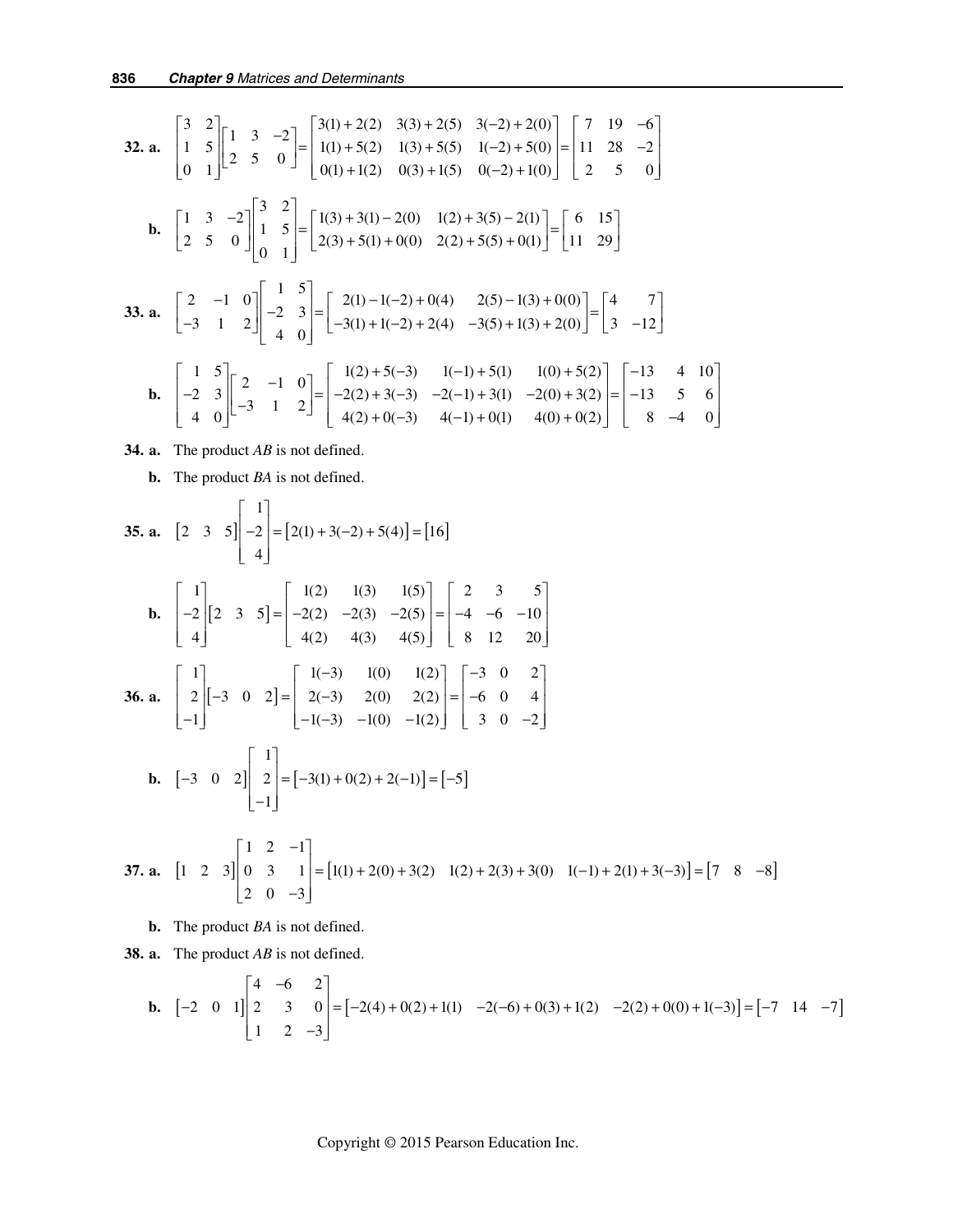39. a. 
$$
\begin{bmatrix} 2 & 0 & 1 \ 1 & 4 & 2 \ 3 & -1 & 0 \ \end{bmatrix} = \begin{bmatrix} 3 & 1 & 0 \ 1 & 2 & 0 \ 3 & 0 \ \end{bmatrix} = \begin{bmatrix} 2(3) + 0(-1) + 1(4) & 2(1) + 0(2) + 1(5) & 2(0) + 0(0) + 1(2) \ 1(0) + 4(0) + 2(2) \ 1(0) + 4(0) + 2(2) \ 1(0) & 1 & 0 \end{bmatrix} = \begin{bmatrix} 10 & 7 & 2 \ 7 & 19 & 4 \ 7 & 10 & 1 \ 1 & 0 & 1 \ \end{bmatrix}
$$
  
\nb. 
$$
\begin{bmatrix} 3 & 1 & 0 \ -1 & 2 & 0 \ 4 & 5 & 2 \ \end{bmatrix} = \begin{bmatrix} 3(2) + 1(1) + 0(3) & 3(0) + 1(4) + 0(-1) & 3(1) + 1(2) + 0(0) \ 1(0) + 2(4) + 0(-1) & -1(1) + 2(2) + 0(0) \ 4(3) & 4(2) + 5(1) + 2(3) & 4(0) + 5(4) + 2(-1) & 4(1) + 5(2) + 2(0) \end{bmatrix} = \begin{bmatrix} 7 & 4 & 5 \ 1 & 5 & 5 \ 1 & 8 & 14 \ \end{bmatrix}
$$
  
\n40. a. 
$$
\begin{bmatrix} 3 & -1 & 2 \ 0 & 4 & -3 \ 1 & -2 & 2 \ \end{bmatrix} = \begin{bmatrix} 2 & -5 & 0 \ 3 & 0 & 2 \ 3 & 0 & 2 \ \end{bmatrix} = \begin{bmatrix} 3(2) -1(-1) + 2(3) & 3(-5) - 1(2) + 2(0) & 3(0) - (-1) + 2(2) \ 1(0) - 2(-1) + 2(2) \ 1(0) - 2(-1) + 2(2) \ 1(0) - 2(-1) + 2(2) \ 1(0) - 2(-1) + 2(2) \ 1(0) - 2(-1) + 2(2) \ 1(0) - 2(-1) + 2(2) \
$$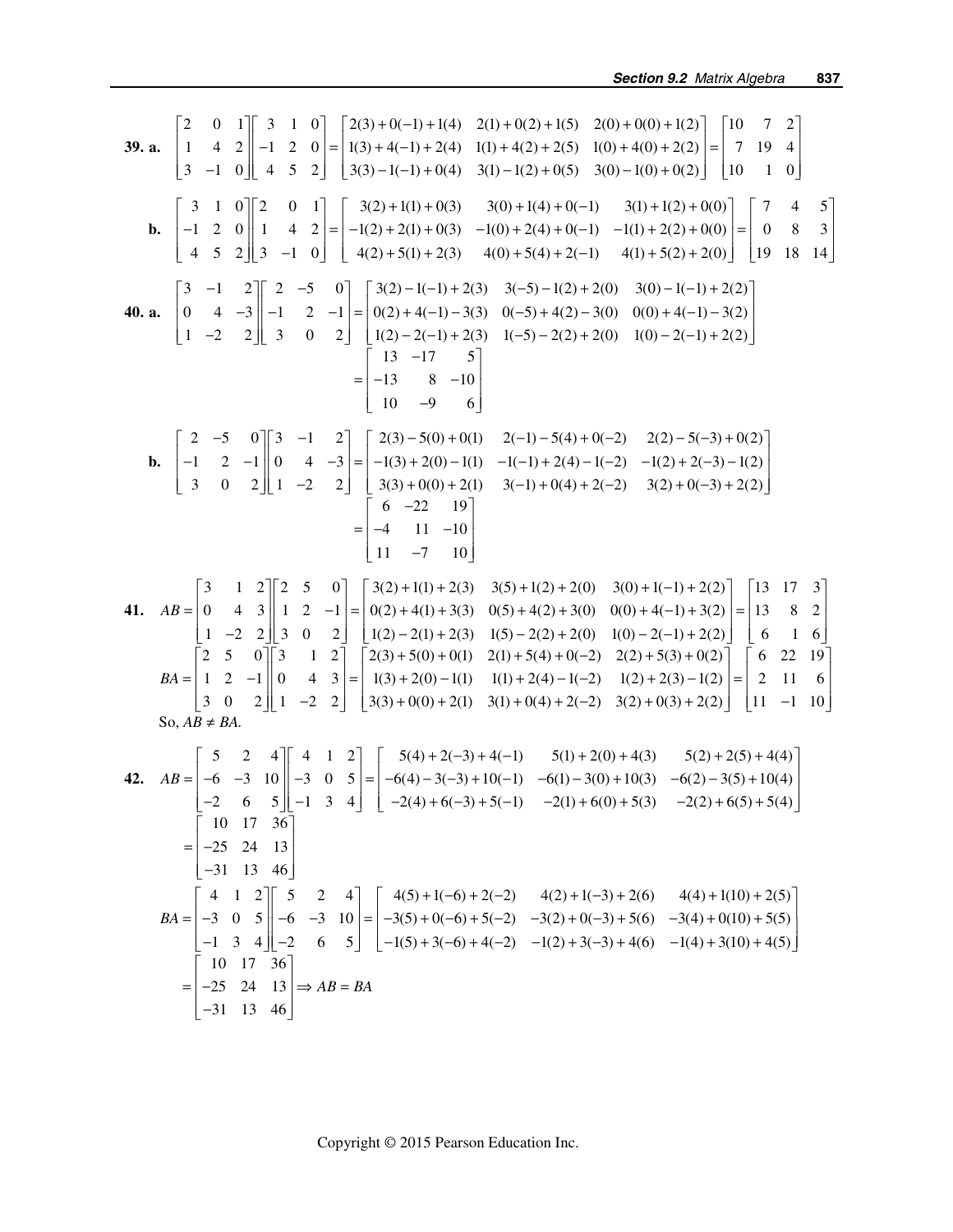43. 
$$
(AB)C = \begin{bmatrix} 1 & 2 \ 3 & 4 \end{bmatrix} \begin{bmatrix} 2 & -3 \ 3 & 5 \end{bmatrix} \begin{bmatrix} 0 & 1 \ 2 & 4 \end{bmatrix} = \begin{bmatrix} 1(2) + 2(3) & 1(-3) + 2(5) \ 3(2) + 4(3) & 3(-3) + 4(5) \end{bmatrix} \begin{bmatrix} 0 & 1 \ 2 & 4 \end{bmatrix} = \begin{bmatrix} 8 & 7 \ 18 & 11 \end{bmatrix} \begin{bmatrix} 0 & 1 \ 2 & 4 \end{bmatrix}
$$
  
\n
$$
= \begin{bmatrix} 8(0) + 7(2) & 8(1) + 7(4) \ 18(1) + 1(4) \end{bmatrix} = \begin{bmatrix} 14 & 36 \ 22 & 62 \end{bmatrix}
$$
  
\n
$$
A(BC) = \begin{bmatrix} 1 & 2 \ 3 & 4 \end{bmatrix} \begin{bmatrix} 2 & -3 \ 3 & 5 \end{bmatrix} \begin{bmatrix} 0 & 1 \ 2 & 4 \end{bmatrix} = \begin{bmatrix} 1 & 2 \ 3 & 4 \end{bmatrix} \begin{bmatrix} 2(0) - 3(2) & 2(1) - 3(4) \ 3(0) + 5(2) & 3(1) + 5(4) \end{bmatrix} = \begin{bmatrix} 1 & 2 \ 3 & 4 \end{bmatrix} \begin{bmatrix} -6 & -10 \ 10 & 23 \end{bmatrix}
$$
  
\n
$$
= \begin{bmatrix} 1(-6) + 2(10) & 1(-10) + 2(23) \ 3(-6) + 4(10) & 3(-10) + 4(23) \end{bmatrix} = \begin{bmatrix} 14 & 36 \ 22 & 62 \end{bmatrix} \Rightarrow (ABC) = A(BC)
$$
  
\n44.  $A(B + C) = \begin{bmatrix} 1 & 2 \ 3 & 4 \end{bmatrix} \begin{bmatrix} 2 & -3 \ 3 & 5 \end{bmatrix} + \begin{bmatrix} 0 & 1 \ 2 & 4 \end{bmatrix} = \begin{bmatrix} 1 & 2 \ 3 & 4 \end{bmatrix} \begin{bmatrix} 2 & -2 \ 3 & 62 \end{bmatrix$ 

**9.2 Applying the Concepts** 

47.   
\n318  
\n51. 
$$
A + B = \begin{bmatrix} 7 & 3 & 18 \\ 4 & 1 & 3 \end{bmatrix} + \begin{bmatrix} 6 & 2 & 20 \\ 3 & 1 & 4 \end{bmatrix} = \begin{bmatrix} 13 & 5 & 38 \\ 7 & 2 & 7 \end{bmatrix}
$$
 Material  
\n48.   
\n49.  $[100 \ 300 \ 400] \begin{bmatrix} 60 \\ 38 \\ 17 \end{bmatrix} = [100(60) + 300(38) + 400(17)] = [24, 200]$   
\nThe total cost is \$24,200.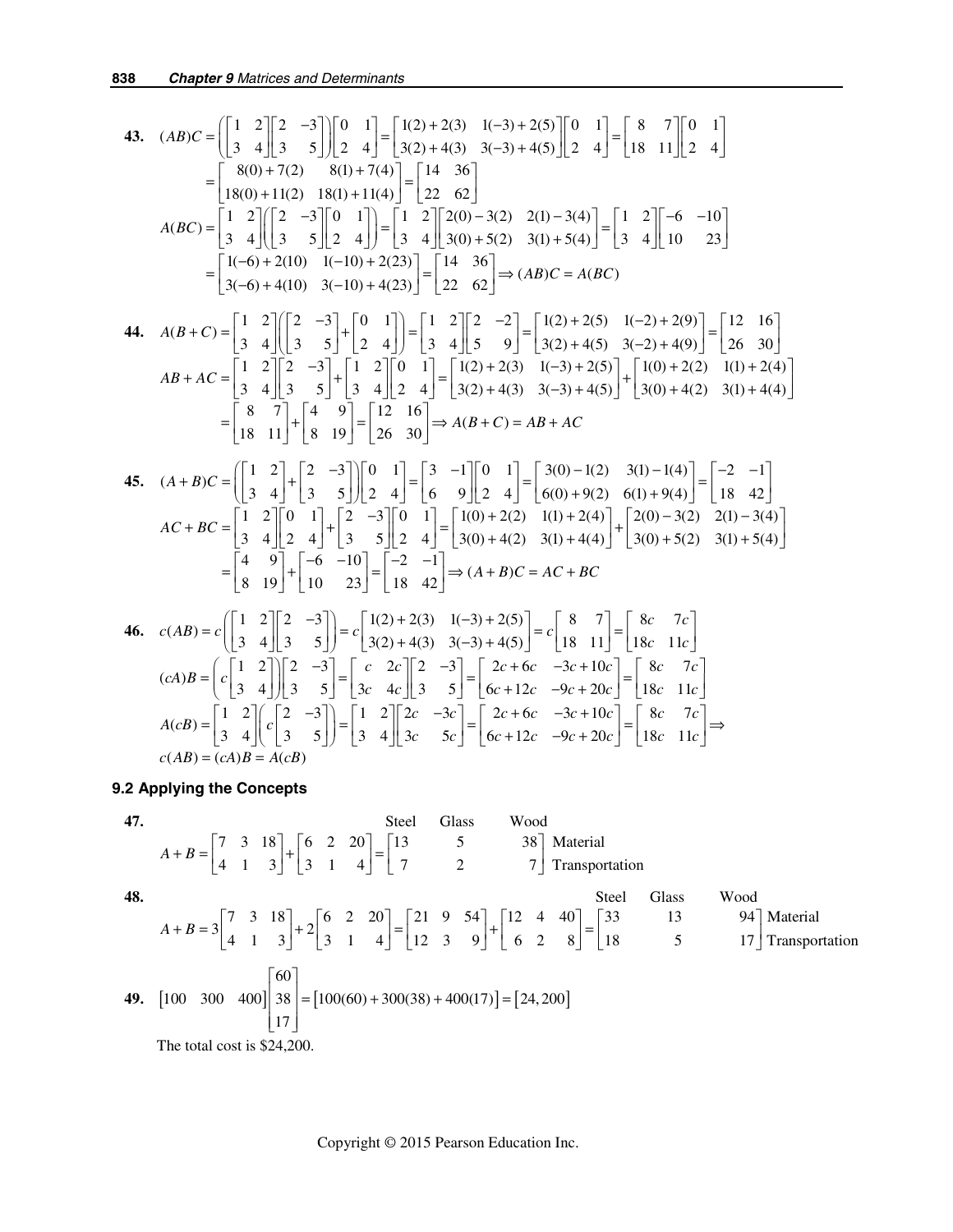ML P  $\begin{bmatrix} 20 & 2 & 20 \end{bmatrix}$ A **50.**  $\begin{bmatrix} 50 & 75 & 150 \end{bmatrix}$  15 3 25  $\begin{bmatrix} B = [50(20) + 75(15) + 150(25) & 50(2) + 75(3) + 150(1) & 50(20) + 75(25) + 150(15) \end{bmatrix}$  $\begin{bmatrix} 25 & 1 & 15 \end{bmatrix}$ C Materials Labor Profit  $=$  [5875 475 5125]  **51. a.** Chairman President Vice President **b.**  $\vert$  1 Chairman Salary  $\vert 1 \vert$  $\begin{bmatrix} 2,500,000 & 1,250,000 & 100,000 \end{bmatrix}$ President  $\vert \cdot \vert$  $\begin{array}{|l}\n1,500,000 & 750,000 & 150,000\n\end{array}$ Bonus  $\lfloor 4 \rfloor$ 4 Vice President Stock 50,000 25,000 5000 Totals  $\lceil 4, 150, 000 \rceil$  Salary  $\mid$  2,500,000 1,250,000 100,000  $\parallel$  1  $\mid$   $\mid$  2,500,000(1) + 1,250,000(1) + 100,000(4)  **c.**   $\begin{bmatrix} 1,500,000 & 750,000 & 150,000 \ 50,000 & 25,000 & 5000 \end{bmatrix}$  $\begin{bmatrix} 1 \\ 4 \end{bmatrix} = \begin{bmatrix} 1,500,000(1) + 750,000(1) + 150,000(4) \ 50,000(1) + 25,000(1) + 5000(4) \end{bmatrix} = \begin{bmatrix} 2,850,000 \\ 95,000 \end{bmatrix}$  Bonus  $\left[ 50,000 \quad 25,000 \quad 5000 \right] \left[ 4 \right] \left[ 50,000(1) + 25,000(1) + 5000(4) \right]$ 95,000 Stock **52. M** F C Cals Protein **Cals Protein** Cals Protein 2 3 1  $\begin{bmatrix} 2400 & 55 \\ 1900 & 45 \end{bmatrix}$  =  $\begin{bmatrix} 2(2400) + 3(1900) + 1(1800) & 2(55) + 3(45) + 1(33) \\ 14000 & 45 \end{bmatrix}$  =  $\begin{bmatrix} 12,300 & 278 \\ 7888 & 165 \end{bmatrix}$ Browns  $\begin{bmatrix} 2 & 3 & 1 \\ 1 & 1 & 2 \end{bmatrix} \begin{bmatrix} 2400 & 55 \\ 1900 & 45 \\ 1800 & 33 \end{bmatrix} = \begin{bmatrix} 2(2400) + 3(1900) + 1(1800) & 2(55) + 3(45) + 1(33) \\ 1(2400) + 1(1900) + 2(1800) & 1(55) + 1(45) + 2(33) \end{bmatrix} = \begin{bmatrix} 12,300 & 278 \\ 7900 & 166 \end{bmatrix$ Newgards For the Brown family, the total calorie requirement is 12,300 and the total protein requirement is 278. For the Newgard family, the total calorie requirement is 7900, and the total protein requirement is 166.  $\dot{P_2}$ **53.**  $\begin{bmatrix} 1 & 0 \end{bmatrix} \begin{bmatrix} 0 & 4 & 4 & 1 & 1 & 0 \end{bmatrix}$  $AD = \begin{bmatrix} 1 & 0 & 0 & 4 & 4 & 1 & 1 & 0 \\ 0 & -1 & 0 & 0 & 1 & 1 & 6 & 6 \end{bmatrix}$  $0 -1 \parallel 0 \mid 0 \mid 1 \mid 1 \mid 6 \mid 6$  $\boxed{P_4}$  $\overline{P_3}$  $= \begin{bmatrix} 1(0) + 0(0) & 1(4) + 0(0) & 1(4) + 0(1) & 1(1) + 0(1) & 1(1) + 0(6) & 1(0) + 0(6) \\ 0(0) - 1(0) & 0(4) - 1(0) & 0(4) - 1(1) & 0(1) - 1(1) & 0(1) - 1(6) & 0(0) - 1(6) \end{bmatrix}$  $1(0) + 0(0)$   $1(4) + 0(0)$   $1(4) + 0(1)$   $1(1) + 0(1)$   $1(1) + 0(6)$   $1(0) + 0(6)$  $0(0) - 1(0)$   $0(4) - 1(0)$   $0(4) - 1(1)$   $0(1) - 1(1)$   $0(1) - 1(6)$   $0(0) - 1(6)$ 04 4 1 1 0  $=\begin{bmatrix} 0 & 4 & 4 & 1 & 1 & 0 \\ 0 & 0 & -1 & -1 & -6 & -6 \end{bmatrix}$ 0 0  $-1$   $-1$   $-6$   $-6$  $P_6$  $P_{5}$ **54.**  $AD = \begin{bmatrix} -1 & 0 \\ 0 & 1 \end{bmatrix} \begin{bmatrix} 0 & 4 & 4 & 1 & 1 & 0 \\ 0 & 0 & 1 & 1 & 6 & 6 \end{bmatrix}$  $P_{5}$  $P_6$  $0 \t1 \t0 \t0 \t1 \t1 \t6 \t6$  $=\begin{bmatrix} -1(0) + 0(0) & -1(4) + 0(0) & -1(4) + 0(1) & -1(1) + 0(1) & -1(1) + 0(6) & -1(0) + 0(6) \\ 0(0) + 1(0) & 0(4) + 1(0) & 0(4) + 1(1) & 0(1) + 1(1) & 0(1) + 1(6) & 0(0) + 1(6) \end{bmatrix}$  $1(0) + 0(0) -1(4) + 0(0) -1(4) + 0(1) -1(1) + 0(1) -1(1) + 0(6) -1(0) + 0(6)$  $0(0) + 1(0)$   $0(4) + 1(0)$   $0(4) + 1(1)$   $0(1) + 1(1)$   $0(1) + 1(6)$   $0(0) + 1(6)$  $=\begin{bmatrix} 0 & -4 & -4 & -1 & -1 & 0 \\ 0 & 0 & 1 & 1 & 6 & 6 \end{bmatrix}$  $0 \t -4 \t -4 \t -1 \t -1 \t 0$  $\overline{P}$ 0 0 1 1 66  $P_3$  $P_1$ **55.**  $\begin{bmatrix} 1 & 0 \end{bmatrix}$  [0 4 4 1 1 0  $AD = \begin{bmatrix} 1 & 0 & 0 & 4 & 4 & 1 & 1 & 0 \\ 0.25 & 1 & 0 & 0 & 1 & 1 & 6 & 6 \end{bmatrix}$  $_{P}$  $= \begin{bmatrix} 1(0) + 0(0) & 1(4) + 0(0) & 1(4) + 0(1) & 1(1) + 0(1) & 1(1) + 0(6) & 1(0) + 0(6) \\ 0.25(0) + 1(0) & 0.25(4) + 1(0) & 0.25(4) + 1(1) & 0.25(1) + 1(1) & 0.25(1) + 1(6) & 0.25(0) + 1(6) \end{bmatrix}$  $1(0) + 0(0)$   $1(4) + 0(0)$   $1(4) + 0(1)$   $1(1) + 0(1)$   $1(1) + 0(6)$   $1(0) + 0(6)$ 044 1 10  $=\begin{bmatrix} 0 & 4 & 4 & 1 & 1 & 0 \\ 0 & 1 & 2 & 1.25 & 6.25 & 6 \end{bmatrix}$  $P_{A}$  $\boldsymbol{P}_1$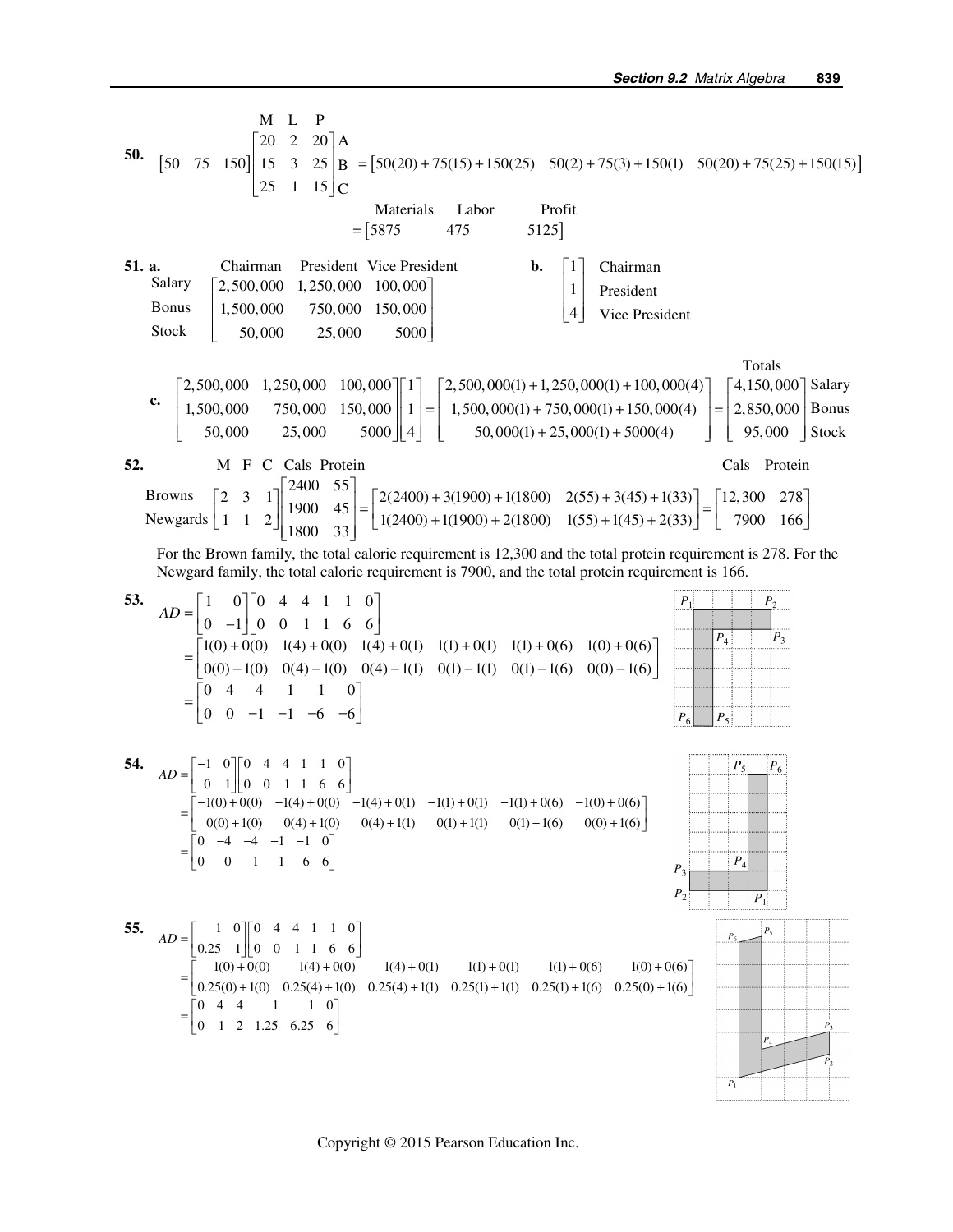**56.**  $\begin{bmatrix} 1 & -0.25 \end{bmatrix}$  [0 4 4 1 1 0 0  $1 \| 0 0 1 1 6 6$  $1(0) - 0.25(0)$   $1(4) - 0.25(0)$   $1(4) - 0.25(1)$   $1(1) - 0.25(1)$   $1(1) - 0.25(6)$   $1(0) - 0.25(6)$  $0(0) + 1(0)$   $0(4) + 1(0)$   $0(4) + 1(1)$   $0(1) + 1(1)$   $0(1) + 1(6)$   $0(0) + 1(6)$  $0 \quad 4 \quad 3.75 \quad 0.75 \quad -0.5 \quad -1.5$ 00 1 1 6 6  $AD = \begin{bmatrix} 1 & -0.25 \\ 0 & 1 \end{bmatrix} \begin{bmatrix} 0 & 4 & 4 & 1 & 1 & 0 \\ 0 & 0 & 1 & 1 & 6 & 6 \end{bmatrix}$  $=\begin{bmatrix} 1(0) - 0.25(0) & 1(4) - 0.25(0) & 1(4) - 0.25(1) & 1(1) - 0.25(1) & 1(1) - 0.25(6) & 1(0) - 0.25(6) \\ 0(0) + 1(0) & 0(4) + 1(0) & 0(4) + 1(1) & 0(1) + 1(1) & 0(1) + 1(6) & 0(0) + 1(6) \end{bmatrix}$  $=\begin{bmatrix} 0 & 4 & 3.75 & 0.75 & -0.5 & -1.5 \\ 0 & 0 & 1 & 1 & 6 & 6 \end{bmatrix}$ 



#### **9.2 Beyond the Basics**

57. 
$$
AB = \begin{bmatrix} 0 & 3 \\ 0 & 0 \end{bmatrix} \begin{bmatrix} 2 & 1 \\ 3 & 0 \end{bmatrix} = \begin{bmatrix} 0(2) + 3(3) & 0(1) + 3(0) \\ 0(2) + 0(3) & 0(1) + 0(0) \end{bmatrix} = \begin{bmatrix} 9 & 0 \\ 0 & 0 \end{bmatrix}
$$

$$
AC = \begin{bmatrix} 0 & 3 \\ 0 & 0 \end{bmatrix} \begin{bmatrix} 5 & 4 \\ 3 & 0 \end{bmatrix} = \begin{bmatrix} 0(5) + 3(3) & 0(4) + 3(0) \\ 0(5) + 0(3) & 0(4) + 0(0) \end{bmatrix} = \begin{bmatrix} 9 & 0 \\ 0 & 0 \end{bmatrix}
$$
So,  $AB = AC$  does not imply  $B = C$ .

58. 
$$
AB = \begin{bmatrix} 2 & -3 & -5 \\ -1 & 4 & 5 \\ 1 & -3 & -4 \end{bmatrix} \begin{bmatrix} -1 & 3 & 5 \\ 1 & -3 & -5 \\ -1 & 3 & 5 \end{bmatrix}
$$
  
\n
$$
= \begin{bmatrix} 2(-1) - 3(1) - 5(-1) & 2(3) - 3(-3) - 5(3) & 2(5) - 3(-5) - 5(5) \\ -1(-1) + 4(1) + 5(-1) & -1(3) + 4(-3) + 5(3) & -1(5) + 4(-5) + 5(5) \\ 1(-1) - 3(1) - 4(-1) & 1(3) - 3(-3) - 4(3) & 1(5) - 3(-5) - 4(5) \end{bmatrix} = \begin{bmatrix} 0 & 0 & 0 \\ 0 & 0 & 0 \\ 0 & 0 & 0 \end{bmatrix}
$$

So,  $AB = 0$  does not imply  $A = 0$  or  $B = 0$ .

59. Answers will vary. Let 
$$
A = \begin{bmatrix} 1 & 2 \ 3 & 4 \end{bmatrix}
$$
 and  $B = \begin{bmatrix} -1 & 0 \ 2 & -3 \end{bmatrix}$ . Then  $A + B = \begin{bmatrix} 1 & 2 \ 3 & 4 \end{bmatrix} + \begin{bmatrix} -1 & 0 \ 2 & -3 \end{bmatrix} = \begin{bmatrix} 0 & 2 \ 5 & 1 \end{bmatrix}$   
\n $(A + B)^2 = \begin{bmatrix} 0 & 2 \ 5 & 1 \end{bmatrix} \begin{bmatrix} 0 & 2 \ 5 & 1 \end{bmatrix} = \begin{bmatrix} 0(0) + 2(5) & 0(2) + 2(1) \ 5(0) + 1(5) & 5(2) + 1(1) \end{bmatrix} = \begin{bmatrix} 10 & 2 \ 5 & 11 \end{bmatrix}$   
\n $A^2 = \begin{bmatrix} 1 & 2 \ 3 & 4 \end{bmatrix} \begin{bmatrix} 1 & 2 \ 3 & 4 \end{bmatrix} = \begin{bmatrix} 1(1) + 2(3) & 1(2) + 2(4) \ 3(1) + 4(3) & 3(2) + 4(4) \end{bmatrix} = \begin{bmatrix} 7 & 10 \ 15 & 22 \end{bmatrix}$   
\n $2AB = \begin{bmatrix} 1 & 2 \ 3 & 4 \end{bmatrix} \begin{bmatrix} -1 & 0 \ 2 & -3 \end{bmatrix} = 2 \begin{bmatrix} 1(-1) + 2(2) & 1(0) + 2(-3) \ 3(0) + 4(-3) & 3(0) + 4(-3) \end{bmatrix} = 2 \begin{bmatrix} 3 & -6 \ 5 & -12 \end{bmatrix} = \begin{bmatrix} 6 & -12 \ 10 & -24 \end{bmatrix}$   
\n $B^2 = \begin{bmatrix} -1 & 0 \ 2 & -3 \end{bmatrix} \begin{bmatrix} -1 & 0 \ 2 & -3 \end{bmatrix} = \begin{bmatrix} -1(-1) + 0(2) & -1(0) + 0(-3) \ 2(-1) - 3(2) & 2(0) - 3(-3) \end{bmatrix} = \begin{bmatrix} 1 & 0 \ -8 & 9 \end{bmatrix}$   
\n $A^2 + 2AB + B$ 

**60.** Using the matrices in exercise 59, we have  $A^2 - B^2 = \begin{bmatrix} 7 & 10 \\ 15 & 22 \end{bmatrix} - \begin{bmatrix} 1 & 0 \\ -8 & 9 \end{bmatrix} = \begin{bmatrix} 6 & 10 \\ 23 & 13 \end{bmatrix}$ .  $A-B=\begin{bmatrix} 1 & 2 \\ 3 & 4 \end{bmatrix}-\begin{bmatrix} -1 & 0 \\ 2 & -3 \end{bmatrix}=\begin{bmatrix} 2 & 2 \\ 1 & 7 \end{bmatrix}$   $A+B=\begin{bmatrix} 1 & 2 \\ 3 & 4 \end{bmatrix}+\begin{bmatrix} -1 & 0 \\ 2 & -3 \end{bmatrix}=\begin{bmatrix} 0 & 2 \\ 5 & 1 \end{bmatrix}$  $(A-B)(A+B) = \begin{bmatrix} 2 & 2 \\ 1 & 7 \end{bmatrix} \begin{bmatrix} 0 & 2 \\ 5 & 1 \end{bmatrix} = \begin{bmatrix} 2(0) + 2(5) & 2(2) + 2(1) \\ 1(0) + 7(5) & 1(2) + 7(1) \end{bmatrix} = \begin{bmatrix} 10 & 6 \\ 35 & 9 \end{bmatrix}$ So,  $A^2 - B^2$  ≠  $(A - B)(A + B)$ .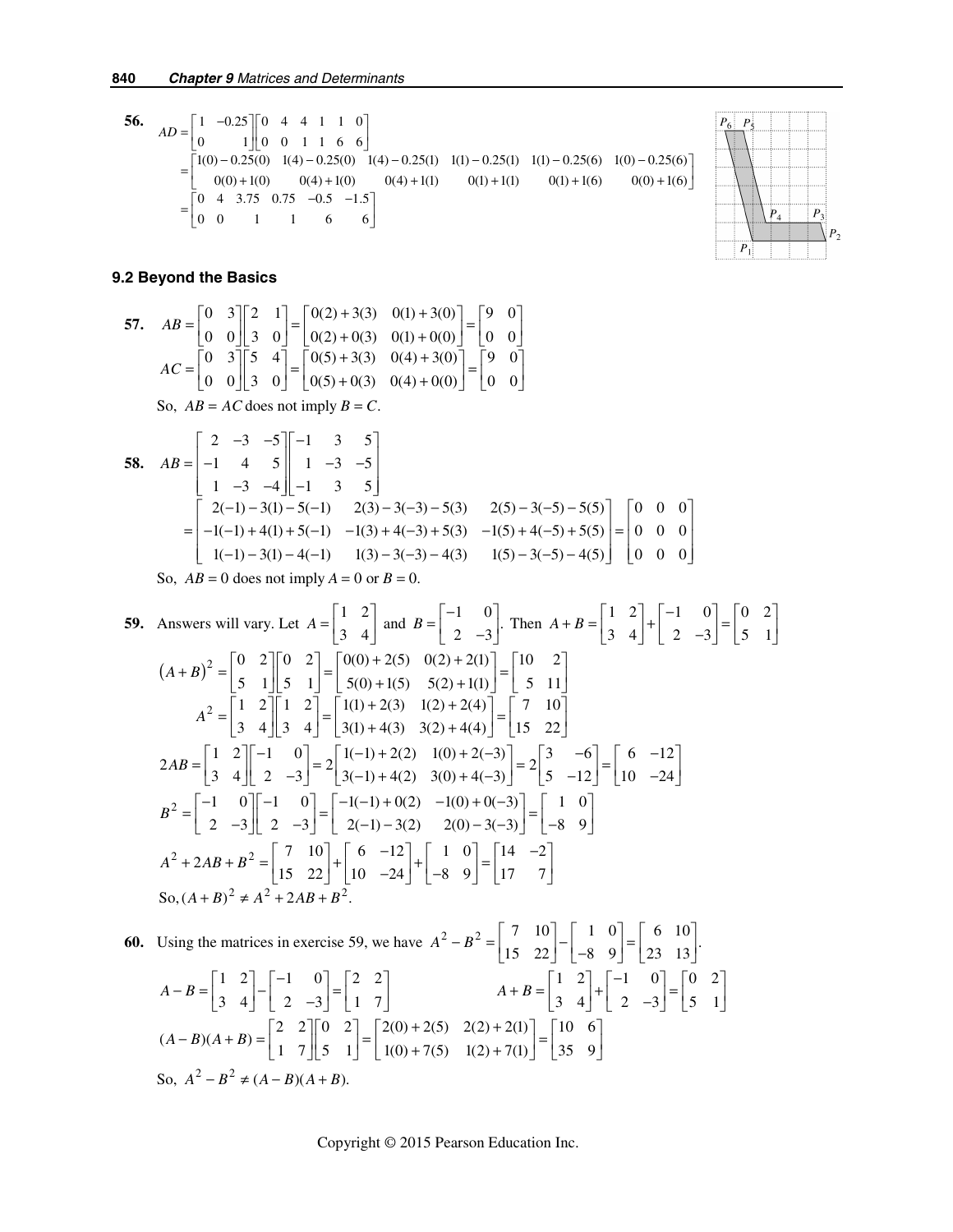61. 
$$
5\begin{bmatrix} 18 \\ -3 & 12 \end{bmatrix} \div \frac{2}{3}
$$
  
\n $\begin{bmatrix} 18 \\ -3 & 12 \end{bmatrix} \div \frac{2}{3}$   
\n $\begin{bmatrix} 24 \\ -3 & 12 \end{bmatrix}$   
\n $\begin{bmatrix} 24 \\ 14 \end{bmatrix} \div \frac{3}{2}$   
\n $\begin{bmatrix} 24 \\ 14 \end{bmatrix} \div \frac{3}{2}$   
\n $\begin{bmatrix} 24 \\ 14 \end{bmatrix} \div \frac{3}{2}$   
\n $\begin{bmatrix} 24 \\ 14 \end{bmatrix} \div \frac{3}{2}$   
\n $\begin{bmatrix} 24 \\ 14 \end{bmatrix} \div \frac{3}{2}$   
\n $\begin{bmatrix} 24 \\ 14 \end{bmatrix} \div \frac{3}{2}$   
\n $\begin{bmatrix} 24 \\ 14 \end{bmatrix} \times \begin{bmatrix} 1 & 0 \\ 0 & 1 \end{bmatrix} \Rightarrow \begin{bmatrix} 2x + 3z & 2y + 3w \\ x + 2z & y + 2w \end{bmatrix} = \begin{bmatrix} 1 & 0 \\ 0 & 1 \end{bmatrix} \Rightarrow \begin{bmatrix} 2x + 3z - 1 \\ 2y + 3w - 0 \end{bmatrix}$   
\n63. Let  $B = \begin{bmatrix} x & y \\ z & w \end{bmatrix}$   
\n $\begin{bmatrix} 2 & 0 & 3 & 0 \\ 1 & 2 & 2 & 0 \\ 1 & 0 & 2 & 0 \\ 0 & 1 & 0 & 2 \end{bmatrix} \begin{bmatrix} 1 & 0 \\ 0 & 1 \end{bmatrix} \Rightarrow \begin{bmatrix} 2x + 3z - 1 \\ x + 2z & y + 2w \end{bmatrix} = \begin{bmatrix} 1 & 0 \\ 0 & 1 \end{bmatrix} \Rightarrow \begin{bmatrix} 2x + 3z - 1 \\ 2y + 3w - 0 \end{bmatrix} = \begin{bmatrix} 1 & 0 & 0 & 0 \\ 0 & 1 & 0 & 0 \\ 0 & 1 & 0 & 0 \\ 0 & 0 & 0 & 1 \end{bmatrix} = \begin{bmatrix} 2 & 0 & 3 & 0 \\ 0 &$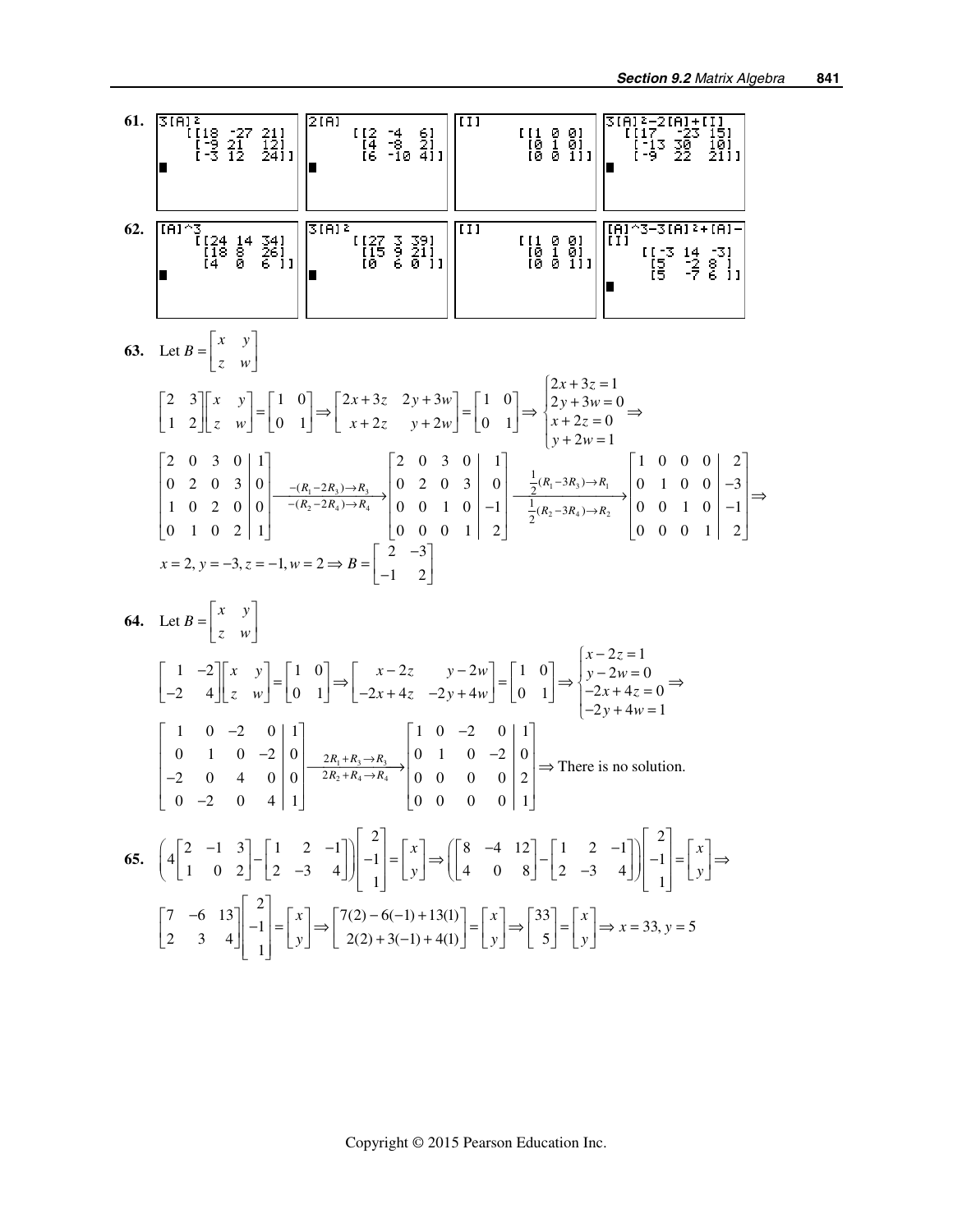$$
66. \begin{bmatrix} 3 & 2 & -1 \\ 4 & 9 & 2 \\ 5 & 0 & -2 \end{bmatrix} \begin{bmatrix} x \\ y \\ z \end{bmatrix} = \begin{bmatrix} 0 \\ 7 \\ 2 \end{bmatrix} \Rightarrow \begin{bmatrix} 3x + 2y - z \\ 4x + 9y + 2z \\ 5x - 2z \end{bmatrix} = \begin{bmatrix} 0 \\ 7 \\ 2 \end{bmatrix} \Rightarrow \begin{bmatrix} 3x + 2y - z = 0 \\ 4x + 9y + 2z = 7 \Rightarrow \\ 5x - 2z = 2 \end{bmatrix}
$$
  

$$
\begin{bmatrix} 3 & 2 & -1 \\ 4 & 9 & 2 \\ 5 & 0 & -2 \end{bmatrix} \begin{bmatrix} 0 \\ 7 \\ 7 \end{bmatrix} = \begin{bmatrix} 4R_1 + 3R_2 \rightarrow R_2 \\ -5R_1 + 3R_2 \rightarrow R_2 \end{bmatrix} \begin{bmatrix} 3 & 2 & -1 \\ 0 & 19 & 10 \\ 0 & 19 & 10 \\ 0 & -10 & -1 \end{bmatrix} \begin{bmatrix} 0 \\ 21 \\ 6 \end{bmatrix} = \begin{bmatrix} \frac{1}{81}(10R_2 + 19R_3) \rightarrow R_3 \\ \frac{1}{19}(10R_2 + 19R_3) \rightarrow R_3 \end{bmatrix} \begin{bmatrix} 3 & 2 & -1 \\ 0 & 19 & 10 \\ 0 & 0 & 1 \end{bmatrix} \begin{bmatrix} 3 & 2 & 0 \\ 4 & 1 & 0 \\ 0 & 0 & 1 \end{bmatrix} = \begin{bmatrix} 3 & 2 & 0 \\ 0 & 1 & 0 \\ 0 & 0 & 1 \end{bmatrix} \begin{bmatrix} 4 \\ -1 \\ 4 \end{bmatrix} = \begin{bmatrix} 1 & 0 & 0 \\ 0 & 1 & 0 \\ 0 & 0 & 1 \end{bmatrix} \begin{bmatrix} 2 \\ -1 \\ 4 \end{bmatrix}
$$
  

$$
x = 2, y = -1, z = 4
$$

**67.** 
$$
AB = \begin{bmatrix} 0 & 1 \\ 0 & 0 \end{bmatrix} \begin{bmatrix} 1 & 0 \\ 0 & 0 \end{bmatrix} = \begin{bmatrix} 0(1) + 1(0) & 0(0) + 1(0) \\ 0(1) + 0(0) & 0(0) + 0(0) \end{bmatrix} = \begin{bmatrix} 0 & 0 \\ 0 & 0 \end{bmatrix} = 0
$$
  

$$
BA = \begin{bmatrix} 1 & 0 \\ 0 & 0 \end{bmatrix} \begin{bmatrix} 0 & 1 \\ 0 & 0 \end{bmatrix} = \begin{bmatrix} 1(0) + 0(0) & 1(1) + 0(0) \\ 0(0) + 0(0) & 0(1) + 0(0) \end{bmatrix} = \begin{bmatrix} 0 & 1 \\ 0 & 0 \end{bmatrix} \neq 0
$$

68. 
$$
A + B = \begin{bmatrix} 5 & 2 \\ 0 & 9 \end{bmatrix}
$$
  $A - B = \begin{bmatrix} 3 & 6 \\ 0 & -1 \end{bmatrix}$   
\n $(A + B) + (A - B) = 2A = \begin{bmatrix} 5 & 2 \\ 0 & 9 \end{bmatrix} + \begin{bmatrix} 3 & 6 \\ 0 & -1 \end{bmatrix} = \begin{bmatrix} 8 & 8 \\ 0 & 8 \end{bmatrix} \Rightarrow A = \begin{bmatrix} 4 & 4 \\ 0 & 4 \end{bmatrix}$   
\n $(A + B) - (A - B) = 2B = \begin{bmatrix} 5 & 2 \\ 0 & 9 \end{bmatrix} - \begin{bmatrix} 3 & 6 \\ 0 & -1 \end{bmatrix} = \begin{bmatrix} 2 & -4 \\ 0 & 10 \end{bmatrix} \Rightarrow B = \begin{bmatrix} 1 & -2 \\ 0 & 5 \end{bmatrix}$ 

Verify by computing  $A + B$  and  $A - B$ .

69. 
$$
2A - B = \begin{bmatrix} 6 & -6 & 0 \ -4 & 2 & 1 \end{bmatrix}
$$
  
\n $(2A - B) + (A + B) = 3A = \begin{bmatrix} 6 & -6 & 0 \ -4 & 2 & 1 \end{bmatrix} + \begin{bmatrix} 3 & 0 & 3 \ -2 & 1 & -4 \end{bmatrix} = \begin{bmatrix} 9 & -6 & 3 \ -6 & 3 & -3 \end{bmatrix} \Rightarrow A = \begin{bmatrix} 3 & -2 & 1 \ -2 & 1 & -1 \end{bmatrix}$   
\n $A + B = \begin{bmatrix} 3 & -2 & 1 \ -2 & 1 & -1 \end{bmatrix} + B = \begin{bmatrix} 3 & 0 & 3 \ -2 & 1 & -4 \end{bmatrix} \Rightarrow B - \begin{bmatrix} 3 & 0 & 3 \ -2 & 1 & -4 \end{bmatrix} - \begin{bmatrix} 3 & -2 & 1 \ -2 & 1 & -1 \end{bmatrix} = \begin{bmatrix} 0 & 2 & 2 \ 0 & 0 & -3 \end{bmatrix}$   
\n70.  $AB = \begin{bmatrix} 2 & -3 & -5 \ -1 & 4 & 5 \ 1 & -3 & -4 \end{bmatrix} - \begin{bmatrix} 1 & 3 & 5 \ 1 & -3 & -5 \ 1 & 3 & 5 \end{bmatrix}$   
\n $= \begin{bmatrix} 2(-1) + (-3)(1) + (-5)(-1) & 2(3) + (-3)(-3) + (-5)(3) & 2(5) + (-3)(-5) + (-5)(5) \\ (-1)(-1) + 4(1) + 5(-1) & (-1)(3) + 4(-3) + 5(3) & (-1)(5) + 4(-5) + 5(5) \\ 1(-1) + (-3)(1) + (-4)(-1) & 1(3) + (-3)(-3) + (-4)(3) & 1(5) + (-3)(-5) + (-4)(5) \end{bmatrix} = \begin{bmatrix} 0 & 0 & 0 \ 0 & 0 & 0 \ 0 & 0 & 0 \end{bmatrix}$   
\n $BA = \begin{bmatrix} -1 & 3 & 5 \ 1 & -3 & -5 \ -1 & 3 & 5 \end{bmatrix} \begin{bmatrix} 2 & -3 & -5 \ -1 & 4 & 5 \ 1 & -3 & -4 \end{bmatrix}$   
\n $= \begin{$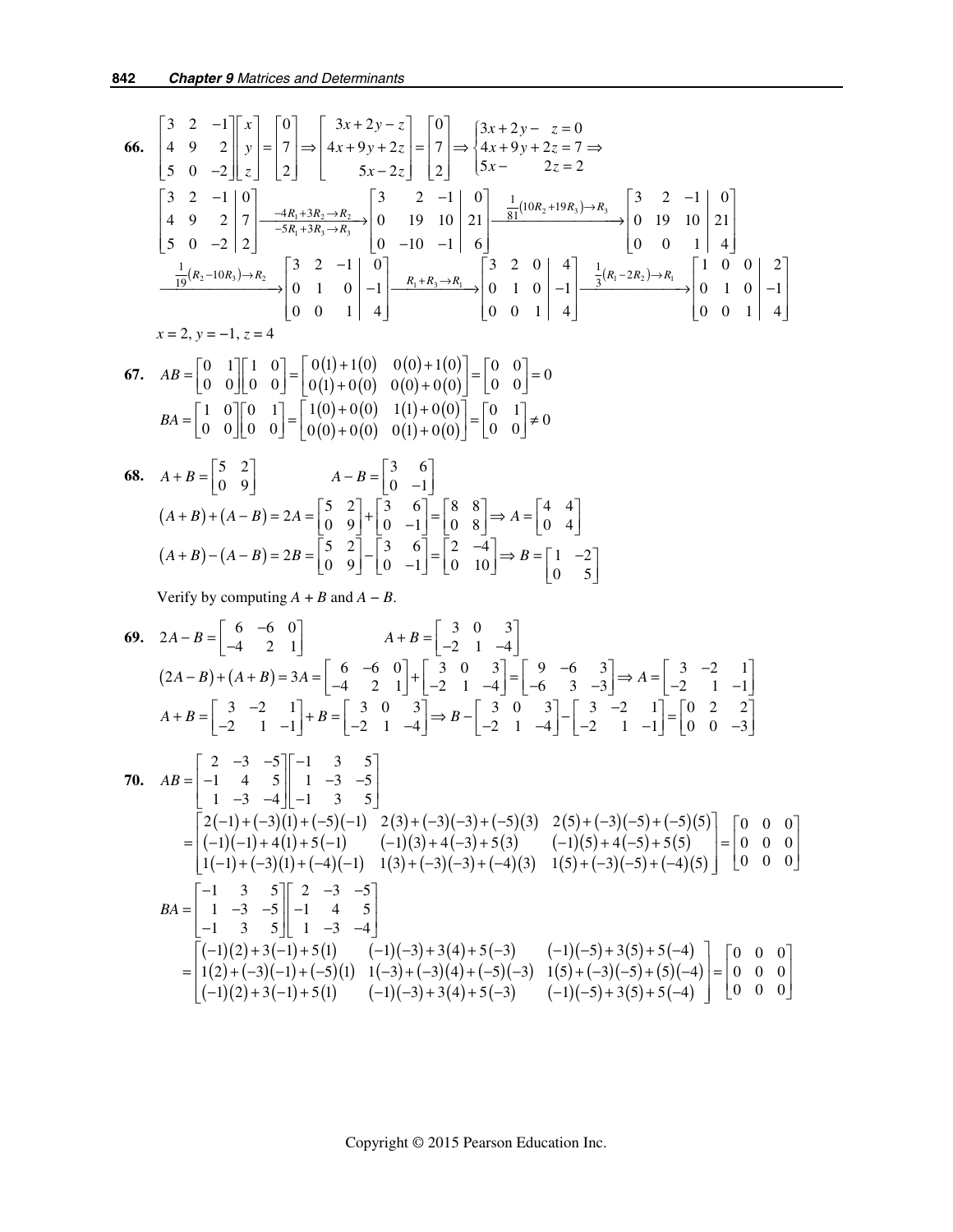71. 
$$
AB = \begin{bmatrix} 2 & -3 & -5 \\ -1 & 4 & 5 \\ 1 & -3 & 4 \end{bmatrix} = \begin{bmatrix} 2 & -2 & -4 \\ 1 & 3 & 4 \\ 1 & -2 & -3 \end{bmatrix}
$$
  
\n
$$
= \begin{bmatrix} 2(2) + (-3)(-1) + (-5)(1) & 2(-2) + (-3)(3) + (-5)(-2) & 2(-4) + (-3)(4) + (-5)(-3) \\ (1)(2) + (-3)(-1) + (-4)(1) & (1)(-2) + (4)(3) + (4)(-2) & (1)(-4) + (4)(4) + 5(-3) \\ (1)(2) + (-3)(-1) + (-4)(1) & 1(-2) + (-3)(3) + (-4)(-3) & 1(-4) + (-3)(4) + (-4)(-3) \end{bmatrix}
$$
  
\n
$$
= \begin{bmatrix} 2 & -3 & -5 \\ -1 & 4 & 5 \\ 1 & -2 & -3 \end{bmatrix} = A
$$
  
\n
$$
BA = \begin{bmatrix} 2 & -2 & -4 \\ -1 & 3 & 4 \\ 1 & -2 & -3 \end{bmatrix} = A
$$
  
\n
$$
= \begin{bmatrix} 2 & -3 & -5 \\ 1 & 4 & 5 \\ 1 & -2 & -3 \end{bmatrix} = 1
$$
  
\n
$$
= \begin{bmatrix} 2 & -3 & -5 \\ 2 & -2 & -4 \\ 2 & -2 & -1 \end{bmatrix} = 2
$$
  
\n
$$
= \begin{bmatrix} 2 & -3 & -5 \\ 2 & -2 & -4 \\ 1 & 2 & -3 \end{bmatrix} = 1
$$
  
\n
$$
= \begin{bmatrix} 2 & -3 & -5 \\ 2 & -1 & 4 & 5 \\ 1 & 2 & -3 \end{bmatrix} = 1
$$
  
\n
$$
= \begin{bmatrix} 2 & -3 & -5 \\ 2 & 1 & 4 \\ 1 & -2 & -3 \end{bmatrix} = 1
$$
  
\n
$$
A^2 = \begin{bmatrix} 2 & -3 & -5 \\ -1 & 3 & 4 \\ 1 & -2 & -3 \end{bmatrix} = 1
$$
  
\n
$$
= \begin{bmatrix} 2 & -3 & -5 \\ -1 & 3 & 4 \\ 1 & -3 & -4 \end{b
$$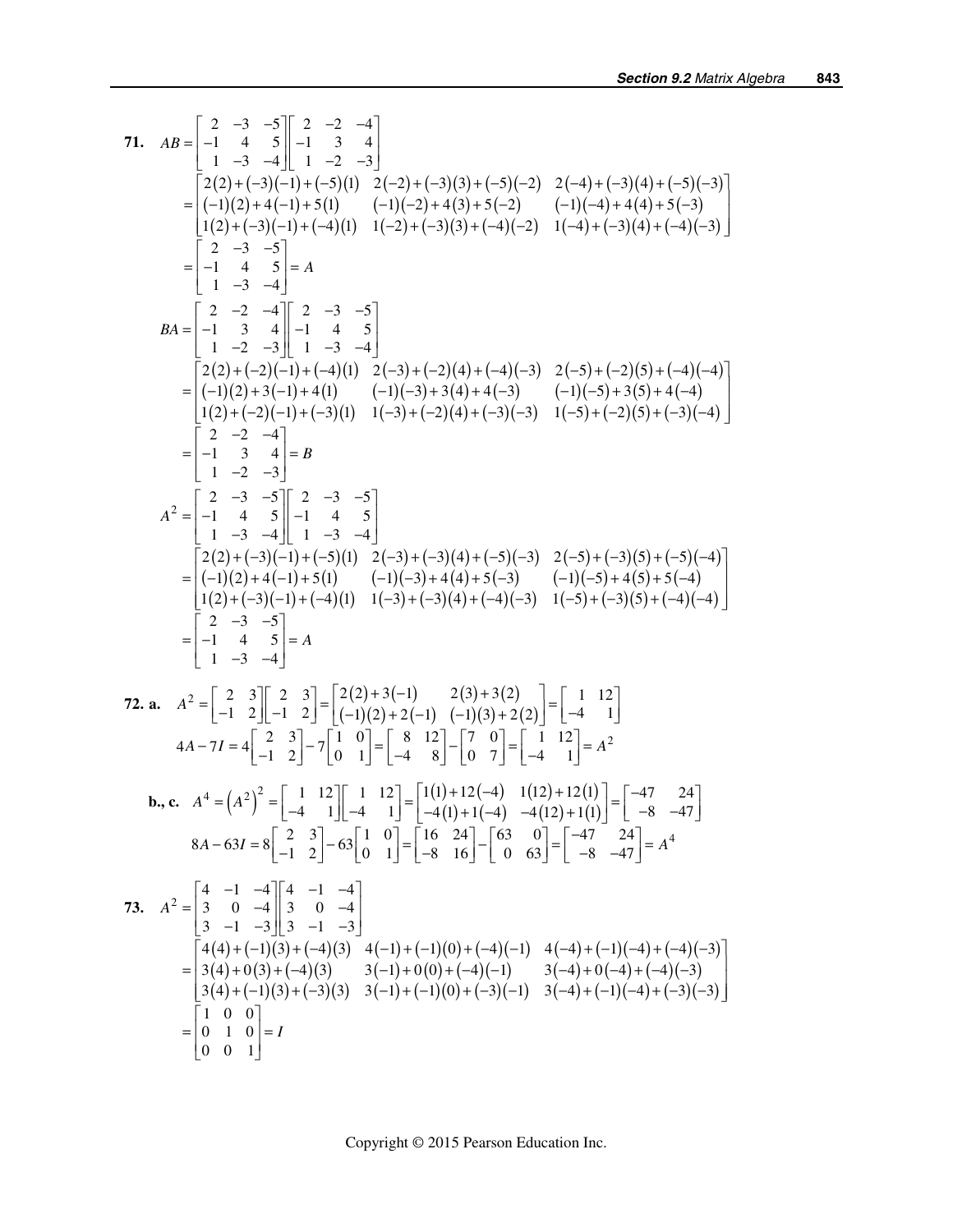## **9.2 Critical Thinking/Discussion/Writing**

**74.a.** *AB* is defined when  $n = 5$ . The order of *AB* when this product is defined is  $3 \times m$ .

**b.** *BA* is defined when  $m = 3$ . The order of *BA* when this product is defined is  $5 \times n$ .  **75.** (*CA*)*B* 

76.a. 
$$
P^2 = \begin{bmatrix} 0.4 & 0.3 & 0.3 \\ 0.6 & 0.3 & 0.1 \\ 0.6 & 0.1 & 0.3 \end{bmatrix} \begin{bmatrix} 0.4 & 0.3 & 0.3 \\ 0.6 & 0.1 & 0.3 \end{bmatrix} = \begin{bmatrix} 0.52 & 0.24 & 0.24 \\ 0.48 & 0.28 & 0.24 \\ 0.48 & 0.24 & 0.28 \end{bmatrix} = \begin{bmatrix} \frac{13}{25} & \frac{6}{25} & \frac{6}{25} \\ \frac{12}{25} & \frac{7}{25} & \frac{6}{25} \\ \frac{12}{25} & \frac{6}{25} & \frac{7}{25} \end{bmatrix}
$$
  
\n $XP^2 = \begin{bmatrix} 1 & 1 & 1 \\ \frac{1}{25} & \frac{12}{25} & \frac{6}{25} & \frac{6}{25} \\ \frac{12}{25} & \frac{6}{25} & \frac{7}{25} \end{bmatrix} = \begin{bmatrix} 37 & 19 & 19 \\ \frac{12}{25} & \frac{6}{25} & \frac{7}{25} \end{bmatrix}$   
\nb.  $P^3 = P^2 P = \begin{bmatrix} 0.4 & 0.3 & 0.3 \\ 0.6 & 0.3 & 0.1 \\ 0.6 & 0.1 & 0.3 \end{bmatrix} \begin{bmatrix} 0.92 & 0.24 & 0.24 \\ 0.48 & 0.28 & 0.24 \\ 0.48 & 0.24 & 0.28 \end{bmatrix} = \begin{bmatrix} 0.496 & 0.252 & 0.252 \\ 0.504 & 0.252 & 0.252 \\ 0.504 & 0.252 & 0.244 \\ 0.504 & 0.252 & 0.244 \end{bmatrix} = \begin{bmatrix} \frac{62}{125} & \frac{63}{250} & \frac{63}{250} \\ \frac{63}{125} & \frac{61}{250} & \frac{61}{250} \\ \frac{63}{125} & \frac{61}{250} & \frac{61}{250} \\ \frac{63}{1$ 

(*continued on next page*)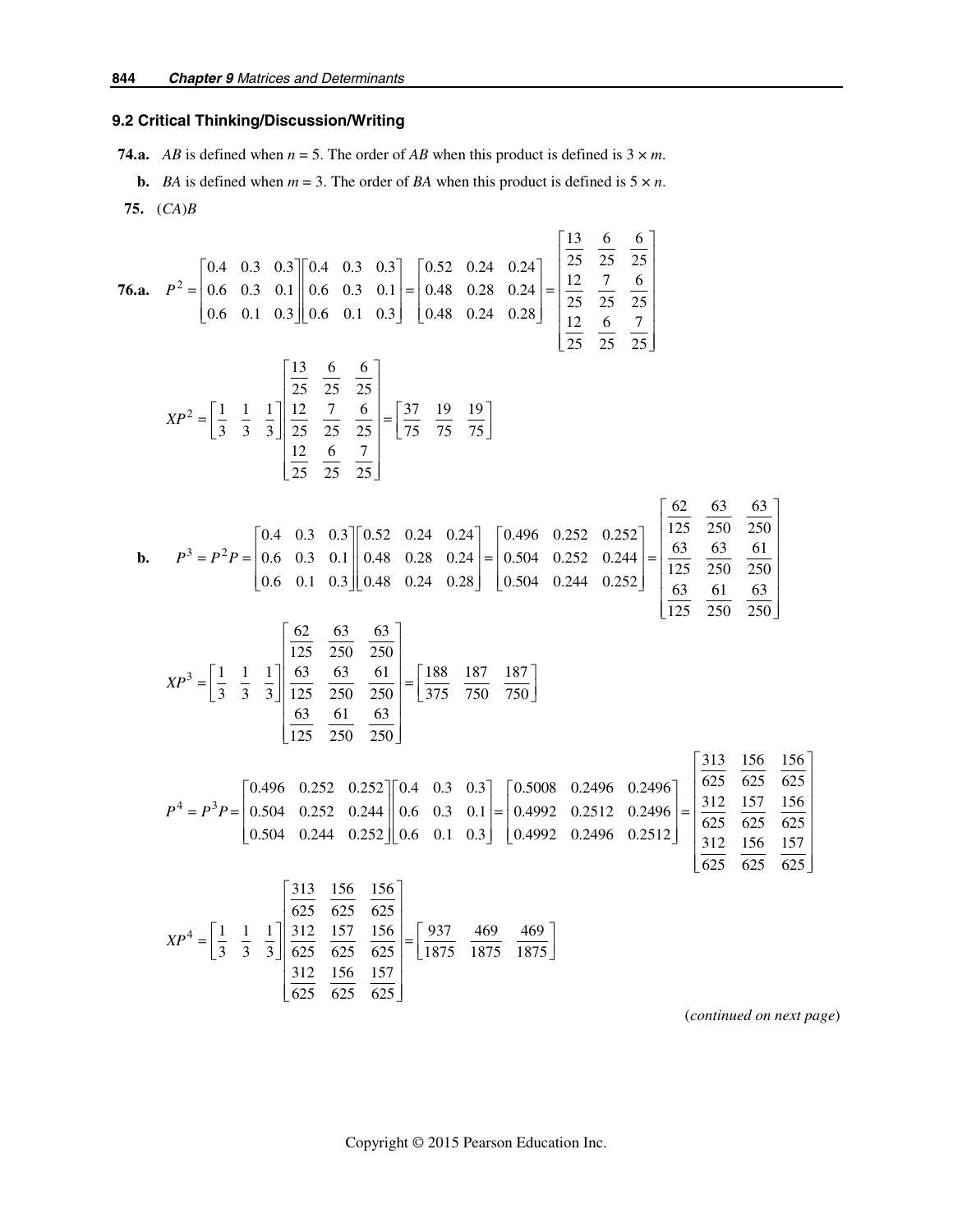(*continued*)

$$
P^{5} = P^{4}P = \begin{bmatrix} 0.5008 & 0.2496 & 0.2496 \ 0.4992 & 0.2512 & 0.2496 \ 0.4992 & 0.2512 & 0.2496 \ 0.4992 & 0.2496 & 0.2512 \end{bmatrix} \begin{bmatrix} 0.4 & 0.3 & 0.3 \ 0.6 & 0.3 & 0.1 \ 0.6 & 0.1 & 0.3 \end{bmatrix} = \begin{bmatrix} 0.49984 & 0.25008 & 0.25008 \ 0.50016 & 0.25008 & 0.24976 \ 0.50016 & 0.24976 & 0.25008 \end{bmatrix}
$$

$$
= \begin{bmatrix} \frac{1562}{3125} & \frac{1563}{6250} & \frac{1561}{6250} \\ \frac{1563}{3125} & \frac{1561}{6250} & \frac{1563}{6250} \end{bmatrix}
$$

$$
XP^{5} = \begin{bmatrix} \frac{1}{3} & \frac{1}{3} & \frac{1}{3} & \frac{1}{3} \\ \frac{1562}{3125} & \frac{1563}{6250} & \frac{1563}{6250} \\ \frac{1563}{3125} & \frac{1563}{6250} & \frac{1563}{6250} \\ \frac{1563}{3125} & \frac{1563}{6250} & \frac{1561}{6250} \end{bmatrix} = \begin{bmatrix} \frac{4688}{9375} & \frac{4687}{18,750} & \frac{4687}{18,750} \end{bmatrix} \Rightarrow
$$

$$
XP^{n} = \begin{bmatrix} \frac{1}{2} & \frac{1}{4} & \frac{1}{4} \end{bmatrix}
$$

In the long term, the market shares for each company are:  $A$ , 50%;  $B$ , 25%;  $C$ , 25%.

#### **9.2 Maintaining Skills**

**77.**  $\left(\frac{1}{2}\right)^{-1} = 2$  **78.**  $\left(\frac{5}{12}\right)^{-1} = \frac{12}{5}$  $\left(\frac{5}{12}\right)^{-1} = \frac{12}{5}$ **79.**  $x^{-1} = \frac{1}{8} \Rightarrow x = 8$ **80.**  $\left(\frac{x}{35}\right)^{-1} = 7 \Rightarrow \frac{35}{x} = 7 \Rightarrow 35 = 7x \Rightarrow x = 5$ 81.  $\frac{1}{4}x - \frac{7}{12} = \frac{11}{12} - \frac{5}{4}x \Rightarrow \frac{6}{4}x = \frac{18}{12} \Rightarrow$  $x = \frac{18}{12} \cdot \frac{4}{6} = 1$ **82.**  $\frac{2}{3}x - \frac{3}{5} = \frac{4}{3}x + \frac{2}{15} \Rightarrow -\frac{2}{3}x = \frac{2}{15} + \frac{3}{5} \Rightarrow$  $2 \t11 \t(11) (3) 11$  $-\frac{2}{3}x = \frac{11}{15} \Rightarrow x = \left(\frac{11}{15}\right)\left(-\frac{3}{2}\right) = -\frac{11}{10}$ 83.  $\frac{2}{4x-1} = \frac{3}{4x+1} \Rightarrow 2(4x+1) = 3(4x-1) \Rightarrow$  $8x + 2 = 12x - 3 \Rightarrow -4x = -5 \Rightarrow x = \frac{5}{4}$ **84.**  $\frac{2}{x+1} = \frac{1}{x-1} \Rightarrow 2(x-1) = x+1$  $\frac{z}{x+1} = \frac{1}{x-1} \Rightarrow 2(x-1) = x$  $\frac{2}{x+1} = \frac{1}{x-1} \Rightarrow 2(x-1) = x+1 \Rightarrow$ 

 $2x-2=x+1 \Rightarrow x=3$ 

 $-2 = x + 1 \Rightarrow x =$ 

 $x - 2 = x + 1 \Rightarrow x$ 

85. 
$$
\begin{cases} 3x + 5y = 2 & (1) \\ 6x + 10y = 4 & (2) \end{cases}
$$

Multiply equation (1) by  $-2$ , then add the two equations.

$$
-6x-10y = -4
$$
  

$$
6x+10y = 4
$$
  

$$
0=0
$$

The equations are dependent and the system has infinitely many solutions. Solve equation (1) for *y* in terms of *x* to find the general solution.

$$
3x + 5y = 2 \Rightarrow 5y = -3x + 2 \Rightarrow
$$
  

$$
y = -\frac{3}{5}x + \frac{2}{5} = \frac{2 - 3x}{5}
$$

Thus, the solution set can be written as

$$
\left\{ \left(x, \frac{2-3x}{5}\right) \right\}.
$$

86. 
$$
\begin{cases} -9x + 2y = 8 & (1) \\ 5x + 8y = 32 & (2) \end{cases}
$$

Multiply equation (1) by  $-4$ , then add the equations and solve for *x*.  $36x - 8y = -32$  $5x + 8y = 32$  $41x = 0 \Rightarrow x = 0$ 

Substitute  $x = 0$  in equation (1) and solve for *y*.

$$
-9(0) + 2y = 8 \Rightarrow 2y = 8 \Rightarrow y = 4
$$
  
Solution set: {(0, 4)}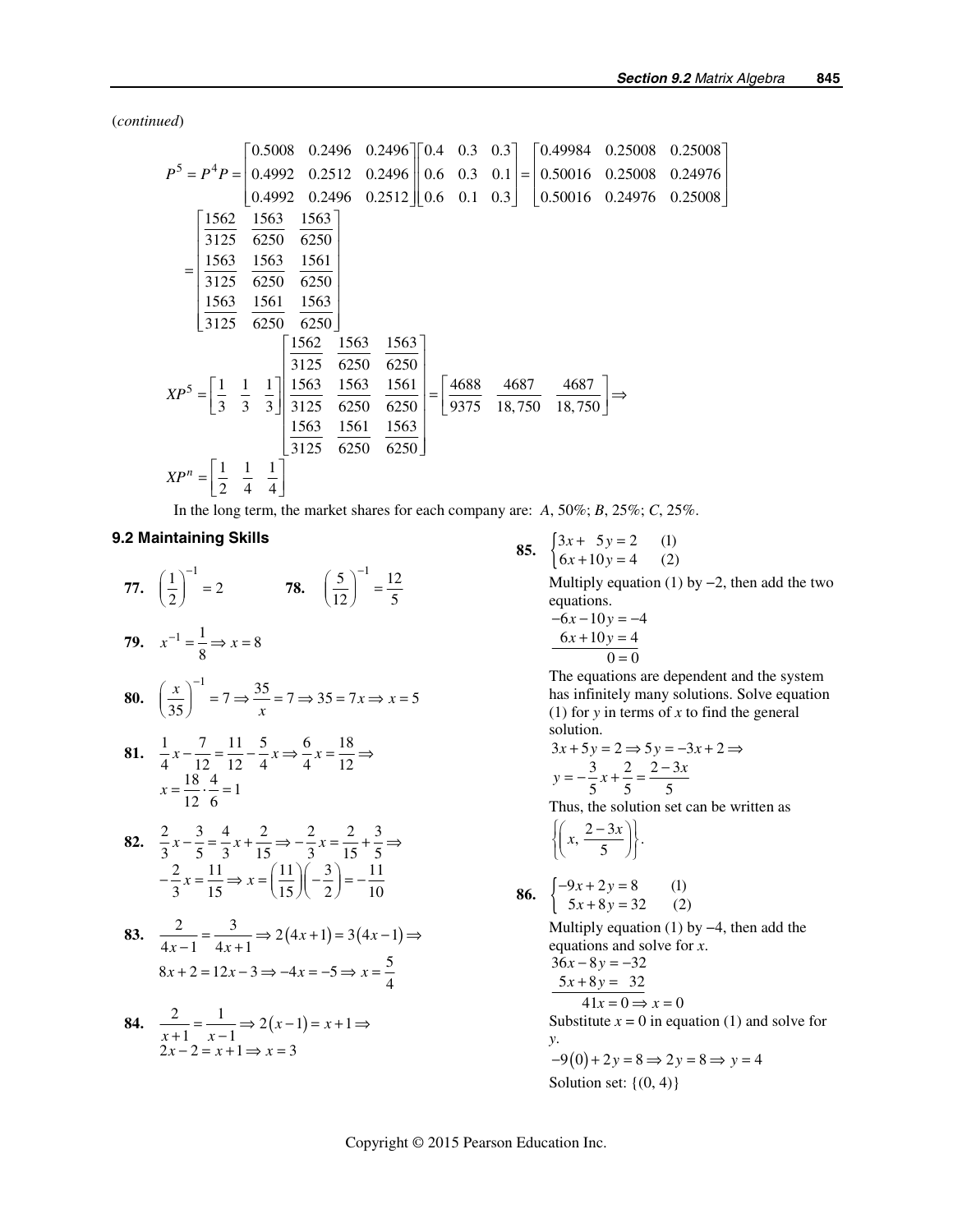**87.**  $\begin{cases} 3x + 2y = 6 & (1) \\ 6x + 4y = -13 & (2) \end{cases}$  $x + 2y$  $x + 4y$  $+ 2y =$  $+4y = -$ Multiply equation (1) by  $-2$ , then add the equations.  $-6x - 4y = -12$ 

 $6x+4y=-13$  $0 = -25$  False

The system is inconsistent and the solution set is  $\varnothing$ .

88. 
$$
\begin{cases} 3x - 4y = 13 & (1) \\ 2x + 5y = 1 & (2) \end{cases}
$$

Multiply equation (1) by 5 and equation (2) by 4, then add the equations and solve for *x*.

 $15x - 20y = 65$  $8x + 20y = 4$  $23x = 69 \Rightarrow x = 3$ Substitute  $x = 3$  in equation (2) and solve for *y*.  $2(3) + 5y = 1 \Rightarrow 6 + 5y = 1 \Rightarrow 5y = -5 \Rightarrow y = -1$ Solution set:  $\{(3, -1)\}\$ 

## **9.3 The Matrix Inverse**

#### **9.3 Practice Problems**

1. We need to verify that 
$$
AB = BA = I
$$
.  
\n
$$
AB = \begin{bmatrix} 3 & 2 \\ 2 & 1 \end{bmatrix} \begin{bmatrix} -1 & 2 \\ 2 & -3 \end{bmatrix} = \begin{bmatrix} 3(-1) + 2(2) & 3(2) + 2(-3) \\ 2(-1) + 1(2) & 2(2) + 1(-3) \end{bmatrix} = \begin{bmatrix} 1 & 0 \\ 0 & 1 \end{bmatrix}
$$
\n
$$
BA = \begin{bmatrix} -1 & 2 \\ 2 & -3 \end{bmatrix} \begin{bmatrix} 3 & 2 \\ 2 & 1 \end{bmatrix} = \begin{bmatrix} -1(3) + 2(2) & -1(2) + 2(1) \\ 2(3) - 3(2) & 2(2) - 3(1) \end{bmatrix} = \begin{bmatrix} 1 & 0 \\ 0 & 1 \end{bmatrix}
$$
\nThus *B* is the inverse of *A*.

2. Suppose *A* has an inverse *B*, where 
$$
B = \begin{bmatrix} x & y \\ z & w \end{bmatrix}
$$
. Then  
\n
$$
\begin{bmatrix} 3 & 1 \\ 3 & 1 \end{bmatrix} \begin{bmatrix} x & y \\ z & w \end{bmatrix} = \begin{bmatrix} 1 & 0 \\ 0 & 1 \end{bmatrix} \Rightarrow \begin{bmatrix} 3x + z & 3y + w \\ 3x + z & 3y + w \end{bmatrix} = \begin{bmatrix} 1 & 0 \\ 0 & 1 \end{bmatrix}.
$$

Since the matrices are equal, the entries must be equal. So  $3x + z = 1$  (in the 1, 1 position) and  $3x + z = 0$  (in the 2, 1) position. This is a contradiction, so *A* does not have an inverse.

3. 
$$
[A|I] = \begin{bmatrix} 1 & 4 & -2 & 1 & 0 & 0 \\ -1 & 1 & 2 & 0 & 1 & 0 \\ 3 & 7 & -6 & 0 & 0 & 1 \end{bmatrix} \xrightarrow{\begin{subarray}{l} R_1 + R_2 \rightarrow R_2 \\ \rightarrow R_1 + R_3 \rightarrow R_3 \end{subarray}} \begin{bmatrix} 1 & 4 & -2 & 1 & 0 & 0 \\ 0 & 5 & 0 & 1 & 1 & 0 \\ 0 & -5 & 0 & -3 & 0 & 1 \end{bmatrix}
$$

$$
\xrightarrow{\begin{subarray}{l} R_2 + R_3 \rightarrow R_3 \\ \rightarrow R_2 + R_3 \rightarrow R_3 \end{subarray}} \begin{bmatrix} 1 & 4 & -2 & 1 & 0 & 0 \\ 0 & 5 & 0 & 1 & 1 & 0 \\ 0 & 0 & 0 & -2 & 1 & 1 \end{bmatrix}
$$

The inverse of *A* does not exist.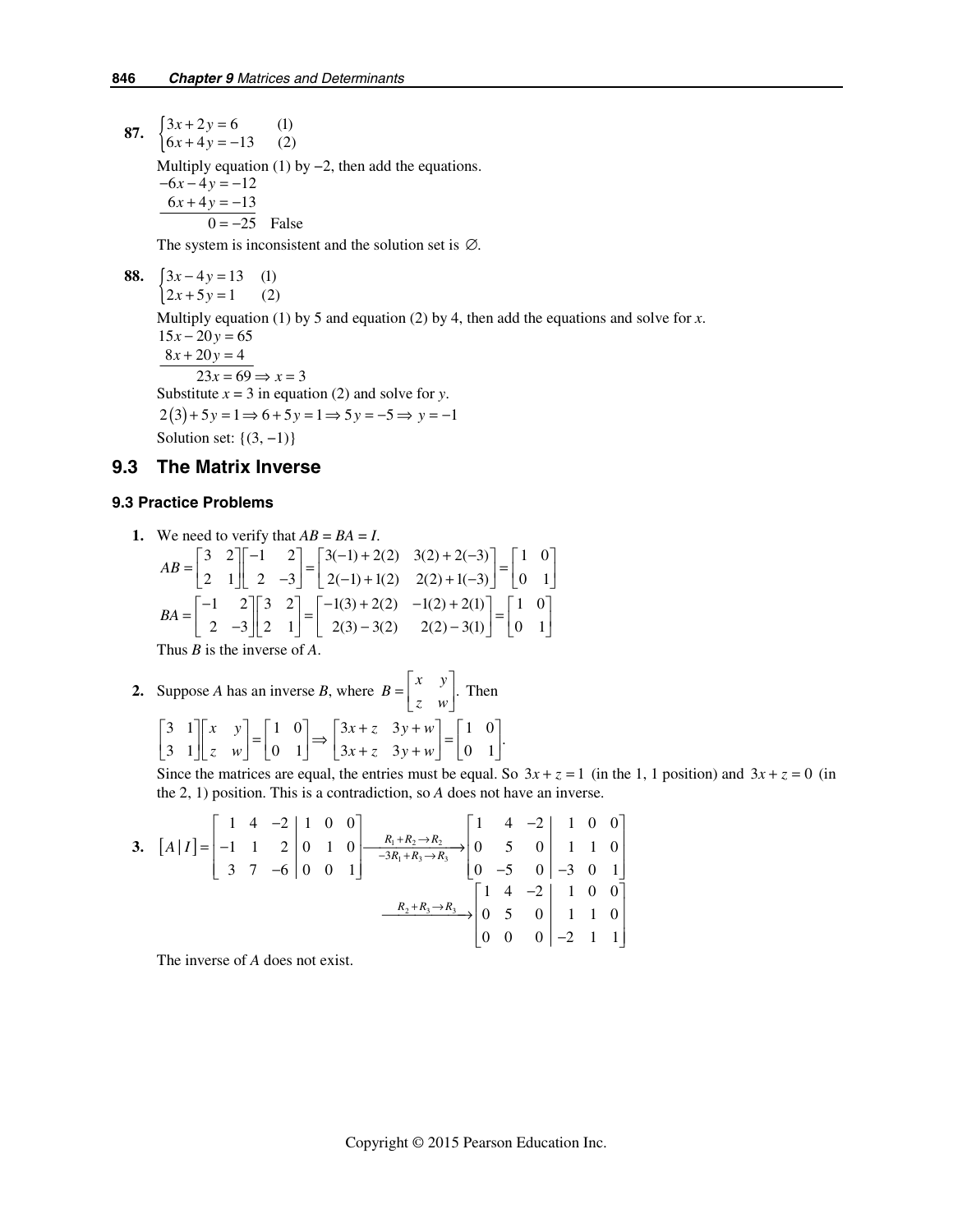4. 
$$
[A|I] = \begin{bmatrix} 1 & 2 & 3 & 1 & 0 & 0 \ -2 & 3 & 1 & 0 & 1 & 0 \ 4 & 5 & -2 & 0 & 0 & 1 \end{bmatrix} \xrightarrow{2R_1 + R_2 \rightarrow R_2} \begin{bmatrix} 1 & 2 & 3 & 1 & 0 & 0 \ 0 & 7 & 7 & 2 & 1 & 0 \ 0 & -3 & -14 & -4 & 0 & 1 \end{bmatrix}
$$
  
\n
$$
\xrightarrow{\frac{1}{11}(2R_2 + R_3) \rightarrow R_2} \begin{bmatrix} 1 & 2 & 3 & 1 & 0 & 0 \ 0 & 1 & 0 & 0 & \frac{2}{11} & \frac{1}{11} \\ 0 & 1 & 0 & 0 & \frac{2}{11} & \frac{1}{11} \\ 0 & -3 & -14 & -4 & 0 & 1 \end{bmatrix} \xrightarrow{R_1 - 2R_2 \rightarrow R_1} \begin{bmatrix} 1 & 0 & 3 & 1 & -\frac{4}{11} & -\frac{2}{11} \\ 0 & 1 & 0 & 0 & \frac{2}{11} & \frac{1}{11} \\ -\frac{1}{14}(3R_2 + R_3) \rightarrow R_3 \end{bmatrix} \begin{bmatrix} 1 & 0 & 3 & 1 & -\frac{4}{11} & -\frac{2}{11} \\ 0 & 0 & 1 & 0 & 0 \\ 0 & 0 & 1 & \frac{2}{7} & -\frac{3}{77} & -\frac{1}{11} \end{bmatrix}
$$
  
\n
$$
\xrightarrow{R_1 - 3R_3 \rightarrow R_1} \begin{bmatrix} 1 & 0 & 3 & \frac{1}{7} & -\frac{19}{77} & \frac{1}{11} \\ 0 & 1 & 0 & 0 & \frac{2}{11} & \frac{1}{11} \\ \frac{2}{7} & -\frac{3}{77} & -\frac{1}{11} \end{bmatrix} \Rightarrow A^{-1} = \begin{bmatrix} \frac{1}{7} & -\frac{19}{77} & \frac{1}{11} \\ 0 & \frac{2}{11} & \frac{1}{11} \\ \frac{2}{7} & -\frac{3}{77} & -\frac{1}{11} \end{bmatrix}
$$

**5. a.**  $ad - bc = (8)(1) - (2)(4) = 0$ The inverse of matrix *A* does not exist.

**b.** 
$$
ad - bc = (8)(1) - (-2)(3) = 14
$$
  
Thus, matrix *B* is invertible.

$$
B^{-1} = \frac{1}{14} \begin{bmatrix} 1 & 2 \\ -3 & 8 \end{bmatrix} = \begin{bmatrix} \frac{1}{14} & \frac{1}{7} \\ -\frac{3}{14} & \frac{4}{7} \end{bmatrix}
$$

6. 
$$
\begin{cases} 3x + 2y + 3z = 9 \\ 3x + y = 12 \Rightarrow AX = B \Rightarrow \begin{bmatrix} 3 & 2 & 3 \\ 3 & 1 & 0 \\ 1 & 0 & 1 \end{bmatrix} \begin{bmatrix} x \\ y \\ z \end{bmatrix} = \begin{bmatrix} 9 \\ 12 \\ 6 \end{bmatrix} \Rightarrow X = A^{-1}B
$$

Using a graphing calculator, we find that 
$$
A^{-1} = \begin{bmatrix} -\frac{1}{6} & \frac{1}{3} & \frac{1}{2} \\ \frac{1}{2} & 0 & -\frac{3}{2} \\ \frac{1}{6} & -\frac{1}{3} & \frac{1}{2} \end{bmatrix}
$$
  
 $X = A^{-1}B \Rightarrow \begin{bmatrix} x \\ y \\ z \end{bmatrix} = \begin{bmatrix} -\frac{1}{5} & \frac{2}{5} & \frac{2}{5} \\ \frac{3}{5} & -\frac{1}{5} & -\frac{6}{5} \\ \frac{1}{5} & -\frac{2}{5} & \frac{3}{5} \end{bmatrix} \begin{bmatrix} 9 \\ 12 \\ 6 \end{bmatrix} \Rightarrow X = \begin{bmatrix} \frac{11}{2} \\ -\frac{9}{2} \\ \frac{1}{2} \end{bmatrix}$   
Solution set:  $\left\{ \left( \frac{11}{2}, -\frac{9}{2}, \frac{1}{2} \right) \right\}$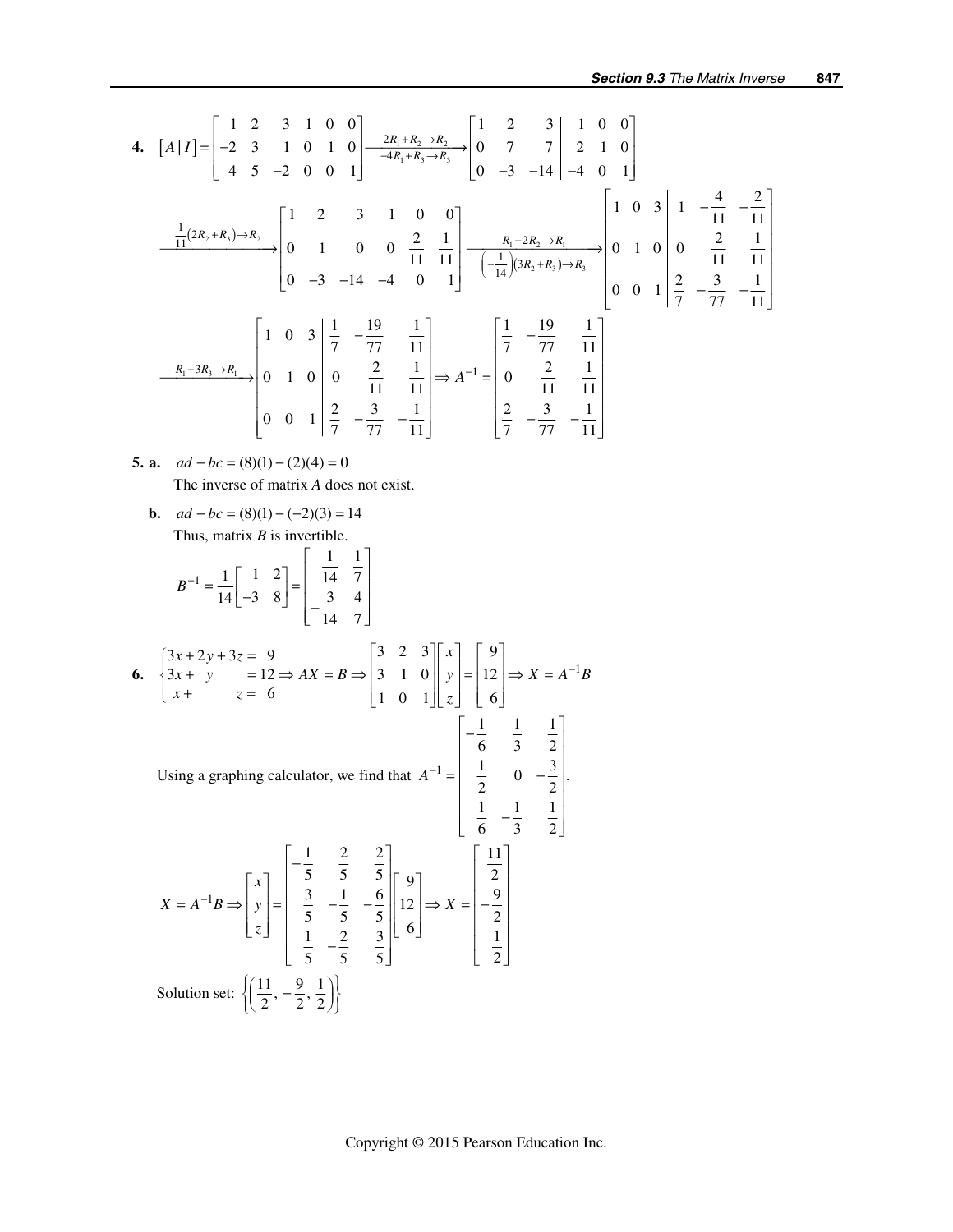**7.** Following the discussion given in Example 7, we have  $X = (I - A)^{-1}$ 110, 400  $1 | 36 | 24 | | 800 |$  | 19  $X = (I - A)^{-1} D = \frac{1}{19} \begin{vmatrix} 30 & 24 \\ 16 & 36 \end{vmatrix} \begin{vmatrix} 800 \\ 3400 \end{vmatrix} = \begin{vmatrix} 19 \\ 135,200 \end{vmatrix}$ 19  $\vert 110,400 \vert$  $=(I - A)^{-1} D = \frac{1}{19} \begin{bmatrix} 36 & 24 \\ 16 & 36 \end{bmatrix} \begin{bmatrix} 800 \\ 3400 \end{bmatrix} = \begin{bmatrix} 19 \\ 135, 200 \end{bmatrix}$  $\begin{bmatrix} 19 \end{bmatrix}$ 

To meet the consumer demand for 800 units of energy and 3400 units of food, the energy produced must be  $\frac{110,400}{19}$  units and food production must be  $\frac{135,200}{19}$  units.

**8.** Associate each letter in the phrase with the number representing its position in the alphabet, and partition the numbers into groups of three (inserting two zeros at the right end), forming a  $3 \times 6$  matrix:

$$
J \quad A \quad C \quad K \quad I \quad S \quad N \quad O \quad W \quad S \quad A \quad F \quad E
$$
\n
$$
[10 \quad 1 \quad 3] \quad [11 \quad 0 \quad 9] \quad [19 \quad 0 \quad 14] \quad [15 \quad 23 \quad 0] \quad [19 \quad 1 \quad 6] \quad [5 \quad 0 \quad 0]
$$
\n
$$
M = \begin{bmatrix} 10 & 11 & 19 & 15 & 19 & 5 \\ 1 & 0 & 0 & 23 & 1 & 0 \\ 3 & 9 & 14 & 0 & 6 & 0 \end{bmatrix}
$$
\n
$$
Let A = \begin{bmatrix} 1 & 2 & 3 \\ 1 & 3 & 3 \\ 1 & 2 & 4 \end{bmatrix}.
$$
\n
$$
Then, AM = \begin{bmatrix} 1 & 2 & 3 \\ 1 & 3 & 3 \\ 1 & 2 & 4 \end{bmatrix} \begin{bmatrix} 10 & 11 & 19 & 15 & 19 & 5 \\ 1 & 0 & 0 & 23 & 1 & 0 \\ 3 & 9 & 14 & 0 & 6 & 0 \end{bmatrix} = \begin{bmatrix} 21 & 38 & 61 & 61 & 39 & 5 \\ 22 & 38 & 61 & 84 & 40 & 5 \\ 24 & 47 & 75 & 61 & 45 & 5 \end{bmatrix}
$$
\n
$$
The cryptogram is 21 22 24 38 38 47 61 61 75 61 84 61 39 40 45 5 5 5.
$$

#### **9.3 Basic Concepts and Skills**

- **1.** For  $n \times n$  matrices *A* and *B*, if  $AB = I$ , then *B* is called the inverse of *A*.
- **2.** An  $n \times n$  matrix is invertible if there is a matrix *B* such that  $AB = BA = I$ .
- **3.** To find the inverse of an invertible matrix *A*, we transform  $\left|A\right|I\right|$  by a sequence of row

operations into  $[I | B]$ , where  $B = A^{-1}$ .

- **4.**  $A = \begin{bmatrix} a & b \\ c & d \end{bmatrix}$  is invertible if and only if  $ad - bc \neq 0$ .
	- **5.** False.
	- **6.** False.  $ad bc = 8(8) 16(4) = 0$ , so A is not invertible.
	- **7.**  $AB = \begin{bmatrix} 1 & 2 \\ 1 & 2 \end{bmatrix} \begin{bmatrix} 3 & -2 \\ 1 & 2 \end{bmatrix} = \begin{bmatrix} 1 & 0 \\ 0 & 1 \end{bmatrix}$  $1 \quad 3 \parallel -1 \quad 1 \parallel 0 \quad 1$ 3  $-2$  || 1 2 | 1 0  $1 \quad 1 \parallel 1 \quad 3 \parallel 0 \quad 1$ *B* is the inverse of *A*. *AB BA*  $=\begin{bmatrix} 1 & 2 \\ 1 & 3 \end{bmatrix} \begin{bmatrix} 3 & -2 \\ -1 & 1 \end{bmatrix} = \begin{bmatrix} 1 & 0 \\ 0 & 1 \end{bmatrix}$  $=\begin{bmatrix} 3 & -2 \\ -1 & 1 \end{bmatrix} \begin{bmatrix} 1 & 2 \\ 1 & 3 \end{bmatrix} = \begin{bmatrix} 1 & 0 \\ 0 & 1 \end{bmatrix}$   $\Rightarrow$

8. 
$$
AB = \begin{bmatrix} 3 & 2 \\ 4 & 3 \end{bmatrix} \begin{bmatrix} 3 & -2 \\ -4 & 3 \end{bmatrix} = \begin{bmatrix} 1 & 0 \\ 0 & 1 \end{bmatrix}
$$
  
\n $BA = \begin{bmatrix} 3 & -2 \\ -4 & 3 \end{bmatrix} \begin{bmatrix} 3 & 2 \\ 4 & 3 \end{bmatrix} = \begin{bmatrix} 1 & 0 \\ 0 & 1 \end{bmatrix} \Rightarrow$   
\n*B* is the inverse of *A*.

**9.**  2 1  $3 \t2 \t3 \t5 \t5 \t1 \t0$  $1 \quad 4 \parallel \quad 1 \quad 3 \parallel \mid 0 \quad 1$ 10 10 *AB*  $=\begin{bmatrix} 3 & 2 \\ 1 & 4 \end{bmatrix} \begin{bmatrix} \frac{2}{5} & -\frac{1}{5} \\ \frac{1}{10} & \frac{3}{10} \end{bmatrix} = \begin{bmatrix} 1 & 0 \\ 0 & 1 \end{bmatrix}$ 2 1  $\frac{1}{5}$   $\frac{1}{5}$   $\frac{3}{2}$   $\frac{2}{-}$   $\frac{1}{1}$  0  $1 \quad 3 \parallel 1 \quad 4 \parallel \mid 0 \quad 1$ 10 10 *B* is the inverse of *A*.  $BA = \begin{vmatrix} \frac{2}{5} & -\frac{1}{5} \\ 1 & \frac{2}{5} & -\frac{1}{5} \end{vmatrix} \begin{bmatrix} 3 & 2 \\ 1 & 1 \end{bmatrix} = \begin{bmatrix} 1 & 0 \\ 0 & 1 \end{bmatrix}$  $=\begin{bmatrix} 3 & 3 \\ -\frac{1}{10} & \frac{3}{10} \end{bmatrix} \begin{bmatrix} 1 & 4 \end{bmatrix} = \begin{bmatrix} 0 & 1 \end{bmatrix} \Rightarrow$ 

**10.** 
$$
AB = \begin{bmatrix} 2 & -3 \\ 4 & -3 \end{bmatrix} \begin{bmatrix} -\frac{1}{2} & \frac{1}{2} \\ -\frac{2}{3} & \frac{1}{3} \end{bmatrix} = \begin{bmatrix} 1 & 0 \\ 0 & 1 \end{bmatrix}
$$
  

$$
BA = \begin{bmatrix} -\frac{1}{2} & \frac{1}{2} \\ -\frac{2}{3} & \frac{1}{3} \end{bmatrix} \begin{bmatrix} 2 & -3 \\ 4 & -3 \end{bmatrix} = \begin{bmatrix} 1 & 0 \\ 0 & 1 \end{bmatrix} \Rightarrow
$$
  
*B* is the inverse of *A*.

**11.** 
$$
AB = \begin{bmatrix} 1 & 0 & -1 \\ -1 & 1 & 1 \end{bmatrix} \begin{bmatrix} 2 & 1 \\ 1 & 1 \\ 1 & 1 \end{bmatrix} = \begin{bmatrix} 1 & 0 \\ 0 & 1 \end{bmatrix}
$$
  

$$
BA = \begin{bmatrix} 2 & 1 \\ 1 & 1 \\ 1 & 1 \end{bmatrix} \begin{bmatrix} 1 & 0 & -1 \\ -1 & 1 & 1 \end{bmatrix} = \begin{bmatrix} 1 & 1 & -1 \\ 0 & 1 & 0 \\ 0 & 1 & 0 \end{bmatrix} \Rightarrow
$$
  
*B* is not the inverse of *A*.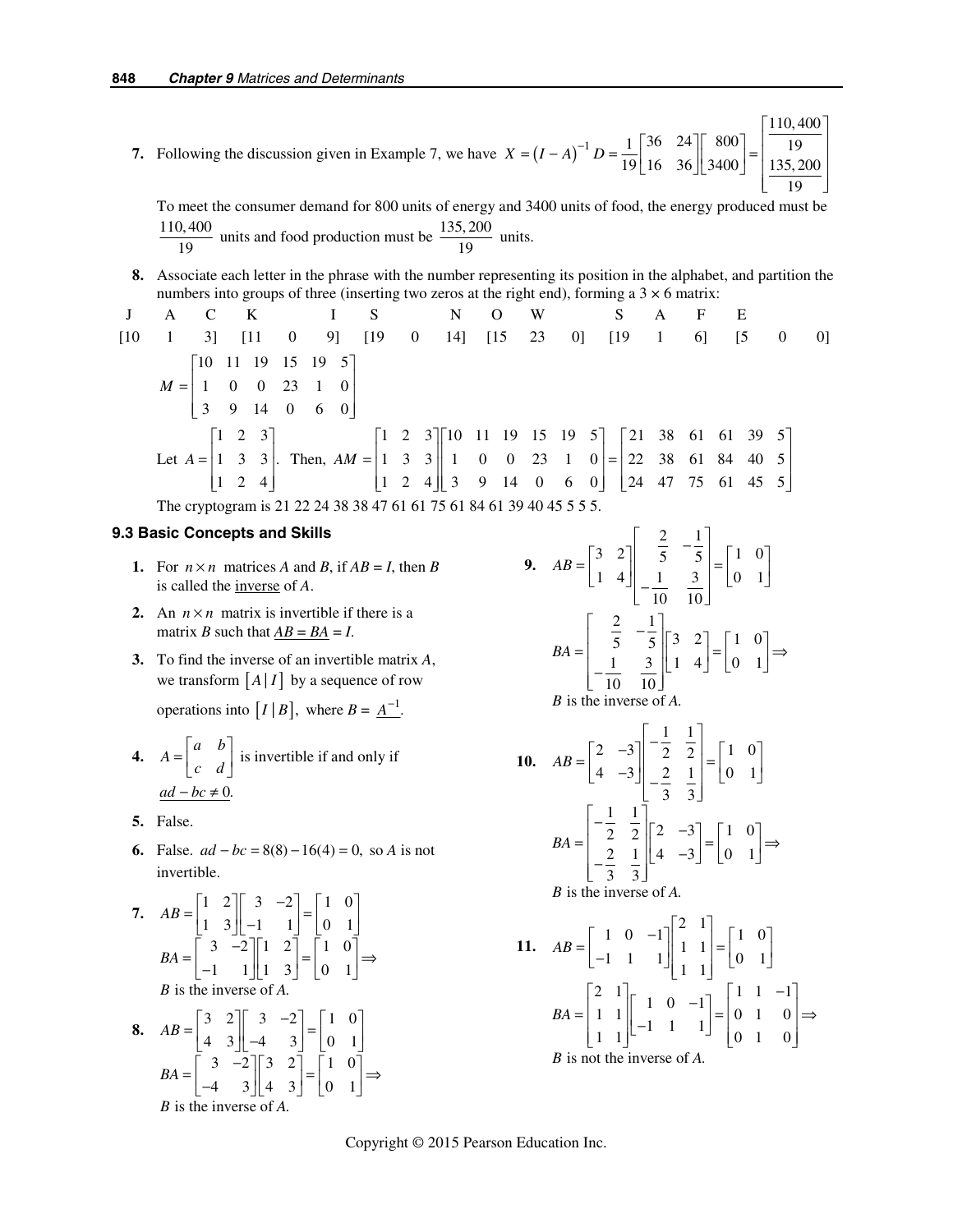12. 
$$
AB = \begin{bmatrix} -2 & 1 & 3 \ 0 & -1 & 1 \ 1 & 2 & 0 \end{bmatrix} \begin{bmatrix} -2 & 6 & 4 \ 1 & -3 & 2 \ 1 & 5 & 2 \end{bmatrix}
$$
  
\n
$$
= \begin{bmatrix} 1 & 0 & 0 \ 0 & 1 & 0 \ 0 & 0 & 1 \end{bmatrix}
$$
\n
$$
BA = \begin{bmatrix} 1 & 0 & 0 \ 8 & 1 & -3 & 2 \ 1 & 5 & 2 & 1 \end{bmatrix} \begin{bmatrix} -2 & 1 & 3 \ 0 & -1 & 1 \ 1 & 2 & 0 \end{bmatrix}
$$
\n
$$
= \begin{bmatrix} 1 & 0 & 0 \ 0 & 1 & 0 \ 0 & 0 & 1 \end{bmatrix} \Rightarrow B \text{ is the inverse of } A.
$$
\n13.  $AB = \begin{bmatrix} 1 & -2 & 1 \ -8 & 6 & -2 \ 5 & -3 & 1 \end{bmatrix} \begin{bmatrix} 1 & 0 & 1 & 2 \ 2 & 1 & 2 & 3 \ 3 & 1 & 1 \end{bmatrix}$   
\n
$$
= \begin{bmatrix} \frac{1}{2} & -1 & -\frac{3}{2} \\ 0 & 1 & 0 \ 0 & 1 \end{bmatrix} \Rightarrow B \text{ is not the inverse of } A.
$$
\n14.  $AB = \begin{bmatrix} 2 & 3 & 1 \\ 1 & 2 & 3 \\ 3 & 1 & 2 \end{bmatrix} \begin{bmatrix} 1 & -5 & 7 \\ 18 & -5 & 7 & 1 \end{bmatrix}$   
\n
$$
= \begin{bmatrix} 1 & 0 & 0 \\ 0 & 1 & 0 \\ 0 & 0 & 1 \end{bmatrix}
$$
\n
$$
BA = \begin{bmatrix} 1 & 1 & -5 \\ 18 & 7 & 1 & -5 \\ -5 & 7 & 1 \end{bmatrix} \begin{bmatrix} 2 & 3 & 1 \\ 1 & 2 & 3 \\ 3 & 1 & 2 \end{bmatrix}
$$
\n
$$
= \begin{bmatrix} 1 & 0 & 0 \\ 0 & 1 & 0 \\ 0 & 0 & 1 \end{bmatrix} \Rightarrow B \text{ is the inverse of } A.
$$
\n15.  $AB = \begin{bmatrix} 1 & 1 & 1 \\ 1$ 

$$
BA = \begin{bmatrix} 5 & -2 & -1 \\ 4 & 2 & 0 & 2 \\ -3 & 2 & -1 \end{bmatrix} \begin{bmatrix} 1 & 1 & 1 \\ 1 & 2 & 3 \\ -1 & 1 & -1 \end{bmatrix}
$$
  
\n
$$
= \begin{bmatrix} 1 & 0 & 0 \\ 0 & 1 & 0 \\ 0 & 0 & 1 \end{bmatrix} \Rightarrow B \text{ is the inverse of } A.
$$
  
\n**16.** 
$$
AB = \begin{bmatrix} 1 & -1 & 0 \\ 0 & 1 & -1 \\ 1 & 0 & 1 \end{bmatrix} \begin{bmatrix} 1 & 1 & 1 \\ 2 & -1 & 1 & 1 \\ -1 & -1 & 1 \end{bmatrix}
$$
  
\n
$$
= \begin{bmatrix} 1 & 0 & 0 \\ 0 & 1 & 0 \\ 0 & 0 & 1 \end{bmatrix}
$$
  
\n
$$
BA = \begin{bmatrix} 1 & 1 & 1 \\ 2 & -1 & 1 & 1 \\ -1 & -1 & 1 & 1 \\ 0 & 0 & 1 \end{bmatrix} \begin{bmatrix} 1 & -1 & 0 \\ 0 & 1 & -1 \\ 1 & 0 & 1 \end{bmatrix}
$$
  
\n
$$
= \begin{bmatrix} 1 & 0 & 0 \\ 0 & 1 & 0 \\ 0 & 0 & 1 \end{bmatrix} \Rightarrow B \text{ is the inverse of } A.
$$

 In exercises 17−26, the steps to find the inverse may vary. Be sure to verify that  $AA^{-1} = I.$ 

17. 
$$
[A|I] = \begin{bmatrix} 2 & 0 & 1 & 0 \\ 1 & 3 & 0 & 1 \end{bmatrix} \xrightarrow{\frac{1}{2}R_1} \begin{bmatrix} 1 & 0 & \frac{1}{2} & 0 \\ 1 & 3 & 0 & 1 \end{bmatrix}
$$

$$
\xrightarrow{R_1 - R_2 \to R_2} \begin{bmatrix} 1 & 0 & \frac{1}{2} & 0 \\ 0 & -3 & \frac{1}{2} & -1 \end{bmatrix}
$$

$$
\xrightarrow{-\frac{1}{3}R_2} \begin{bmatrix} 1 & 0 & \frac{1}{2} & 0 \\ 0 & 1 & -\frac{1}{6} & \frac{1}{3} \end{bmatrix} \Rightarrow
$$

$$
A^{-1} = \begin{bmatrix} \frac{1}{2} & 0 \\ -\frac{1}{6} & \frac{1}{3} \end{bmatrix}
$$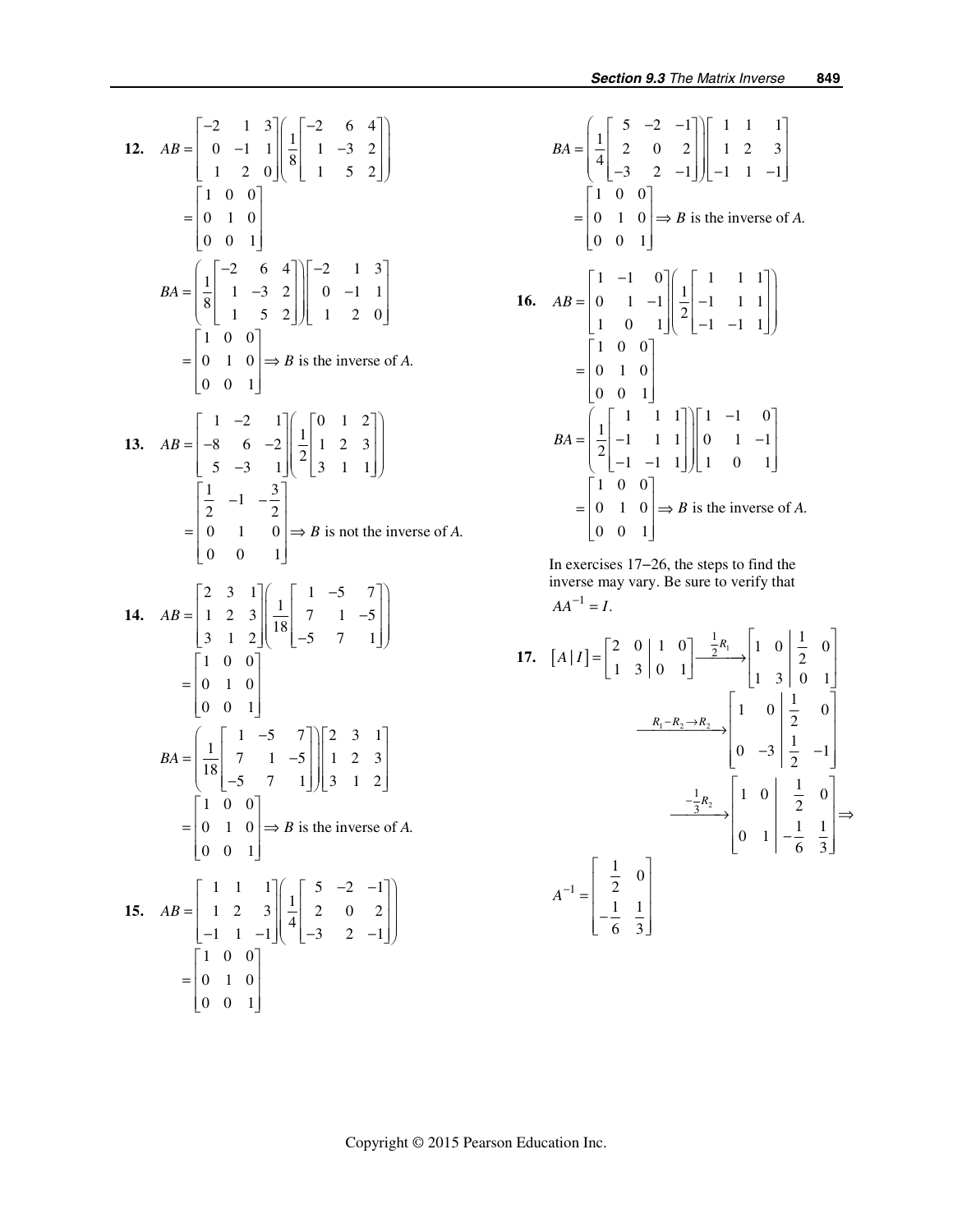18. 
$$
[A|I] = \begin{bmatrix} 4 & 3 & 1 & 0 \ 1 & 0 & 0 & 1 \end{bmatrix}
$$
  
\n $\frac{R_1 - 4R_2 \rightarrow R_2}{3} \begin{bmatrix} 4 & 3 & 1 & 0 \ 0 & 3 & 1 & -4 \end{bmatrix}$   
\n $\frac{\frac{1}{3}R_2}{3} \begin{bmatrix} 4 & 3 & 1 & 0 \ 0 & 1 & \frac{1}{3} & -\frac{4}{3} \end{bmatrix}$   
\n $\frac{R_1 - 3R_2 \rightarrow R_1}{4}$   
\n $\frac{\frac{1}{4}R_1}{4}$   
\n $\frac{1}{4}$   
\n $\frac{1}{4}$   
\n19.  $[A|I] = \begin{bmatrix} 2 & 4 & 1 & 0 \ 3 & 6 & 0 & 1 \end{bmatrix}$   
\n $\frac{\frac{1}{2}R_1 \rightarrow R_1}{3} \begin{bmatrix} 1 & 0 & 0 & 1 \ 0 & 1 & \frac{1}{3} & -\frac{4}{3} \end{bmatrix} \Rightarrow$   
\n $\frac{\frac{1}{2}R_1 \rightarrow R_1}{2}$   
\n $\frac{\frac{1}{2}R_1 \rightarrow R_1}{3}$   
\n10.  $[A|I] = \begin{bmatrix} 2 & 4 & 1 & 0 \ 3 & 6 & 0 & 1 \end{bmatrix}$   
\n $\frac{\frac{1}{2}R_1 \rightarrow R_1}{3}$   
\n $\begin{bmatrix} 1 & 2 & \frac{1}{2} & 0 \ 3 & 6 & 0 & 1 \end{bmatrix}$   
\n $\frac{\frac{-3R_1 + R_2 \rightarrow R_2}{6}}{1}$   
\n $\begin{bmatrix} 1 & 2 & \frac{1}{2} & 0 \ 0 & 0 & -\frac{3}{2} & 1 \end{bmatrix} \Rightarrow$   
\nThe inverse of *A* does not exist.  
\n20.  $[A|I] = \begin{bmatrix} 9 & 6 & 1 & 0 \ 6 & 4 & 0 & 1 \end{bmatrix}$   
\n $\frac{\frac{1}{9}R_1 \rightarrow R_1}{\frac{1}{6}R_2 \rightarrow R_2}$   
\n $\begin{bmatrix$ 

$$
\begin{bmatrix} -R_2 \rightarrow R_2 \\ 6 \end{bmatrix} \begin{bmatrix} 1 & \frac{2}{3} & 0 & \frac{1}{6} \end{bmatrix}
$$

$$
\begin{bmatrix} R_1 - R_2 \rightarrow R_2 \\ 0 & 0 & 0 \end{bmatrix} \begin{bmatrix} 1 & \frac{2}{3} & \frac{1}{9} & 0 \\ 0 & 0 & \frac{1}{9} & -\frac{1}{6} \end{bmatrix}
$$

The inverse of *A* does not exist.

21. 
$$
[A|I] = \begin{bmatrix} 1 & 6 & 4 & 1 & 0 & 0 \ 0 & 2 & 3 & 0 & 1 & 0 \ 0 & 1 & 2 & 0 & 0 & 1 \end{bmatrix}
$$
  
\n
$$
\xrightarrow{2R_3 - R_2 \rightarrow R_3} \begin{bmatrix} 1 & 6 & 4 & 1 & 0 & 0 \ 0 & 2 & 3 & 0 & 1 & 0 \ 0 & 0 & 1 & 0 & -1 & 2 \end{bmatrix}
$$
  
\n
$$
\xrightarrow{\frac{1}{2}(-3R_3 + R_2) \rightarrow R_2} \begin{bmatrix} 1 & 6 & 4 & 1 & 0 & 0 \ 0 & 2 & 3 & 0 & 1 & 0 \ 0 & 0 & 1 & 0 & -1 & 2 \end{bmatrix}
$$
  
\n
$$
\xrightarrow{R_1 - 4R_3 \rightarrow R_1} \begin{bmatrix} 1 & 0 & 0 & 1 & -8 & 10 \ 0 & 1 & 0 & 0 & 2 & -3 \ 0 & -1 & 2 & 0 & 0 & 1 \end{bmatrix}
$$
  
\n
$$
A^{-1} = \begin{bmatrix} 1 & -8 & 10 \ 0 & 2 & -3 \ 0 & -1 & 2 \end{bmatrix}
$$
  
\n22. 
$$
[A|I] = \begin{bmatrix} 2 & 0 & -1 & 1 & 0 & 0 \ 5 & 1 & 0 & 0 & 1 & 0 \ 0 & 1 & 3 & 0 & 0 & 1 \end{bmatrix}
$$
  
\n
$$
\xrightarrow{R_1 + 3R_3 \rightarrow R_1} \begin{bmatrix} 2 & 0 & -1 & 3 & 0 & -1 \ 6 & 1 & 3 & 0 & 0 & 1 \end{bmatrix}
$$
  
\n
$$
\xrightarrow{R_1 + R_2 \rightarrow R_1} \begin{bmatrix} 2 & 0 & -1 & 3 & 0 & -1 \ 6 & 1 & 3 & 3 & 0 & 1 \end{bmatrix}
$$
  
\n
$$
\xrightarrow{-3R_1 + R_2 \rightarrow R_1} \begin{bmatrix} 2 & 0 & -1 & 3 & 0 & -1 \ 5 & 0 & -3 & 0 & 1 & -1 \ 0 & 1 & 3 & 0 & 0 & 1 \end{bmatrix}
$$
  
\n
$$
\xrightarrow
$$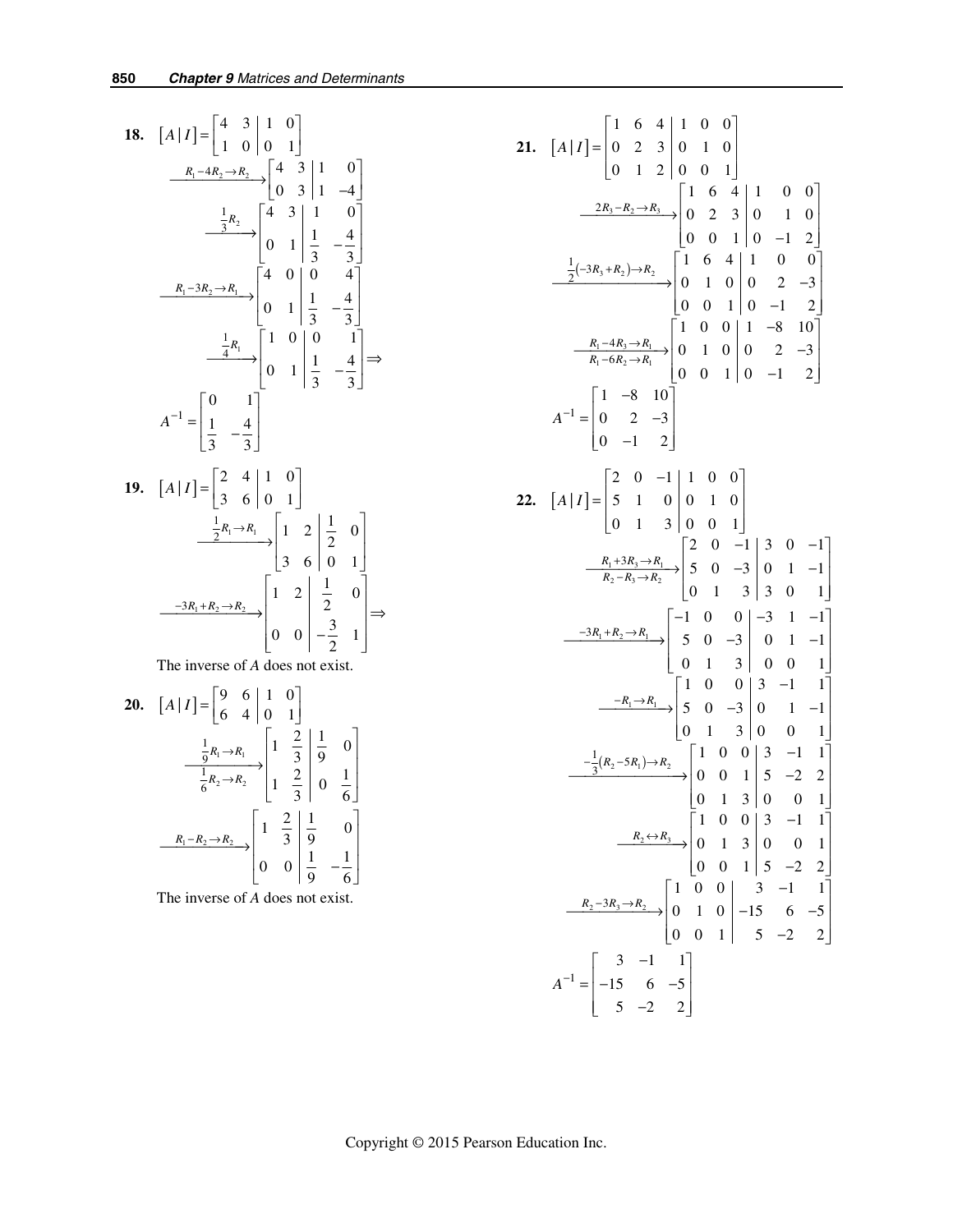23. 
$$
[A|I] = \begin{bmatrix} 2 & 3 & 1 & 1 & 0 & 0 \ 2 & 4 & 1 & 0 & 1 & 0 \ 3 & 7 & 2 & 0 & 0 & 1 \end{bmatrix}
$$
  
\n $\frac{R_2 - R_1 \rightarrow R_3}{2}$   $\begin{bmatrix} 2 & 3 & 1 & 1 & 0 & 0 \ 0 & 1 & 0 & -1 & 1 & 0 \ 3 & 7 & 2 & 0 & 0 & 1 \end{bmatrix}$   
\n $\frac{2R_1 - R_3 \rightarrow R_1}{R_3 - 7R_2 \rightarrow R_3}$   $\begin{bmatrix} 1 & -1 & 0 & 2 & 0 & -1 \ 0 & 1 & 0 & -1 & 1 & 0 \ 3 & 7 & 2 & 0 & 0 & 1 \end{bmatrix}$   
\n $\frac{R_1 + R_2 \rightarrow R_1}{R_3 - 7R_2 \rightarrow R_3}$   $\begin{bmatrix} 1 & 0 & 0 & 1 & 1 & -1 \ 0 & 1 & 0 & -1 & 1 & 0 \ 3 & 0 & 2 & 7 & -7 & 1 \end{bmatrix}$   
\n $\frac{\frac{1}{2}(R_3 - 3R_1) \rightarrow R_3}{2}$   $\begin{bmatrix} 1 & 0 & 0 & 1 & 1 & -1 \ 0 & 1 & 0 & -1 & 1 & 0 \ 0 & 0 & 1 & 2 & -5 & 2 \end{bmatrix}$   
\n24.  $[A|I] = \begin{bmatrix} 1 & 1 & 5 & 1 & 0 & 0 \ 4 & 3 & -5 & 0 & 1 & 0 \ 1 & 1 & 0 & 0 & 0 & 1 \end{bmatrix}$   
\n $\frac{4R_1 - R_2 \rightarrow R_2}{\frac{1}{5}(R_1 - R_3) \rightarrow R_3}$   $\begin{bmatrix} 1 & 1 & 5 & 1 & 0 & 0 \ 0 & 1 & 1 & 25 & 4 & -1 & 0 \ 0 & 0 & 1 & \frac{1}{5} & 0 & -\frac{1}{5} \end{bmatrix}$   
\n $\frac{R_1 - 5R_3 \rightarrow R_1}{R_2 - 25R_3 \rightarrow R_2}$   $\begin{bmatrix} 1 & 1 & 0 & 0 & 0 &$ 

25. 
$$
[A|I] = \begin{bmatrix} 3 & -3 & 4 & 1 & 0 & 0 \\ 2 & -3 & 4 & 0 & 1 & 0 \\ 0 & -1 & 1 & 0 & 0 & 1 \end{bmatrix}
$$
  
\n
$$
\xrightarrow{R_1 - R_2 \rightarrow R_1} \begin{bmatrix} 1 & 0 & 0 & 1 & -1 & 0 \\ 2 & -3 & 4 & 0 & 1 & 0 \\ 0 & -1 & 1 & 0 & 0 & 1 \end{bmatrix}
$$
\n
$$
\xrightarrow{2R_1 - R_2 \rightarrow R_2} \begin{bmatrix} 1 & 0 & 0 & 1 & -1 & 0 \\ 0 & -1 & 1 & 0 & 0 & 1 \end{bmatrix}
$$
\n
$$
\xrightarrow{-(R_2 + 4R_3) \rightarrow R_2} \begin{bmatrix} 1 & 0 & 0 & 1 & -1 & 0 \\ 0 & 3 & -4 & 2 & -3 & 0 \\ 0 & -1 & 1 & 0 & 0 & 1 \end{bmatrix}
$$
\n
$$
\xrightarrow{-(R_2 + 4R_3) \rightarrow R_2} \begin{bmatrix} 1 & 0 & 0 & 1 & -1 & 0 \\ 0 & 1 & 0 & -2 & 3 & -4 \\ 0 & -1 & 1 & 0 & 0 & 1 \end{bmatrix}
$$
\n
$$
\xrightarrow{R_2 + R_3 \rightarrow R_3} \begin{bmatrix} 1 & 0 & 0 & 1 & -1 & 0 \\ 0 & 1 & 0 & -2 & 3 & -3 \end{bmatrix}
$$
\n26.  $[A|I] = \begin{bmatrix} 1 & 2 & -2 & 1 & 0 & 0 \\ -1 & 3 & 0 & 0 & 1 & 0 \\ 0 & -2 & 1 & 0 & 0 & 1 \end{bmatrix}$ \n
$$
\xrightarrow{R_1 + R_3 \rightarrow R_1} \begin{bmatrix} 1 & 0 & -1 & 1 & 0 & 1 \\ -1 & 3 & 0 & 0 & 1 & 0 \\ 0 & -2 & 1 & 0 & 0 & 1 \end{bmatrix}
$$
\n
$$
\xrightarrow{R_1 + R_2 \rightarrow R_2} \begin{bmatrix} 1 & 0 & -1 & 1 & 0 & 1 \\ 0 & 1 & 1 & 2 & 0 \\ 0 & -2 & 1 & 0 & 0 & 1 \end{bmatrix}
$$
\n<math display="block</p>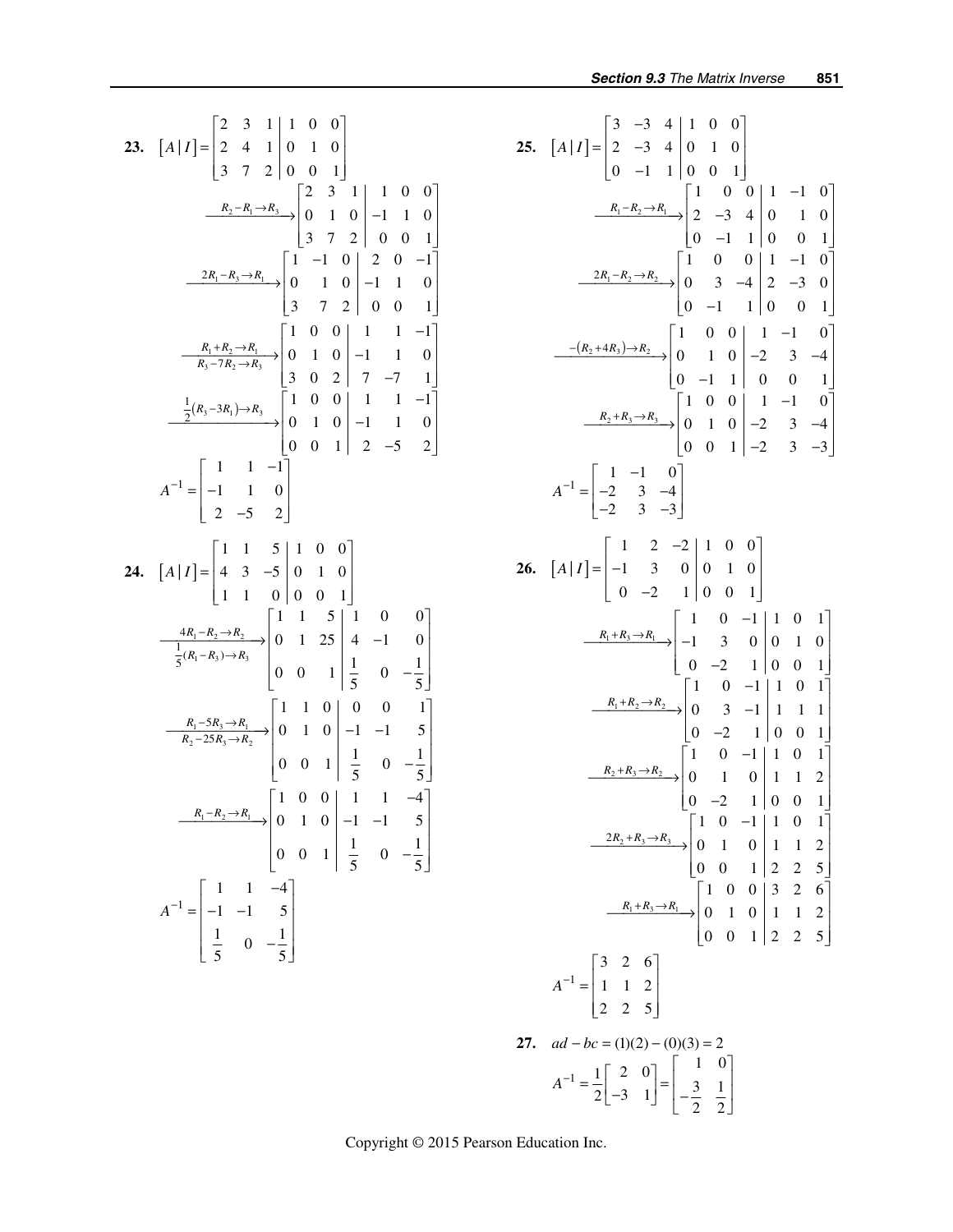**28.** 
$$
ad - bc = (3)(6) - (4)(5) = -2
$$
  

$$
A^{-1} = -\frac{1}{2} \begin{bmatrix} 6 & -4 \\ -5 & 3 \end{bmatrix} = \begin{bmatrix} -3 & 2 \\ 5 & -\frac{3}{2} \end{bmatrix}
$$

**29.** 
$$
ad - bc = (2)(5) - (-3)(-3) = 1
$$
  

$$
A^{-1} = \begin{bmatrix} 5 & 3 \\ 3 & 2 \end{bmatrix}
$$

30. 
$$
ad - bc = (3)(-2) - (-4)(2) = 2
$$

$$
A^{-1} = \frac{1}{2} \begin{bmatrix} -2 & 4 \\ -2 & 3 \end{bmatrix} = \begin{bmatrix} -1 & 2 \\ -1 & \frac{3}{2} \end{bmatrix}
$$

31. 
$$
ad - bc = (a)(-a) - (b)(-b) = -a^2 + b^2
$$
  

$$
A^{-1} = \frac{1}{-a^2 + b^2} \begin{bmatrix} -a & b \\ -b & a \end{bmatrix}
$$
 where  $a^2 \neq b^2$ .

32. 
$$
ad - bc = (2)(-1) - (-1)(1) = -1
$$
  
\n
$$
A^{-1} = -1 \begin{bmatrix} -1 & 1 \\ -1 & 2 \end{bmatrix} = \begin{bmatrix} 1 & -1 \\ 1 & -2 \end{bmatrix}
$$

$$
\mathbf{33.} \quad\n \begin{cases}\n 2x + 3y = -9 \\
 x - 3y = 13\n \end{cases}\n \Rightarrow\n \begin{bmatrix}\n 2 & 3 \\
 1 & -3\n \end{bmatrix}\n \begin{bmatrix}\n x \\
 y\n \end{bmatrix}\n =\n \begin{bmatrix}\n -9 \\
 13\n \end{bmatrix}
$$

$$
34. \quad\n \begin{cases}\n 5x - 4y = 7 \\
 4x - 3y = 5\n \end{cases}\n \Rightarrow\n \begin{bmatrix}\n 5 & -4 \\
 4 & -3\n \end{bmatrix}\n \begin{bmatrix}\n x \\
 y\n \end{bmatrix}\n =\n \begin{bmatrix}\n 7 \\
 5\n \end{bmatrix}
$$

35. 
$$
\begin{cases} 3x + 2y + z = 8 \\ 2x + y + 3z = 7 \Rightarrow \begin{vmatrix} 3 & 2 & 1 \\ 2 & 1 & 3 \\ 1 & 3 & 2 \end{vmatrix} \begin{vmatrix} x \\ y \\ z \end{vmatrix} = \begin{vmatrix} 8 \\ 7 \\ 9 \end{vmatrix}
$$

**36.** 
$$
\begin{cases} x+3y+z=4 \\ x-5y+2z=7 \\ 3x+y-4z=-9 \end{cases} \Rightarrow \begin{bmatrix} 1 & 3 & 1 \\ 1 & -5 & 2 \\ 3 & 1 & -4 \end{bmatrix} \begin{bmatrix} x \\ y \\ z \end{bmatrix} = \begin{bmatrix} 4 \\ 7 \\ -9 \end{bmatrix}
$$

$$
\mathbf{37.} \quad \begin{bmatrix} 1 & -2 \\ 2 & 1 \end{bmatrix} \begin{bmatrix} x \\ y \end{bmatrix} = \begin{bmatrix} 0 \\ 5 \end{bmatrix} \Rightarrow \begin{cases} x - 2y = 0 \\ 2x + y = 5 \end{cases}
$$

$$
\begin{bmatrix} 2 & 3 \\ 3 & -1 \end{bmatrix} \begin{bmatrix} x_1 \\ x_2 \end{bmatrix} = \begin{bmatrix} 0 \\ 11 \end{bmatrix} \Rightarrow \begin{cases} 2x_1 + 3x_2 = 0 \\ 3x_1 - x_2 = 11 \end{cases}
$$

39. 
$$
\begin{bmatrix} 2 & 3 & 1 \ 5 & 7 & -1 \ 4 & 3 & 0 \ \end{bmatrix} \begin{bmatrix} x_1 \ x_2 \ x_3 \end{bmatrix} = \begin{bmatrix} -1 \ 5 \ 5 \end{bmatrix} \Rightarrow \begin{cases} 2x_1 + 3x_2 + x_3 = -1 \ 5x_1 + 7x_2 - x_3 = 5 \ 4x_1 + 3x_2 = 5 \end{cases}
$$
  
40. 
$$
\begin{bmatrix} 3 & -2 & 3 \ 5 & 0 & 4 \ 2 & 7 & 0 \ \end{bmatrix} \begin{bmatrix} r \ s \ r \end{bmatrix} = \begin{bmatrix} 4 \ 3 \ -8 \end{bmatrix} \Rightarrow \begin{cases} 3r - 2s + 3t = 4 \ 5r + 4t = 3 \ 2r + 7s = -8 \end{cases}
$$

**41.** 
$$
\begin{bmatrix} 1 & 2 & 5 \ 2 & 3 & 8 \ -1 & 1 & 2 \end{bmatrix} \begin{bmatrix} 2 & -1 & -1 \ 12 & -7 & -2 \ -5 & 3 & 1 \end{bmatrix} = \begin{bmatrix} 1 & 0 & 0 \ 0 & 1 & 0 \ 0 & 0 & 1 \end{bmatrix}
$$
  
\n**42.** 
$$
\begin{cases} x + 2y + 5z = 4 \\ 2x + 3y + 8z = 6 \Rightarrow AX = B \Rightarrow \\ -x + y + 2z = 3 \end{cases}
$$

$$
\begin{bmatrix} 1 & 2 & 5 \ 2 & 3 & 8 \ -1 & 1 & 2 \end{bmatrix} \begin{bmatrix} x \ y \ z \end{bmatrix} = \begin{bmatrix} 4 \\ 6 \\ 3 \end{bmatrix} \Rightarrow X = A^{-1}B \Rightarrow
$$

$$
\begin{bmatrix} x \ y \ z \end{bmatrix} = \begin{bmatrix} 2 & -1 & -1 \ 12 & -7 & -2 \ -5 & 3 & 1 \end{bmatrix} \begin{bmatrix} 4 \\ 6 \\ 3 \end{bmatrix} \Rightarrow \begin{bmatrix} x \ y \ z \end{bmatrix} = \begin{bmatrix} -1 \\ 0 \\ 1 \end{bmatrix}
$$
The solution is {(-1, 0, 1)}.

43. 
$$
\begin{cases} x_1 + 2x_2 + 5x_3 = 1 \\ 2x_1 + 3x_2 + 8x_3 = 3 \implies AX = B \implies \\ -x_1 + x_2 + 2x_3 = -3 \end{cases}
$$

$$
\begin{bmatrix} 1 & 2 & 5 \\ 2 & 3 & 8 \\ -1 & 1 & 2 \end{bmatrix} \begin{bmatrix} x \\ y \\ z \end{bmatrix} = \begin{bmatrix} 1 \\ 3 \\ -3 \end{bmatrix} \implies X = A^{-1}B \implies
$$

$$
\begin{bmatrix} x \\ y \\ z \end{bmatrix} = \begin{bmatrix} 2 & -1 & -1 \\ 12 & -7 & -2 \\ -5 & 3 & 1 \end{bmatrix} \begin{bmatrix} 1 \\ 3 \\ -3 \end{bmatrix} \implies \begin{bmatrix} x \\ y \\ z \end{bmatrix} = \begin{bmatrix} 2 \\ -3 \\ 1 \end{bmatrix}
$$
The solution is {(2, -3, 1)}.

44. 
$$
\begin{cases} x + 2y + 5z = -4 \\ 2x + 3y + 8z = -6 \Rightarrow AX = B \Rightarrow \\ -x + y + 2z = -\frac{5}{2} \end{cases}
$$

$$
\begin{bmatrix} 1 & 2 & 5 \\ 2 & 3 & 8 \\ -1 & 1 & 2 \end{bmatrix} \begin{bmatrix} x \\ y \\ z \end{bmatrix} = \begin{bmatrix} -4 \\ -6 \\ -\frac{5}{2} \end{bmatrix} \Rightarrow X = A^{-1}B \Rightarrow
$$

$$
\begin{bmatrix} x \\ y \\ z \end{bmatrix} = \begin{bmatrix} 2 & -1 & -1 \\ 12 & -7 & -2 \\ -5 & 3 & 1 \end{bmatrix} \begin{bmatrix} -4 \\ -6 \\ -\frac{5}{2} \end{bmatrix} \Rightarrow \begin{bmatrix} x \\ y \\ z \end{bmatrix} = \begin{bmatrix} \frac{1}{2} \\ -1 \\ -\frac{1}{2} \end{bmatrix}
$$
The solution is 
$$
\left\{ \left( \frac{1}{2}, -1, -\frac{1}{2} \right) \right\}.
$$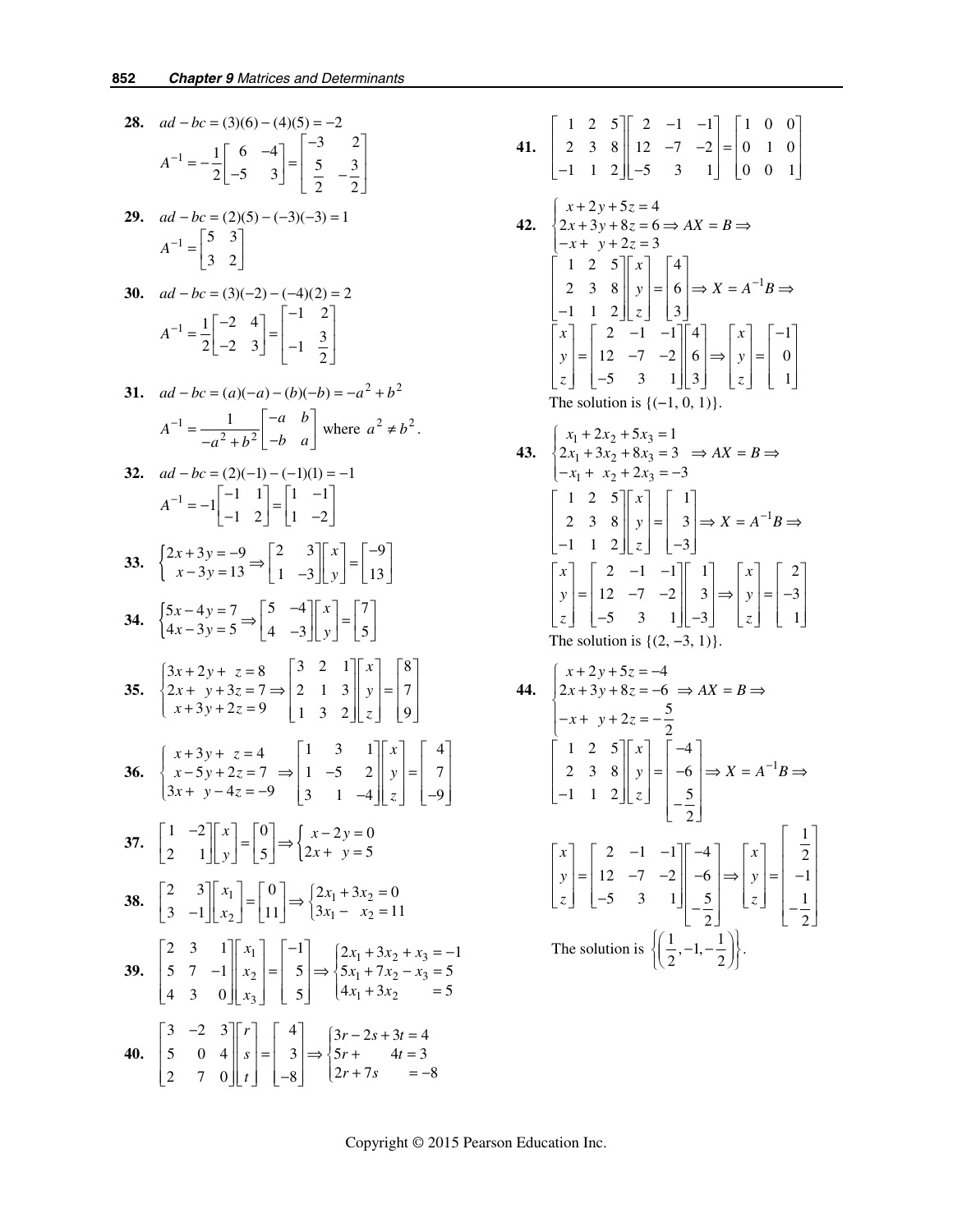45. a. 
$$
[A|I] = \begin{bmatrix} 1 & 1 & 1 & 1 & 0 & 0 \ 1 & 2 & 3 & 0 & 1 & 0 \ 1 & 4 & 9 & 0 & 0 & 1 \end{bmatrix}
$$
  
\n $\frac{R_2 - R_1 \rightarrow R_2}{R_3 - R_1 \rightarrow R_3} \rightarrow \begin{bmatrix} 1 & 1 & 1 & 1 & 0 & 0 \ 0 & 1 & 2 & -1 & 1 & 0 \ 0 & 3 & 8 & -1 & 0 & 1 \end{bmatrix}$   
\n $\frac{R_1 - R_2 \rightarrow R_1}{\frac{1}{2}(R_3 - 3R_2) \rightarrow R_3} \begin{bmatrix} 1 & 0 & -1 & 2 & -1 & 0 \ 0 & 1 & 2 & -1 & 1 & 0 \ 0 & 0 & 1 & 1 & -\frac{3}{2} & \frac{1}{2} \end{bmatrix}$   
\n $\frac{R_1 + R_3 \rightarrow R_1}{R_2 - 2R_3 \rightarrow R_2} \rightarrow \begin{bmatrix} 1 & 0 & 0 & 3 & -\frac{5}{2} & \frac{1}{2} \ 0 & 0 & 1 & 1 & -\frac{3}{2} & \frac{1}{2} \end{bmatrix}$   
\n $A^{-1} = \begin{bmatrix} 3 & -\frac{5}{2} & \frac{1}{2} \\ -3 & 4 & -1 \\ 1 & -\frac{3}{2} & \frac{1}{2} \end{bmatrix}$   
\nb.  $\begin{cases} x + y + z = 6 \\ x + 2y + 3z = 14 \Rightarrow AX = B \Rightarrow \\ x + 4y + 9z = 36 \\ 1 & 4 & 9 \end{cases}$   
\n $\begin{bmatrix} x \\ y \\ z \end{bmatrix} = \begin{bmatrix} 6 \\ -3 & 4 & -1 \\ 16 \end{bmatrix}$   
\n $\begin{bmatrix} x \\ y \\ z \end{bmatrix} = \begin{bmatrix} 6 \\ -3 & 4 & -1 \\ 16 \end{bmatrix}$   
\n $\begin{bmatrix} x \\ y \\ z \end{bmatrix} = \begin{bmatrix} 3 & -\frac{5}{2} & \frac{1}{2} \\ 1 & 4 & 9 \end{bmatrix} \begin{bmatrix} 6 \\ 2 \\ 36 \end{bmatrix}$   
\n $\begin{bmatrix} x \\ y \\ z \end{$ 

$$
\frac{\frac{1}{9}(R_2-4R_3)\rightarrow R_3}{\frac{1}{9}(R_2+11R_3)\rightarrow R_2}
$$
\n
$$
\begin{bmatrix}\n1 & 3 & -3 & 0 & 0 & 1 \\
0 & 8 & -11 & 0 & -1 & 3 \\
0 & 0 & 1 & \frac{4}{9} & -\frac{1}{9} & -\frac{5}{9}\n\end{bmatrix}
$$
\n
$$
\frac{R_1+3R_3\rightarrow R_1}{\frac{1}{8}(R_2+11R_3)\rightarrow R_2}
$$
\n
$$
\begin{bmatrix}\n1 & 3 & 0 & \frac{4}{3} & -\frac{1}{3} & -\frac{2}{3} \\
\frac{1}{3} & \frac{1}{3} & -\frac{1}{3} & -\frac{2}{3} \\
0 & 0 & 1 & \frac{4}{9} & -\frac{1}{9} & -\frac{5}{9}\n\end{bmatrix}
$$
\n
$$
\frac{R_1-3R_2\rightarrow R_1}{\frac{1}{8}(R_2+11R_3)\rightarrow R_2}
$$
\n
$$
\begin{bmatrix}\n1 & 0 & 0 & -\frac{1}{2} & \frac{1}{2} & \frac{1}{2} & \frac{1}{2} \\
\frac{1}{18} & -\frac{1}{18} & -\frac{1}{18} & -\frac{7}{18} & -\frac{7}{18} \\
0 & 0 & 1 & \frac{4}{9} & -\frac{1}{9} & -\frac{5}{9}\n\end{bmatrix}
$$
\n
$$
A^{-1} = \begin{bmatrix}\n-\frac{1}{2} & \frac{1}{2} & \frac{1}{2} \\
\frac{11}{18} & -\frac{5}{18} & -\frac{7}{18} \\
\frac{4}{9} & -\frac{1}{9} & -\frac{5}{9}\n\end{bmatrix}
$$
\n
$$
B = \begin{bmatrix}\n2x + 4y - z = 9 \\
3x + y + 2z = 7 \Rightarrow AX = B \Rightarrow
$$
\n
$$
\begin{bmatrix}\nx \\
x + 3y - 3z = 4 \\
x + 3y - 3z = 4 \\
1 & 3 & -3\n\end{bmatrix} \begin{bmatrix}\ny \\
z\n\end{bmatrix} = \begin{bmatrix}\n9 \\
7 \\
4\n\end{bmatrix} \Rightarrow X = A^{-1}B \Rightarrow
$$
\n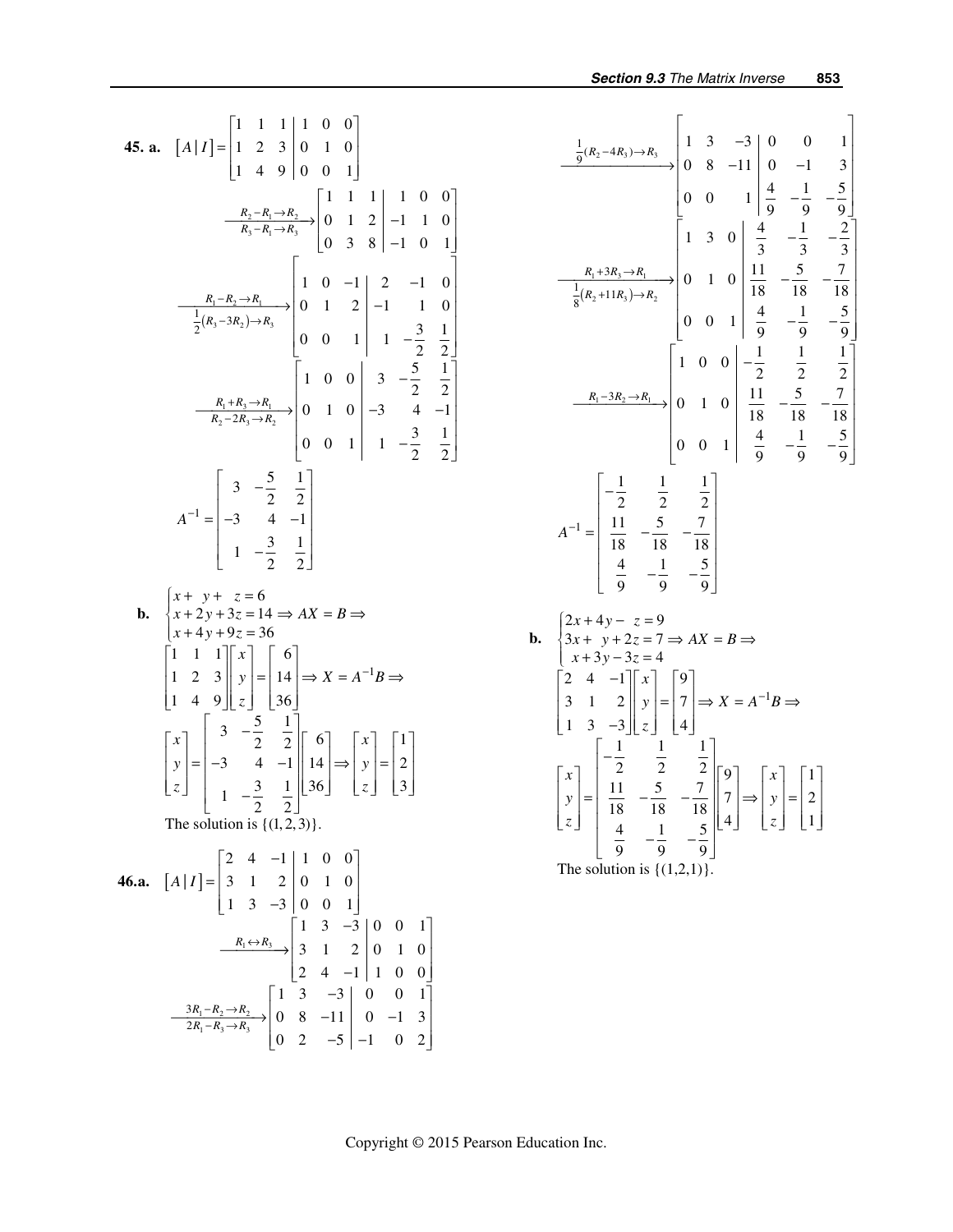# **9.3 Applying the Concepts**

47. 
$$
\begin{aligned}\n\begin{bmatrix}\n3x + 7y &= 17 \\
-5x + 4y &= 13\n\end{bmatrix} \rightarrow \begin{bmatrix}\n3 & 7 \\
-5 & 4\n\end{bmatrix}\n\begin{bmatrix}\nx \\
y\n\end{bmatrix} = \begin{bmatrix}\n11 \\
13\n\end{bmatrix} \\
[A|I] = \begin{bmatrix}\n3 & 7 & 1 & 0 \\
-5 & 4 & 0 & 1\n\end{bmatrix} \\
\underline{5R_1 + 3R_2 \rightarrow R_2} \rightarrow \begin{bmatrix}\n3 & 7 & 1 & 0 \\
0 & 47 & 5 & 3\n\end{bmatrix} \\
\underline{\frac{1}{47}R_2 \rightarrow R_2} \rightarrow \begin{bmatrix}\n3 & 7 & 1 & 0 \\
0 & 1 & \frac{5}{47} & \frac{3}{47}\n\end{bmatrix} \\
\underline{\frac{1}{3}(R_1 - 7R_2) \rightarrow R_1} \rightarrow \begin{bmatrix}\n1 & 0 & \frac{4}{47} & -\frac{7}{47} \\
0 & 1 & \frac{5}{47} & \frac{3}{47}\n\end{bmatrix} \\
A^{-1} = \begin{bmatrix}\n\frac{4}{47} & -\frac{7}{47} \\
\frac{5}{47} & \frac{3}{47}\n\end{bmatrix} \\
X = A^{-1}B \Rightarrow \begin{bmatrix}\nx \\
y\n\end{bmatrix} = \begin{bmatrix}\n\frac{4}{47} & -\frac{7}{47} \\
\frac{5}{47} & \frac{3}{47}\n\end{bmatrix} \begin{bmatrix}\n11 \\
13\n\end{bmatrix} = \begin{bmatrix}\n-1 \\
2\n\end{bmatrix} \\
\text{The solution is } \left(\begin{bmatrix}1 & 2\end{bmatrix}\right)\n\end{aligned}
$$

The solution is  $\{(-1, 2)\}.$ 

**48.** 
$$
\begin{bmatrix} x-7y=3 \\ 2x+3y=23 \end{bmatrix} \xrightarrow{\begin{bmatrix} 1 & -7 \\ 2 & 3 \end{bmatrix}} \begin{bmatrix} x \\ y \end{bmatrix} = \begin{bmatrix} 3 \\ 23 \end{bmatrix}
$$

$$
\begin{bmatrix} A|I] = \begin{bmatrix} 1 & -7 & | & 1 & 0 \\ 2 & 3 & 0 & 1 \end{bmatrix}
$$

$$
\xrightarrow{\frac{1}{17}(R_2-2R_1)\rightarrow R_2} \begin{bmatrix} 1 & -7 & | & 1 & 0 \\ 0 & 1 & | & -\frac{2}{17} & \frac{1}{17} \end{bmatrix}
$$

$$
\xrightarrow{\frac{(R_1+7R_2)\rightarrow R_1}{17 \cdot 17}} \begin{bmatrix} 1 & 0 & | & \frac{3}{17} & \frac{7}{17} \\ 0 & 1 & | & -\frac{2}{17} & \frac{1}{17} \end{bmatrix}
$$

$$
A^{-1} = \begin{bmatrix} \frac{3}{17} & \frac{7}{17} \\ -\frac{2}{17} & \frac{1}{17} \end{bmatrix}
$$

$$
X = A^{-1}B \Rightarrow \begin{bmatrix} x \\ y \end{bmatrix} = \begin{bmatrix} \frac{3}{17} & \frac{7}{17} \\ -\frac{2}{17} & \frac{1}{17} \end{bmatrix} \begin{bmatrix} 3 \\ 23 \end{bmatrix} = \begin{bmatrix} 10 \\ 1 \end{bmatrix}
$$
The solution is {(10, 1)}.

49. 
$$
\begin{cases} x + y + 2z = 7 \ 2x + 3y + z = 4 \ 2x + 3y + z = 4 \ 2x + 3y + z = 4 \ 2x + 3y + z = 4 \ 2x + 3y + z = 4 \ 2x + 3y + z = 4 \ 2x + 3y + z = 4 \ 2x + 3y + 3y = 4 \end{cases}
$$
  
\n
$$
\begin{bmatrix} A \mid I \end{bmatrix} = \begin{bmatrix} 1 & 1 & 2 & 1 & 0 & 0 \\ 1 & -1 & -3 & 0 & 1 & 0 \\ 2 & 3 & 1 & 0 & 0 & 1 \end{bmatrix}
$$
  
\n
$$
\begin{array}{c} R_1 - R_2 \rightarrow R_2 \\ \hline R_3 - 2R_1 \rightarrow R_3 \end{array} \begin{bmatrix} 1 & 1 & 2 & 1 & 0 & 0 \\ 0 & 2 & 5 & 1 & -1 & 0 \\ 0 & 1 & -3 & -2 & 0 & 1 \end{bmatrix}
$$
  
\n
$$
\begin{array}{c} 2R_1 - R_2 \rightarrow R_1 \\ \hline \frac{1}{11}(R_2 - 2R_3) \rightarrow R_3 \end{array} \begin{bmatrix} 2 & 0 & -1 & 1 & 1 & 0 \\ 0 & 2 & 5 & 1 & -1 & 0 \\ 0 & 0 & 1 & 5 & -1 & -2 \\ 0 & 0 & 1 & 1 & 1 & 1 & -11 \end{bmatrix}
$$
  
\n
$$
\begin{array}{c} \frac{1}{2}(R_1 + R_3) \rightarrow R_1 \\ \hline \frac{1}{2}(R_2 - 5R_3) \rightarrow R_2 \end{array}
$$
  
\n
$$
\begin{array}{c} 0 & 1 & 0 & -7 & -3 & 5 \\ 0 & 0 & 1 & 5 & -1 & -2 \\ 11 & -11 & -11 & 11 & 11 \\ 5 & -1 & -11 & -11 & -11 \end{array}
$$
  
\n
$$
X = A^{-1}B \Rightarrow
$$
  
\n
$$
\begin{bmatrix} x \\ y \\ z \end{bmatrix} = \begin{bmatrix} \frac{8}{11} & \frac{5}{11} & -\frac{1}{11} \\ -\frac{7}{11} & -\frac{3}{11} & \frac{5}{1
$$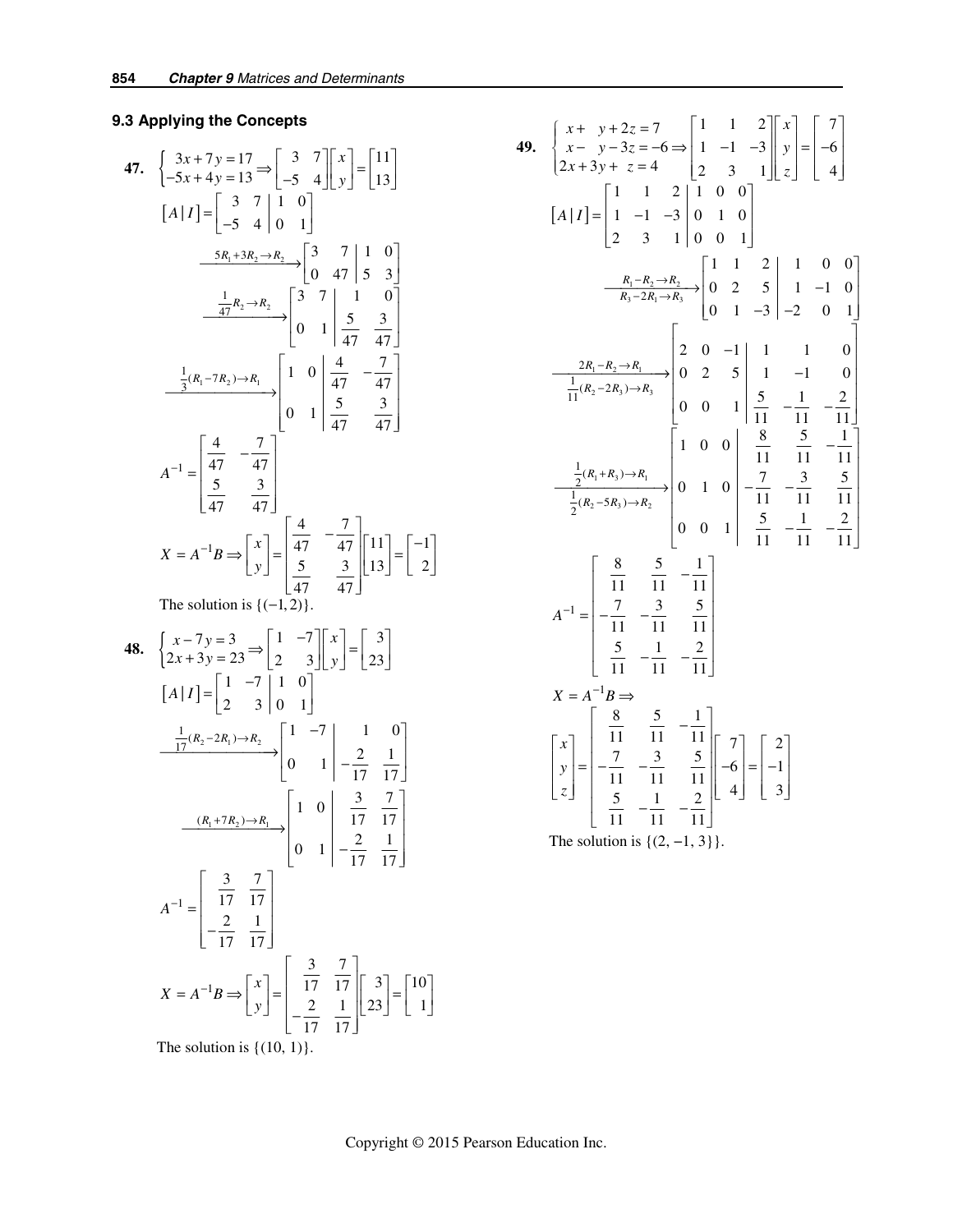50. 
$$
\begin{cases} x + y + z = 6 \ 2x - 3y + 3z = 5 \ \Rightarrow \begin{bmatrix} 1 & 1 & 1 \ 2 & -3 & 3 \ 3x - 2y - z = -4 \ \end{bmatrix} \begin{bmatrix} x \ 2 \ -3 & 3 \ 3 \ -2 & -1 \ \end{bmatrix} \begin{bmatrix} y \ 2 \ 2 \ \end{bmatrix} = \begin{bmatrix} 6 \ -5 \ -4 \ \end{bmatrix}
$$
  
\n
$$
\begin{bmatrix} A|I \end{bmatrix} = \begin{bmatrix} 1 & 1 & 1 & 1 & 0 & 0 \ 2 & -3 & 3 & 0 & 1 & 0 \ 3 & -2 & -1 & 0 & 0 & 1 \end{bmatrix}
$$
  
\n
$$
\frac{2R_1 - R_2 \rightarrow R_2}{3R_1 - R_3 \rightarrow R_3} \begin{bmatrix} 1 & 1 & 1 & 1 & 0 & 0 \ 0 & 5 & -1 & 2 & -1 & 0 \ 0 & 5 & 4 & 3 & 0 & -1 \end{bmatrix}
$$
  
\n
$$
\frac{1}{5}(R_3 - R_2) \rightarrow R_3
$$
  
\n
$$
\frac{1}{5}(R_3 - R_2) \rightarrow R_3
$$
  
\n
$$
\frac{1}{5}(R_4 - R_3) \rightarrow R_2
$$
  
\n
$$
\frac{1}{5}(R_2 + R_3) \rightarrow R_2
$$
  
\n
$$
\frac{1}{5}(R_2 + R_3) \rightarrow R_2
$$
  
\n
$$
\frac{1}{5}(R_2 + R_3) \rightarrow R_2
$$
  
\n
$$
\frac{1}{5}(R_2 + R_3) \rightarrow R_2
$$
  
\n
$$
\frac{1}{5}(R_2 + R_3) \rightarrow R_2
$$
  
\n
$$
\frac{1}{5}(R_2 + R_3) \rightarrow R_2
$$
  
\n
$$
\frac{1}{5}(R_2 + R_3) \rightarrow R_2
$$
  
\n
$$
\frac{1}{5}(R_2 + R_3) \rightarrow R_2
$$
  
\n
$$
\frac{1}{5}(R_2 + R_3) \rightarrow R_2
$$
  
\n
$$
\frac{1}{5}(R_2 + R_3) \rightarrow R_2
$$
  
\n<math display="</p>

51. 
$$
\begin{cases} 2x + 2y + 3x = 7 \\ 5x + 3y + 5z = 3 \Rightarrow \begin{bmatrix} 2 & 2 & 3 \\ 5 & 3 & 5 \\ 3 & 5 & 1 \end{bmatrix} \begin{bmatrix} x \\ y \\ z \end{bmatrix} = \begin{bmatrix} 7 \\ 3 \\ -5 \end{bmatrix}
$$
  
\n
$$
\begin{bmatrix} A|I] = \begin{bmatrix} 2 & 2 & 3 \\ 5 & 3 & 5 \\ 5 & 3 & 5 \end{bmatrix} \begin{bmatrix} 1 & 0 & 0 \\ 1 & 0 & 0 \\ 3 & 5 & 1 & 0 \end{bmatrix}
$$
  
\n
$$
\frac{5R_1 - 2R_2 \rightarrow R_2}{3R_1 - 2R_3 \rightarrow R_3} \begin{bmatrix} 2 & 2 & 3 & 1 & 0 & 0 \\ 0 & 4 & 5 & 5 & -2 & 0 \\ 0 & -4 & 7 & 3 & 0 & -2 \end{bmatrix}
$$
  
\n
$$
\frac{R_2 - 2R_1 \rightarrow R_1}{\frac{1}{12}(R_2 + R_3) \rightarrow R_3} \begin{bmatrix} -4 & 0 & -1 & 3 & -2 & 0 \\ 0 & 4 & 5 & 5 & -2 & 0 \\ 0 & 0 & 1 & \frac{2}{3} & -\frac{1}{6} & -\frac{1}{6} \end{bmatrix}
$$
  
\n
$$
\frac{1}{4}(R_2 - 5R_3) \rightarrow R_2 \begin{bmatrix} 1 & 0 & 0 & -\frac{11}{12} & \frac{13}{24} & \frac{1}{24} \\ \frac{1}{4}(R_2 - 5R_3) \rightarrow R_2 \end{bmatrix} \begin{bmatrix} 1 & 0 & 0 & -\frac{11}{12} & \frac{13}{24} & \frac{1}{24} \\ 0 & 1 & 0 & \frac{5}{12} & -\frac{7}{24} & \frac{5}{24} \\ \frac{2}{3} & -\frac{1}{6} & -\frac{1}{6} \end{bmatrix}
$$
  
\n
$$
X = A^{-1}B \Rightarrow
$$
  
\n
$$
\begin{bmatrix} x \\ y \\ z \end{bmatrix} = \begin{bmatrix} -\frac{11}{12} & \frac{13}{24} & \frac{1}{24} \\
$$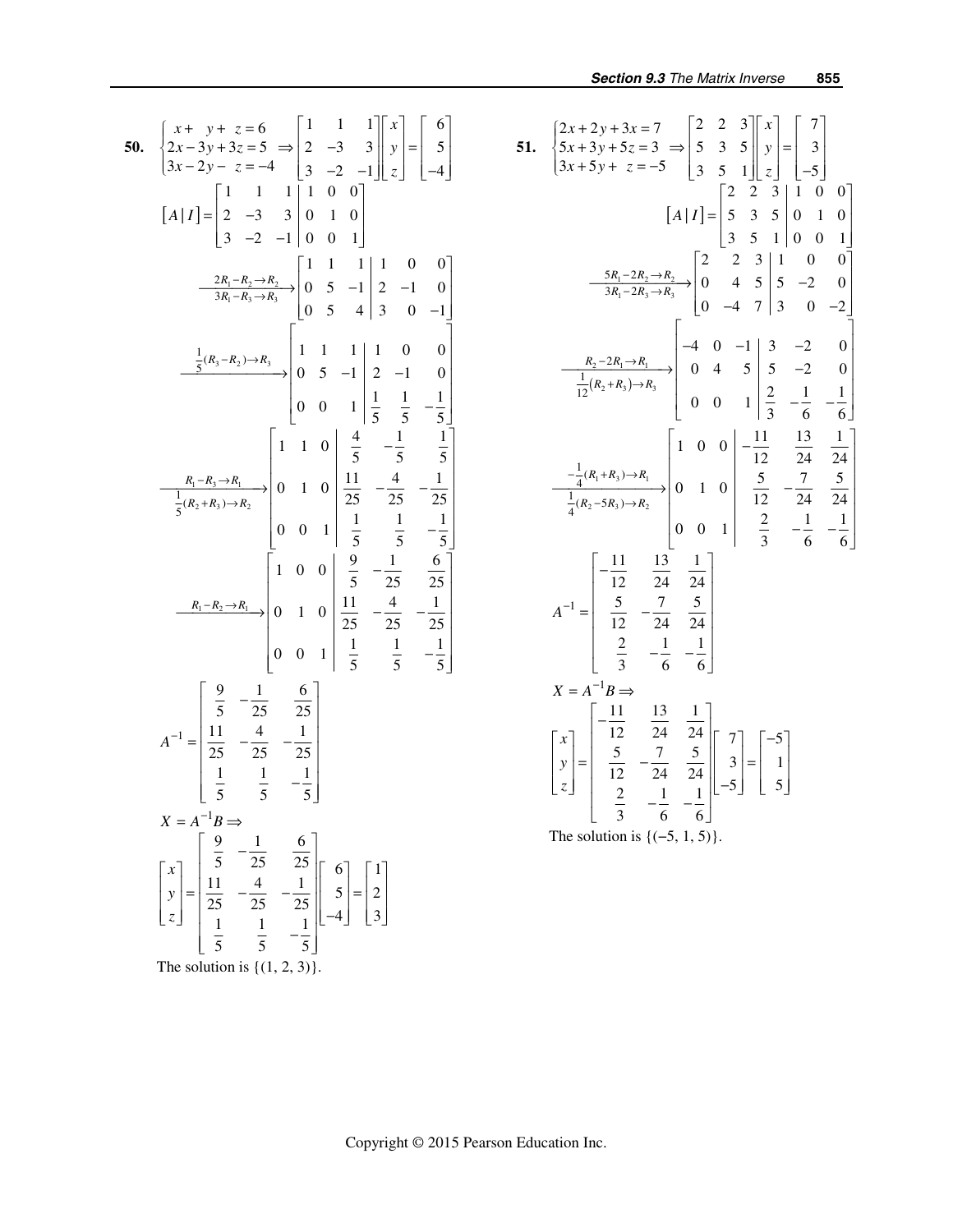52. 
$$
\begin{cases} 9x+7y+4z=12 \ 6x+5y+4z=5 \ \Rightarrow \begin{vmatrix} 9 & 7 & 4 \ 6 & 5 & 4 \ 4x+3y+z=7 \end{vmatrix} \begin{vmatrix} x \ 4 & 3 & 1 \end{vmatrix} \begin{vmatrix} z \ 5 \end{vmatrix} = \begin{vmatrix} 12 \ 5 \ 7 \end{vmatrix}
$$
  
\n
$$
\begin{bmatrix} A|I \end{bmatrix} = \begin{bmatrix} 9 & 7 & 4 \ 6 & 5 & 4 \ 4 & 3 & 1 \end{bmatrix} \begin{bmatrix} 1 & 0 & 0 \ 0 & 1 & 0 \ 4 & 4x-9R_3 \end{bmatrix} \begin{vmatrix} 6x-8R_2-R_2 \ 4R_1-R_3-R_3 \end{vmatrix} = \begin{bmatrix} 9 & 7 & 4 \ 0 & -3 & -12 \ 0 & 1 & 7 \end{bmatrix} \begin{bmatrix} 4 & 0 & 0 \ 6 & -9 & 0 \ 0 & 1 & 7 \end{bmatrix}
$$
  
\n
$$
\begin{array}{c} \frac{R_1-R_3-R_1}{16R_2+3R_3\end{array} \begin{bmatrix} 9 & 6 & -3 \ 0 & -3 & -12 \ 0 & 0 & 1 \end{bmatrix} \begin{bmatrix} 9 & -3 & -12 \ 6 & -9 & 0 \ 2 & -1 & -3 \end{bmatrix} \begin{bmatrix} 9 & 6 & 0 \ 0 & 1 & 0 \ -10 & 7 & 12 \ 0 & 0 & 1 \end{bmatrix} = \begin{bmatrix} 9 & 6 & 0 \ 0 & 1 & 0 \ 0 & 0 & 1 \end{bmatrix} \begin{bmatrix} 3 & -3 & 0 \ -10 & 7 & 12 \ 0 & 0 & 1 \end{bmatrix}
$$
  
\n
$$
\begin{array}{c} \frac{1}{9}(R_1-6R_2)\rightarrow R_1 \\ \frac{1}{9}(R_1-6R_2)\rightarrow R_1 \\ \frac{1}{9}(R_1-6R_2)\rightarrow R_1 \end{array} \begin{bmatrix} 1 & 0 & 0 \ 0 & 1 & 0 \ 0 & 1 & 0 \ 0 & 0 & 1 \end{bmatrix} = \begin{bmatrix} 7 & -5 & -8 \ -10 & 7 & 12
$$

**53.** Let  $x =$  the amount invested in a treasury bill,  $y =$  the amount invested in bonds, and  $z =$  the amount invested in a mutual fund. Then we have

$$
\begin{cases}\n0.03x + 0.07y - 0.11z = 980 \\
0.03x + 0.07y + 0.08z = 5920\n\end{cases} = \begin{bmatrix}\n1 & 1 & 1 \\
0.03 & 0.07 & -0.11 \\
0.03 & 0.07 & 0.08\n\end{bmatrix} \begin{bmatrix}\nx \\
y \\
z\n\end{bmatrix} = \begin{bmatrix}\n90,000 \\
980 \\
5920\n\end{bmatrix}
$$
\n
$$
\begin{bmatrix}\n1 & 1 & 1 & 1 & 0 & 0 \\
\frac{3}{100} & \frac{7}{100} & -\frac{11}{100} & 0 & 1 & 0 \\
\frac{3}{100} & \frac{7}{100} & -\frac{8}{100} & 0 & 0 & 1\n\end{bmatrix} = \begin{bmatrix}\n-\frac{3}{100}R_1 + R_2 - R_2 \\
-\frac{3}{100}R_3 + R_3 - \frac{1}{100} & 0 & \frac{1}{25} & -\frac{7}{50} & -\frac{3}{100} & 1 & 0 \\
0 & \frac{1}{25} & -\frac{7}{50} & -\frac{3}{100} & 0 & 1\n\end{bmatrix} = \begin{bmatrix}\n1 & 1 & 1 & 0 & 0 \\
-\frac{3}{100}R_3 + R_3 - \frac{1}{100} & 0 & \frac{1}{25} & -\frac{7}{50} & -\frac{3}{100} & 1 \\
0 & \frac{1}{25} & \frac{1}{20} & -\frac{3}{100} & 0 & 1\n\end{bmatrix}
$$
\n
$$
= \begin{bmatrix}\n\frac{100}{9}(R_2 - R_3) - R_3 \\
0 & 0 & 1 & 0 \\
0 & 0 & 1 & 0\n\end{bmatrix} = \begin{bmatrix}\n1 & 1 & 1 & 0 & 0 \\
\frac{1}{100} & 1 & 0 & 0 & \frac{25R_2 - R_2}{100} & 0 & 1 \\
0 & 0 & 1 & 0 & -\frac{7}{10} & \frac{1}{10} \\
0 & 0 & 1 & 0 & -\frac{7}{10} & \frac{1}{10} \\
0 & 0 & 1 & 0 & -\frac{1
$$

Liz invested \$16,000 in a treasury bill, \$48,000 in bonds, and \$26,000 in a mutual fund.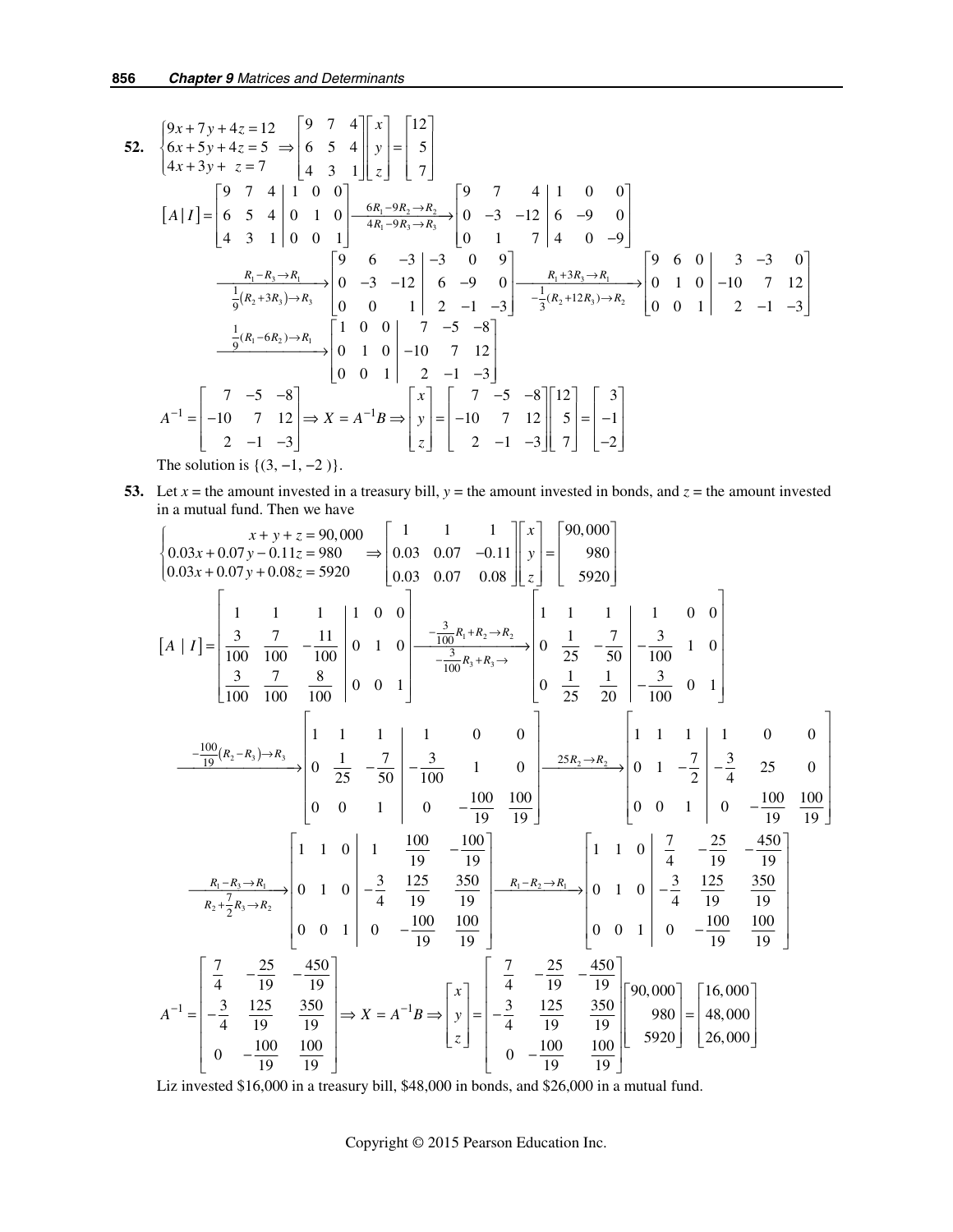**54.** Let  $x =$  the selling price of a chicken sandwich,  $y =$  the selling price of a fish sandwich, and  $x =$  the selling price of a ham sandwich. Then we have

$$
\begin{bmatrix} 8x+11y+6z=164 \\ 7x+8y+7z=141 \Rightarrow \begin{bmatrix} 8 & 11 & 6 \\ 7 & 8 & 7 \\ 4x+6y+3z=86 \end{bmatrix} \begin{bmatrix} x \\ 9 \end{bmatrix} = \begin{bmatrix} 164 \\ 141 \\ 86 \end{bmatrix}
$$
  
\n
$$
\begin{bmatrix} A & 1 & 1 \\ 1 & 1 \end{bmatrix} = \begin{bmatrix} 8 & 11 & 6 \\ 7 & 8 & 7 \\ 4 & 6 & 3 \end{bmatrix} \begin{bmatrix} 1 & 0 & 0 \\ 0 & 1 & 0 \\ 0 & 0 & 1 \end{bmatrix} = \begin{bmatrix} -\frac{7}{8}x_1 + R_2 \Rightarrow R_2 \\ -\frac{13}{8}x_1 + R_3 \Rightarrow R_3 \end{bmatrix} \begin{bmatrix} 8 & 11 & 6 \\ 0 & -\frac{13}{8} & \frac{7}{4} \\ 0 & \frac{1}{2} & 0 \\ 0 & -\frac{1}{2} & 0 \end{bmatrix} = \begin{bmatrix} 1 & 0 & 0 \\ 0 & 1 & 0 \\ 0 & -\frac{13}{8} & \frac{7}{4} \\ 0 & -\frac{13}{8} & \frac{7}{4} \end{bmatrix} = \begin{bmatrix} 1 & 0 & 0 \\ 0 & 1 & 0 \\ 0 & 1 & 0 \\ 0 & -\frac{13}{8} & \frac{7}{4} \end{bmatrix} = \begin{bmatrix} 1 & 0 & 0 \\ 0 & 1 & 0 \\ 0 & 1 & 0 \\ 0 & -\frac{13}{8} & \frac{7}{4} \end{bmatrix} = \begin{bmatrix} 1 & 0 & 0 \\ 0 & 1 & 0 \\ 0 & 1 & 0 \\ 0 & 1 & 0 \\ 0 & 0 & \frac{13}{8} & \frac{7}{4} \end{bmatrix} = \begin{bmatrix} 1 & 0 & 0 \\ 0 & 1 & 0 \\ 0 & 1 & 0 \\ 0 & 1 & 0 \\ 0 & 0 & 1 \end{bmatrix} = \begin{bmatrix} 164 \\ -\frac{13}{8} & 1 & 0 \\ 0 & 1 & 0 \\ 0 & -\frac{13}{8} & \frac{7}{4} \end{bmatrix} = \begin{bmatrix} 164 \\ 1 & 0
$$

The chicken sandwich costs \$5, the fish sandwich costs \$8, and the ham sandwich costs \$6.

55. 
$$
\begin{cases}\nV - E + R = 2 \\
2E = 3V \Rightarrow \begin{cases}\n2E - 3V + 2E = 0 \\
2R = E - 1\n\end{cases} \Rightarrow \begin{cases}\n2E - 3V + 2E = 0 \\
-3E - 2E = -1\n\end{cases} \Rightarrow \begin{cases}\n1 & -1 & 1 \\
-3 & 2 & 0 \\
0 & -1 & 2\n\end{cases} \begin{cases}\nx \\
y \\
z\n\end{cases} = \begin{bmatrix}\n2 \\
0 \\
1\n\end{bmatrix}
$$
\n
$$
\begin{bmatrix}\nA | I\n\end{bmatrix} = \begin{bmatrix}\n1 & -1 & 1 & 1 & 0 & 0 \\
-3 & 2 & 0 & 0 & 1 \\
0 & -1 & 2 & 0 & 0 & 1\n\end{bmatrix} \xrightarrow{3R_1 + R_2 \rightarrow R_2} \begin{bmatrix}\n1 & -1 & 1 & 1 & 1 & 0 & 0 \\
0 & -1 & 2 & 0 & 0 & 1\n\end{bmatrix} \begin{bmatrix}\n1 & -1 & 1 & 1 & 0 & 0 \\
0 & -1 & 2 & 0 & 0 & 1\n\end{bmatrix}
$$
\n
$$
\xrightarrow{-R_2 \rightarrow R_2} \begin{bmatrix}\n1 & -1 & 1 & 1 & 1 & 0 & 0 \\
0 & 1 & -3 & -3 & -1 & 0 \\
0 & -1 & 2 & 0 & 0 & 1\n\end{bmatrix} \xrightarrow{- (R_3 + R_2) \rightarrow R_3} \begin{cases}\n1 & 0 & -2 & -2 & -1 & 0 \\
0 & 1 & -3 & -3 & -1 & 0 \\
0 & 0 & 1 & 3 & 1 & -1\n\end{cases}
$$
\n
$$
\xrightarrow{R_1 + 2R_3 \rightarrow R_1} \begin{bmatrix}\n1 & 0 & 0 & 4 & 1 & -2 \\
0 & 1 & 0 & 6 & 2 & -3 \\
0 & 0 & 1 & 3 & 1 & -1\n\end{bmatrix}
$$

(*continued on next page*)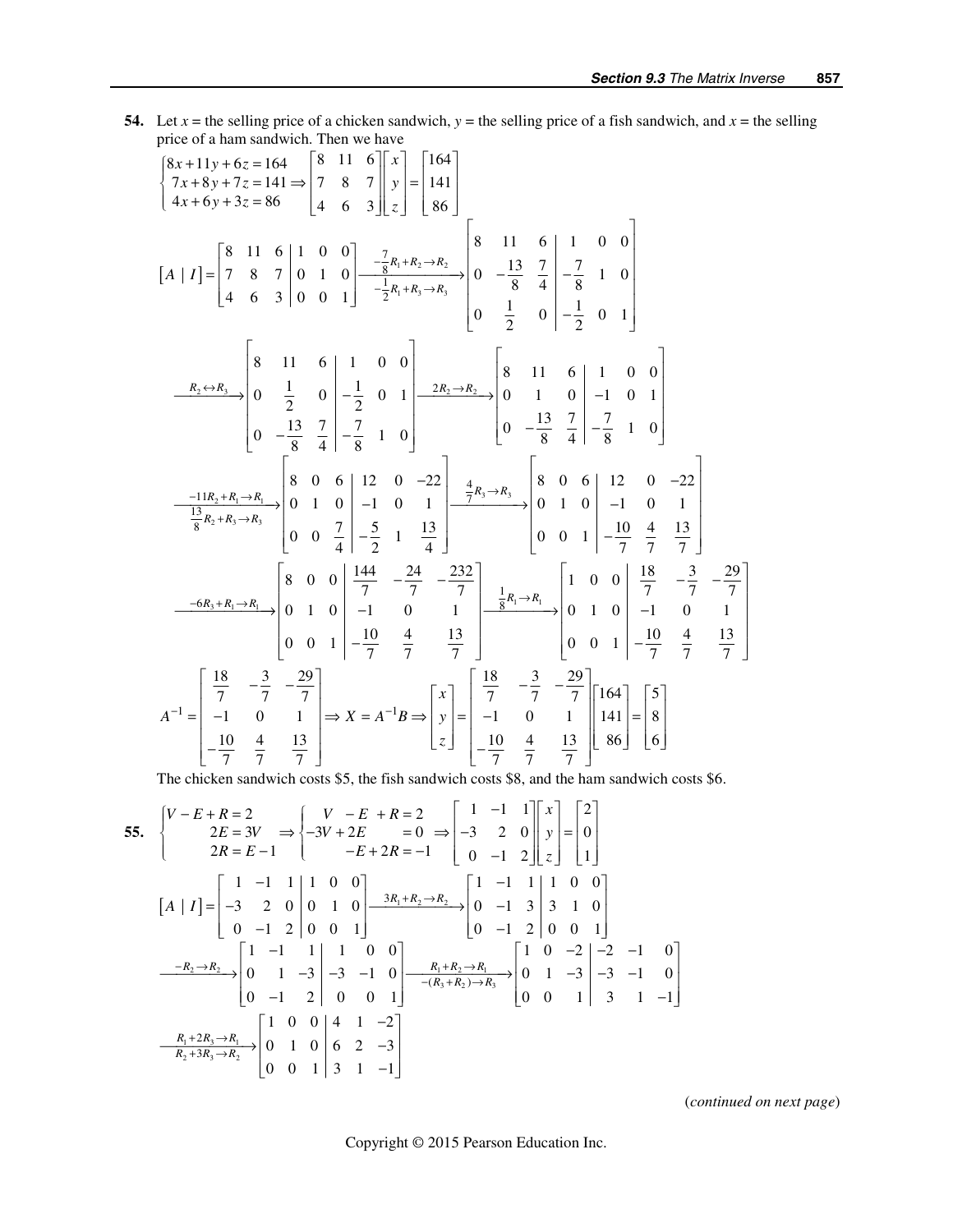(*continued*)

$$
A^{-1} = \begin{bmatrix} 4 & 1 & -2 \\ 6 & 2 & -3 \\ 3 & 1 & -1 \end{bmatrix} \Rightarrow X = A^{-1}B \Rightarrow \begin{bmatrix} x \\ y \\ z \end{bmatrix} = \begin{bmatrix} 4 & 1 & -2 \\ 6 & 2 & -3 \\ 3 & 1 & -1 \end{bmatrix} \begin{bmatrix} 2 \\ 0 \\ 1 \end{bmatrix} = \begin{bmatrix} 10 \\ 15 \\ 7 \end{bmatrix}
$$

There are 10 vertices, 15 edges, and 7 regions.



 **56.** In order to answer (a) and (b), we must first determine the coefficients of the equation.

$$
\begin{bmatrix} \frac{1}{2}a + v_0 + h_0 = 100 \\ 2a + 2v_0 + h_0 = 92 \implies \begin{bmatrix} \frac{1}{2} & 1 & 1 \\ 2 & 2 & 1 \\ \frac{9}{2} & 3 & 1 \end{bmatrix} \begin{bmatrix} x \\ y \\ z \end{bmatrix} = \begin{bmatrix} 100 \\ 92 \\ 76 \end{bmatrix}
$$
  
\n
$$
\begin{bmatrix} A & |I] = \begin{bmatrix} \frac{1}{2} & 1 & 1 & 1 & 0 & 0 \\ 2 & 2 & 1 & 0 & 1 & 0 \\ 2 & 2 & 1 & 0 & 1 & 0 \\ 9 & 3 & 1 & 0 & 0 & 1 \end{bmatrix} \begin{bmatrix} \frac{2R_1 \rightarrow R_1}{2R_3 \rightarrow R_3} \\ \frac{2R_3 \rightarrow R_3}{2R_3 \rightarrow R_3} \end{bmatrix} \begin{bmatrix} 1 & 2 & 2 & 0 & 0 \\ 2 & 2 & 1 & 0 & 1 & 0 \\ 9 & 6 & 2 & 0 & 0 & 2 \end{bmatrix}
$$
  
\n
$$
\begin{array}{c} -2R_1 + R_2 \rightarrow R_2 \\ \frac{-2R_1 + R_3 \rightarrow R_3}{-9R_1 + R_3 \rightarrow R_3} \end{array} \begin{bmatrix} 1 & 2 & 2 & 2 & 0 & 0 \\ 0 & -2 & -3 & -4 & 1 & 0 \\ 0 & -12 & -16 & -18 & 0 & 2 \end{bmatrix} \begin{bmatrix} \frac{1}{2}(-6R_2 + R_3) \rightarrow R_3 \\ \frac{-2R_2 + R_1 \rightarrow R_3}{2} \end{bmatrix} \begin{bmatrix} 1 & 2 & 2 & 2 & 0 & 0 \\ 0 & -2 & -3 & -4 & 1 & 0 \\ 0 & 0 & 1 & 3 & -3 & 1 \end{bmatrix}
$$
  
\n
$$
\begin{array}{c} -2R_3 + R_1 \rightarrow R_1 \\ \frac{-1}{2}(3R_3 + R_2) \rightarrow R_2 \end{array} \begin{bmatrix} 1 & 2 & 0 & 0 & -4 & 6 & -2 \\ 0 & 1 & 0 & 0 & -2 & 4 & -2 \\ 0 & 0 & 1 & 3 & -3 & 1 \end{bmatrix} \begin{bmatrix}
$$

Thus, the equation is  $h = f(t) = -4t^2 + 4t + 100$ .

- **a.**  $f(0) = -4(0)^2 + 4(0) + 100 = 100$ The initial height is 100 feet.
- **b.**  $f(2.5) = -4(2.5)^2 + 4(2.5) + 100 = 85$ After 2.5 seconds, the projectile is 85 feet high.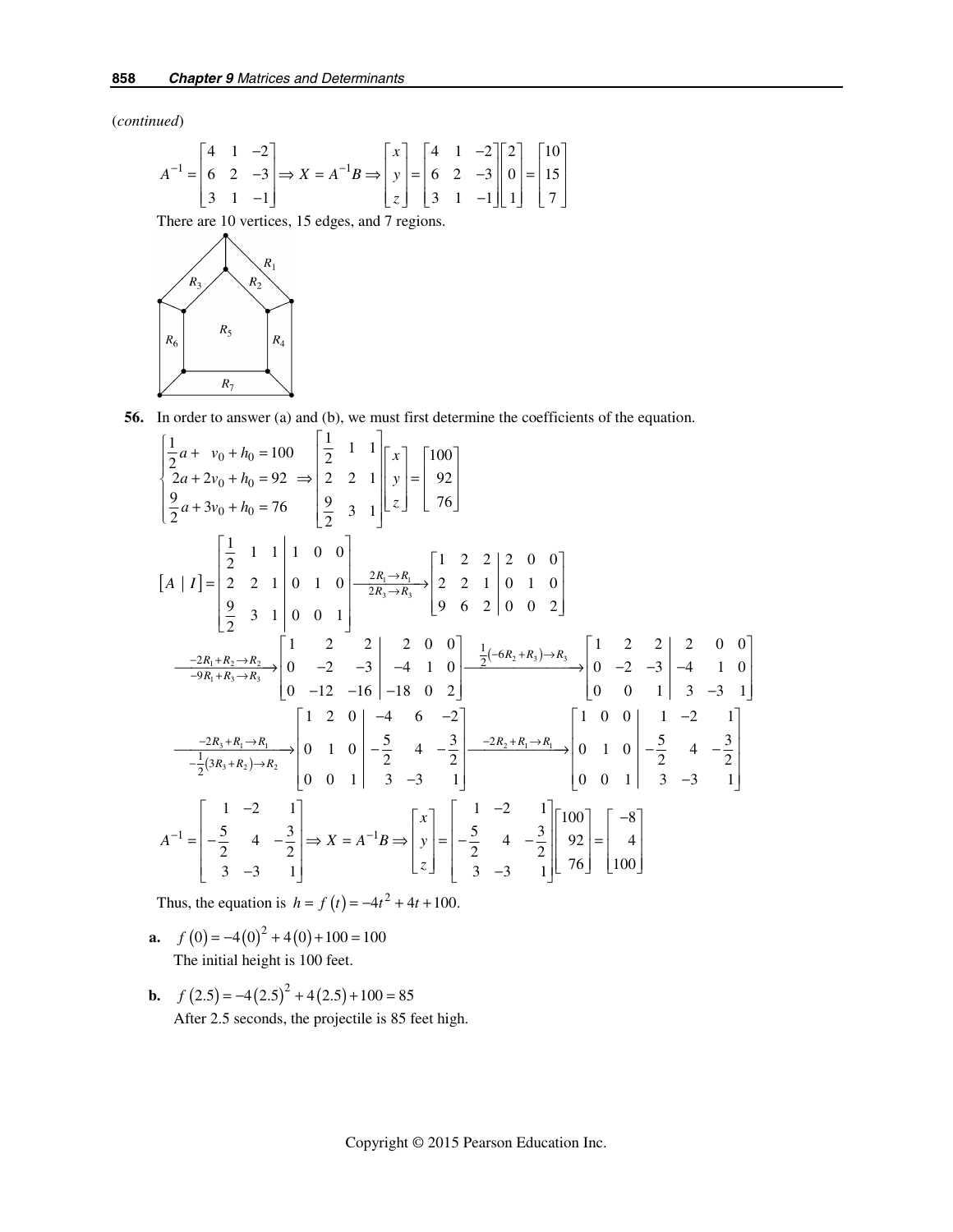57. 
$$
X = \begin{bmatrix} 1 & 0 \ 0 & 1 \end{bmatrix} - \begin{bmatrix} 0.1 & 0.4 \ 0.5 & 0.2 \end{bmatrix} \begin{bmatrix} -1 & 0 \ 30 & 1 \end{bmatrix};
$$
  $(I - A)^{-1} = \begin{bmatrix} \frac{0}{10} & -\frac{2}{5} \\ -\frac{1}{2} & \frac{4}{5} \end{bmatrix}$   
\n $\begin{bmatrix} \frac{0}{10} & -\frac{2}{5} & 1 & 0 \\ \frac{1}{2} & \frac{4}{5} & 0 & 1 \end{bmatrix} - \frac{\frac{1}{2}n_1 - \frac{9}{10}n_2 - n_3}{2n_1 - \frac{10}{10}} = \begin{bmatrix} \frac{1}{10} & -\frac{2}{5} & 1 & 0 \\ 0 & \frac{13}{25} & \frac{1}{25} & \frac{9}{10} \end{bmatrix} - \frac{\frac{13}{25}n_1 + \frac{2}{5}n_2 - n_4}{25} = \begin{bmatrix} \frac{117}{250} & 0 & \frac{18}{25} & \frac{9}{25} \\ \frac{250}{25} & \frac{45}{25} & 1 & \frac{9}{25} \end{bmatrix}$   
\n $(I - A)^{-1} = \begin{bmatrix} \frac{20}{13} & \frac{10}{13} \\ \frac{25}{26} & \frac{45}{26} \end{bmatrix} \Rightarrow X = (I - A)^{-1}D = \begin{bmatrix} \frac{20}{13} & \frac{10}{13} \\ \frac{25}{26} & \frac{45}{26} \end{bmatrix} = \begin{bmatrix} 100 \\ 100 \end{bmatrix}$   
\n58.  $X = \begin{bmatrix} 1 & 0 \\ 0 & 1 \end{bmatrix} - \begin{bmatrix} 0.2 & 0.5 \\ 0.1 & 0.6 \end{bmatrix}^{-1} \begin{bmatrix} 11 \\ 18 \end{bmatrix};$   $(I - A)^{-1} = \begin{bmatrix} \frac{4}{5} & -\frac{1}{2} \\ -\frac{1}{10} & \frac{2}{5} \end{bmatrix} = \begin{bmatrix} 100 \\ 100 \end{bmatrix}$   
\n5

(*continued on next page*)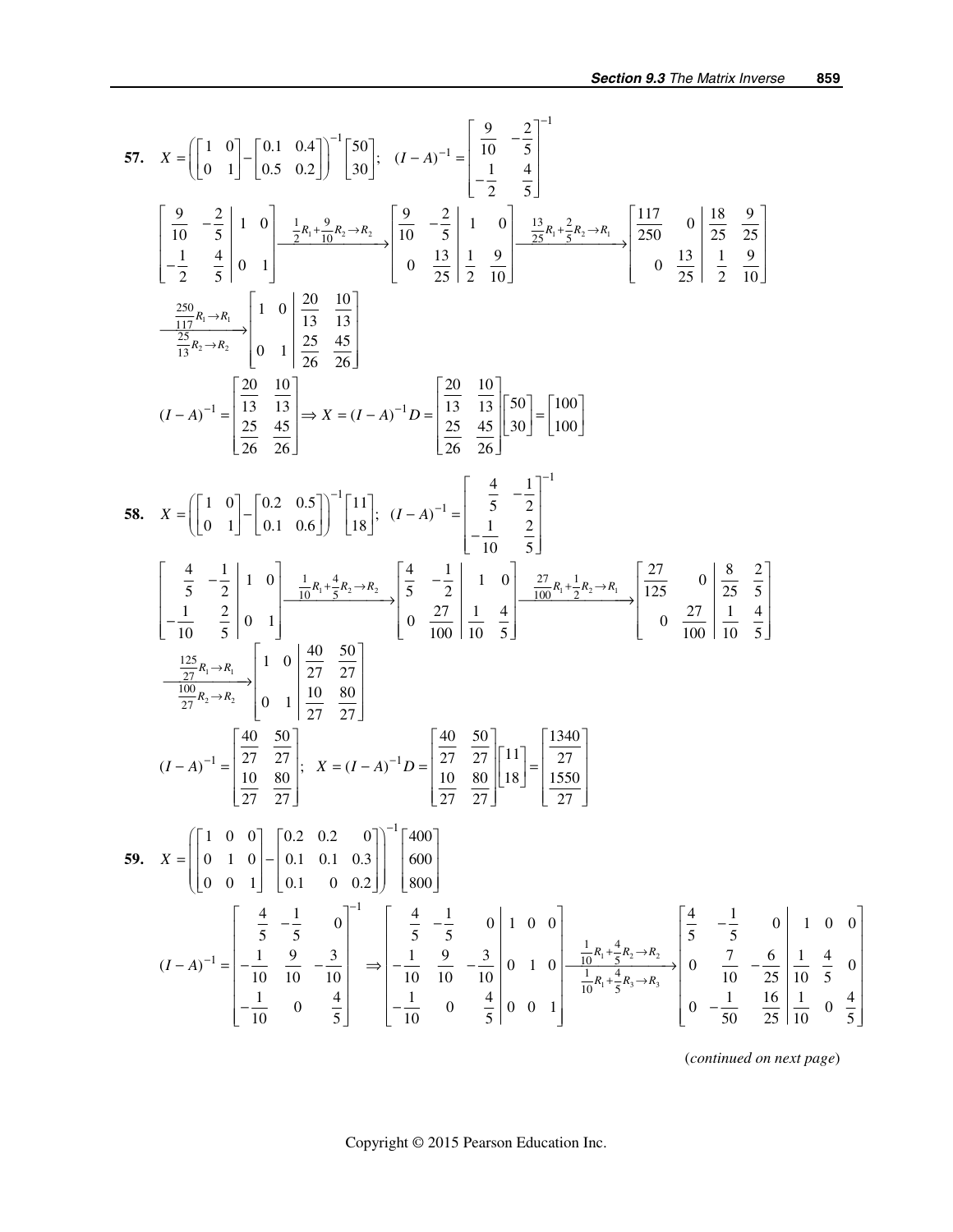(*continued*)

$$
\frac{\frac{625}{277}(\frac{1}{30}R_2 + \frac{7}{10}R_1) - R_1}{\frac{10}{77}(\frac{6}{25}R_1 + R_0 - R_1)}\begin{bmatrix} \frac{4}{5} & -\frac{1}{5} & 0 & 1 & 0 & 0 \\ 0 & \frac{7}{10} & -\frac{6}{25} & \frac{1}{10} & \frac{4}{5} & 0 \\ 0 & 0 & 1 & \frac{45}{277} & \frac{107}{277} & \frac{377}{277} \end{bmatrix}
$$
\n
$$
\frac{5R_1 \rightarrow R_1}{\frac{10}{7}(\frac{6}{25}R_1 + R_0 \rightarrow R_1)}\begin{bmatrix} 4 & -1 & 0 & 5 & 0 & 0 \\ 0 & 1 & 0 & \frac{55}{277} & \frac{320}{277} & \frac{120}{277} \\ 0 & 0 & 1 & \frac{45}{277} & \frac{100}{277} & \frac{100}{277} \end{bmatrix}
$$
\n
$$
(I - A)^{-1} = \begin{bmatrix} \frac{360}{277} & \frac{30}{277} & \frac{300}{277} \\ \frac{37}{277} & \frac{377}{277} & \frac{127}{277} \end{bmatrix}; \quad X = (I - A)^{-1}D = \begin{bmatrix} \frac{360}{277} & \frac{80}{277} & \frac{300}{277} \\ 0 & 0 & 1 & \frac{45}{277} & \frac{100}{277} \\ \frac{45}{277} & \frac{10}{277} & \frac{330}{277} \end{bmatrix}
$$
\n
$$
(I - A)^{-1} = \begin{bmatrix} \frac{1}{277} & \frac{330}{277} & \frac{100}{277} \\ \frac{45}{277} & \frac{10}{277} & \frac{100}{277} \end{bmatrix} = \begin{bmatrix} \frac{1}{207} & \frac{2}{207} & \frac{100}{277} \\ \frac{100}{277} & \frac{100}{277} & \frac{100}{277} \end
$$

Copyright © 2015 Pearson Education Inc.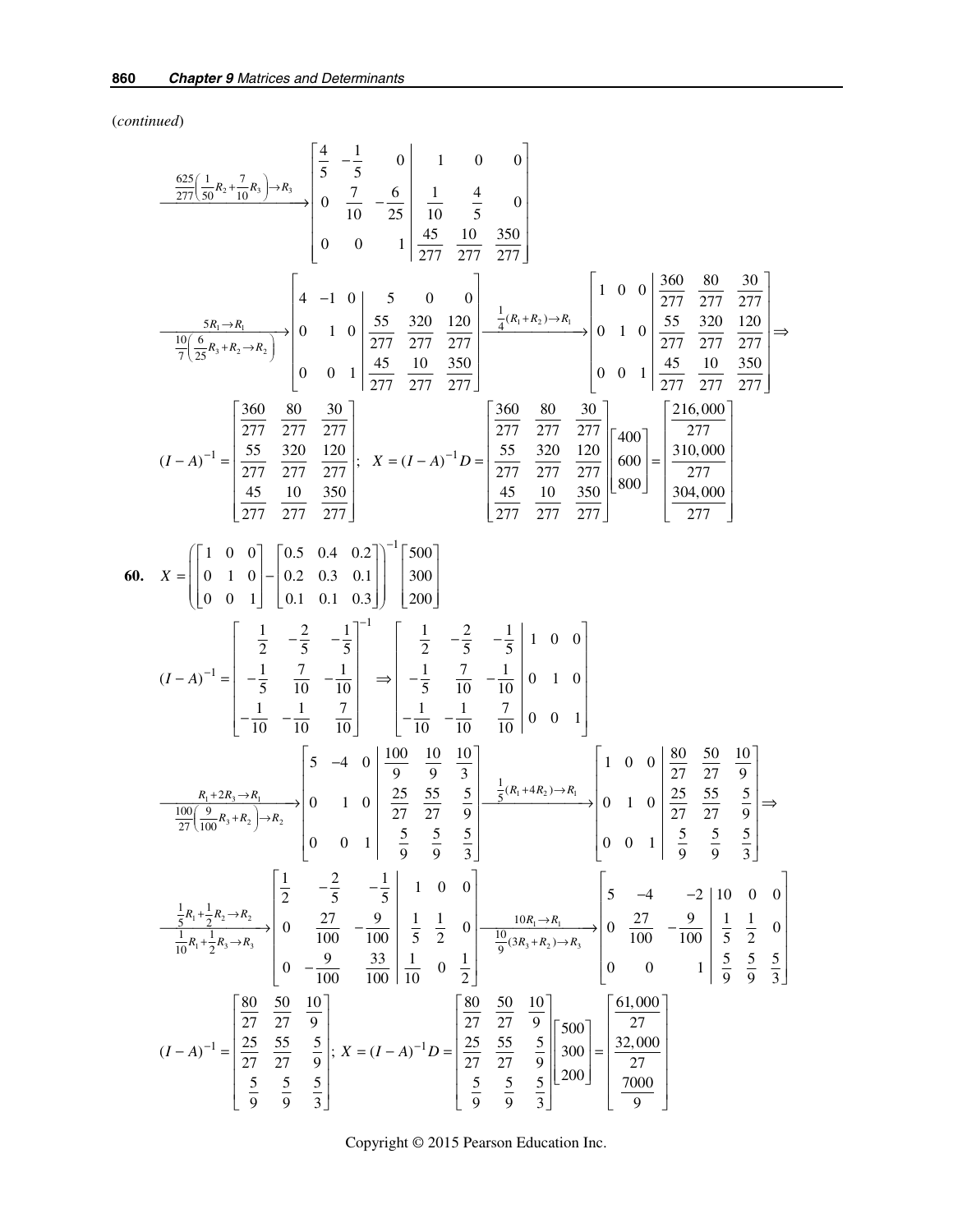Answers will vary in exercises 61−64.

 **61. a.** Associate each letter in the phrase with the number representing its position in the alphabet, and partition the numbers into groups of two, forming a  $2 \times 9$  matrix:

$$
M = \begin{bmatrix} 3 & 14 & 15 & 6 & 14 & 3 & 12 & 13 & 15 \\ 1 & 14 & 20 & 9 & 4 & 15 & 15 & 2 & 0 \end{bmatrix} \text{ Let } A = \begin{bmatrix} 1 & 2 \\ 2 & 1 \end{bmatrix} \text{ Then,}
$$
  
\n
$$
AM = \begin{bmatrix} 1 & 2 \\ 2 & 1 \end{bmatrix} \begin{bmatrix} 3 & 14 & 15 & 6 & 14 & 3 & 12 & 13 & 15 \\ 1 & 14 & 20 & 9 & 4 & 15 & 15 & 2 & 0 \end{bmatrix} = \begin{bmatrix} 5 & 42 & 55 & 24 & 22 & 33 & 42 & 17 & 15 \\ 7 & 42 & 50 & 21 & 32 & 21 & 39 & 28 & 30 \end{bmatrix}
$$
  
\nThe cryptogram is 5 7 42 42 55 50 24 21 22 32 33 21 42 39 17 28 15 30.

**b.** 
$$
A^{-1} = \begin{bmatrix} 1 & 2 & | & 1 & 0 \ 2 & 1 & | & 0 & 1 \end{bmatrix} \xrightarrow{\frac{1}{3}(2R_1 - R_2) \to R_2} \begin{bmatrix} 1 & 2 & | & 1 & 0 \ 0 & 1 & | & \frac{2}{3} & -\frac{1}{3} \end{bmatrix} \xrightarrow{R_1 - 2R_2 \to R_1} \begin{bmatrix} 1 & 0 & | & -\frac{1}{3} & \frac{2}{3} \\ 0 & 1 & | & \frac{2}{3} & -\frac{1}{3} \end{bmatrix} = \begin{bmatrix} -\frac{1}{3} & \frac{2}{3} \\ \frac{2}{3} & -\frac{1}{3} \end{bmatrix} \begin{bmatrix} -\frac{1}{3} & \frac{2}{3} \\ \frac{2}{3} & -\frac{1}{3} \end{bmatrix} = \begin{bmatrix} -\frac{1}{3} & \frac{2}{3} \\ \frac{2}{3} & -\frac{1}{3} \end{bmatrix} \begin{bmatrix} 5 & 42 & 55 & 24 & 22 & 33 & 42 & 17 & 15 \\ 7 & 42 & 50 & 21 & 32 & 21 & 39 & 28 & 30 \end{bmatrix}
$$
  

$$
= \begin{bmatrix} 3 & 14 & 15 & 6 & 14 & 3 & 12 & 13 & 15 \\ 1 & 14 & 20 & 9 & 4 & 15 & 15 & 2 & 0 \end{bmatrix}
$$

 **62. a.** Associate each letter in the phrase with the number representing its position in the alphabet, and partition the numbers into groups of two, forming a  $2 \times 9$  matrix:

$$
M = \begin{bmatrix} 6 & 21 & 4 & 5 & 4 & 6 & 5 & 18 & 18 & 19 & 14 & 20 & 15 & 11 \\ 15 & 14 & 8 & 1 & 15 & 20 & 18 & 15 & 9 & 20 & 5 & 23 & 18 & 0 \end{bmatrix} \text{ Let } A = \begin{bmatrix} 1 & 2 \\ 2 & 1 \end{bmatrix} \text{ Then,}
$$
  
\n
$$
AM = \begin{bmatrix} 1 & 2 \\ 2 & 1 \end{bmatrix} \begin{bmatrix} 6 & 21 & 4 & 5 & 4 & 6 & 5 & 18 & 18 & 19 & 14 & 20 & 15 & 11 \\ 2 & 1 & 15 & 14 & 8 & 1 & 15 & 20 & 18 & 15 & 9 & 20 & 5 & 23 & 18 & 0 \end{bmatrix}
$$
  
\n
$$
= \begin{bmatrix} 36 & 49 & 20 & 7 & 34 & 46 & 41 & 48 & 36 & 59 & 24 & 66 & 51 & 11 \\ 27 & 56 & 16 & 11 & 23 & 32 & 28 & 51 & 45 & 58 & 33 & 63 & 48 & 22 \end{bmatrix}
$$

The cryptogram is 36 27 49 56 20 16 7 11 34 23 46 32 41 28 48 51 36 45 59 58 24 33 66 63 51 48 11 22.

**b.** From exercise 61b, 
$$
A^{-1} = \begin{bmatrix} -\frac{1}{3} & \frac{2}{3} \\ \frac{2}{3} & -\frac{1}{3} \end{bmatrix}
$$
  
\n
$$
M = A^{-1}(AM) = \begin{bmatrix} -\frac{1}{3} & \frac{2}{3} \\ \frac{2}{3} & -\frac{1}{3} \end{bmatrix} \begin{bmatrix} 36 & 49 & 20 & 7 & 34 & 46 & 41 & 48 & 36 & 59 & 24 & 66 & 51 & 11 \\ 2 & -\frac{1}{3} & 27 & 56 & 16 & 11 & 23 & 32 & 28 & 51 & 45 & 58 & 33 & 63 & 48 & 22 \end{bmatrix}
$$
\n
$$
= \begin{bmatrix} 36 & 49 & 20 & 7 & 34 & 46 & 41 & 48 & 36 & 59 & 24 & 66 & 51 & 11 \\ 27 & 56 & 16 & 11 & 23 & 32 & 28 & 51 & 45 & 58 & 33 & 63 & 48 & 22 \end{bmatrix}
$$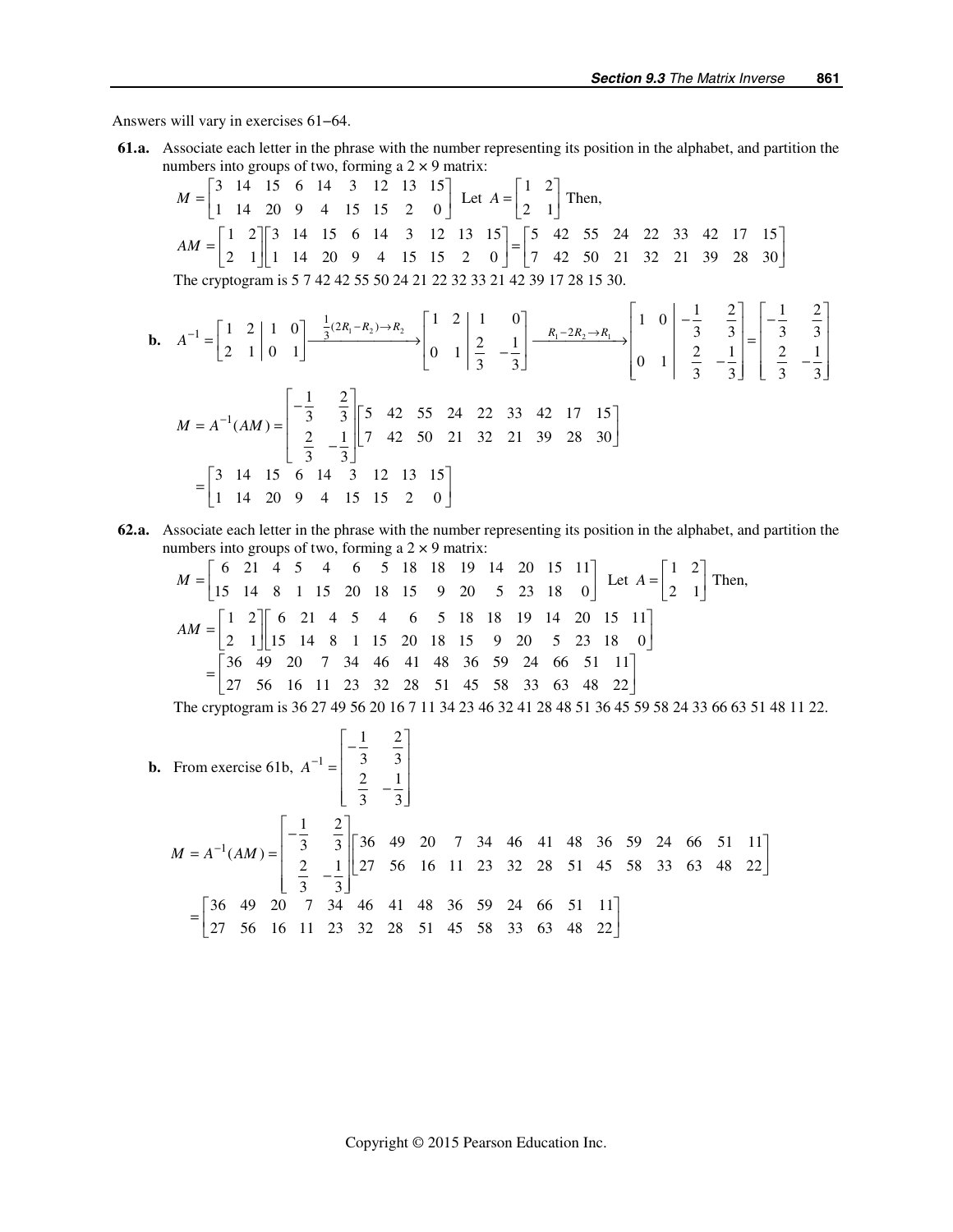**63. a.** Associate each letter in the phrase with the number representing its position in the alphabet, and partition the numbers into groups of three, forming a  $3 \times 6$  matrix:

$$
M = \begin{bmatrix} 3 & 14 & 6 & 4 & 12 & 2 \\ 1 & 15 & 9 & 3 & 15 & 15 \\ 14 & 20 & 14 & 15 & 13 & 0 \end{bmatrix} \text{ Let } A = \begin{bmatrix} 2 & 1 & 1 \\ 1 & 2 & 1 \\ 1 & 1 & 2 \end{bmatrix} \text{ Then,}
$$
  
\n
$$
AM = \begin{bmatrix} 2 & 1 & 1 \\ 1 & 2 & 1 \\ 1 & 1 & 2 \end{bmatrix} \begin{bmatrix} 3 & 14 & 6 & 4 & 12 & 2 \\ 1 & 15 & 9 & 3 & 15 & 15 \\ 19 & 64 & 38 & 25 & 55 & 32 \\ 32 & 69 & 43 & 37 & 53 & 17 \end{bmatrix}
$$
  
\nThe cryptogram is 21 39 32 63 64 69 35 38 43 26 25 37 52 55 53 19 32 17.  
\n**b.** 
$$
A^{-1} = \begin{bmatrix} 2 & 1 & 1 & 1 & 0 & 0 \\ 1 & 2 & 1 & 0 & 1 & 0 \\ 1 & 1 & 2 & 0 & 0 & 1 \end{bmatrix} \begin{bmatrix} R_1 - 2R_2 \rightarrow R_3 \\ R_1 - 2R_3 \rightarrow R_3 \\ R_1 - 2R_3 \rightarrow R_3 \end{bmatrix} = \begin{bmatrix} 2 & 1 & 1 & 1 & 0 & 0 \\ 0 & -3 & -1 & 1 & 0 & 0 \\ 0 & -1 & -3 & 1 & 0 & -2 \end{bmatrix}
$$
  
\n
$$
\frac{1}{3}(R_2 - 3R_3) \rightarrow R_3 = \begin{bmatrix} 2 & 1 & 1 & 1 & 0 & 0 \\ 0 & -3 & -1 & 1 & -2 & 0 \\ 0 & 0 & 1 & -\frac{1}{4} & -\frac{1}{4} & \frac{3}{4} \end{bmatrix} = \begin{bmatrix} 2 & 1 & 0 & \frac{5}{4} & \frac{1}{4} & -\frac{3}{4} \\ \frac{1}{3}(R_3 + R_2) \rightarrow R_2 & 0 & 0 & 1 \end{bmatrix} = \begin{bmatrix} 2 & 1 & 0 & 5 &
$$

 **64. a.** Associate each letter in the phrase with the number representing its position in the alphabet, and partition the numbers into groups of three, forming a  $3 \times 9$  matrix:

| $M = \begin{vmatrix} 15 & 4 & 1 & 6 & 18 & 18 & 20 & 20 & 18 \end{vmatrix}$ Let $A = \begin{vmatrix} 1 & 2 & 1 \end{vmatrix}$ Then, |  |  |  | $\begin{bmatrix} 6 & 14 & 5 & 15 & 5 & 15 & 19 & 5 & 15 \end{bmatrix}$ $\begin{bmatrix} 2 & 1 & 1 \end{bmatrix}$ |  |  |  |  |  |  |  |  |  |  |  |  |  |                                                                                                                                             |
|-------------------------------------------------------------------------------------------------------------------------------------|--|--|--|------------------------------------------------------------------------------------------------------------------|--|--|--|--|--|--|--|--|--|--|--|--|--|---------------------------------------------------------------------------------------------------------------------------------------------|
|                                                                                                                                     |  |  |  |                                                                                                                  |  |  |  |  |  |  |  |  |  |  |  |  |  |                                                                                                                                             |
|                                                                                                                                     |  |  |  | $\begin{vmatrix} 21 & 8 & 4 & 20 & 18 & 9 & 14 & 23 & 11 \end{vmatrix}$   1   1   2                              |  |  |  |  |  |  |  |  |  |  |  |  |  |                                                                                                                                             |
| $AM = \begin{vmatrix} 1 & 2 & 1 \end{vmatrix}$ 15 4 1 6 18 18 20 20 18 = 57 30 11 47 59 60 73 68 62                                 |  |  |  |                                                                                                                  |  |  |  |  |  |  |  |  |  |  |  |  |  | $\begin{bmatrix} 2 & 1 & 1 \end{bmatrix}$ 6 14 5 15 5 15 19 5 15 $\begin{bmatrix} 48 & 40 & 15 & 56 & 46 & 57 & 72 & 53 & 59 \end{bmatrix}$ |
|                                                                                                                                     |  |  |  |                                                                                                                  |  |  |  |  |  |  |  |  |  |  |  |  |  |                                                                                                                                             |
|                                                                                                                                     |  |  |  |                                                                                                                  |  |  |  |  |  |  |  |  |  |  |  |  |  | $\begin{vmatrix} 1 & 1 & 2 \end{vmatrix}$ 21 8 4 20 18 9 14 23 11 63 34 14 61 59 51 67 71 55                                                |
| The cryptogram is 48 57 63 40 30 34 15 11 14 56 47 61 46 59 59 57 60 51 72 73 67 53 68 71 59 62 55.                                 |  |  |  |                                                                                                                  |  |  |  |  |  |  |  |  |  |  |  |  |  |                                                                                                                                             |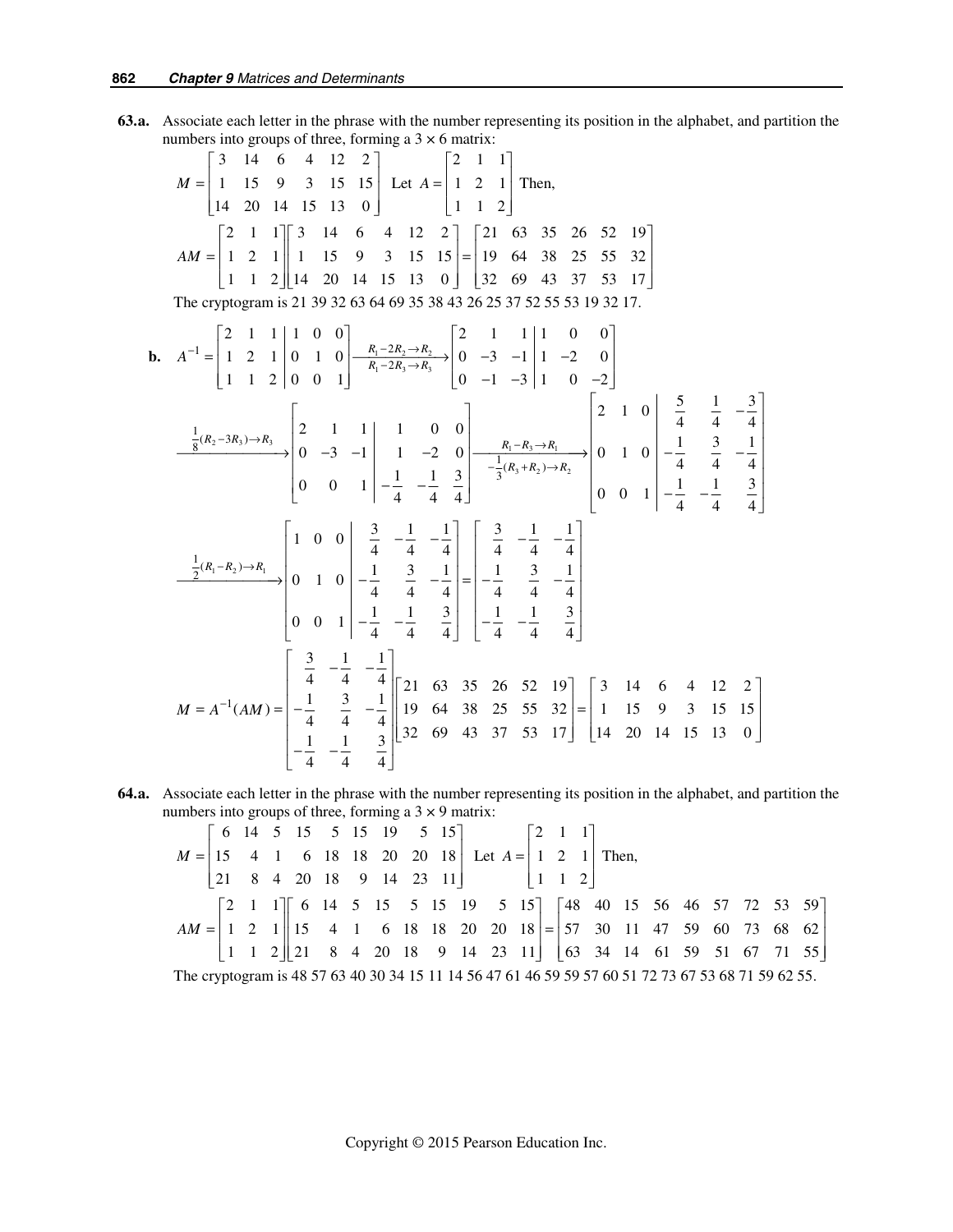**b.** From exercise 59b, 
$$
A^{-1} = \begin{bmatrix} \frac{3}{4} & -\frac{1}{4} & -\frac{1}{4} \\ -\frac{1}{4} & \frac{3}{4} & -\frac{1}{4} \\ -\frac{1}{4} & -\frac{1}{4} & \frac{3}{4} \end{bmatrix}
$$
  
\n
$$
M = A^{-1}(AM) = \begin{bmatrix} \frac{3}{4} & -\frac{1}{4} & -\frac{1}{4} \\ -\frac{1}{4} & \frac{3}{4} & -\frac{1}{4} \\ -\frac{1}{4} & \frac{3}{4} & -\frac{1}{4} \\ -\frac{1}{4} & \frac{3}{4} & -\frac{1}{4} \end{bmatrix} \begin{bmatrix} 48 & 40 & 15 & 56 & 46 & 57 & 72 & 53 & 59 \\ 57 & 30 & 11 & 47 & 59 & 60 & 73 & 68 & 62 \\ 63 & 34 & 14 & 61 & 59 & 51 & 67 & 71 & 55 \end{bmatrix}
$$
  
\n
$$
= \begin{bmatrix} 6 & 14 & 5 & 15 & 5 & 15 & 19 & 5 & 15 \\ 15 & 4 & 1 & 6 & 18 & 18 & 20 & 20 & 18 \\ 21 & 8 & 4 & 20 & 18 & 9 & 14 & 23 & 11 \end{bmatrix}
$$

#### **9.3 Beyond the Basics**

**65.a.** Yes, by the definition of *inverse* if  $AB = I$ , then *BA* = *I*. So  $B = A^{-1}$  and  $A = B^{-1}$ .

$$
\mathbf{b.} \quad \left(A^{-1}\right)^{-1} = A
$$

$$
66. \quad A^{-1} = \begin{bmatrix} 2 & 1 \\ 3 & -4 \end{bmatrix} \Rightarrow A = \frac{1}{2(-4) - 3(1)} \begin{bmatrix} -4 & -1 \\ -3 & 2 \end{bmatrix}
$$

$$
= \begin{bmatrix} \frac{4}{11} & \frac{1}{11} \\ \frac{3}{11} & -\frac{2}{11} \end{bmatrix}
$$

- **67.**  $I = A^2 B = A(AB)$ , so *AB* is the inverse of *A*.
- **68.**  $I = AB = AIB = A(AB)B = A^2(B^2)$ , so  $B^2$  is the inverse of  $A^2$ .
- **69.**  $ABB^{-1}A^{-1} = AIA^{-1} = AA^{-1} = I$  $B^{-1}A^{-1}AB = B^{-1}IB = B^{-1}B = I \implies AB$  is invertible and  $(AB)^{-1} = B^{-1}A^{-1}$ .

**70.** 
$$
A = \begin{bmatrix} 1 & 2 \\ 3 & 4 \end{bmatrix} \Rightarrow A^{-1} = -\frac{1}{2} \begin{bmatrix} 4 & -2 \\ -3 & 1 \end{bmatrix} = \begin{bmatrix} -2 & 1 \\ \frac{3}{2} & -\frac{1}{2} \end{bmatrix}
$$
  
 $B = \begin{bmatrix} -1 & 0 \\ 3 & -2 \end{bmatrix} \Rightarrow$   
 $B^{-1} = \frac{1}{2} \begin{bmatrix} -2 & 0 \\ -3 & -1 \end{bmatrix} = \begin{bmatrix} -1 & 0 \\ -\frac{3}{2} & -\frac{1}{2} \end{bmatrix}$ 

$$
AB = \begin{bmatrix} 1 & 2 \\ 3 & 4 \end{bmatrix} \begin{bmatrix} -1 & 0 \\ 3 & -2 \end{bmatrix} = \begin{bmatrix} 5 & -4 \\ 9 & -8 \end{bmatrix}
$$
  

$$
(AB)^{-1} = -\frac{1}{4} \begin{bmatrix} -8 & 4 \\ -9 & 5 \end{bmatrix} = \begin{bmatrix} 2 & -1 \\ 9 & -5 \\ 4 & -4 \end{bmatrix}
$$
  

$$
B^{-1}A^{-1} = \begin{bmatrix} -1 & 0 \\ -\frac{3}{2} & -\frac{1}{2} \end{bmatrix} \begin{bmatrix} -2 & 1 \\ \frac{3}{2} & -\frac{1}{2} \end{bmatrix} = \begin{bmatrix} 2 & -1 \\ 9 & -5 \\ 4 & -4 \end{bmatrix}
$$

- **71.** If *A* is invertible, then there exists a matrix *D* such that  $AD = I$  and  $DA = I$ . Then  $AB = AC \Leftrightarrow DAB = DAC \Leftrightarrow IB = IC \Leftrightarrow$  $B = C$ .
- **72.** Not necessarily. For example, let  $A = \begin{bmatrix} 9 & 6 \\ 6 & 4 \end{bmatrix}, B = \begin{bmatrix} 2 & 4 \\ 3 & 6 \end{bmatrix}, \text{ and } C = \begin{bmatrix} 4 & 8 \\ 0 & 0 \end{bmatrix}.$  $A^{-1}$  does not exist  $(ad - bc = 0)$ .  $\begin{bmatrix} 36 & 72 \end{bmatrix}$

$$
AB = AC = \begin{bmatrix} 36 & 72 \\ 24 & 48 \end{bmatrix}.
$$

- **73.** If *A* is invertible, then  $I = A^{-1}A = A^{-1}(AB) = (A^{-1}A)B = IB = B.$
- **74.** Let  $A = \begin{bmatrix} 2 & 0 \\ 0 & 0 \end{bmatrix}$  and  $B = \begin{bmatrix} 1 & 0 \\ 3 & 4 \end{bmatrix}$ .  $A^{-1}$  does not exist  $(ad - bc = 0)$ .  $AB = \begin{bmatrix} 2 & 0 \\ 0 & 0 \end{bmatrix}$ . However,  $B \neq I$ .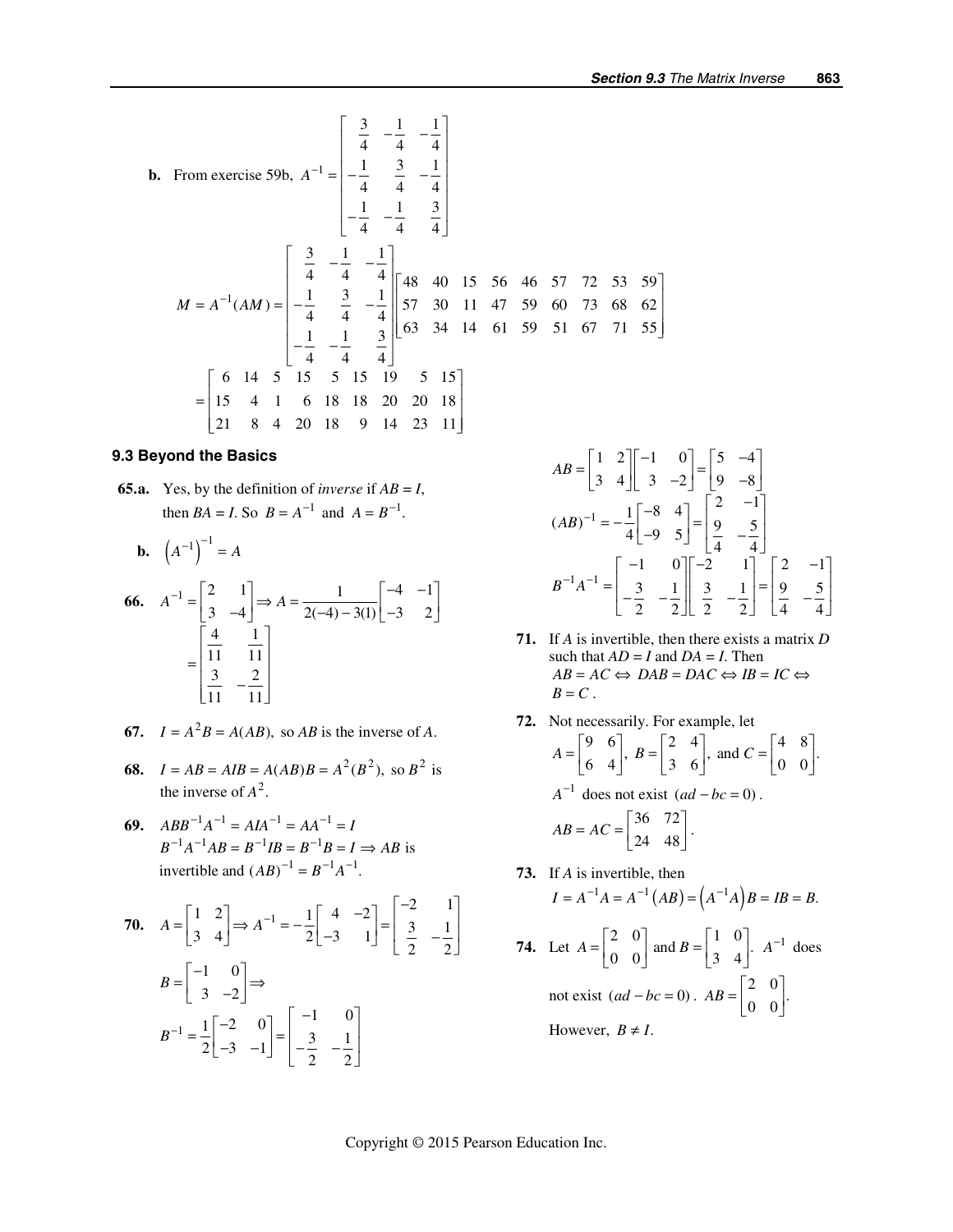75.a. 
$$
\begin{bmatrix} 3 & 4 \ 2 & 3 \end{bmatrix}^2 - 6 \begin{bmatrix} 3 & 4 \ 2 & 3 \end{bmatrix} + \begin{bmatrix} 1 & 0 \ 0 & 1 \end{bmatrix} = \begin{bmatrix} 17 & 24 \ 12 & 18 \end{bmatrix} - \begin{bmatrix} 18 & 24 \ 12 & 18 \end{bmatrix} + \begin{bmatrix} 1 & 0 \ 0 & 1 \end{bmatrix} = \begin{bmatrix} 0 & 0 \ 0 & 0 \end{bmatrix}
$$
  
\nb.  $A^2 - 6A + I = 0 \Rightarrow I = 6A - A^2 \Rightarrow AA^{-1} = 6A - A^2 \Rightarrow A^{-1} = 6I - A$   
\nc.  $A^{-1} = 6I - A = \begin{bmatrix} 6 & 0 \ 0 & 6 \end{bmatrix} - \begin{bmatrix} 3 & 4 \ 2 & 3 \end{bmatrix} = \begin{bmatrix} 3 & -4 \ -2 & 3 \end{bmatrix}$   
\n76.a.  $A^3 - 6A^2 + 9A - 4I = \begin{bmatrix} 22 & -21 \ 21 & 22 & -21 \ 21 & -21 & 22 \end{bmatrix} - \begin{bmatrix} 36 & -30 & 30 \ 30 & 36 & -30 \ 30 & -9 & 18 \end{bmatrix} + \begin{bmatrix} 4 & 0 & 0 \ 9 & 4 & 0 \ 9 & -9 & 18 \end{bmatrix} = \begin{bmatrix} 0 & 0 & 0 \ 0 & 4 & 0 \ 0 & 0 & 0 \end{bmatrix}$   
\nb.  $A^3 - 6A^2 + 9A - 4I = 0 \Rightarrow A^3 - 6A^2 + 9A - 4AA^{-1} = 0 \Rightarrow A^2 - 6A + 9I - 4A^{-1} = 0 \Rightarrow$   
\n $4A^{-1} = A^2 - 6A + 9I \Rightarrow A^{-1} = \frac{1}{4}(A^2 - 6A + 9I)$   
\nc.  $A^{-1} = \frac{1}{4}(A^2 - 6A + 9I) = \frac{1}{4} \begin{bmatrix} 2 & -1 & 1 \ -1 & 2 & 1 \end{bmatrix} = 6 \begin{bmatrix} 2 & -1 & 1 \ -1 & 2 & 1 \end{bmatrix} + 9$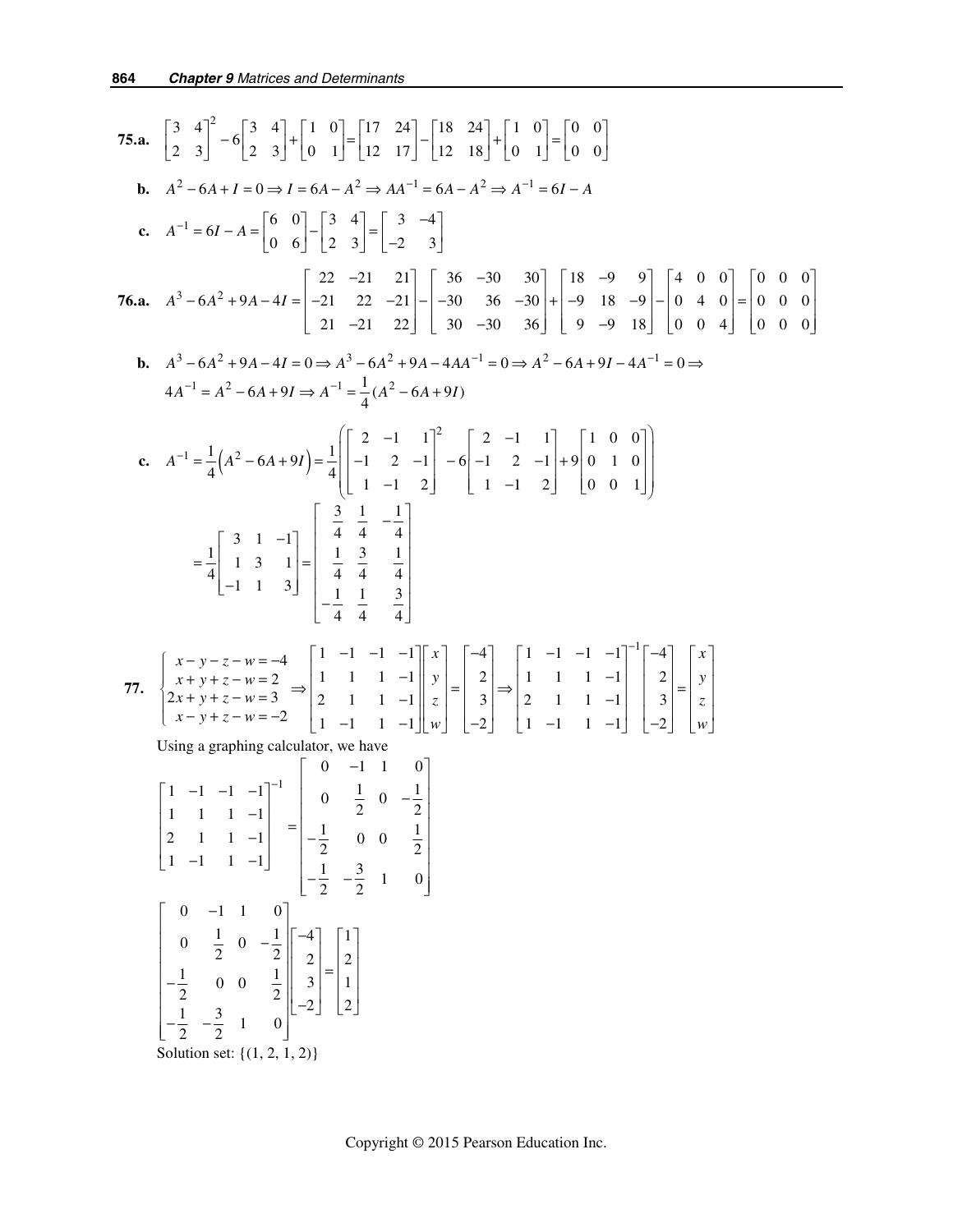78. 
$$
\begin{bmatrix} x+y+z-w=1 \ x-y-z+w=1 \ x-y+z+w=1 \ y+y+z+w=3 \ y+w=4 \ y+w=5 \end{bmatrix} \begin{bmatrix} 1 & 1 & 1 & -1 \ 1 & -1 & 1 & 1 \ 1 & 1 & 1 & 1 \end{bmatrix} \begin{bmatrix} x \ y \ z \end{bmatrix} = \begin{bmatrix} 1 \ 1 \ 1 \ 1 \end{bmatrix} \Rightarrow \begin{bmatrix} 1 \ 1 \ 1 \ 1 \ 1 \end{bmatrix} = \begin{bmatrix} 1 \ 1 \ 1 \ 1 \end{bmatrix} = \begin{bmatrix} x \ y \ z \end{bmatrix}
$$
  
\nUsing a graphing calculator, we have  
\nUsing a graphing calculator, we have  
\n
$$
\begin{bmatrix} 1 & 1 & 1 & -1 \ 1 & -1 & 1 & 1 \ 1 & 1 & 1 & 1 \end{bmatrix} = \begin{bmatrix} \frac{1}{2} & \frac{1}{2} & 0 & 0 \\ -\frac{1}{2} & 0 & -\frac{1}{2} & 1 \\ \frac{1}{2} & -\frac{1}{2} & \frac{1}{2} & -\frac{1}{2} \\ -\frac{1}{2} & 0 & 0 & \frac{1}{2} \end{bmatrix} = \begin{bmatrix} \frac{1}{2} & \frac{1}{2} & 0 & 0 \\ -\frac{1}{2} & 0 & -\frac{1}{2} & 1 \\ \frac{1}{2} & -\frac{1}{2} & \frac{1}{2} & -\frac{1}{2} \\ -\frac{1}{2} & 0 & 0 & \frac{1}{2} \end{bmatrix} = \begin{bmatrix} \frac{1}{2} & \frac{1}{2} & -\frac{1}{2} \\ \frac{1}{2} & -\frac{1}{2} & \frac{1}{2} & -\frac{1}{2} \\ -\frac{1}{2} & 0 & 0 & \frac{1}{2} \end{bmatrix} = \begin{bmatrix} 1 & 1 \ -1 & 1 \ -1 & 1 \end{bmatrix}
$$
  
\nSolution set:  $\{(1, 2, -1, 1)\}$   
\n79. **a.**  $ABB^{-1} = AB = AB = 4 = \begin{bmatrix} 1 & 3 \ 3 & 4 \end{bmatrix} = \begin{bmatrix} 1 & 3 \ 0 & 2 \end{bmatrix} = \begin{bmatrix} -1 & 7 \ -3 &$ 

**80.a.** Yes.  $ad - bd = x^2 + 2x + 2$ .  $x^2 + 2x + 2 = 0$  has no real zeros, so the matrix is invertible.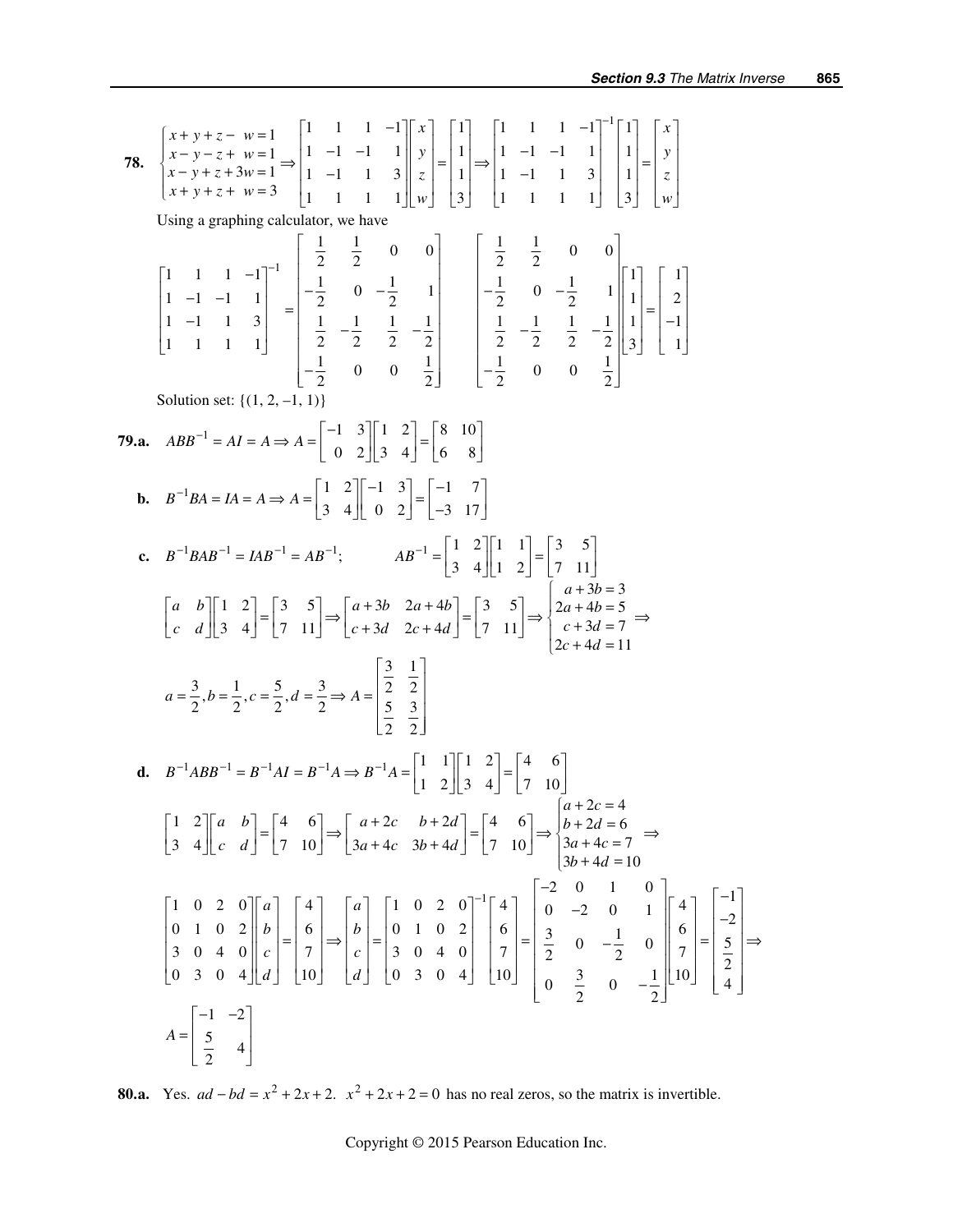**b.** No.  $ad - bc = x^2 - 6x + 8$ .  $x^2 - 6x + 8 = 0 \Rightarrow x = 2$  or  $x = 4$ , so the matrix is not invertible for those values of *x*.

#### **9.3 Critical Thinking/Discussion/Writing**

**81.a.** True. 
$$
A^2B = AAB = ABA = BAA = BA^2
$$

**b.** False. For example, if  $A = I$  and  $B = -I$ , then  $A + B = \begin{bmatrix} 1 & 0 \\ 0 & 1 \end{bmatrix} + \begin{bmatrix} -1 & 0 \\ 0 & -1 \end{bmatrix} = \begin{bmatrix} 0 & 0 \\ 0 & 0 \end{bmatrix}$ , which is not invertible.

**82.** Let 
$$
A = \begin{bmatrix} 0 & -1 \\ 0 & 0 \end{bmatrix}
$$
. Then  $A^2 = \begin{bmatrix} 0 & 0 \\ 0 & 0 \end{bmatrix}$ .  
\n $I + A = \begin{bmatrix} 1 & 0 \\ 0 & 1 \end{bmatrix} + \begin{bmatrix} 0 & -1 \\ 0 & 0 \end{bmatrix} = \begin{bmatrix} 1 & -1 \\ 0 & 1 \end{bmatrix}$   
\n $(I + A)^{-1} = \begin{bmatrix} 1 & 1 \\ 0 & 1 \end{bmatrix}$   
\n $I - A = \begin{bmatrix} 1 & 0 \\ 0 & 1 \end{bmatrix} - \begin{bmatrix} 0 & -1 \\ 0 & 0 \end{bmatrix} = \begin{bmatrix} 1 & 1 \\ 0 & 1 \end{bmatrix}$ 

**83.** True. A matrix has an inverse if and only if it is square.

### **9.3 Maintaining Skills**

 **84.** 1 **85.** 1  **86.** −1 **87.** −1

**88.** 
$$
[-1 \t4] \begin{bmatrix} 2 \\ 3 \end{bmatrix} = [(-1)2 + 4(3)] = [10]
$$
  
\n**89.**  $\begin{bmatrix} -1 \\ -3 \end{bmatrix} [5 \t0] = \begin{bmatrix} -1(5) & -1(0) \\ -3(5) & -3(0) \end{bmatrix} = \begin{bmatrix} -5 & 0 \\ -15 & 0 \end{bmatrix}$   
\n**90.**  $3 \begin{bmatrix} 7 & 1 \\ 5 & -2 \end{bmatrix} = \begin{bmatrix} 21 & 3 \\ 15 & -6 \end{bmatrix}$   
\n**91.**  $(-1) \begin{bmatrix} -6 & 7 \\ 4 & -1 \end{bmatrix} = \begin{bmatrix} 6 & -7 \\ -4 & 1 \end{bmatrix}$ 

In exercises 92−95, be sure to check the solution in the original equations.

92. 
$$
\begin{cases} 2x - 3y = 16 & (1) \\ x - y = 7 & (2) \end{cases}
$$
  
Solve equation (2) for *x* in terms of *y*.  
 $x = y + 7$   
Substitute the expression for *x* in equation (1)  
and solve for *y*.  

$$
2(y+7)-3y = 16 \Rightarrow 2y+14-3y = 16 \Rightarrow -y = 2 \Rightarrow y = -2
$$

Substitute  $y = -2$  in equation (2) and solve for *x*.

$$
x - (-2) = 7 \Rightarrow x = 5
$$

Solution set:  $\{(5, -2)\}\$ 

93. 
$$
\begin{cases} 16x - 9y = -5 & (1) \\ 10x + 18y = -11 & (2) \end{cases}
$$

Multiply equation (1) by 2, then add the resulting equation and equation (2).  $32x - 18y = -10$  $10x + 18y = -11$  $42x = -21 \Rightarrow x = -\frac{1}{2}$ 

Substitute  $x = -\frac{1}{2}$  in equation (2) and solve for *y*.

$$
10\left(-\frac{1}{2}\right) + 18y = -11 \Rightarrow -5 + 18y = -11 \Rightarrow
$$
  

$$
18y = -6 \Rightarrow y = -\frac{1}{3}
$$
  
Solution set: 
$$
\left\{ \left( -\frac{1}{2}, -\frac{1}{3} \right) \right\}
$$

**94.** 
$$
\begin{cases} x - y + 5z = -6 & (1) \\ 3x + 3y - z = 10 & (2) \\ x + 3y + 2z = 5 & (3) \end{cases}
$$

Write the augmented matrix.

$$
\begin{bmatrix} 1 & -1 & 5 & -6 \ 3 & 3 & -1 & 10 \ 1 & 3 & 2 & 5 \end{bmatrix}
$$

Now use Gauss-Jordan elimination to solve the system.

$$
\begin{bmatrix} 1 & -1 & 5 & -6 \ 3 & 3 & -1 & 10 \ 1 & 3 & 2 & 5 \ \end{bmatrix}
$$
  
\n
$$
\xrightarrow{-3R_1 + R_2 \to R_2} \begin{bmatrix} 1 & -1 & 5 & -6 \ 0 & 6 & -16 & 28 \ 0 & -4 & 3 & -11 \ \end{bmatrix}
$$
  
\n
$$
\xrightarrow{\frac{2}{3}R_2 + R_3 \to R_3} \begin{bmatrix} 1 & -1 & 5 & -6 \ 0 & -4 & 3 & -11 \ 0 & 6 & -16 & 28 \ 0 & 0 & -\frac{23}{3} & \frac{23}{3} \ \end{bmatrix}
$$
  
\n
$$
\xrightarrow{-\frac{3}{23}R_3 \to R_3} \begin{bmatrix} 1 & -1 & 5 & -6 \ 0 & 0 & -\frac{23}{3} & \frac{23}{3} \ 0 & 0 & -16 & 28 \ 0 & 0 & 1 & -1 \ \end{bmatrix}
$$

(*continued on next page*)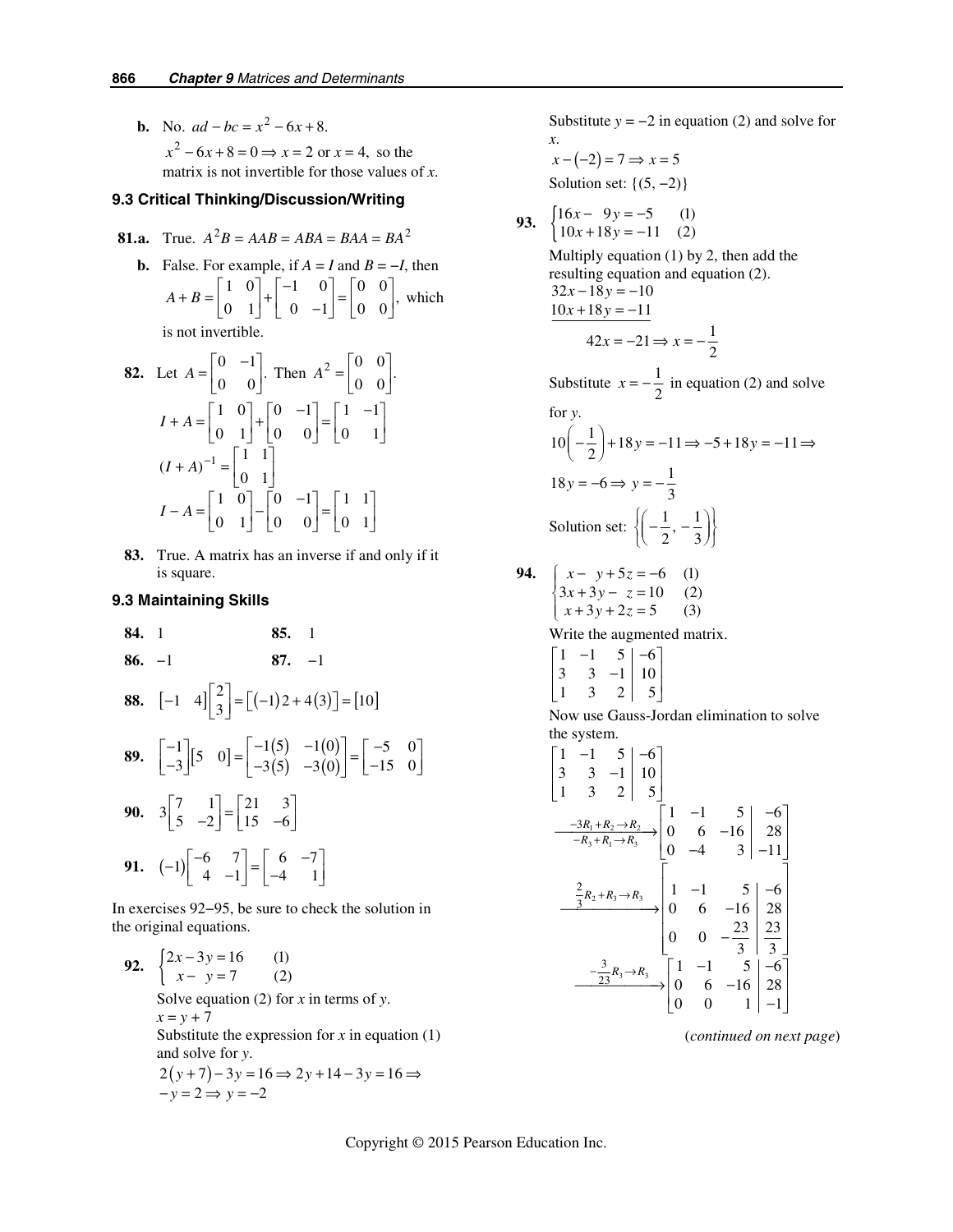(*continued*)

$$
\frac{R_1 - 5R_3 \to R_1}{\frac{1}{6}(16R_3 + R_2) \to R_3} \begin{bmatrix} 1 & -1 & 0 & -1 \\ 0 & 1 & 0 & 2 \\ 0 & 0 & 1 & -1 \end{bmatrix}
$$

$$
\xrightarrow{\begin{subarray}{l} R_1 + R_1 \to R_1 \\ R_2 \to R_3 \end{subarray}} \begin{bmatrix} 1 & 0 & 0 & 1 \\ 0 & 1 & 0 & 2 \\ 0 & 0 & 1 & -1 \end{bmatrix}
$$

Solution set:  $\{(1, 2, -1)\}$ 

**95.** 
$$
\begin{cases} 2x - y + 2z = 3 & (1) \\ 2x + 2y - z = 0 & (2) \\ -x + 2y + 2z = -12 & (3) \end{cases}
$$

Write the augmented matrix.

$$
\begin{bmatrix} 2 & -1 & 2 & 3 \ 2 & 2 & -1 & 0 \ -1 & 2 & 2 & -12 \end{bmatrix}
$$

Now use Gauss-Jordan elimination to solve the system.

$$
\begin{bmatrix} 2 & -1 & 2 & 3 \ 2 & 2 & -1 & 0 \ -1 & 2 & 2 & -12 \ \end{bmatrix}
$$
  
\n
$$
\xrightarrow{R_2 - R_1 \rightarrow R_2} \begin{bmatrix} 2 & -1 & 2 & 3 \ 0 & 3 & -3 & -3 \ 0 & 3 & 6 & -21 \ \end{bmatrix}
$$
  
\n
$$
\xrightarrow{\frac{1}{9}(R_3 - R_2) \rightarrow R_3} \begin{bmatrix} 2 & -1 & 2 & 3 \ 0 & 3 & -3 & -3 \ 0 & 0 & 1 & -2 \ \end{bmatrix}
$$
  
\n
$$
\xrightarrow{\frac{1}{3}(R_2 + 3R_3) \rightarrow R_2} \begin{bmatrix} 2 & -1 & 0 & 7 \ 0 & 0 & 1 & 0 & -3 \ 0 & 0 & 1 & -2 \ \end{bmatrix}
$$
  
\n
$$
\xrightarrow{\frac{1}{3}(R_2 + 3R_3) \rightarrow R_2} \begin{bmatrix} 2 & -1 & 0 & 7 \ 0 & 1 & 0 & -3 \ 0 & 0 & 1 & -2 \ \end{bmatrix}
$$

Solution set:  $\{(2, -3, -2)\}$ 

# **9.4 Determinants and Cramer's Rule**

# **9.4 Practice Problems**

**1. a.** 
$$
\begin{vmatrix} 5 & 1 \ 3 & -7 \end{vmatrix} = 5(-7) - 1(3) = -38
$$
  
**b.**  $\begin{vmatrix} 2 & -9 \ -4 & 18 \end{vmatrix} = 2(18) - (-9)(-4) = 0$ 

2. a. 
$$
M_{11} = \begin{bmatrix} \frac{4}{7} & -1 & -2 \\ 4 & 5 & 6 \\ 7 & 1 & 2 \end{bmatrix} = \begin{vmatrix} 5 & 6 \\ 1 & 2 \end{vmatrix}
$$
  
\n $= (5)(2) - 6(1) = 4$   
\n $M_{23} = \begin{bmatrix} 3 & -1 & 2 \\ 4 & 5 & 6 \\ 7 & 1 & 2 \end{bmatrix} = \begin{vmatrix} 3 & -1 \\ 7 & 1 \end{vmatrix}$   
\n $= 3(1) - (-1)(7) = 10$   
\n $M_{32} = \begin{bmatrix} 3 & -1 & 2 \\ 4 & 5 & 6 \\ -7 & 1 & -2 \end{bmatrix} = \begin{vmatrix} 3 & 2 \\ 4 & 6 \end{vmatrix}$   
\n $= 3(6) - 2(4) = 10$   
\nb.  $A_{11} = (-1)^{1+1}M_{11} = 4$   
\n $A_{23} = (-1)^{2+3}M_{23} = -10$   
\n $A_{32} = (-1)^{3+2}M_{32} = -10$ 

 **3.** Expand by the third row:

$$
\begin{vmatrix} 2 & -3 & 7 \ -2 & -1 & 9 \ 0 & 2 & -9 \ \end{vmatrix}
$$
  
=  $a_{31}A_{31} + a_{32}A_{32} + a_{33}A_{33}$   
=  $0 + 2(-1)^{3+2} \begin{vmatrix} 2 & 7 \ -2 & 9 \ \end{vmatrix} - 9(-1)^{3+3} \begin{vmatrix} 2 & -3 \ -2 & -1 \ \end{vmatrix}$   
=  $0 - 2(32) - 9(-8) = 8$ 

**4.** 
$$
D = \begin{vmatrix} 2 & 3 \ 5 & 9 \end{vmatrix} = 3, D_x = \begin{vmatrix} 7 & 3 \ 4 & 9 \end{vmatrix} = 51
$$
  
\n $D_y = \begin{vmatrix} 2 & 7 \ 5 & 4 \end{vmatrix} = -27$   
\n $x = \frac{D_x}{D} = \frac{51}{3} = 17; y = \frac{D_y}{D} = \frac{-27}{3} = -9$ 

The solution is  $\{(17, -9)\}.$ 

5. 
$$
D = \begin{vmatrix} 3 & 2 & 1 \ 4 & 3 & 1 \ 5 & 1 & 1 \end{vmatrix} = -3
$$
,  $D_x = \begin{vmatrix} 4 & 2 & 1 \ 5 & 3 & 1 \ 9 & 1 & 1 \end{vmatrix} = -6$   
\n $D_y = \begin{vmatrix} 3 & 4 & 1 \ 4 & 5 & 1 \ 5 & 9 & 1 \end{vmatrix} = 3$ ,  $D_z = \begin{vmatrix} 3 & 2 & 4 \ 4 & 3 & 5 \ 5 & 1 & 9 \end{vmatrix} = 0$   
\n $x = \frac{D_x}{D} = \frac{-6}{-3} = 2$ ;  $y = \frac{D_y}{D} = \frac{3}{-3} = -1$   
\n $z = \frac{D_z}{D} = \frac{0}{-3} = 0$   
\nSolution set: {(2, -1, 0)}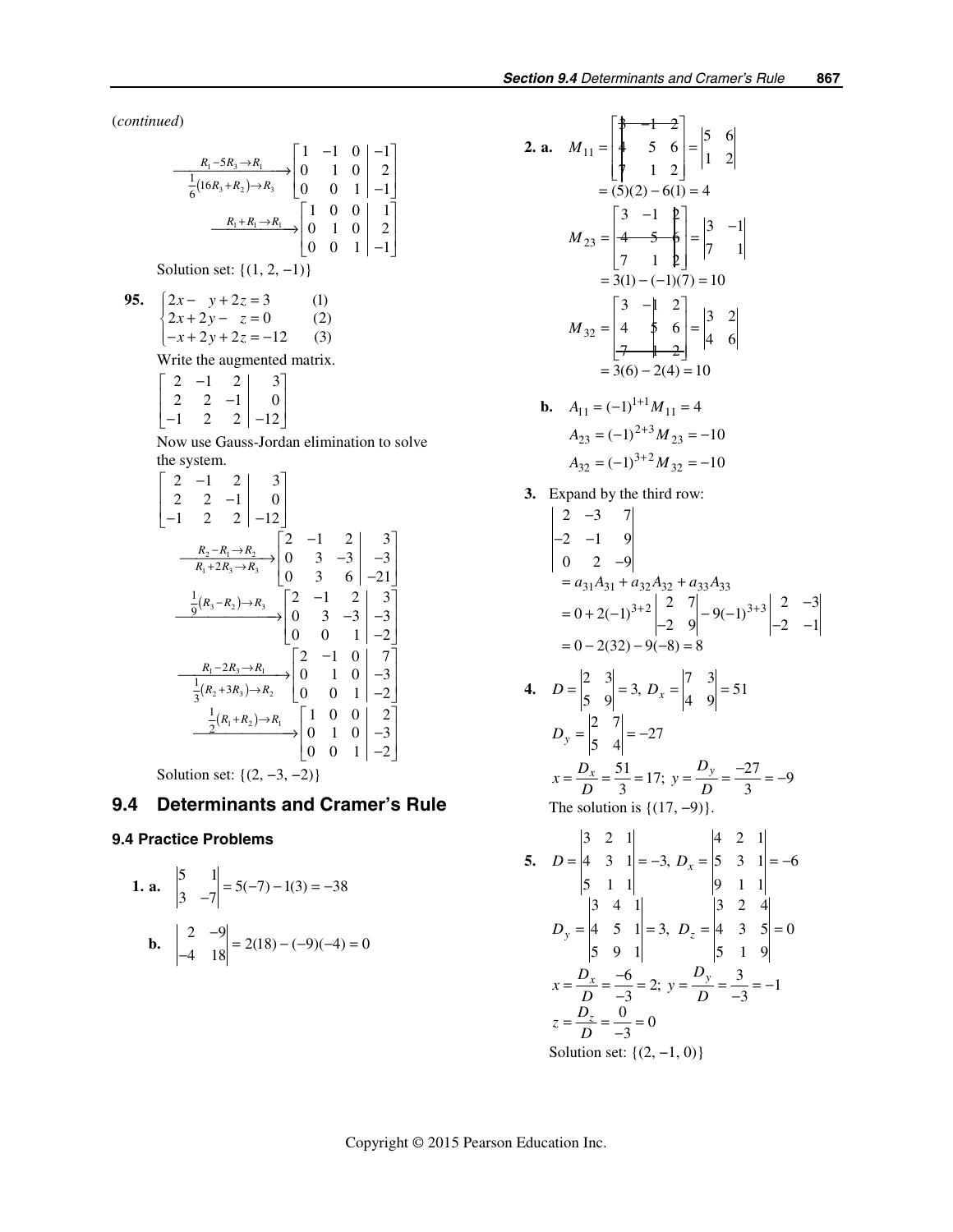### **9.4 Basic Concepts and Skills**

1. The determinant of 
$$
\begin{bmatrix} a & b \\ c & d \end{bmatrix}
$$
 is ad - bc.

- **2.** The minor of an element is the determinant you get by deleting the row and column containing that element.
- **3.** To expand an  $n \times n$  determinant, you multiply each element of some row (or column) by its cofactor and add the result.
- **4.** A system of *n* linear equations in *n* variables has a unique solution provided the determinant of the coefficient matrix is not zero.
- **5.** False.
- **6.** False. Each element is multiplied by its cofactor.

7. 
$$
\begin{vmatrix} 2 & 3 \\ 4 & 5 \end{vmatrix} = 2(5) - 4(3) = -2
$$
  
\n8.  $\begin{vmatrix} 3 & -5 \\ 1 & 4 \end{vmatrix} = 3(4) - (-5)(1) = 17$   
\n9.  $\begin{vmatrix} 4 & -2 \\ 3 & -3 \end{vmatrix} = 4(-3) - (-2)(3) = -6$   
\n10.  $\begin{vmatrix} -2 & \frac{1}{2} \\ 3 & 1 \end{vmatrix} = (-2)(1) - (\frac{1}{2})(3) = -\frac{7}{2}$   
\n11.  $\begin{vmatrix} -1 & -3 \\ -4 & -5 \end{vmatrix} = (-1)(-5) - (-3)(-4) = -7$   
\n12.  $\begin{vmatrix} \frac{1}{2} & \frac{1}{3} \\ \frac{1}{4} & \frac{1}{6} \end{vmatrix} = (\frac{1}{2})(\frac{1}{6}) - (\frac{1}{3})(\frac{1}{4}) = 0$   
\n13.  $\begin{vmatrix} \frac{3}{8} & \frac{1}{2} \\ -\frac{1}{9} & 5 \end{vmatrix} = (\frac{3}{8})(5) - (\frac{1}{2})(-\frac{1}{9}) = \frac{139}{72}$   
\n14.  $\begin{vmatrix} -\frac{1}{2} & \frac{1}{3} \\ \frac{1}{4} & -\frac{1}{3} \end{vmatrix} = (-\frac{1}{2})(-\frac{1}{3}) - (\frac{1}{3})(\frac{1}{4}) = \frac{1}{12}$ 

15. 
$$
\begin{vmatrix} \sqrt{a} & \sqrt{b} \\ \sqrt{b} & \sqrt{a} \end{vmatrix} = a - b
$$
  
\n16.  $\begin{vmatrix} \sqrt{3} & 1 \\ -1 & \sqrt{3} \end{vmatrix} = (\sqrt{3})^2 - 1(-1) = 4$   
\n17. a.  $M_{21} = \begin{bmatrix} p & -3 & 4 \\ h & 1 & 2 \\ 0 & 1 & 2 \end{bmatrix} = \begin{vmatrix} -3 & 4 \\ 1 & 2 \end{vmatrix}$   
\n $= (-3)(2) - 4(1) = -10$   
\nb.  $M_{23} = \begin{bmatrix} 2 & -3 & 4 \\ 1 & 1 & 2 \\ 0 & 1 & 2 \end{bmatrix} = \begin{vmatrix} 2 & -3 \\ 0 & 1 \end{vmatrix} = 2(1) - 0 = 2$   
\nc.  $M_{32} = \begin{bmatrix} 2 & -\frac{4}{3} & 4 \\ 1 & -1 & 2 \\ 0 & 1 & 2 \end{bmatrix} = \begin{vmatrix} 2 & 4 \\ 1 & 2 \end{vmatrix} = 2(2) - 4(1) = 0$   
\n18. a.  $A_{21} = (-1)^{2+1} M_{21} = 10$   
\nb.  $A_{23} = (-1)^{3+2} M_{32} = -2$   
\nc.  $A_{32} = (-1)^{3+2} M_{32} = 0$   
\n19. a.  $M_{11} = \begin{bmatrix} p & -3 & 4 \\ 1 & -1 & 2 \\ 0 & 1 & 2 \end{bmatrix} = \begin{vmatrix} -1 & 2 \\ 1 & 2 \end{vmatrix}$   
\n $= (-1)(2) - 2(1) = -4$   
\nb.  $M_{22} = \begin{bmatrix} 2 & -\frac{1}{3} & 4 \\ 1 & -1 & 2 \\ 0 & 1 & 2 \end{bmatrix} = \begin{vmatrix} -3 & 4 \\ -1 & 2 \\ 0 & 2 \end{vmatrix} = 4$   
\nc.  $M_{31} = \begin{bmatrix} p & -3 & 4 \\ 1 & -1 & 2 \\ 0 & 1 & 2 \end{bmatrix} = \begin{vmatrix} -3 & 4 \\ -1 & 2 \\ -1 & 2 \end{vmatrix}$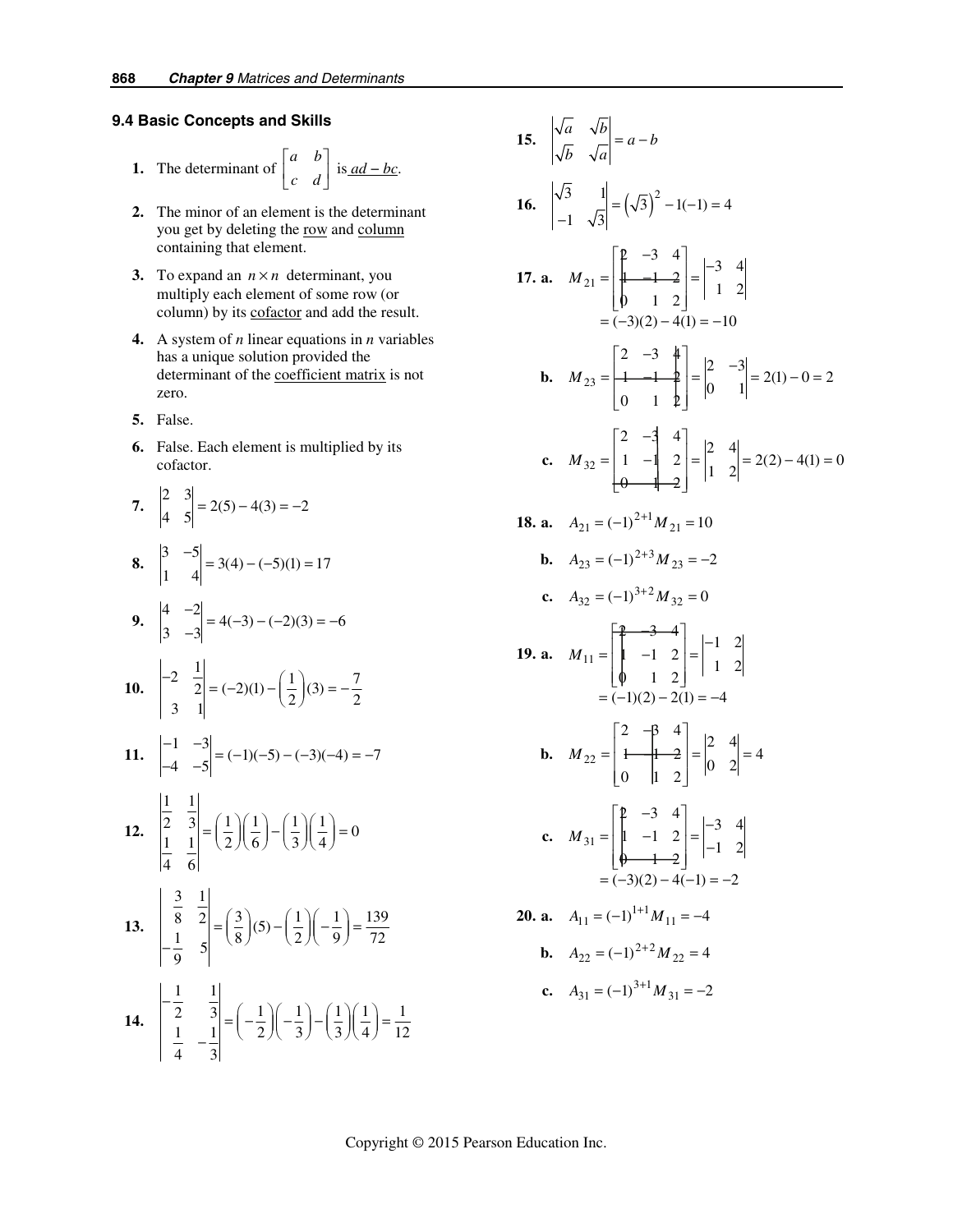**21.** Expand by the third row:

$$
\begin{vmatrix} 1 & 0 & -1 \ 0 & 2 & 2 \ -1 & 0 & 0 \ \end{vmatrix} = a_{31}A_{31} + a_{32}A_{32} + a_{33}A_{33}
$$
  
= -1(-1)<sup>3+1</sup> $\begin{vmatrix} 0 & -1 \ 2 & 2 \ \end{vmatrix} + 0 + 0 = -2$ 

 **22.** Expand by the second column:  $1^2 - 1$ 

$$
\begin{vmatrix} 2 & 0 & \frac{1}{2} \\ 1 & 0 & 2 \\ 4 & 0 & -5 \end{vmatrix} = a_{12}A_{12} + a_{22}A_{22} + a_{32}A_{32} = 0
$$

 **23.** Expand by the third row:

$$
\begin{vmatrix} 1 & 2 & 3 \ 0 & 3 & 4 \ 0 & 0 & 4 \ \end{vmatrix} = a_{31}A_{31} + a_{32}A_{32} + a_{33}A_{33}
$$

$$
= 0 + 0 + 4(-1)^{3+3} \begin{vmatrix} 1 & 2 \ 0 & 3 \end{vmatrix} = 12
$$

**24.** Expand by the first column:

$$
\begin{vmatrix} 2 & 3 & 4 \ 0 & -4 & 6 \ 0 & 0 & -5 \ \end{vmatrix} = a_{11}A_{11} + a_{21}A_{21} + a_{31}A_{31}
$$

$$
= 2(-1)^{1+1} \begin{vmatrix} -4 & 6 \ 0 & -5 \end{vmatrix} + 0 + 0 = 40
$$

**25.** Expand by the first row:

$$
\begin{vmatrix} 1 & 0 & 0 \ 2 & 0 & 0 \ 3 & 4 & 5 \ \end{vmatrix} = a_{11}A_{11} + a_{12}A_{12} + a_{13}A_{13}
$$

$$
= 1(-1)^{1+1} \begin{vmatrix} 0 & 0 \ 4 & 5 \end{vmatrix} + 0 + 0 = 0
$$

**26.** Expand by the first row:

$$
\begin{vmatrix} -1 & 0 & 0 \ 3 & 2 & 0 \ 4 & 5 & -3 \ \end{vmatrix} = a_{11}A_{11} + a_{12}A_{12} + a_{13}A_{13}
$$

$$
= -1(-1)^{1+1} \begin{vmatrix} 2 & 0 \ 5 & -3 \end{vmatrix} + 0 + 0 = 6
$$

 **27.** Expand by the first row:

$$
\begin{vmatrix} 1 & 6 & 0 \ 2 & 5 & 3 \ 3 & 4 & 0 \ \end{vmatrix} = a_{11}A_{11} + a_{12}A_{12} + a_{13}A_{13}
$$
  
= 1(-1)<sup>1+1</sup>  $\begin{vmatrix} 5 & 3 \ 4 & 0 \end{vmatrix} + 6(-1)^{1+2} \begin{vmatrix} 2 & 3 \ 3 & 0 \end{vmatrix} + 0$   
= -12 - 6(-9) = 42

 **28.** Expand by the first row:

$$
\begin{vmatrix} 1 & 0 & 2 \ 0 & 5 & 7 \ 3 & 1 & 0 \ \end{vmatrix} = a_{11}A_{11} + a_{12}A_{12} + a_{13}A_{13}
$$
  
= 1(-1)<sup>1+1</sup>  $\begin{vmatrix} 5 & 7 \ 1 & 0 \ \end{vmatrix} + 0 + 2(-1)^{1+3} \begin{vmatrix} 0 & 5 \ 3 & 1 \ \end{vmatrix}$   
= -7 + 2(-15) = -37

**29.** Expand by the first row:

$$
\begin{vmatrix} 3 & 4 & 1 \ 1 & 4 & 3 \ 4 & 3 & 1 \ \end{vmatrix} = a_{11}A_{11} + a_{12}A_{12} + a_{13}A_{13}
$$
  
= 3(-1)<sup>1+1</sup> $\begin{vmatrix} 4 & 3 \ 3 & 1 \end{vmatrix} + 4(-1)^{1+2} \begin{vmatrix} 1 & 3 \ 4 & 1 \end{vmatrix} + 1(-1)^{1+3} \begin{vmatrix} 1 & 4 \ 4 & 3 \end{vmatrix}$   
= 3(-5) - 4(-11) + 1(-13) = 16

**30.** Expand by the second row:

$$
\begin{vmatrix} 3 & 1 & -2 \ 4 & 0 & -4 \ 2 & -1 & -3 \ \end{vmatrix} = a_{21}A_{21} + a_{22}A_{22} + a_{23}A_{23}
$$
  
= 4(-1)<sup>2+1</sup>  $\begin{vmatrix} 1 & -2 \ -1 & -3 \ \end{vmatrix} + 0 - 4(-1)^{2+3} \begin{vmatrix} 3 & 1 \ 2 & -1 \ \end{vmatrix}$   
= -4(-5) + 0 + 4(-5) = 0

**31.** Expand by the first row:

$$
\begin{vmatrix} 0 & 1 & 6 \ 1 & 0 & 4 \ 8 & 3 & 1 \ \end{vmatrix} = a_{11}A_{11} + a_{12}A_{12} + a_{13}A_{13}
$$
  
= 0 + 1(-1)<sup>1+2</sup>  $\begin{vmatrix} 1 & 4 \ 8 & 1 \end{vmatrix} + 6(-1)^{1+3} \begin{vmatrix} 1 & 0 \ 8 & 3 \end{vmatrix}$   
= -1(-31) + 6(3) = 49

 **32.** Expand by the first row:

$$
\begin{vmatrix} 0 & 2 & 3 \ 1 & 0 & 1 \ 3 & 2 & 0 \ \end{vmatrix} = a_{11}A_{11} + a_{12}A_{12} + a_{13}A_{13}
$$
  
= 0 + 2(-1)<sup>1+2</sup>  $\begin{vmatrix} 1 & 1 \ 3 & 0 \end{vmatrix}$  + 3(-1)<sup>1+3</sup>  $\begin{vmatrix} 1 & 0 \ 3 & 2 \end{vmatrix}$   
= -2(-3) + 3(2) = 12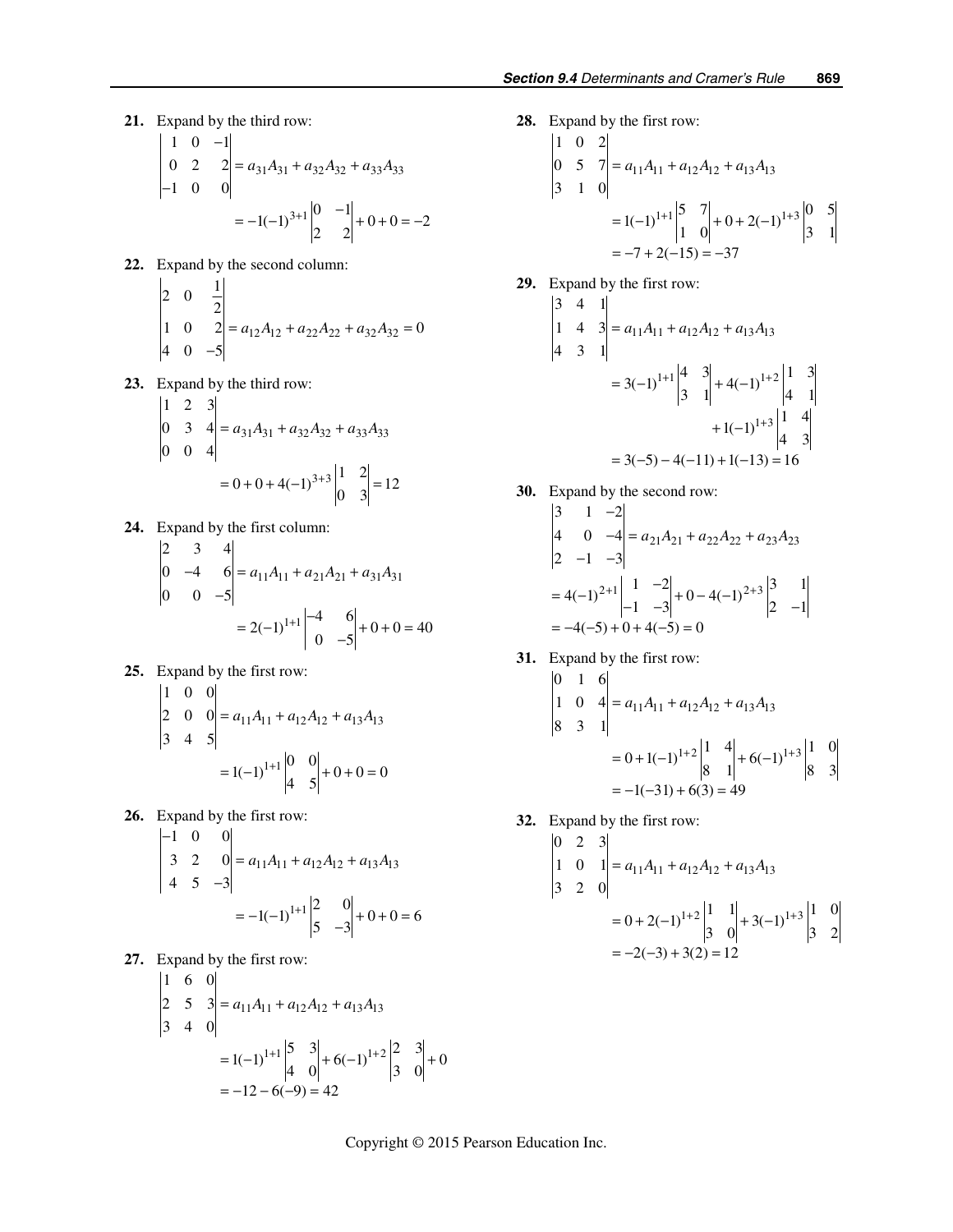**33.** Expand by the first row:  $11^{A}$ 11 +  $u$ 12 $A$ 12 +  $u$ 13 $A$ 13  $1+1$   $|u - v|$  +  $h(-1)^{1+2}$  $^{2}$  b( $h^{2}$ ) =  $a^{3}$  +  $h^{3}$ 0 0 0  $(-1)^{1+1}\begin{vmatrix} a & b \\ 0 & a \end{vmatrix} + b(-1)^{1+2}\begin{vmatrix} 0 & b \\ b & a \end{vmatrix} + 0$  $(a^2) - b(-b^2)$ *a b*  $a \quad b = a_{11}A_{11} + a_{12}A_{12} + a_{13}A$ *b a*  $a(-1)^{1+1}\begin{vmatrix} a & b \\ 0 & a \end{vmatrix} + b(-1)^{1+2}\begin{vmatrix} 0 & b \\ b & a \end{vmatrix}$  $a(a^2) - b(-b^2) = a^3 + b$  $+1 \begin{vmatrix} a & b \\ c & b \end{vmatrix} + b(1) +$  $= a_{11}A_{11} + a_{12}A_{12} +$  $= a(-1)^{1+1}\begin{bmatrix} a \\ c \end{bmatrix} + b(-1)^{1+2}\begin{bmatrix} a \\ c \end{bmatrix} +$  $= a(a<sup>2</sup>) - b(-b<sup>2</sup>) = a<sup>3</sup> +$ 

**34.** Expand by the first row:

$$
\begin{vmatrix} 0 & z & y \ z & 0 & x \ y & x & 0 \ \end{vmatrix} = a_{11}A_{11} + a_{12}A_{12} + a_{13}A_{13}
$$
  
= 0 + z(-1)<sup>1+2</sup>  $\begin{vmatrix} z & x \ y & 0 \ \end{vmatrix} + y(-1)^{1+3} \begin{vmatrix} z & 0 \ y & x \ \end{vmatrix}$   
= -z(-xy) + y(xz) = 2xyz

**35.** Expand by the first row:

$$
\begin{vmatrix} a & b & c \ c & a & b \ b & c & a \ \end{vmatrix} = a_{11}A_{11} + a_{12}A_{12} + a_{13}A_{13}
$$
  
\n
$$
= a(-1)^{1+1} \begin{vmatrix} a & b \ c & a \ \end{vmatrix} + b(-1)^{1+2} \begin{vmatrix} c & b \ b & a \ \end{vmatrix}
$$
  
\n
$$
+ c(-1)^{1+3} \begin{vmatrix} c & a \ b & c \ \end{vmatrix}
$$
  
\n
$$
= a(a^2 - bc) - b(ac - b^2) + c(c^2 - ab)
$$
  
\n
$$
= a^3 + b^3 + c^3 - 3abc
$$

**36.** Expand by the first row:

$$
\begin{vmatrix} u & v & w \ w & v & u \ u & v & w \end{vmatrix} = a_{11}A_{11} + a_{12}A_{12} + a_{13}A_{13}
$$
  
\n
$$
= u(-1)^{1+1} \begin{vmatrix} v & u \ v & w \end{vmatrix} + v(-1)^{1+2} \begin{vmatrix} w & u \ u & w \end{vmatrix} + w(-1)^{1+3} \begin{vmatrix} w & v \ w & v \end{vmatrix}
$$
  
\n
$$
= u(vw - vu) - v(w^2 - u^2) + w(vw - uv)
$$
  
\n
$$
= 0
$$

37. 
$$
D = \begin{vmatrix} 1 & 1 \ 1 & -1 \end{vmatrix} = -2, D_x = \begin{vmatrix} 0 & 1 \ -2 & -1 \end{vmatrix} = -6
$$
  
\n $D_y = \begin{vmatrix} 1 & 8 \ 1 & -2 \end{vmatrix} = -10$   
\n $x = \frac{-6}{-2} = 3, y = \frac{-10}{-2} = 5$   
\nThe solution is {(3, 5)}.

38. 
$$
D = \begin{vmatrix} 4 & 3 \ 2 & -5 \end{vmatrix} = -26, D_x = \begin{vmatrix} -1 & 3 \ 9 & -5 \end{vmatrix} = -22
$$
  
\n $D_y = \begin{vmatrix} 4 & -1 \ 2 & 9 \end{vmatrix} = 38$   
\n $x = \frac{-22}{-26} = \frac{11}{13}, y = \frac{38}{-26} = -\frac{19}{13}$   
\nThe solution is  $\{(\frac{11}{13}, -\frac{19}{13})\}$ .  
\n39.  $D = \begin{vmatrix} 5 & 3 \ 2 & 1 \end{vmatrix} = -1, D_x = \begin{vmatrix} 11 & 3 \ 4 & 1 \end{vmatrix} = -1$   
\n $D_y = \begin{vmatrix} 5 & 11 \ 2 & 4 \end{vmatrix} = -2$   
\n $x = \frac{-1}{-1} = 1, y = \frac{-2}{-1} = 2$   
\nThe solution is {(1, 2)}.  
\n40.  $D = \begin{vmatrix} 2 & -7 \ 5 & 6 \end{vmatrix} = 47, D_x = \begin{vmatrix} 13 & -7 \ 9 & 6 \end{vmatrix} = 141$   
\n $D_y = \begin{vmatrix} 2 & 13 \ 5 & 9 \end{vmatrix} = -47$   
\n $x = \frac{141}{47} = 3, y = \frac{-47}{47} = -1$   
\nThe solution is {(3, -1)}.  
\n41.  $D = \begin{vmatrix} 2 & 9 \ 3 & -2 \end{vmatrix} = -31, D_x = \begin{vmatrix} 4 & 9 \ 6 & -2 \end{vmatrix} = -62$   
\n $D_y = \begin{vmatrix} 2 & 4 \ 3 & 6 \end{vmatrix} = 0$   
\n $x = \frac{-62}{-31} = 2, y = \frac{0}{-31} = 0$   
\nThe solution is {(2, 0)}.  
\n42.  $D = \begin{vmatrix} 5 & 3 \ 2 & -5 \end{vmatrix} = -31, D_x = \begin{vmatrix} 1 & 3 \ -12 & -5 \end{vmatrix} = 31$   
\n $D_y = \begin{vmatrix} 5 & 3 \ 2 & -12 \$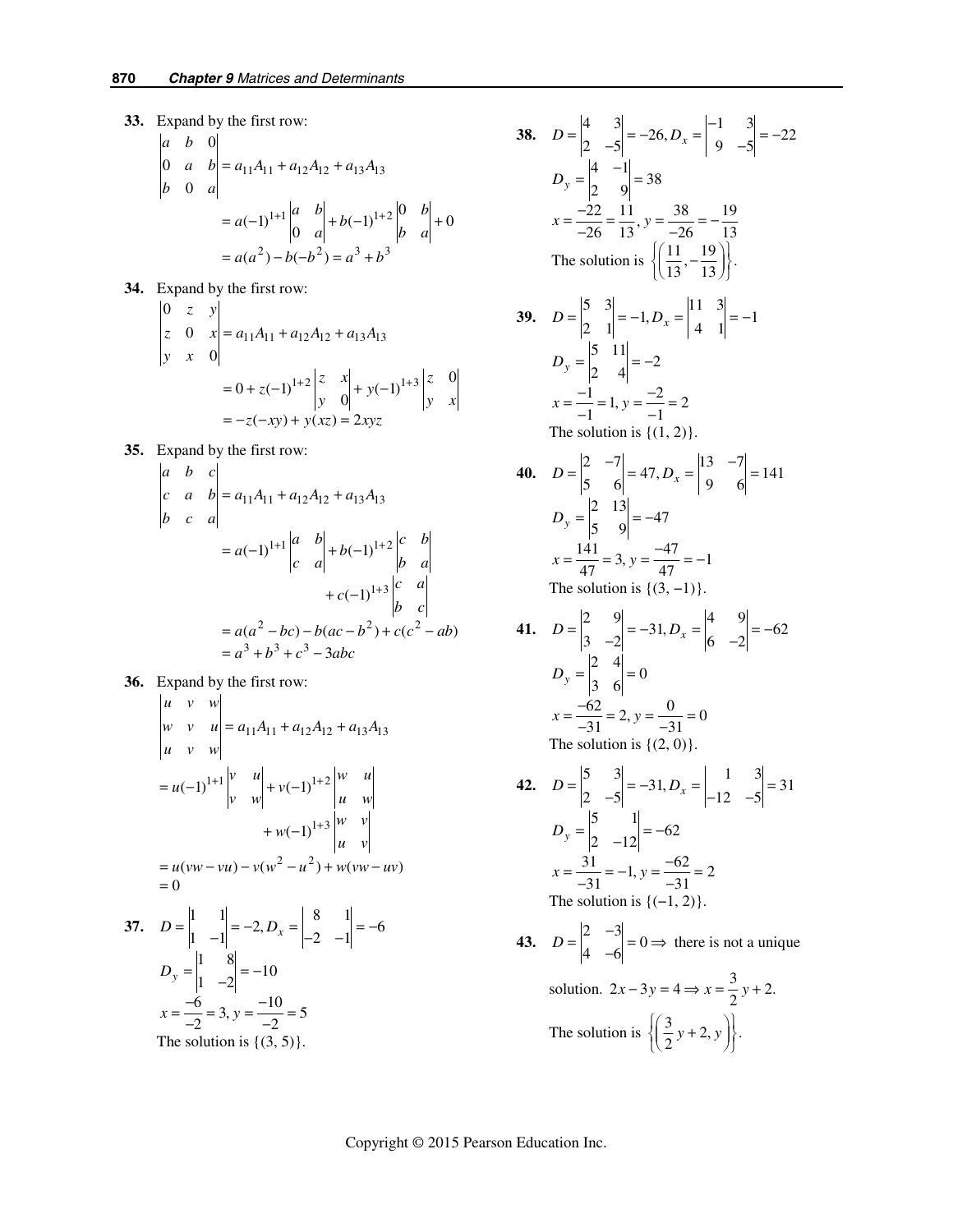**44.**  $D = \begin{vmatrix} 3 & 1 \\ 6 & 2 \end{vmatrix} = 0 \Rightarrow$  there is not a unique solution.  $3x + y = 2 \implies y = -3x + 2$ . The solution is  $\{(x, -3x + 2)\}.$ 

45. Let 
$$
u = \frac{1}{x}
$$
 and  $v = \frac{1}{y}$ . Then 
$$
\begin{cases} \frac{2}{x} + \frac{3}{y} = 2\\ \frac{5}{x} + \frac{8}{y} = \frac{31}{6} \end{cases} \Rightarrow
$$

$$
\begin{cases} 2u + 3v = 2\\ 5u + 8v = \frac{31}{6} \end{cases} \Rightarrow D = \begin{vmatrix} 2 & 3\\ 5 & 8 \end{vmatrix} = 1,
$$

$$
D_u = \begin{vmatrix} 2 & 3\\ 31 & 8\\ 6 & 2 \end{vmatrix} = \frac{1}{2}, D_v = \begin{vmatrix} 2 & 2\\ 5 & \frac{31}{6} \end{vmatrix} = \frac{1}{3} \Rightarrow
$$

$$
u = \frac{1}{2}, v = \frac{1}{3} \Rightarrow x = 2, y = 3
$$
The solution is {(2, 3)}.

46. Let 
$$
u = \frac{1}{x}
$$
 and  $v = \frac{1}{y}$ . Then  
\n
$$
\begin{cases}\n\frac{3}{x} - \frac{6}{y} = 2 \\
\frac{4}{x} + \frac{7}{y} = -3\n\end{cases} \Rightarrow \begin{cases}\n3u - 6v = 2 \\
4u + 7v = -3\n\end{cases} \Rightarrow D = \begin{vmatrix}\n3 & -6 \\
4 & 7\n\end{vmatrix} = 45, D_u = \begin{vmatrix}\n2 & -6 \\
-3 & 7\n\end{vmatrix} = -4,
$$
\n
$$
D_v = \begin{vmatrix}\n3 & 2 \\
4 & -3\n\end{vmatrix} = -17 \Rightarrow u = -\frac{4}{45}, v = -\frac{17}{45} \Rightarrow x = -\frac{45}{4}, y = -\frac{45}{17}
$$
\nThe solution is  $\left\{\left(-\frac{45}{4}, -\frac{45}{17}\right)\right\}.$   
\n47.  $D = \begin{vmatrix}\n1 & -2 & 1 \\
3 & 1 & -1 \\
0 & 1 & 1\n\end{vmatrix} = 11, D_x = \begin{vmatrix}\n-1 & -2 & 1 \\
4 & 1 & -1 \\
1 & 1 & 1\n\end{vmatrix} = 11$   
\n
$$
D_y = \begin{vmatrix}\n1 & -1 & 1 \\
3 & 4 & -1 \\
0 & 1 & 1\n\end{vmatrix} = 11, D_z = \begin{vmatrix}\n1 & -2 & -1 \\
3 & 1 & 4 \\
0 & 1 & 1\n\end{vmatrix} = 0
$$

 $x = \frac{11}{11} = 1$ ,  $y = \frac{11}{11} = 1$ ,  $z = \frac{0}{11} = 0$ 

The solution is  $\{(1, 1, 0)\}.$ 

**48.**  130 430 0 1 3 = 37,  $D_x = |7 \t1 \t3| = 37$ 401 601 140 134 0 7  $3 = 37, D_z = |0 \t1 \t7| = 74$ 461 406  $x = \frac{37}{37} = 1$ ,  $y = \frac{37}{37} = 1$ ,  $z = \frac{74}{37} = 2$  $D = \begin{vmatrix} 0 & 1 & 3 \end{vmatrix} = 37, D_x = \begin{vmatrix} 7 & 1 & 3 \end{vmatrix} =$  $D_y = \begin{vmatrix} 0 & 7 & 3 \end{vmatrix} = 37, D_z = \begin{vmatrix} 0 & 1 & 7 \end{vmatrix} =$ The solution is  $\{(1, 1, 2)\}.$ **49.**   $1 \quad 1 \quad -1$   $-3 \quad 1 \quad -1$ 2 3 1 = -5,  $D_x = \begin{vmatrix} 2 & 3 & 1 \end{vmatrix} = -5$  $0 \quad 2 \quad 1$  1 2 1  $D = \begin{vmatrix} 2 & 3 & 1 \end{vmatrix} = -5, D_x$  $-1$   $-3$  1  $= |2 \quad 3 \quad 1| = -5, D_x = |2 \quad 3 \quad 1| = 1 \quad -3 \quad -1$   $1 \quad 1 \quad -3$ 2 2 1 = 5,  $D_7 = |2 \t3 \t2| = -15$ 0 1 1  $\vert$  0 2 1  $x = \frac{-5}{-5} = 1, y = \frac{5}{-5} = -1, z = \frac{-15}{-5} = 3$  $D_y = |2 \t 2 \t 1| = 5, D_z$  $-3$   $-1$   $\begin{vmatrix} 1 & 1 & -1 \\ 1 & 1 & -1 \end{vmatrix}$  $= |2 \t2 \t1| = 5, D_z = |2 \t3 \t2| = -$ **The solution is**  ${(1, −1, 3)}$ **50.**  3 1 1 10 1 1 1 1 -1 = -46,  $D_x = |0 \t1 -1| = -92$  $5 -9 0$  1  $-9 0$ 3 10 1 3 1 10 1 0  $-1 = -46, D_z = |1 \t1 \t0 = -138$  $5 \t1 \t0 \t5 \t-9 \t1$  $x = \frac{-92}{-46} = 2, y = \frac{-46}{-46} = 1, z = \frac{-138}{-46} = 3$  $D = \begin{vmatrix} 1 & 1 & -1 \end{vmatrix} = -46, D_x = \begin{vmatrix} 0 & 1 & -1 \end{vmatrix} = D_y = |1 \t 0 \t -1| = -46, D_z = |1 \t 1 \t 0| = -$ −9 0 | 1 − − The solution is  $\{(2, 1, 3)\}.$ **51.**   $1 \quad 1 \quad 1$   $3 \quad 1 \quad 1$ 2  $-3$   $5 = 22$ ,  $D_x = |4 -3 5| = 22$ 1 2  $-4$   $-1$  2  $-4$  $D = \begin{vmatrix} 2 & -3 & 5 \end{vmatrix} = 22, D_x = \begin{vmatrix} 4 & -3 & 5 \end{vmatrix} =$  $-4$   $-1$  2  $1 \quad 3 \quad 1$   $1 \quad 1 \quad 3$ 2 4 5  $= 22, D_z = |2 -3 4| = 22$  $1 -1 -4$   $1 2 -1$  $= |2 \t4 \t5| = 22, D_z = |2 \t-3 \t4| =$  $-1$   $-4$   $1$   $2$   $D_y = |2 \t 4 \t 5| = 22, D_z$  $x = \frac{22}{22} = 1, y = \frac{22}{22} = 1, z = \frac{22}{22} = 1$ The solution is  $\{(1, 1, 1)\}.$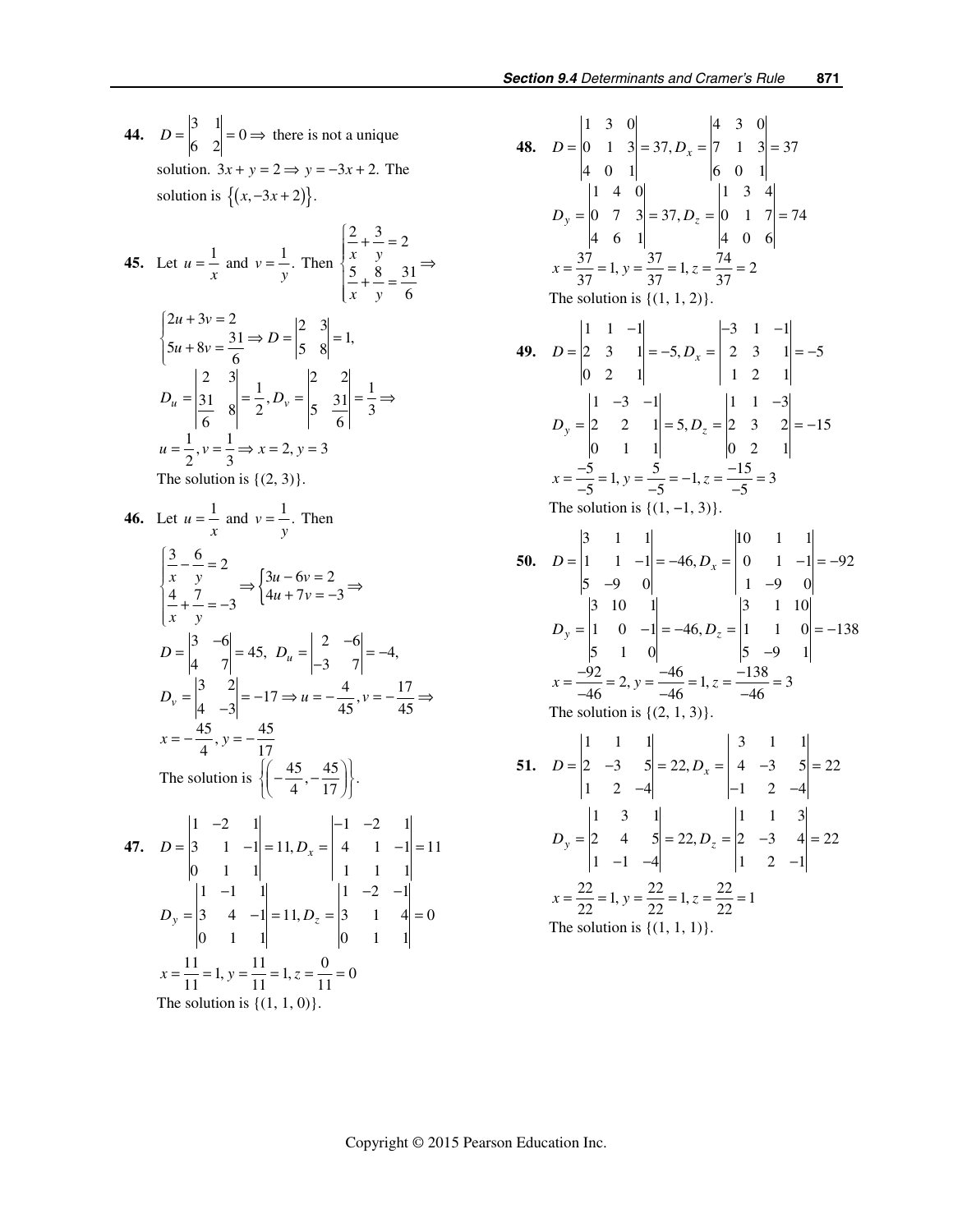**52.**  1 2  $-1$  | 3 2  $-1$ 3 -1  $1 = -10, D_x = |8 -1 1| = -30$ 1 1 1 0 1 1  $D = \begin{vmatrix} 3 & -1 & 1 \end{vmatrix} = -10, D_x$  $-1$  | 3 2 –  $= |3 -1 1| = -10, D_x = |8 -1 1| = -$ 1 3  $-1$  1 2 3 3 8 1 = 10,  $D_z = |3 -1 8| = 20$ 10 1 1 10  $D_y = \begin{vmatrix} 3 & 8 & 1 \end{vmatrix} = 10, D_z$ −  $= |3 \quad 8 \quad 1| = 10, D_{7} = |3 \quad -1 \quad 8| =$  $x = \frac{-30}{-10} = 3$ ,  $y = \frac{10}{-10} = -1$ ,  $z = \frac{20}{-10} = -2$ The solution is  $\{(3, -1, -2)\}$ **53.** 2  $-3$  5  $3 \quad 5 \quad -2 = -38$  $1 \t 2 \t -3$  $11 -3$  5  $7 \quad 5 \quad -2 = -38$ 4 2  $-3$ 2 11 5  $3 \quad 7 \quad -2 = -76$  $1 -4 -3$ 2  $-3$  11 3 5  $7 = -114$  $1 \t2 \t-4$  $x = \frac{-38}{-38} = 1$ ,  $y = \frac{-76}{-38} = 2$ ,  $z = \frac{-114}{-38} = 3$ *x y z D D D D* −  $= |3 \t 5 \t -2| = -$ − −  $= | 7 5 -2 | = -4$  2 –  $= |3 \t 7 \t -2| = -$ − − −  $= |3 \t 5 \t 7| = -$ − The solution is  $\{(1, 2, 3)\}.$ **54.**   $1 -3 = 0$   $1 -3 = 0$ 2  $-1$   $-4$  = 14,  $D_x =$   $|2$   $-1$   $-4$  = 62 0 1 2  $|4 \t1 \t2$  $1 \quad 1 \quad 0 \qquad \qquad 1 \quad -3 \quad 1$ 2 2  $-4 = 16$ ,  $D_z = |2 -1 2| = 20$  $0 \quad 4 \quad 2$  0 1 4  $x = \frac{62}{14} = \frac{31}{7}, y = \frac{16}{14} = \frac{8}{7}, z = \frac{20}{14} = \frac{10}{7}$ The solution is  $\left\{ \left( \frac{31}{7}, \frac{8}{7}, \frac{10}{7} \right) \right\}.$ *x*  $y = |2 \t 2 \t -4| = 10, D_z$  $D = |2 -1 -4| = 14, D$  $D_v = |2 \t2 -4| = 16, D$ − −  $= |2 -1 -4| = 14$ ,  $D_x = |2 -1 -4| =$ −  $= |2 \quad 2 \quad -4| = 16, D_{7} = |2 \quad -1 \quad 2| =$ **55.**   $5 \quad 2 \quad 1$  12 2 1 2 1 3 =  $-7, D_x = |13 \t1 \t3| = -7$ 3 2 4 19 2 4 5 12 1 5 2 12 2 13  $3 = -14$ ,  $D_z = |2 \t1 \t13 = -21$ 3 19 4 3 2 19  $x = \frac{-7}{-7} = 1$ ,  $y = \frac{-14}{-7} = 2$ ,  $z = \frac{-21}{-7} = 3$  $D = \begin{vmatrix} 2 & 1 & 3 \end{vmatrix} = -7, D_x = \begin{vmatrix} 13 & 1 & 3 \end{vmatrix} = D_y = \begin{vmatrix} 2 & 13 & 3 \end{vmatrix} = -14, D_z = \begin{vmatrix} 2 & 1 & 13 \end{vmatrix} = -1$ The solution is  $\{(1, 2, 3)\}.$ 

56. 
$$
D = \begin{vmatrix} 2 & 1 & 1 \\ 3 & -1 & -1 \\ 1 & 2 & -3 \end{vmatrix} = 25, D_x = \begin{vmatrix} 7 & 1 & 1 \\ -2 & -1 & -1 \\ -4 & 2 & -3 \end{vmatrix} = 25
$$
  
\n
$$
D_y = \begin{vmatrix} 2 & 7 & 1 \\ 3 & -2 & -1 \\ 1 & -4 & -3 \end{vmatrix} = 50, D_z = \begin{vmatrix} 2 & 1 & 7 \\ 3 & -1 & -2 \\ 1 & 2 & -4 \end{vmatrix} = 75
$$
  
\n
$$
x = \frac{25}{25} = 1, y = \frac{50}{25} = 2, z = \frac{75}{25} = 3
$$
  
\nThe solution is {(1, 2, 3)}.

#### **9.4 Applying the Concepts**

57. 
$$
A = |D| = \frac{1}{2} \begin{vmatrix} 1 & 2 & 1 \ -3 & 4 & 1 \ 4 & 6 & 1 \end{vmatrix} = 11
$$
  
\n58.  $A = |D| = \frac{1}{2} \begin{vmatrix} 3 & 1 & 1 \ 4 & 2 & 1 \ 5 & 4 & 1 \end{vmatrix} = \frac{1}{2}$   
\n59.  $A = |D| = \frac{1}{2} \begin{vmatrix} -2 & 1 & 1 \ -3 & -5 & 1 \ 2 & 4 & 1 \end{vmatrix} = \frac{21}{2} = 10.5$   
\n60.  $A = |D| = \frac{1}{2} \begin{vmatrix} -1 & 2 & 1 \ 2 & 4 & 1 \ 0 & 0 & 1 \end{vmatrix} = 4$   
\n61.  $\begin{vmatrix} 0 & 3 & 1 \ -1 & 1 & 1 \ 2 & 7 & 1 \end{vmatrix} = 0 \Rightarrow$  the points are collinear.  
\n62.  $\begin{vmatrix} 2 & 0 & 1 \ 1 & \frac{1}{2} & 1 \ 4 & -1 & 1 \end{vmatrix} = 0 \Rightarrow$  the points are collinear.  
\n63.  $\begin{vmatrix} 0 & -4 & 1 \ 3 & -2 & 1 \ 1 & -4 & 1 \end{vmatrix} = -2 \Rightarrow$  the points are not collinear.  
\n64.  $\begin{vmatrix} 0 & -\frac{1}{4} & 1 \ 1 & -1 & 1 \ 2 & -2 & 1 \end{vmatrix} = -\frac{1}{4} \Rightarrow$  the points are not collinear.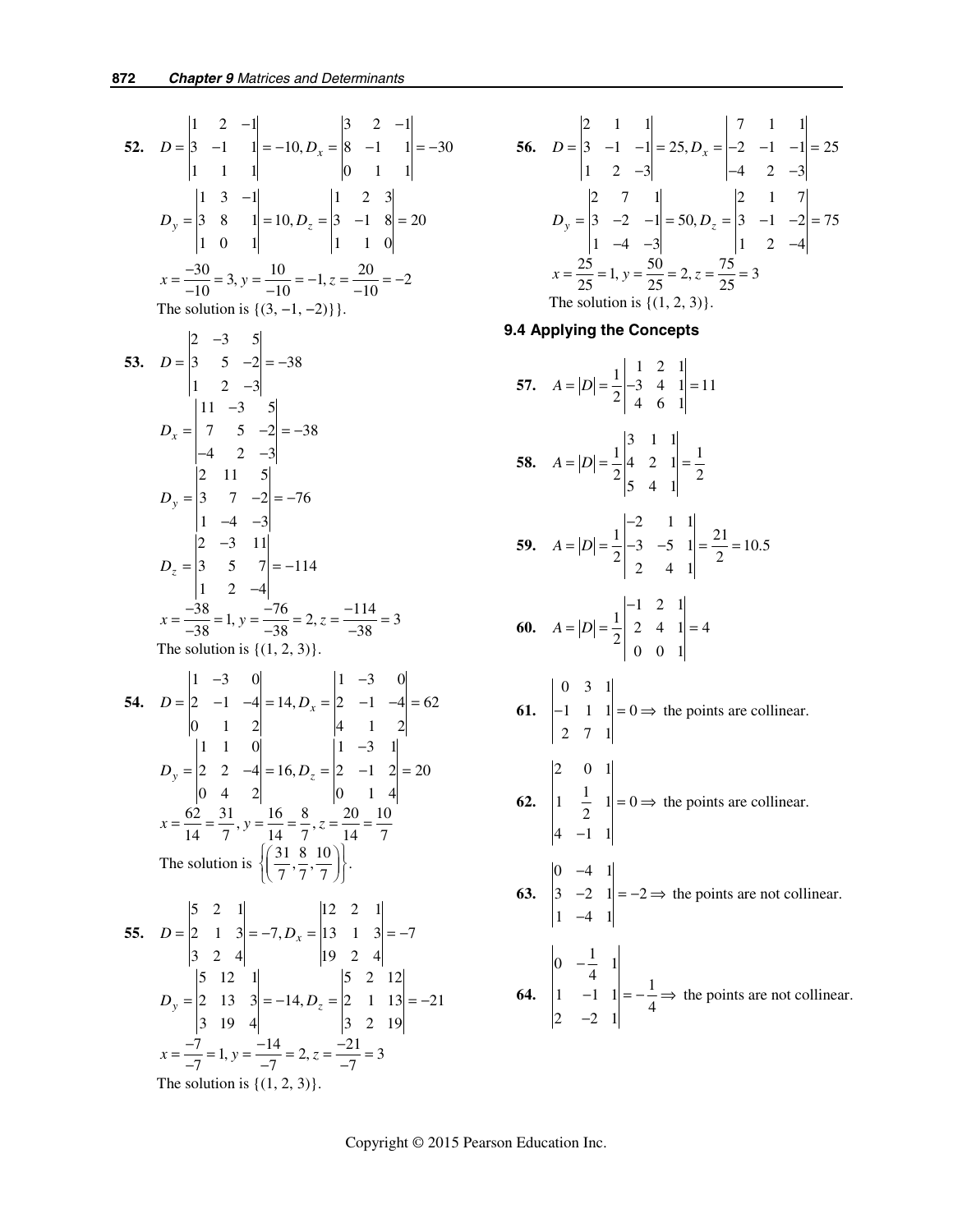$$
65. \begin{vmatrix} x & y & 1 \\ -1 & -1 & 1 \\ 1 & 3 & 1 \end{vmatrix} = 0 \Rightarrow x(-1)^{1+1} \begin{vmatrix} -1 & 1 \\ 3 & 1 \end{vmatrix} + y(-1)^{1+2} \begin{vmatrix} -1 & 1 \\ 1 & 1 \end{vmatrix} + 1(-1)^{1+3} \begin{vmatrix} -1 & -1 \\ 1 & 3 \end{vmatrix} = 0 \Rightarrow -4x + 2y - 2 = 0 \Rightarrow y = 2x + 1
$$
\n
$$
66. \begin{vmatrix} x & y & 1 \\ 0 & 4 & 1 \\ 1 & 1 & 1 \end{vmatrix} = 0 \Rightarrow x(-1)^{1+1} \begin{vmatrix} 4 & 1 \\ 1 & 1 \end{vmatrix} + y(-1)^{1+2} \begin{vmatrix} 0 & 1 \\ 1 & 1 \end{vmatrix} + 1(-1)^{1+3} \begin{vmatrix} 0 & 4 \\ 1 & 1 \end{vmatrix} = 0 \Rightarrow 3x + y - 4 = 0 \Rightarrow y = -3x + 4
$$
\n
$$
67. \begin{vmatrix} x & y & 1 \\ 0 & \frac{1}{3} & 1 \\ 1 & 1 & 1 \end{vmatrix} = 0 \Rightarrow x(-1)^{1+1} \begin{vmatrix} \frac{1}{3} & 1 \\ 1 & 1 \end{vmatrix} + y(-1)^{1+2} \begin{vmatrix} 0 & 1 \\ 1 & 1 \end{vmatrix} + 1(-1)^{1+3} \begin{vmatrix} 0 & \frac{1}{3} \\ 1 & 1 \end{vmatrix} = 0 \Rightarrow -\frac{2}{3}x + y - \frac{1}{3} = 0 \Rightarrow y = \frac{2}{3}x + \frac{1}{3}
$$
\n
$$
68. \begin{vmatrix} x & y & 1 \\ 1 & -\frac{1}{3} & 1 \\ 2 & 0 & 1 \end{vmatrix} = 0 \Rightarrow x(-1)^{1+1} \begin{vmatrix} \frac{1}{3} & 1 \\ 0 & 1 \end{vmatrix} + y(-1)^{1+2}
$$

**9.4 Beyond the Basics** 

69. a. 
$$
\begin{vmatrix} 0 & 0 \ 2 & 5 \end{vmatrix} = 0(5) - 2(0) = 0
$$
  
\nb.  $\begin{vmatrix} 1 & 0 \ 3 & 0 \end{vmatrix} = 1(0) - 3(0) = 0$   
\nc. Expand by the second row:  $\begin{vmatrix} 1 & -2 & -3 \ 0 & 0 & 0 \ 4 & 4 & -7 \end{vmatrix} = 0(-1)^{2+1} \begin{vmatrix} -2 & -3 \ 4 & -7 \end{vmatrix} + 0(-1)^{2+2} \begin{vmatrix} 1 & -3 \ 4 & -7 \end{vmatrix} + 0(-1)^{2+3} \begin{vmatrix} 1 & -2 \ 4 & -7 \end{vmatrix} = 0$   
\nd. Expand by the third column:  $\begin{vmatrix} 4 & 5 & 0 \ 6 & -7 & 0 \ 8 & 15 & 0 \end{vmatrix} = 0(-1)^{1+3} \begin{vmatrix} 6 & -7 \ 8 & 15 \end{vmatrix} + 0(-1)^{2+3} \begin{vmatrix} 4 & 5 \ 8 & 15 \end{vmatrix} + 0(-1)^{3+3} \begin{vmatrix} 4 & 5 \ 6 & -7 \end{vmatrix} = 0$   
\n70. a.  $|A| = \begin{vmatrix} 2 & 3 \ 4 & 5 \end{vmatrix} = -2, |B| = \begin{vmatrix} 4 & 5 \ 2 & 3 \end{vmatrix} = 2 \Rightarrow |B| = -|A|$   
\nb.  $|A| = \begin{vmatrix} -5 & 3 \ 2 & -4 \end{vmatrix} = 14, |B| = \begin{vmatrix} 3 & -5 \ 4 & 2 \end{vmatrix} = -14 \Rightarrow |B| = -|A|$   
\nc.  $|A| = \begin{vmatrix} 1 & 3 & 5 \ 0 & 1 & 2 \ 3 & -1 & 4 \end{vmatrix} = 9, |B| = \begin{vmatrix} 1 & 3 & 5 \ 0 & 1 & 2 \end{vmatrix} = -1(-1)^{2+1} \begin{vmatrix} 3 & 5 \ 3 & 5 \end{vmatrix} + 4(-1)^{2+2} \begin{vmatrix} 2 & 5 \ 2 & 5 \end{vmatrix} + 8(-1)^{2+3} \begin{vmatrix} 2 & 5 \ 2 & 5 \end{vm$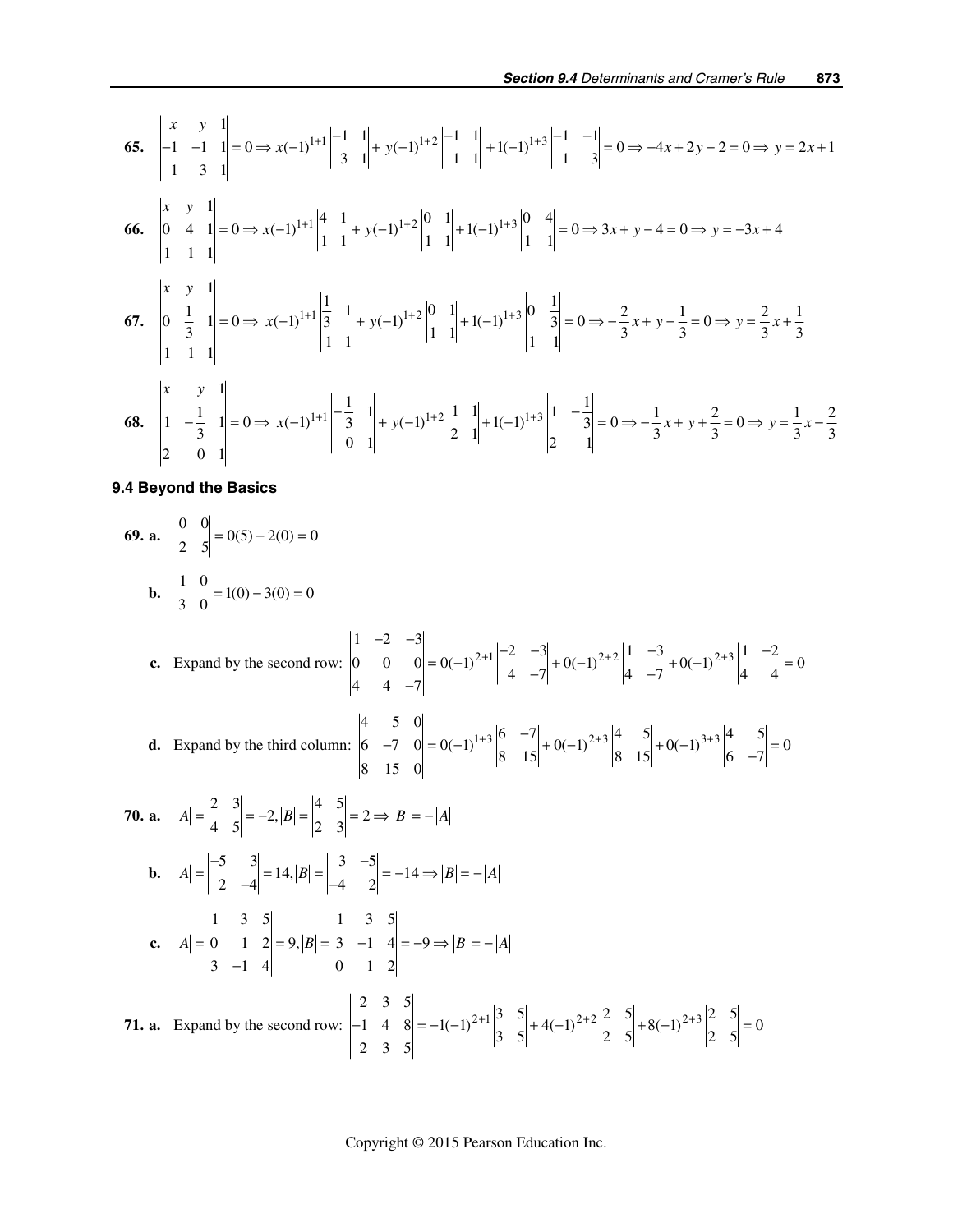**b.** Expand by the second column: 
$$
\begin{vmatrix} 3 & 4 & 3 \ 1 & 2 & 1 \ -6 & -1 \end{vmatrix} = 4(-1)^{1+2} \begin{vmatrix} 1 & 1 \ -1 & -1 \end{vmatrix} + 2(-1)^{2+2} \begin{vmatrix} 3 & 3 \ -1 & -1 \end{vmatrix} + 6(-1)^{3+2} \begin{vmatrix} 3 & 3 \ 1 & 1 \end{vmatrix} = 0
$$
  
\n**72. a.**  $|B| = \begin{vmatrix} -1 & 2 & 3 \ 1 & 3 & 4 \ 5 & 4.5 & 8.5 \end{vmatrix} = 25$ ,  $5|A| = \begin{vmatrix} -1 & 2 & 3 \ 1 & 2 & 3 \ 2 & 3 & 6 \end{vmatrix} = 5(5) = 25 \Rightarrow |B| = 5|A|$   
\n**b.**  $|B| = \begin{vmatrix} -1 & 2 & 3 \ 1 & 2 & 3 \ 0 & 2 & 9 \end{vmatrix} = 45$ ;  $3|A| = \begin{vmatrix} 1 & 2 & 3 \ 0 & 1 & 2 \ 0 & 2 & 3 \end{vmatrix} = 3(15) = 45 \Rightarrow |B| = 3|A|$   
\n**73.** 
$$
\begin{vmatrix} 2 & -3 & 4 \ 4 & 7 & -8 \ 4 & 7 & -8 \end{vmatrix} = -14, \begin{vmatrix} 2 & -3 & 4 \ 0 & 1 & 0 \ 5 & -1 & 3 \end{vmatrix} = -14
$$
  
\n**74.(i)** 
$$
\begin{vmatrix} 1 & 2 & 3 & 3 \ 4 & 5 & 2 & 1 \ 2 & 4 & 3 & 7 \end{vmatrix} = 0(-1)^{3+1} \begin{vmatrix} 1 & 2 & 3 & 3 \ 5 & 2 & 1 \ 2 & 4 & 3 & 7 \end{vmatrix} + 0(-1)^{3+2} \begin{vmatrix} 1 & 3 & 3 \ 2 & 1 & 2 \ 2 & 3 & 7 \end{vmatrix} + 2(-1)^{3+3} \begin{vmatrix} 1 & 2 & 3 \ 4 & 5 & 1 \ 2 & 4 & 7 \end{vmatrix} + 0(-1)^{3+4} \begin{vm
$$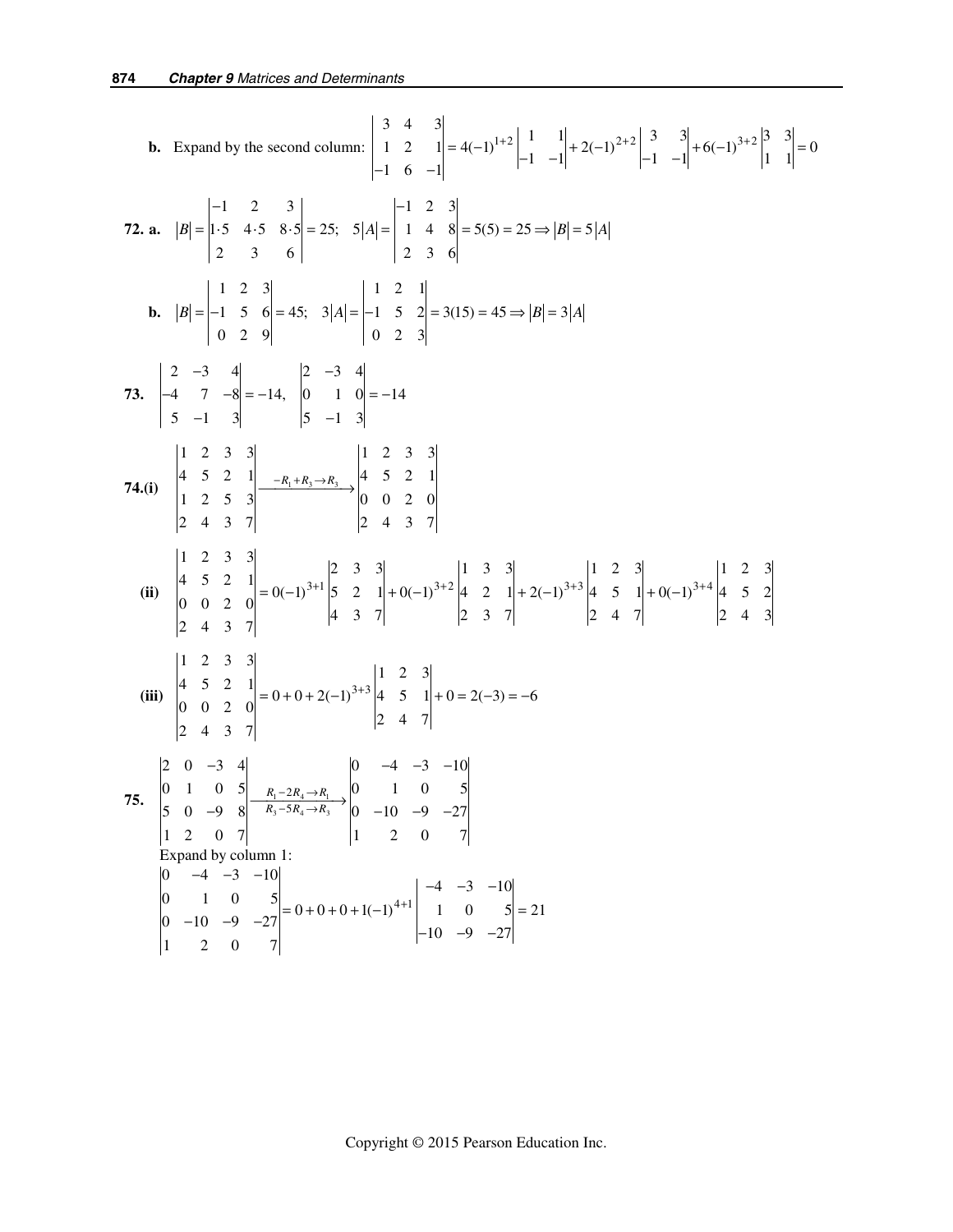76. 
$$
\begin{vmatrix}\n3 & 1 & 2 & 3 \\
0 & -2 & 4 & 7 \\
-9 & 3 & 5 & 2\n\end{vmatrix}\n\begin{vmatrix}\n3x_1 - R_3 \rightarrow R_3 \\
2 & -4 & 3 & -12\n\end{vmatrix}\n\begin{vmatrix}\n-3 & 1 & 2 & 3 \\
0 & -2 & 4 & 7 \\
0 & 0 & 1 & 7\n\end{vmatrix}\n\begin{vmatrix}\n-2x_1 + R_2 \rightarrow R_3 \\
4R_1 + R_4 \rightarrow R_4\n\end{vmatrix}\n\begin{vmatrix}\n-3 & 1 & 2 & 3 \\
-6 & 0 & 8 & 13 \\
0 & 0 & 1 & 7\n\end{vmatrix}
$$
\n= 14. 33  
\nExpand by column 2: 
$$
\begin{vmatrix}\n-3 & 1 & 2 & 3 \\
-6 & 1 & 2 & 3 \\
0 & 0 & 1 & 7\n\end{vmatrix}\n= 1(-1)^{3+3}\n\begin{vmatrix}\n-6 & 8 & 13 \\
-6 & 8 & 13 \\
0 & 1 & 7\n\end{vmatrix}\n= 32
$$
\n  
\n77. 
$$
\begin{vmatrix}\n5 & 7 & 1 & 2 \\
6 & 8 & 9 & 3 \\
24 & 22 & 6 & 10 \\
21 & 17 & 7 & 10\n\end{vmatrix}\n\begin{vmatrix}\n5 & 7 & 1 & 2 \\
-6 & -10 & 0 & 11 \\
-10 & 0 & 11 & 0\n\end{vmatrix}\n= 6 - 20
$$
\n
$$
\begin{vmatrix}\n5 & 7 & 1 & 2 \\
-6 & -20 & 0 & -2 \\
-14 & -32 & 0 & -4\n\end{vmatrix}\n= 14 - 32
$$
\n
$$
\begin{vmatrix}\n1 & 2 & 3 & 0 \\
-5 & -15 & 1 & 2 \\
-14 & -32 & 0 & -4\n\end{vmatrix}\n= 14 - 32
$$
\n
$$
\begin{vmatrix}\n1 & 2 & 3 & 0 \\
-5 & 1 & 2 \\
-14 & -32 & 0 & -4\n\end{vmatrix}\n= 14 - 32
$$
\n
$$
\begin{vmatrix}\n1 & 2 & 3 & 0 \\
-5 & 1 & 2 & 3 \\
-14 & -32 & -4\n\end{vmatrix
$$

$$
\begin{vmatrix} 4 & 7 & x \ 0 & 2 & 2 \end{vmatrix} = 0 \Rightarrow 4(-1)^{2+1} \begin{vmatrix} 2 & 2 \end{vmatrix} + 7(-1)^{2+2} \begin{vmatrix} 0 & 2 \end{vmatrix} + x(-1)^{2+3} \begin{vmatrix} 0 & 2 \end{vmatrix} = 0
$$
  
-4(-8) + 7(2) - 2x = 46 - 2x = 0 \Rightarrow x = 23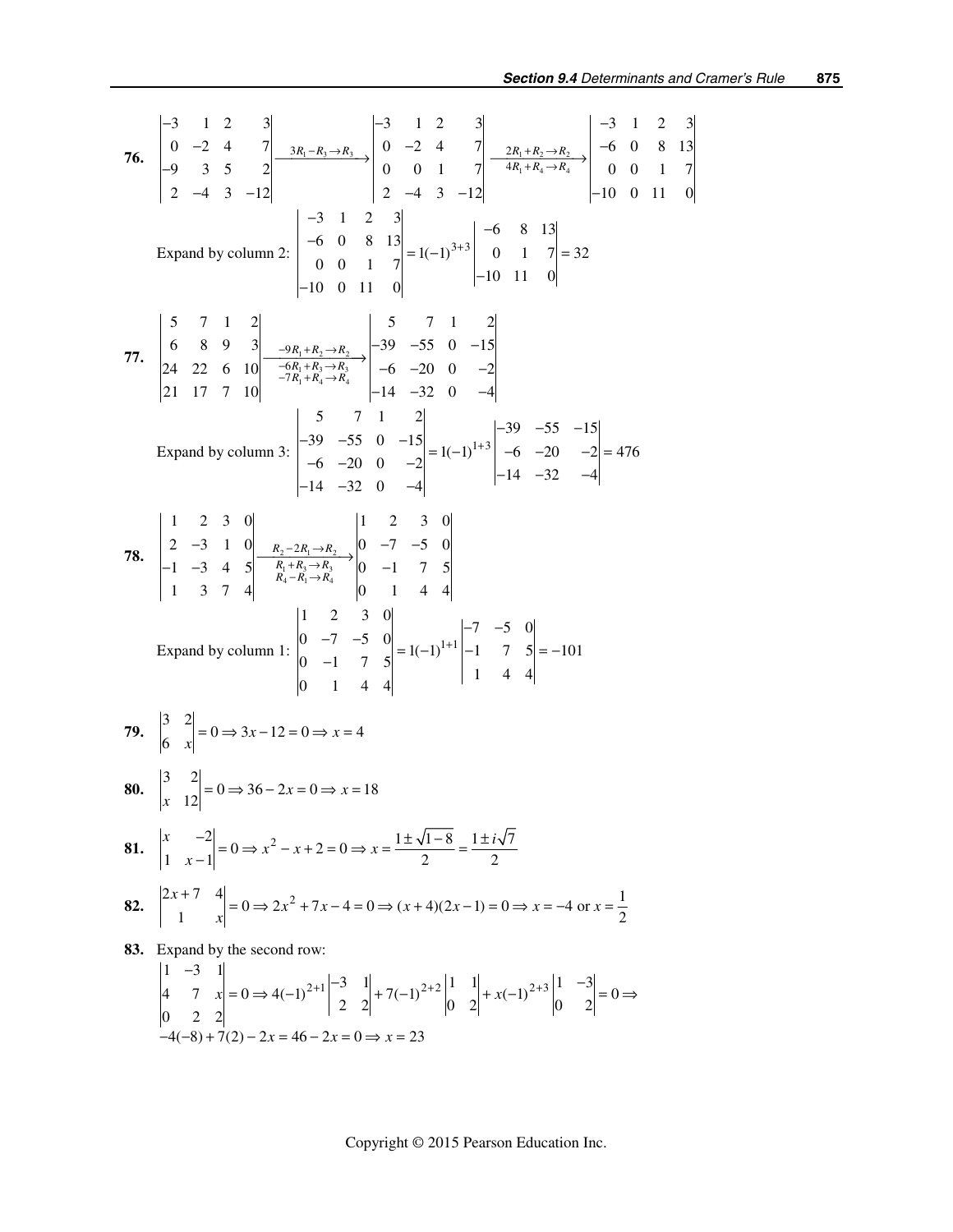- **84.** Expand by the first row:  $1+1$   $3$   $-1$   $(x+1)(x+1)^{1+2}$   $-1$   $(x+2)(x+3)^{1+3}$  $\begin{vmatrix} x & x+1 & x+2 \\ 2 & 3 & -1 \\ 3 & -2 & 4 \end{vmatrix} = 0 \Rightarrow x(-1)^{1+1} \begin{vmatrix} 3 & -1 \\ -2 & 4 \end{vmatrix} + (x+1)(-1)^{1+2} \begin{vmatrix} 2 & -1 \\ 3 & 4 \end{vmatrix} + (x+2)(-1)^{1+3} \begin{vmatrix} 2 & 3 \\ 3 & -2 \end{vmatrix} = 0$  $10x-11(x+1)-13(x+2) = -14x-37 = 0 \Rightarrow x = -\frac{37}{14}$  $x \times x+1 \times x$  $x(-1)^{1+1}\begin{vmatrix} 3 & -1 \\ 2 & 1 \end{vmatrix} + (x+1)(-1)^{1+2}\begin{vmatrix} 2 & -1 \\ 2 & 1 \end{vmatrix} + (x+2)(-1)^{1+2}$ + 1  $x+2$ <br>  $3$   $-1$  = 0  $\Rightarrow$   $x(-1)^{1+1}$   $\begin{vmatrix} 3 & -1 \\ -2 & 4 \end{vmatrix}$  +  $(x+1)(-1)^{1+2}$   $\begin{vmatrix} 2 & -1 \\ 3 & 4 \end{vmatrix}$  +  $(x+2)(-1)^{1+3}$   $\begin{vmatrix} 2 & 3 \\ 3 & -2 \end{vmatrix}$  = 0  $\Rightarrow$
- **85.** Expand by the second row:

$$
\begin{vmatrix} x & 0 & 1 \ 0 & x & 0 \ 1 & 0 & x \end{vmatrix} = 0 \Rightarrow 0 + x(-1)^{2+2} \begin{vmatrix} x & 1 \ 1 & x \end{vmatrix} + 0 \Rightarrow x(x^2 - 1) = 0 \Rightarrow x(x - 1)(x + 1) = 0 \Rightarrow x = 0 \text{ or } x = 1 \text{ or } x = -1
$$

 **86.** Expand by the second row:

$$
\begin{vmatrix} x & 2 & 3 \ x & x & 1 \ 2 & 0 & 1 \ \end{vmatrix} = -8 \Rightarrow x(-1)^{2+1} \begin{vmatrix} 2 & 3 \ 0 & 1 \end{vmatrix} + x(-1)^{2+2} \begin{vmatrix} x & 3 \ 2 & 1 \end{vmatrix} + 1(-1)^{2+3} \begin{vmatrix} x & 2 \ 2 & 0 \end{vmatrix} = -8 \Rightarrow
$$
  
\n
$$
-2x + x(x - 6) + 4 = x^2 - 8x + 4 = -8 \Rightarrow x^2 - 8x + 12 = 0 \Rightarrow (x - 2)(x - 6) = 0 \Rightarrow x = 2 \text{ or } x = 6
$$
  
\n87. 
$$
\frac{1}{2} \begin{vmatrix} -4 & 2 & 1 \ 0 & k & 1 \ -2 & k & 1 \ \end{vmatrix} = 28 \Rightarrow 0 + k(-1)^{2+2} \begin{vmatrix} -4 & 1 \ -2 & 1 \ \end{vmatrix} + 1(-1)^{2+3} \begin{vmatrix} -4 & 2 \ -2 & k \ \end{vmatrix} = 56 \Rightarrow -2k - (-4k + 4) = 2k - 4 = 56 \Rightarrow k = 30
$$
  
\n88. 
$$
\frac{1}{2} \begin{vmatrix} 2 & 3 & 1 \ 1 & 2 & 1 \ -2 & k & 1 \ \end{vmatrix} = 3 \Rightarrow -2(-1)^{3+1} \begin{vmatrix} 3 & 1 \ 2 & 1 \ \end{vmatrix} + k(-1)^{3+2} \begin{vmatrix} 2 & 1 \ 1 & 1 \ \end{vmatrix} + 1(-1)^{3+3} \begin{vmatrix} 2 & 3 \ 1 & 2 \ \end{vmatrix} = 6 \Rightarrow
$$
  
\n
$$
-2(1) - k + 1 = -1 - k = 6 \Rightarrow k = -7
$$

#### **9.4 Critical Thinking/Discussion/Writing**

89. Let 
$$
u = \frac{1}{x-2}
$$
 and  $v = \frac{1}{y+1}$ . Then  $\begin{cases} \frac{1}{x-2} + \frac{3}{y+1} = 13 \\ \frac{4}{x-2} - \frac{5}{y+1} = 1 \end{cases} \Rightarrow \begin{cases} u + 3v = 13 \\ 4u - 5v = 1 \end{cases}$   
\n $D = \begin{vmatrix} 1 & 3 \\ 4 & -5 \end{vmatrix} = -17$ ,  $D_u = \begin{vmatrix} 13 & 3 \\ 1 & -5 \end{vmatrix} = -68$ ,  $D_v = \begin{vmatrix} 1 & 13 \\ 4 & 1 \end{vmatrix} = -51$   
\n $u = \frac{-68}{-14}$ ,  $v = \frac{-51}{-17} = 3$   
\n $4 = \frac{1}{x-2} \Rightarrow 4x - 8 = 1 \Rightarrow x = \frac{9}{4}$ ;  $3 = \frac{1}{y+1} \Rightarrow 3y + 3 = 1 \Rightarrow y = -\frac{2}{3}$   
\nThe solution is  $\left(\frac{9}{4}, -\frac{2}{3}\right)$ .  
\n90. Let  $u = \frac{1}{x+1}$  and  $v = \frac{1}{y-1}$ . Then  $D = \begin{vmatrix} 6 & 4 \\ 8 & 5 \end{vmatrix} = -2$ ,  $D_u = \begin{vmatrix} 7 & 4 \\ 9 & 5 \end{vmatrix} = -1$   
\n $\begin{cases} \frac{6}{x+1} + \frac{4}{y-1} = 7 \\ \frac{8}{x+1} + \frac{5}{y-1} = 9 \end{cases} = \begin{cases} 6u + 4v = 7 \\ 8u + 5v = 9 \end{cases}$   
\n $u = \frac{-1}{-2} = \frac{1}{2}$ ,  $v = \frac{-2}{-2} = 1$ 

(*continued on next page*)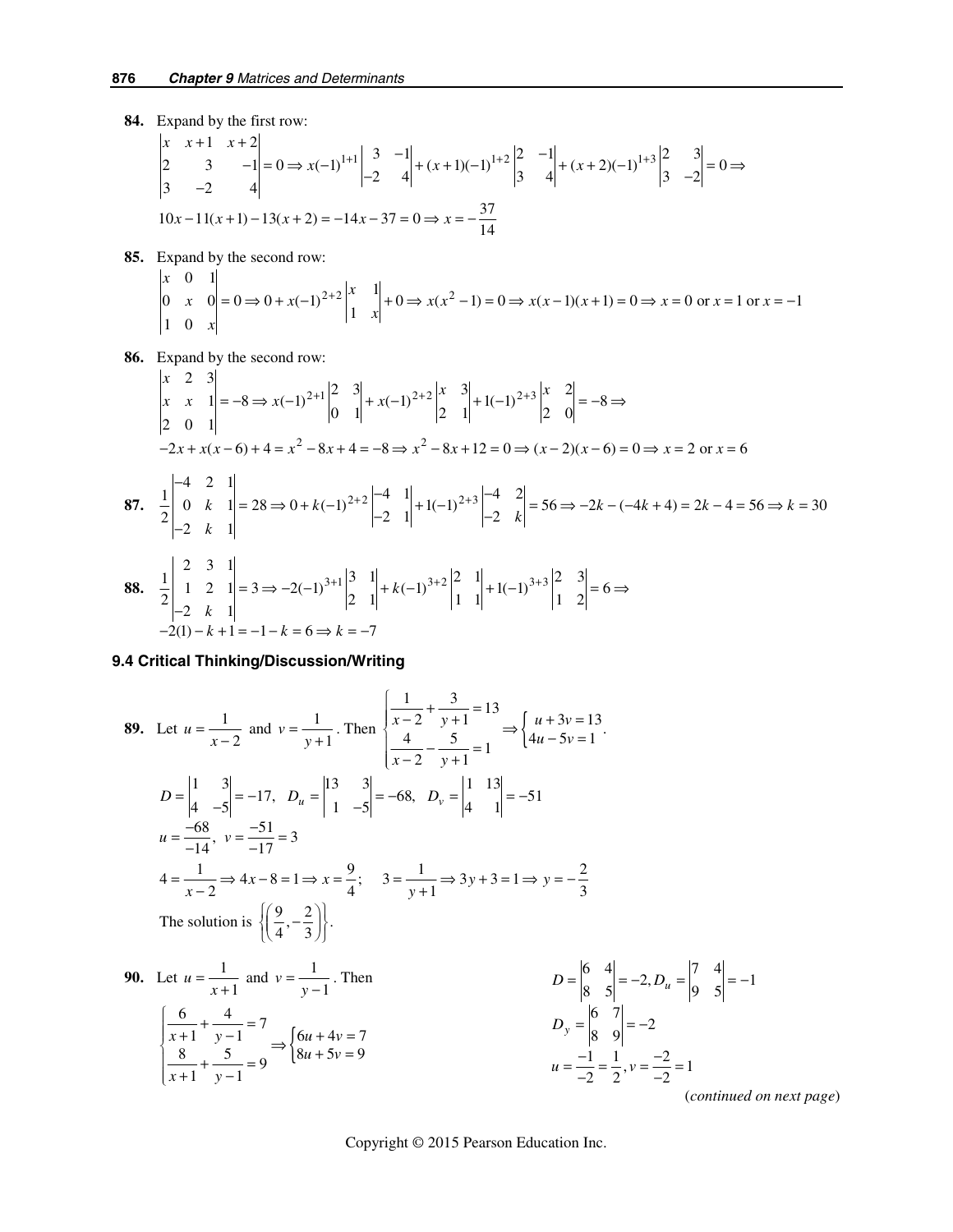(*continued*)

$$
\frac{1}{2} = \frac{1}{x+1} \Rightarrow x+1 = 2 \Rightarrow x = 1
$$
  

$$
1 = \frac{1}{y-1} \Rightarrow y-1 = 1 \Rightarrow y = 2
$$

The solution is  $\{(1, 2)\}.$ 

91. Let 
$$
u = \frac{1}{3^x}
$$
 and  $v = \frac{1}{4^y}$ . Then  
\n
$$
\begin{cases}\n\frac{1}{3^x} + \frac{4}{4^y} = 25 \\
\frac{2}{3^x} - \frac{1}{4^y} = 14\n\end{cases} \Rightarrow \begin{cases}\nu + 4v = 25 \\
2u - v = 14\n\end{cases}
$$
\n
$$
D = \begin{vmatrix}\n1 & 4 \\
2 & -1\n\end{vmatrix} = -9, D_u = \begin{vmatrix}\n25 & 4 \\
14 & -1\n\end{vmatrix} = -81
$$
\n
$$
D_y = \begin{vmatrix}\n1 & 25 \\
2 & 14\n\end{vmatrix} = -36
$$
\n
$$
u = \frac{-81}{-9} = 9, v = \frac{-36}{-9} = 4
$$
\n
$$
9 = \frac{1}{3^x} \Rightarrow 3^x = \frac{1}{9} \Rightarrow x = -2
$$
\n
$$
4 = \frac{1}{4^y} \Rightarrow 4^y = \frac{1}{4} \Rightarrow y = -1
$$

The solution is  ${(-2, -1)}.$ 

- **92.** We use the change of base formula along with the power rule of logarithms. See section 4.3.
	- **a.** Recall that  $\log 8 = \log (2^3) = 3 \log 2$ .

$$
\begin{array}{ll}\n\log_2 3 & \log_8 3 \\
\log_3 4 & \log_3 4 \\
&= \log_2 3 \cdot \log_3 4 - \log_8 3 \cdot \log_3 4 \\
&= \frac{\log 3 \cdot \log 4}{\log 2 \cdot \log 3} - \frac{\log 3 \cdot \log 4}{\log 8 \cdot \log 3} \\
&= \frac{\log 3 \cdot \log 4}{\log 2 \cdot \log 3} - \frac{\log 3 \cdot \log 4}{3 \log 2 \cdot \log 3} \\
&= \frac{3 \log 4 - \log 4}{3 \log 2} \\
&= \frac{2 \log (2^2)}{3 \log 2} = \frac{4 \log 2}{3 \log 2} = \frac{4}{3}\n\end{array}
$$

**b.** 
$$
\begin{vmatrix} \log_3 512 & \log_4 3 \\ \log_3 8 & \log_4 9 \end{vmatrix}
$$
  
= 
$$
\log_3 512 \cdot \log_4 9 - \log_4 3 \cdot \log_3 8
$$
  
= 
$$
\frac{\log 512 \cdot \log 9}{\log 3 \cdot \log 4} - \frac{\log 3 \cdot \log 8}{\log 4 \cdot \log 3}
$$
  
= 
$$
\frac{\log (2 \cdot 16^2) \cdot 2 \log 3}{\log 4} - \frac{3 \log 2}{\log 4}
$$
  
= 
$$
\frac{(\log 2 + 2 \log 16) \cdot 2}{2 \log 2} - \frac{3 \log 2}{2 \log 2}
$$
  
= 
$$
\frac{\log 2 + 2 \log (2^4)}{\log 2} - \frac{3}{2}
$$
  
= 
$$
\frac{\log 2 + 8 \log 2}{\log 2} - \frac{3}{2}
$$
  
= 
$$
\frac{9 \log 2}{\log 2} - \frac{3}{2} = 9 - \frac{3}{2} = \frac{15}{2}
$$

**93.** The system has no solution when  $D = 0$ .

$$
D = \begin{vmatrix} k & 3 & -1 \\ 1 & 2 & 1 \\ -k & 1 & 2 \end{vmatrix}
$$
  
= -1 $\begin{vmatrix} 3 & -1 \\ 1 & 2 \end{vmatrix}$  + 2 $\begin{vmatrix} k & -1 \\ -k & 2 \end{vmatrix}$  - 1 $\begin{vmatrix} k & 3 \\ -k & 1 \end{vmatrix}$   
= -7 + 2(2k - k) - (k + 3k)  
= -7 + 2k - 4k = -7 - 2k  
-7 - 2k = 0  $\Rightarrow$  k =  $-\frac{7}{2}$ 

The system has no solution for  $k = -\frac{7}{2}$ .

**94.** 
$$
D = \begin{vmatrix} 2 & a & 6 \\ 1 & 2 & b \\ 1 & 1 & 3 \end{vmatrix} = \begin{vmatrix} a & 6 \\ 2 & b \end{vmatrix} - \begin{vmatrix} 2 & 6 \\ 1 & b \end{vmatrix} + 3 \begin{vmatrix} 2 & a \\ 1 & 2 \end{vmatrix}
$$

$$
= (ab - 12) - (2b - 6) + 3(4 - a)
$$

$$
= ab - 3a - 2b + 6
$$

The system of equations has a unique solution when  $D \neq 0$ .

$$
ab-3a-2b+6=0 \Rightarrow ab-3a=2b-6 \Rightarrow
$$
  

$$
a(b-3)=2(b-3) \Rightarrow a=2, b \neq 3
$$

So, the system has a unique solution if  $a \neq 2$ and  $b \neq 3$ .

If  $a = 2$ , then row  $1 = 2$  row 3, so there are infinitely many solutions. If  $a = b = 3$ , then  $D = 0$ , but all rows are different, so there is no solution.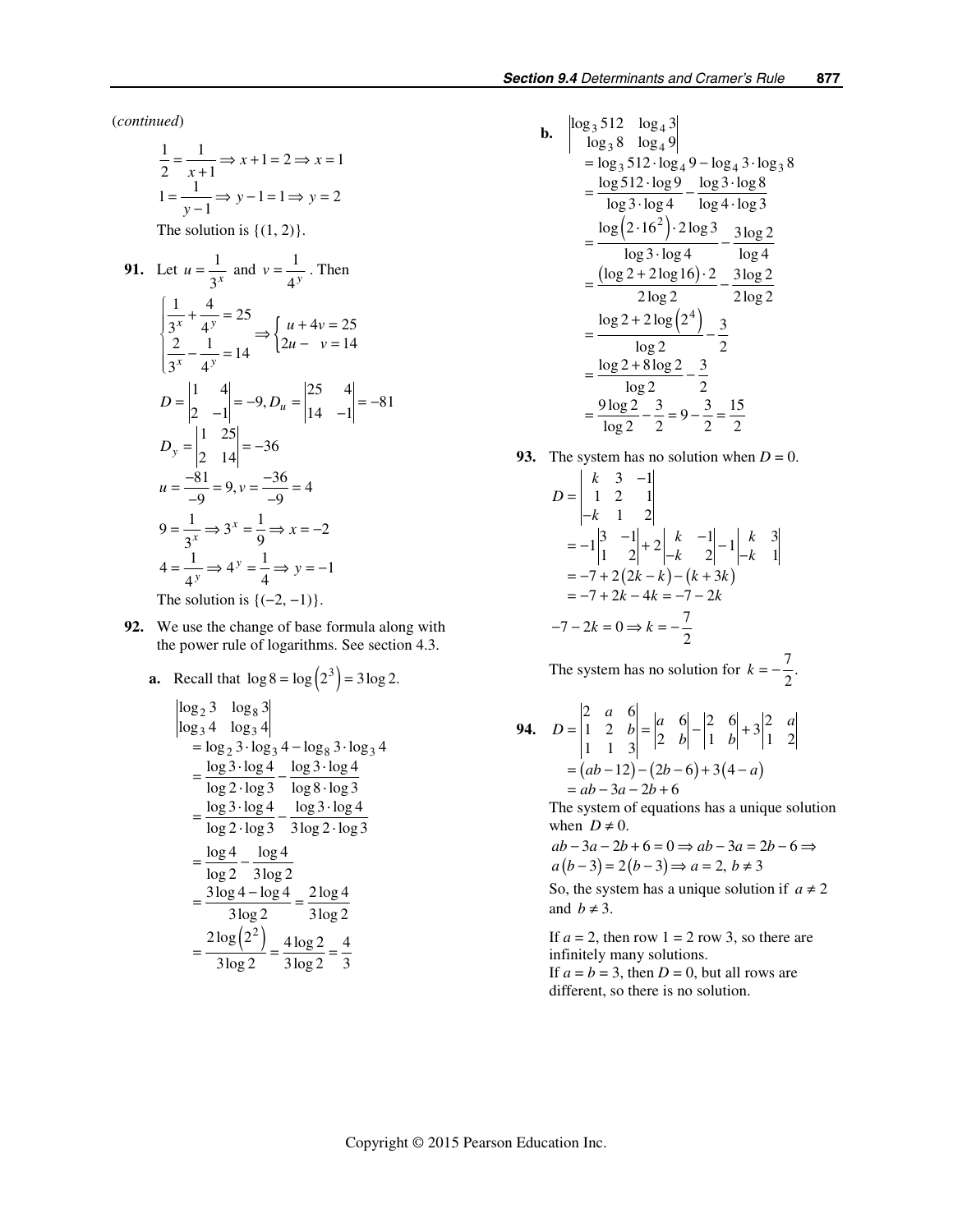#### **9.4 Maintaining Skills**

You may want to refer to sections 1.2, 8.3, and 8.4.

95. 
$$
x^2 = 8y \Rightarrow \frac{1}{8}x^2 = y
$$
  
\n96.  $(x+3)^2 = 4(y-1) \Rightarrow x^2 + 6x + 9 = 4y - 4 \Rightarrow$   
\n $x^2 + 6x + 13 = 4y \Rightarrow \frac{1}{4}x^2 + \frac{3}{2}x + \frac{13}{4} = y$   
\n97.  $(x-2)^2 = 6(y-3) \Rightarrow x^2 - 4x + 4 = 6y - 18 \Rightarrow$   
\n $x^2 - 4x + 22 = 6y \Rightarrow \frac{1}{6}x^2 - \frac{2}{3}x + \frac{11}{3} = y$   
\n98.  $(x-5)^2 = -2(y+7) \Rightarrow$   
\n $x^2 - 10x + 25 = -2y - 14 \Rightarrow$   
\n $x^2 - 10x + 39 = -2y \Rightarrow -\frac{1}{2}x^2 + 5x - \frac{39}{2} = y$   
\n99.  $-2 = a(-2)^2 \Rightarrow -2 = 4a \Rightarrow -\frac{1}{2} = a$ 

9. 
$$
-2 = a(-2)^2 \Rightarrow -2 = 4a \Rightarrow -\frac{1}{2} = a
$$
  
The function is  $y = -\frac{1}{2}x^2$ .

 **100.** The formula for the *x*-value of the vertex gives

$$
x = -\frac{b}{2a} = 0 \Rightarrow b = 0
$$

Substituting  $(0, 0)$  and  $(2, -20)$  along with  $b = 0$  in the general form of a quadratic equation gives

$$
-20 = a(22) + 0x + c \Rightarrow -20 = 4a + c
$$
  
0 = a(0<sup>2</sup>) + 0x + c \Rightarrow c = 0  
Since c = 0, -20 = 4a + c \Rightarrow a = -5.  
The function is y = -5x<sup>2</sup>.

 **101.** The formula for the *x*-value of the vertex gives

$$
x = -\frac{b}{2a} = -3 \Rightarrow b = 6a
$$
  
Using (0, 10) gives  

$$
10 = a(0^2) + b(0) + c \Rightarrow c = 10.
$$

Substituting  $(-3, -8)$ , *b* = 6*a*, and *c* = 10 gives

$$
-8 = a(-3)2 + 6a(-3) + 10 \Rightarrow
$$
  
\n
$$
-8 = 9a - 18a + 10 \Rightarrow -18 = -9a \Rightarrow 2 = a \Rightarrow
$$
  
\n
$$
b = 12
$$

The function is  $y = 2x^2 + 12x + 10$ .

 **102.** Create a system of equations by substituting (1, 0), (−3, 0), and (0, 6) in the general form of a quadratic equation.

$$
\begin{cases}\n0 = a(1)^2 + b(1) + c \Rightarrow 0 = a + b + c \\
0 = a(-3)^2 + b(-3) + c \Rightarrow 0 = 9a - 3b + c \\
6 = a(0)^2 + b(0) + c \Rightarrow c = 6\n\end{cases}
$$

Substitute  $c = 6$  into the first two equations, then solve the system made up of the first two equations.

$$
\begin{cases}\n a+b+6=0 \\
 9a-3b+6=0\n\end{cases} \Rightarrow \begin{cases}\n a+b=-6 \\
 9a-3b=-6\n\end{cases} (1)
$$

Solve equation (1) for *a* in terms of *b*.  $a = -b - 6$ 

Substitute this expression for *a* in equation (2) and solve for *b*.

$$
9(-b-6)-3b = -6 \Rightarrow -9b - 54 - 3b = -6 \Rightarrow -12b = 48 \Rightarrow b = -4
$$

Substitute  $b = -4$  in equation (1) and solve for *a*.

$$
a-4=-6 \Rightarrow a=-2
$$

The function is  $y = -2x^2 - 4x - 6$ .

103. 
$$
f(x) = 2x^2 + 4x - 6
$$

**a.** Opens up since  $a > 0$ .

**b.** 
$$
x = -\frac{b}{2a} = -\frac{4}{2(2)} = -1
$$
  
\n $f(-1) = 2(-1)^2 + 4(-1) - 6 = -8$   
\nThe vertex is (-1, -8).

- **c.** The axis of symmetry is  $x = -1$ .
- **d.** To find the *x*-intercepts, let  $y = 0$  and solve for *x*.  $2x^2 + 4x - 6 = 0 \implies 2(x^2 + 2x - 3) = 0 \implies$  $(x+3)(x-1) = 0 \implies x = -3, x = 1$ The *x*-intercepts are −3 and 1.
- **e.** To find the *y*-intercept, let  $x = 0$  and solve for *y*.

 $y = 2(0)^2 + 4(0) - 6 = -6$ The *y*-intercept is −6.

**104.**  $f(x) = -2x^2 + 12x - 10$ 

- **a.** Opens down since  $a < 0$ .
- **b.**  $x = -\frac{b}{2a} = -\frac{12}{2(-2)} = 3$  $f(3) = -2(3)^2 + 12(3) - 10 = 8$  $x = -\frac{b}{2a} = -\frac{12}{2(-2)} =$ The vertex is (3, 8).
	- **c.** The axis of symmetry is  $x = 3$ .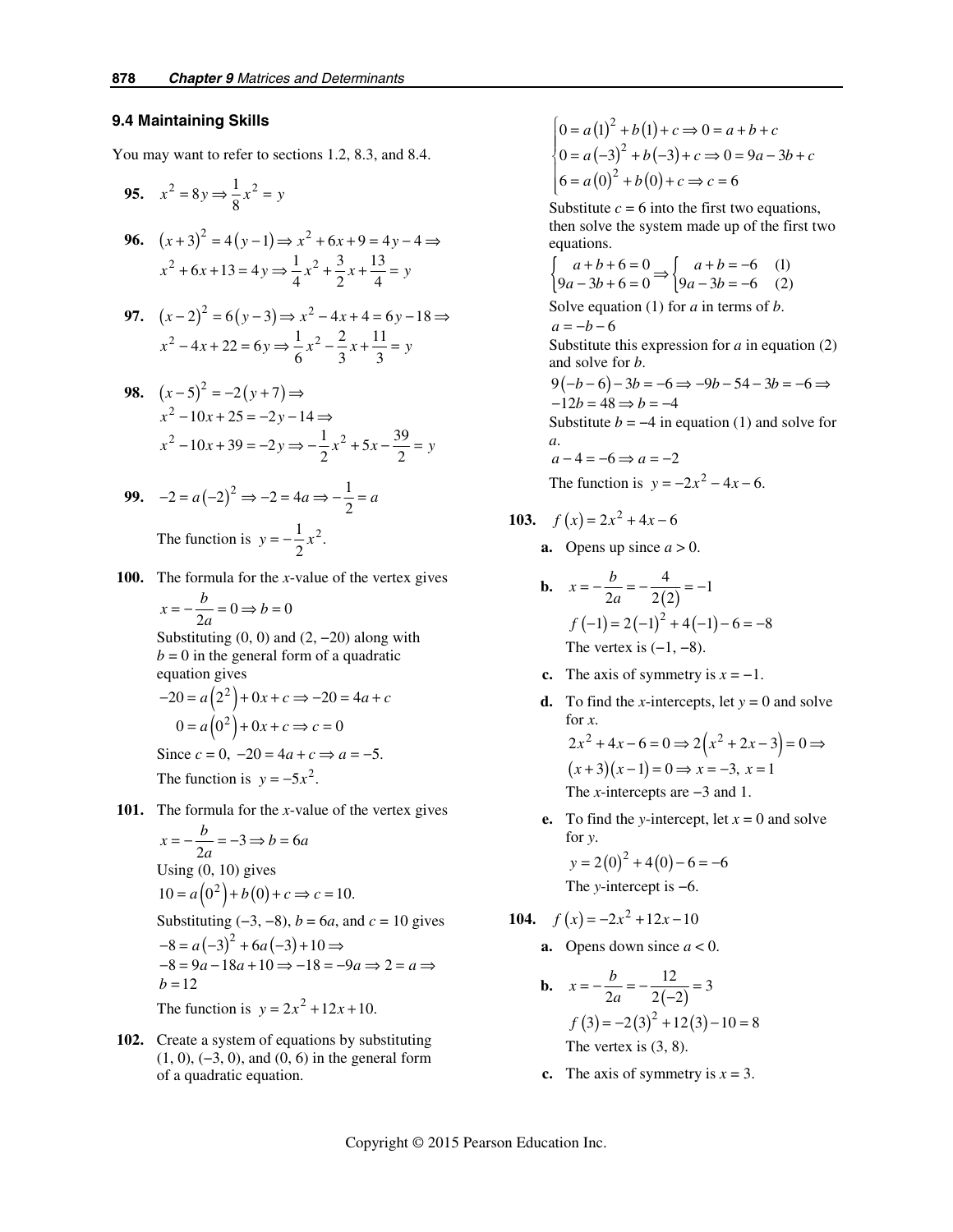**d.** To find the *x*-intercepts, let  $y = 0$  and solve for *x*.  $-2(x^2-6x+5)=0$   $\Rightarrow$  $(x-1)(x-5) = 0 \implies x = 1, x = 5$  $-2x^2 + 12x - 10 = 0 \implies$ 

The *x*-intercepts are 1 and 5.

**e.** To find the *y*-intercept, let  $x = 0$  and solve for *y*.  $y = -2(0)^2 + 12(0) - 10 = -10$ 

The *y*-intercept is −10.

## **Chapter 9 Review Exercises**

## **Basic Skills and Concepts**

**1.**  $1 \times 4$  **2.**  $1 \times 1$ **3.**  $3 \times 2$  **4.**  $2 \times 4$ **5.**  $a_{12} = -1, a_{14} = -4, a_{23} = 3, a_{21} = 5$ **6.**  $\begin{bmatrix} -1 & 2 & 5 \\ 1 & 2 & 1 \end{bmatrix}$ 431  $\begin{bmatrix} -1 & 2 & 5 \end{bmatrix}$  $\begin{bmatrix} -1 & 2 & 5 \\ 4 & 3 & 1 \end{bmatrix}$  7.  $\begin{bmatrix} 2 & -3 \\ 3 & 1 \end{bmatrix}$  7 3 16  $\begin{bmatrix} 2 & -3 & 7 \end{bmatrix}$  $\begin{bmatrix} 3 & 1 \end{bmatrix}$  6  **8.**   $1 \quad 1 \quad -1 \mid 6$ 2  $-3$   $-2$  | 2 5  $-3$  18  $\begin{vmatrix} 1 & 1 & -1 \end{vmatrix}$  6  $\begin{vmatrix} 2 & -3 & -2 \end{vmatrix}$  2  $\begin{bmatrix} 5 & -3 & 1 & | & 8 \end{bmatrix}$  **9.** Answers may vary.

$$
\begin{bmatrix}\n0 & 1 & 2 & 1 \\
2 & 0 & 3 & 4 \\
1 & -2 & 1 & 7\n\end{bmatrix}\n\xrightarrow{R_1 \leftrightarrow R_3}\n\begin{bmatrix}\n1 & -2 & 1 & 7 \\
2 & 0 & 3 & 4 \\
0 & 1 & 2 & 1\n\end{bmatrix}
$$
\n
$$
\xrightarrow{2R_1 - R_2 \to R_2}\n\begin{bmatrix}\n1 & -2 & 1 & 7 \\
0 & -4 & -1 & 10 \\
0 & 1 & 2 & 1\n\end{bmatrix}
$$
\n
$$
\xrightarrow{R_2 \leftrightarrow R_3}\n\begin{bmatrix}\n1 & -2 & 1 & 7 \\
0 & 1 & 2 & 1 \\
0 & -4 & -1 & 10\n\end{bmatrix}
$$
\n
$$
\xrightarrow{\frac{1}{7}(4R_2 + R_3) \to R_3}\n\begin{bmatrix}\n1 & -2 & 1 & 7 \\
0 & 1 & 2 & 1 \\
0 & 0 & 1 & 2\n\end{bmatrix}
$$
\n**10.**\n
$$
\begin{bmatrix}\n3 & -1 & 2 & 12 \\
1 & 1 & -1 & 2 \\
1 & 2 & 1 & 7\n\end{bmatrix}\n\xrightarrow{R_1 \leftrightarrow R_3}\n\begin{bmatrix}\n1 & 2 & 1 & 7 \\
1 & 1 & -1 & 2 \\
3 & -1 & 2 & 12\n\end{bmatrix}
$$

$$
\frac{-(-R_1 + R_2) \rightarrow R_2}{-3R_1 + R_3 \rightarrow R_3} \begin{bmatrix} 1 & 2 & 1 & 7 \ 0 & 1 & 2 & 5 \ 0 & -7 & -1 & -9 \ \end{bmatrix}
$$
  
\n11. 
$$
\begin{bmatrix} 3 & 1 & 3 & 1 \ 2 & 1 & 1 & 1 \ 1 & -1 & -1 & 0 \ \end{bmatrix} \begin{bmatrix} R_1 \leftrightarrow R_3 \to R_4 \ \end{bmatrix} \begin{bmatrix} 1 & -1 & -1 & 0 \ 2 & 1 & 1 & 1 \ 0 & 0 & 1 & 2 \ \end{bmatrix}
$$
  
\n12. 
$$
\begin{bmatrix} 3 & 4 & 3 & 1 \ 2 & 1 & 1 & 1 \ -1 & -1 & 0 \ \end{bmatrix} \begin{bmatrix} R_1 \leftrightarrow R_2 \to R_3 \ \end{bmatrix} \begin{bmatrix} 1 & -1 & -1 & 0 \ 2 & 1 & 1 & 1 \ 3 & 1 & 3 & 1 \ \end{bmatrix}
$$
  
\n
$$
\begin{bmatrix} -\frac{2}{2}(2R_1 + R_3) \rightarrow R_2 \ \end{bmatrix} \begin{bmatrix} 1 & -1 & -1 & 0 \ 0 & 3 & 3 & 1 \ 0 & 4 & 6 & 1 \ \end{bmatrix}
$$
  
\n
$$
\begin{bmatrix} 1 & 0 & -1 & \frac{1}{2} \\ 0 & 4 & 6 & 1 \ \end{bmatrix}
$$
  
\n
$$
\begin{bmatrix} R_1 + R_2 \rightarrow R_1 \\ \frac{1}{6}(R_3 - 4R_2) \rightarrow R_3 \ \end{bmatrix} \begin{bmatrix} 1 & 0 & -1 & \frac{1}{2} \\ 0 & 1 & 0 & \frac{1}{2} \\ 0 & 0 & 1 & -\frac{1}{6} \ \end{bmatrix}
$$
  
\n12. 
$$
\begin{bmatrix} 3 & 4 & -4 & 2 \\ 2 & 1 & -2 & 1 \\ 1 & 2 & 1 \ \end{bmatrix} \begin{bmatrix} R_1 \leftrightarrow R_3 \\ \frac{1}{2}(R_3 + R_3) \rightarrow R_3 \ \end{bmatrix} \begin{bmatrix} 1 & 1 & 2 & 1 \\ 2 & 1 & -2 & 1 \\ 0 & 1 & 0 & \frac{1}{2}
$$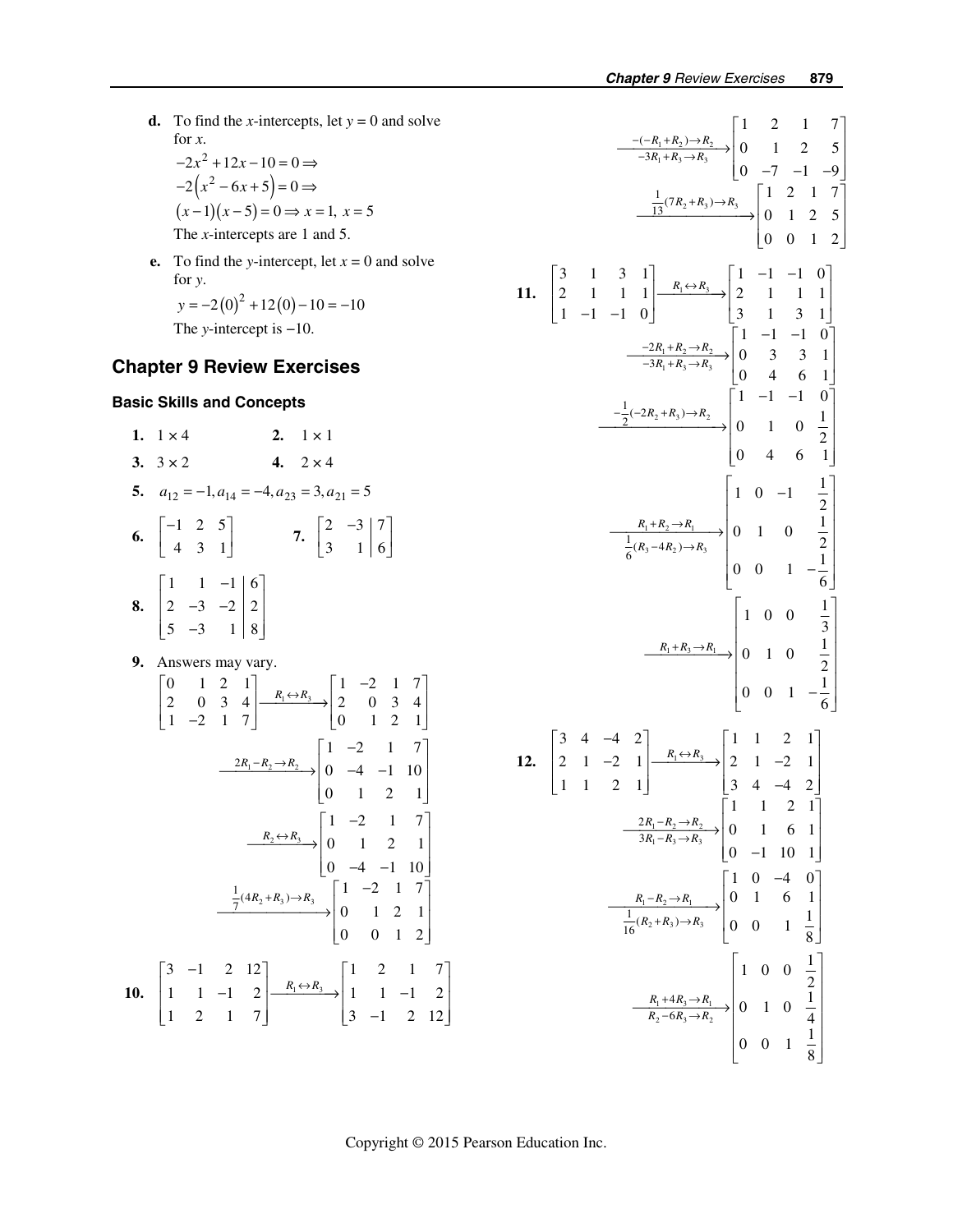13. 
$$
\begin{cases} x + y - z = 0 \ 2x + y - 2z = 3 \Rightarrow \begin{bmatrix} 1 & 1 & -1 & 0 \ 2 & 1 & -2 & 3 \ 3x - 2y + 3z = 9 & 3 & -2 & 3 \end{bmatrix} \end{cases}
$$
  
\n
$$
\frac{2R_1 - R_2 \rightarrow R_2}{3R_1 - R_3 \rightarrow R_3} \begin{bmatrix} 1 & 1 & -1 & 0 \ 0 & 1 & 0 & -3 \ 0 & 5 & -6 & -9 \end{bmatrix}
$$
  
\n
$$
\frac{R_1 - R_2 \rightarrow R_1}{-\frac{1}{6}(R_3 - 5R_2) \rightarrow R_3} \begin{bmatrix} 1 & 0 & -1 & 3 \ 0 & 1 & 0 & -3 \ 0 & 0 & 1 & -1 \end{bmatrix}
$$
  
\n
$$
\frac{R_1 + R_3 \rightarrow R_1}{-\frac{1}{6}(R_3 - 5R_2) \rightarrow R_3} \begin{bmatrix} 1 & 0 & 0 & 2 \ 0 & 1 & 0 & -3 \ 0 & 0 & 1 & -1 \end{bmatrix}
$$
  
\nThe solution is  $\{(2, -3, -1)\}$ .  
\n14. 
$$
\begin{cases} x - y + 2z = 1 \ x + 3y - z = 6 \Rightarrow \begin{bmatrix} 1 & -1 & 2 & 1 \ 1 & 3 & -1 & 6 \ 2x + y - 3z = 1 & 2 & 1 & -3 \end{bmatrix} \end{cases}
$$
  
\n
$$
\frac{\frac{1}{4}(R_2 - R_1) \rightarrow R_2}{2R_1 - R_3 \rightarrow R_3} \begin{bmatrix} 1 & -1 & 2 & 1 \ 0 & 1 & -\frac{3}{4} & \frac{5}{4} \\ 0 & -3 & 7 & 1 \end{bmatrix}
$$
  
\n
$$
\frac{1}{19}(3R_2 + R_3) \rightarrow R_3
$$
  
\n
$$
\frac{4}{19}(3R_2 + R_3) \rightarrow R_3
$$
  
\n
$$
\frac{1}{19}(3R_2 + R_3) \rightarrow R_3
$$
  
\n
$$
\frac{1}{19}(3R_2 + R_3) \rightarrow R_3
$$
  
\n
$$
\frac{1}{19}(3R_2 + R
$$

15. 
$$
\begin{cases} x - 2y + 3z = -2 \ 2x - 3y + z = 9 \ \Rightarrow \begin{vmatrix} 1 & -2 & 3 \\ 2 & -3 & 1 \\ 3 & -1 & 2 \end{vmatrix} = 9 \end{cases}
$$
  
\n
$$
\frac{R_2 - 2R_1 \rightarrow R_2}{R_3 - 3R_1 \rightarrow R_3} \begin{bmatrix} 1 & -2 & 3 \\ 0 & 1 & -5 \\ 0 & 5 & -7 \end{bmatrix} = \begin{bmatrix} 1 & -2 & 3 \\ 13 & 1 & 2 \\ 11 & 1 & 2 \end{bmatrix}
$$
  
\n
$$
\frac{1}{18}(R_3 - 5R_2) \rightarrow R_3 \begin{bmatrix} 1 & -2 & 3 \\ 0 & 5 & -7 \\ 0 & 1 & -5 \\ 0 & 0 & 1 \end{bmatrix} = \begin{bmatrix} 1 & -2 & 3 \\ 13 & 2 & 2 \\ 0 & 0 & 1 \\ 0 & 0 & 1 \end{bmatrix}
$$
  
\n $z = -3; y - 5(-3) = 13 \Rightarrow y = -2$   
\n $x - 2(-2) + 3(-3) = -2 \Rightarrow x = 3$   
\nThe solution is {(3, -2, -3)}.

16. 
$$
\begin{cases} 2x + y + z = 7 \ x + 2y + z = 3 \Rightarrow \begin{vmatrix} 2 & 1 & 1 \ 1 & 2 & 1 \ x + 2y + 2z = 6 \end{vmatrix} = \begin{vmatrix} 2 & 1 & 1 \ 1 & 2 & 1 \ 2 & 2 & 6 \end{vmatrix}
$$
  
\n
$$
\frac{-2R_2 - R_1 \rightarrow R_2}{2R_3 - R_1 \rightarrow R_3} = \begin{bmatrix} 2 & 1 & 1 \ 0 & 3 & 1 \ 0 & 3 & 3 \end{bmatrix} = \begin{bmatrix} 2(3-1) & 1 \ -1 \ 0 & 0 & 1 \end{bmatrix} = \begin{bmatrix} 2(3-1) & 1 \ 0 & 3 & 1 \ 0 & 0 & 1 \end{bmatrix} = \begin{bmatrix} 2(3-1) & 1 \ 0 & 3 & 1 \ 0 & 0 & 1 \end{bmatrix} = \begin{bmatrix} 2 & 1 \ 0 & 3 & 1 \ 0 & 0 & 1 \end{bmatrix} = \begin{bmatrix} 1 & 1 \ 0 & 3 \ 0 & 0 & 1 \end{bmatrix} = \begin{bmatrix} 1 & 1 \ 3 & 2 \ 0 & 0 & 1 \end{bmatrix} = \begin{bmatrix} 1 & 1 \ 3 & 2 \ 3 & 3 \ 3 & 3 \end{bmatrix}
$$
  
\n
$$
z = 3; y + \frac{1}{3}(3) = -\frac{1}{3} \Rightarrow y = -\frac{4}{3}
$$
  
\n
$$
x + \frac{1}{2}(-\frac{4}{3}) + \frac{1}{2}(3) = \frac{7}{2} \Rightarrow x = \frac{8}{3}
$$
  
\nThe solution is 
$$
\left\{ \left( \frac{8}{3}, -\frac{4}{3}, 3 \right) \right\}.
$$
  
\n17. 
$$
\begin{cases} x - 2y - 2z = 11 & -2 & -2 \ 4x + 5y + 7z = 7 & 4 & 5 \end{cases}
$$
  
\n
$$
\frac{1}{5}(R_2 - 3R_1) \rightarrow R_2
$$
  
\n
$$
\frac{1}{5}(R_2 - 3R_1) \rightarrow R_2
$$
  
\n
$$
\frac{1}{17}(R_3 - \frac{13}{2}R_2) \
$$

(*continued on next page*)

 $0 \t 5 \t 26 \t -1$  $0 \t 0 \t 1 \vert -1$ 

 $\begin{bmatrix} 0 & 0 & 1 & -1 \end{bmatrix}$ 

 $\frac{13^{(3R_3 - R_2) \rightarrow R_3}}{10}$  0 5 26 -1

Copyright © 2015 Pearson Education Inc.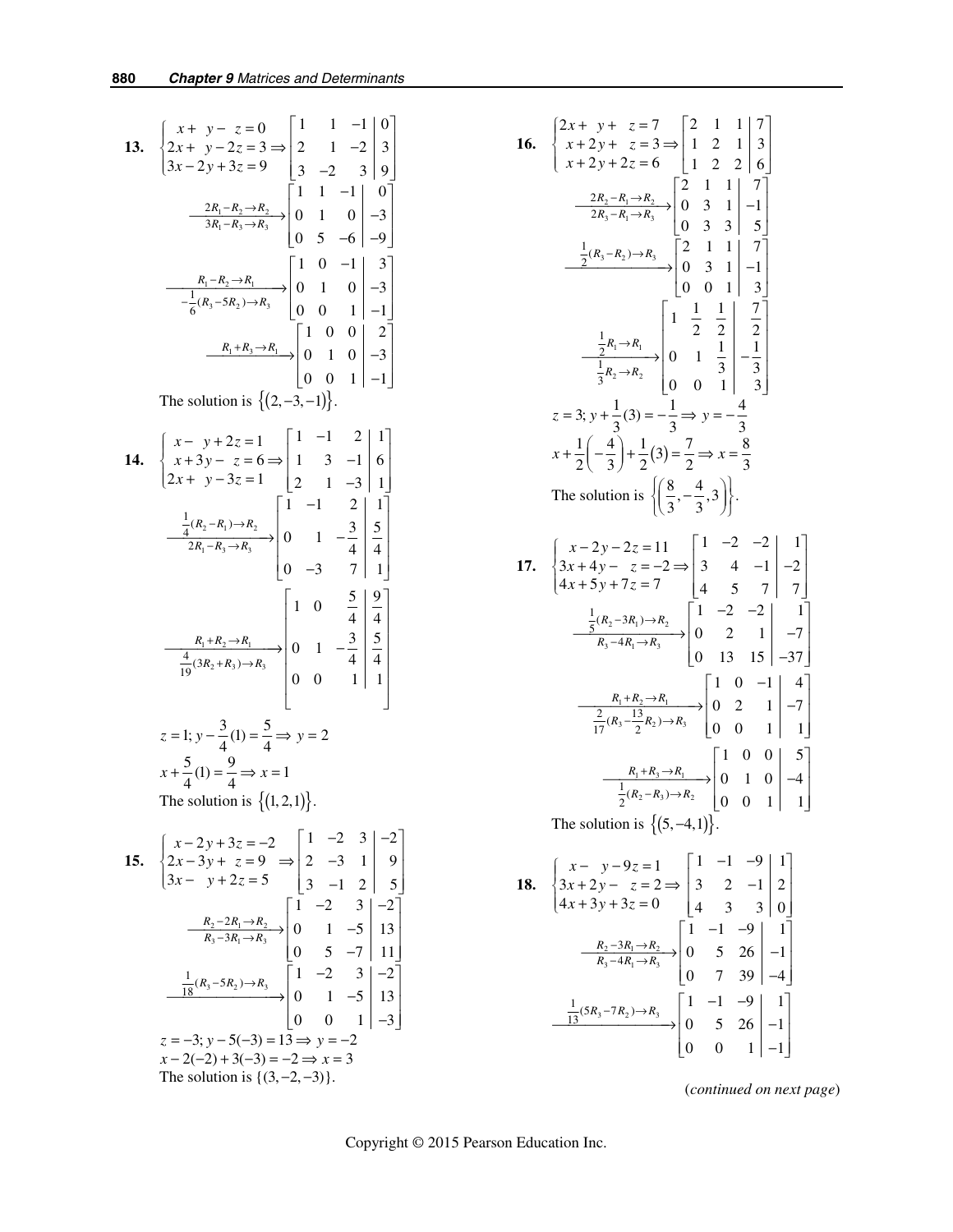(*continued*)

$$
\frac{R_1+9R_3\rightarrow R_1}{\frac{1}{5}(R_2-26R_3)\rightarrow R_2} \begin{bmatrix} 1 & -1 & 0 & |-8 \ 0 & 1 & 0 & | & 5 \ 0 & 0 & 1 & | & -1 \end{bmatrix}
$$
\n
$$
\frac{R_1+R_2\rightarrow R_1}{\frac{1}{5}(0 & 0 & 1 & | & -1 \ 0 & 0 & | & -3 \ 0 & 0 & 1 & | & -1 \end{bmatrix}
$$
\nThe solution is {(-.3,5,-1)}.  
\n19. 
$$
\begin{cases} 2x-y+3z=4 \\ x+3y+3z=-2 \Rightarrow \begin{bmatrix} 2 & -1 & 3 & | & 4 \ 3 & 2 & -6 & | & 6 \end{bmatrix}
$$
\n
$$
\frac{R_1\leftrightarrow R_2}{\frac{1}{3} & 2 & -6 & | & 6 \end{bmatrix}
$$
\n
$$
\frac{R_1\leftrightarrow R_2}{\frac{1}{3} & 2 & -6 & | & 6 \end{cases}
$$
\n
$$
\frac{2R_1-R_2\rightarrow R_2}{R_3-3R_1\rightarrow R_3} \begin{bmatrix} 1 & 3 & 3 & | & -2 \ 2 & -1 & 3 & | & 4 \ 3 & 2 & -6 & | & 6 \end{bmatrix}
$$
\n
$$
\frac{-\frac{1}{12}(R_2+R_3)\rightarrow R_3}{R_3-3R_1\rightarrow R_3} \begin{bmatrix} 1 & 3 & 3 & | & -2 \ 0 & 7 & 3 & | & -8 \ 0 & -7 & -15 & | & 12 \end{bmatrix}
$$
\n
$$
\frac{R_1-3R_2\rightarrow R_1}{\frac{1}{7}(R_2-3R_3)\rightarrow R_2} \begin{bmatrix} 1 & 3 & 0 & | & -1 \ 0 & 1 & 0 & | & -1 \ 0 & 0 & 1 & | & -\frac{1}{3} \end{bmatrix}
$$
\n
$$
\frac{R_1-3R_2\rightarrow R_1}{\frac{1}{7}(R_2-3R_3)\rightarrow R_2} \begin{bmatrix} 1 & 0 & 0 & | & 2 \ 0 & 1 & 0 & | & -1 \ 0 & 0 & 1 & | & -\frac{1}{3} \end{bmatrix}
$$
\nThe solution is 
$$
\left\{ \begin
$$

$$
\frac{R_1+9R_3\rightarrow R_1}{\frac{1}{5}(R_2-26R_3)\rightarrow R_2} \begin{bmatrix} 1 & -1 & 0 & | & -8 \ 0 & 1 & 0 & | & 5 \ 0 & 0 & 1 & | & -1 \end{bmatrix}
$$
\n
$$
\frac{R_1+R_2\rightarrow R_1}{\frac{1}{5}(0 & 0 & 1 & | & -1 \ 0 & 0 & 0 & | & -3 \ 0 & 0 & 1 & | & -1 \end{bmatrix}
$$
\nThe solution is {(-3,5,-1)}.  
\n21. 
$$
\begin{bmatrix} x-y & 0 \ 1 & x+y \end{bmatrix} = \begin{bmatrix} 1 & 0 \ 1 & 3 \end{bmatrix} \Rightarrow \begin{cases} x-y=1 \ x+y=3 \end{cases} \Rightarrow
$$
\n
$$
\begin{bmatrix} 2x+3y & -1 & -2 \ 2 & 3x+4y & 5 \end{bmatrix} = \begin{bmatrix} 4 & -1 & -2 \ 0 & 1 & -3 \end{bmatrix} \Rightarrow
$$
\n
$$
\begin{cases} 2x+3y=4 \ x-y=-3 \end{cases} = \begin{bmatrix} 2 & 3 & | & 4 \ 1 & -1 & | & -3 \ 3x+4y=5 & | & 2 & 5 \end{bmatrix}
$$
\n
$$
\begin{cases} 2x+3y=4 \ x-y=-3 \end{cases} = \begin{bmatrix} 2 & 3 & | & 4 \ 1 & -1 & | & -3 \ 3 & 4 & | & 5 \end{bmatrix}
$$
\n
$$
\frac{R_1\leftrightarrow R_2}{\frac{1}{7}(R_3-3R_1)\rightarrow R_3} = \begin{bmatrix} 1 & -1 & | & -3 \ 2 & 3 & | & 4 \ 3 & 4 & | & 5 \end{bmatrix}
$$
\n
$$
\frac{\frac{1}{5}(R_2-2R_1)\rightarrow R_2}{\frac{1}{7}(R_3-3R_1)\rightarrow R_3} = \begin{bmatrix} 1 & 0 & | & 1 \ 0 & 1 & | & 2 \ 0 & 1 & | & 2 \end{bmatrix}
$$
\n
$$
\therefore x=-1, y=2
$$
\n23. a. 
$$
\begin{bmatrix} 1 & 2 \ -3 & 4 \end{bmatrix} + \begin{bmatrix} 2 & -3 \ -5 & 6 \end{
$$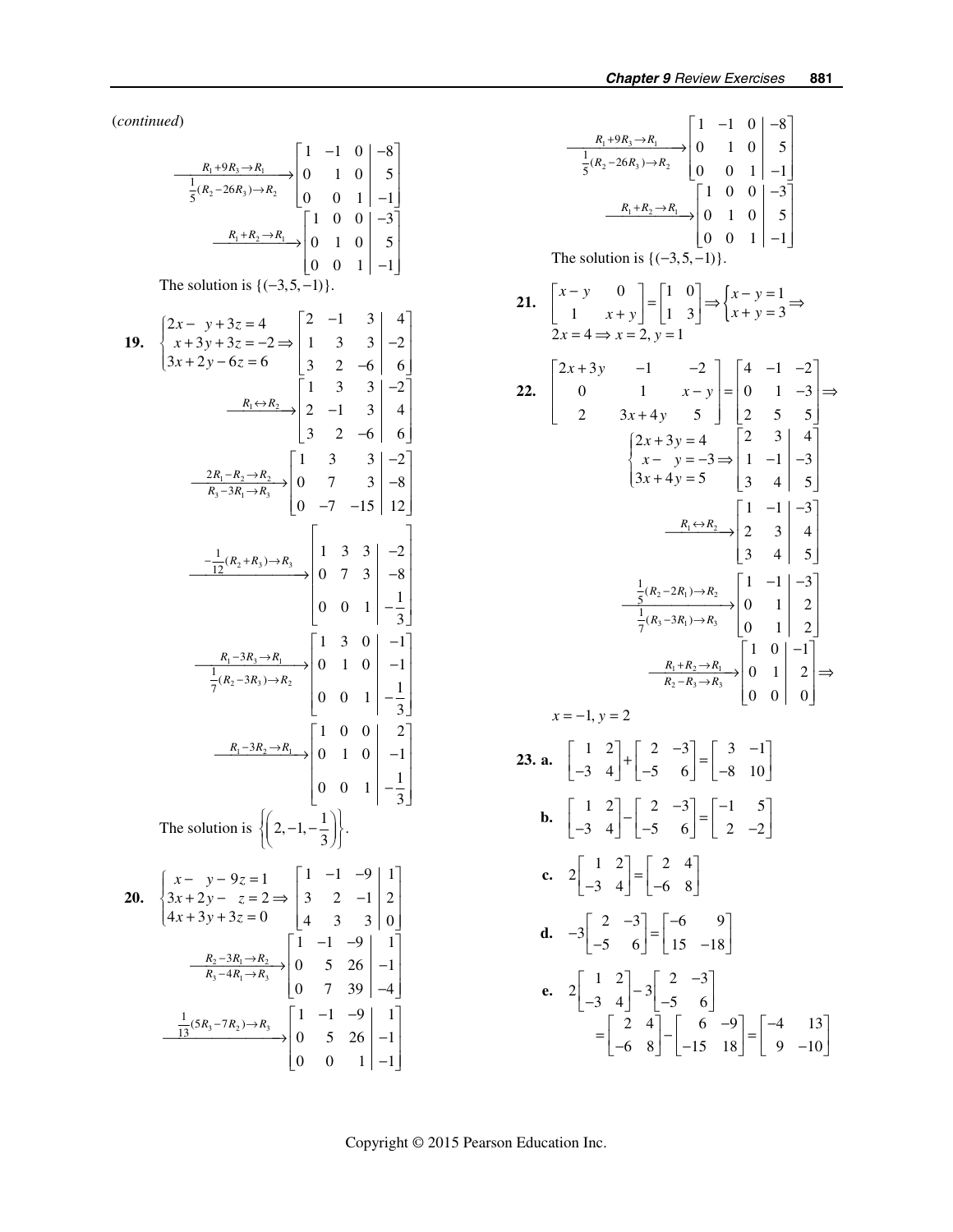24. a. 
$$
\begin{bmatrix} 2 & 0 & -1 \ 1 & 2 & 2 \ -2 & 0 & 3 \end{bmatrix} + \begin{bmatrix} 0 & 1 & -1 \ -1 & 0 & 1 \end{bmatrix} = \begin{bmatrix} 2 & 1 & -2 \ -3 & 0 & 4 \end{bmatrix}
$$
  
\nb.  $\begin{bmatrix} 2 & 0 & -1 \ 1 & 2 & 2 \ -2 & 0 & 3 \end{bmatrix} - \begin{bmatrix} 0 & 1 & -1 \ -1 & 0 & 1 \end{bmatrix} = \begin{bmatrix} 2 & -1 & 0 \ 0 & 3 & 2 \ -1 & 0 & 1 \end{bmatrix}$   
\nc.  $2 \begin{bmatrix} 2 & 0 & -1 \ 1 & 2 & 2 \ -2 & 0 & 3 \end{bmatrix} + 3 \begin{bmatrix} 0 & 1 & -1 \ -1 & 0 & 1 \end{bmatrix} = \begin{bmatrix} 4 & 0 & -2 \ 2 & 4 & 4 \ -4 & 0 & 6 \end{bmatrix} + \begin{bmatrix} 0 & 3 & -3 \ -3 & 0 & 3 \end{bmatrix} = \begin{bmatrix} 4 & 3 & -5 \ 5 & 1 & 4 \ -3 & 0 & 3 \end{bmatrix}$   
\n25.  $3A + 2B - 3X = 0 \Rightarrow 3 \begin{bmatrix} 1 & 2 \ -3 & 4 \end{bmatrix} + 2 \begin{bmatrix} 2 & -3 \ -5 & 6 \end{bmatrix} = 3X = \begin{bmatrix} 3 & 6 \ -9 & 12 \end{bmatrix} + \begin{bmatrix} 4 & -6 \ -10 & 12 \end{bmatrix} = 3X = \begin{bmatrix} 7 & 0 \ -19 & 24 \end{bmatrix} = 3X \Rightarrow$   
\n $X = \begin{bmatrix} \frac{7}{3} & 0 \ -\frac{19}{3} & 8 \end{bmatrix}$   
\n26.  $A - 2X + 2B = 0 \Rightarrow \begin{bmatrix} 2 & 0 & -1 \ 1 & 2 & 2 \ -2 & 0 & 3 \end{bmatrix} + 2 \begin{bmatrix} 0 & 1 & -1 \ -5 & 1 & 0 \ -2 & 0 & 3 \end{bmatrix} = 2X = \begin{bmatrix} 2 & 0 & -1 \ -1 & 2 & 2 \ -2 & 0 & 3 \end{b$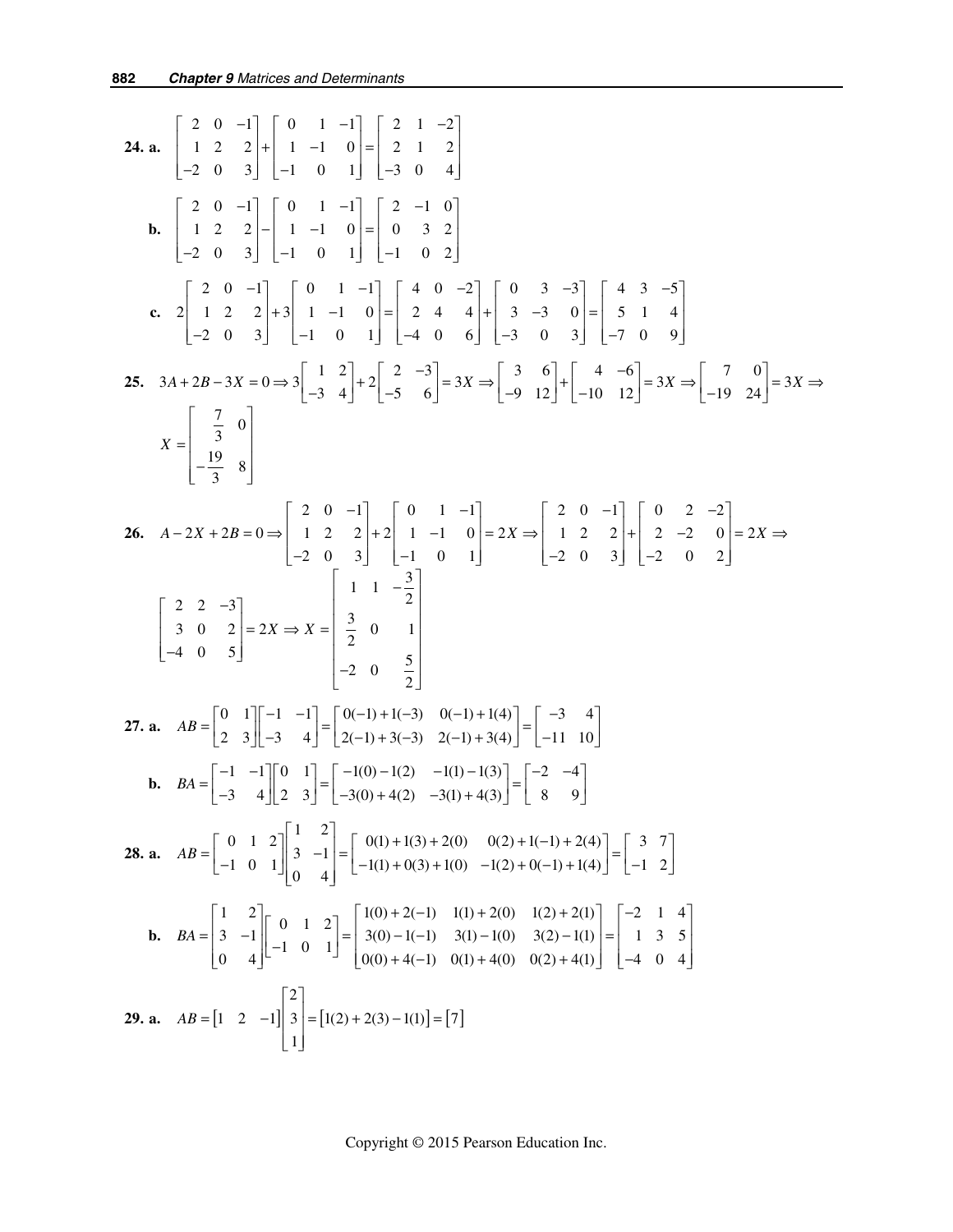**b.** 
$$
BA = \begin{bmatrix} 2 \ 3 \ 1 \end{bmatrix} [1 \ 2 \ -1] = \begin{bmatrix} 2(1) \ 2(2) \ 2(1) \ 1(1) \ 1(2) \ 1(1) \ -1 \end{bmatrix} = \begin{bmatrix} 2 & 4 & -2 \ 3 & 6 & -3 \ 1 & 2 & -1 \end{bmatrix}
$$
  
\n**30. a.**  $AB = \begin{bmatrix} 1 & 0 \ 2 & -1 \end{bmatrix} \begin{bmatrix} 1 & 2 & 3 & 4 \ 3 & -2 & -1 \end{bmatrix} = \begin{bmatrix} 1(1) + 0(2) & 1(2) + 0(-1) & 1(3) + 0(2) & 1(4) + 0(3) \ 3(3) - 2(2) - 1(-1) & 2(3) - 1(2) & 2(4) - 1(3) \end{bmatrix} = \begin{bmatrix} 1 & 2 & 3 & 4 \ 0 & 5 & 4 & 5 \ -1 & 8 & 5 & 6 \end{bmatrix}$   
\n**b.** *BA* is not defined.  
\n**31.**  $\begin{bmatrix} 1 & 2 \ 3 & -1 \end{bmatrix} A = \begin{bmatrix} 5 & 6 \ 1 & -3 \end{bmatrix} \Rightarrow A = \begin{bmatrix} 1 & 2 \ 3 & 1 \end{bmatrix}^{-1} \begin{bmatrix} 5 & 6 \ 3 & -1 \end{bmatrix}$   
\n**34.**  $A \begin{bmatrix} 5 & 3 \ 4 & 2 \end{bmatrix} = \begin{bmatrix} 1 & 0 \ 0 & 1 \end{bmatrix} \Rightarrow A = \begin{bmatrix} 1 & 0 \ 0 & 1 \end{bmatrix} \begin{bmatrix} 5 & 3 \ 4 & 2 \end{bmatrix}^{-1} = \frac{1}{10-12} \begin{bmatrix} 2 & -3 \ -4 & 5 \end{bmatrix} = \begin{bmatrix} -1 & \frac{3}{2} \ 2 & -\frac{5}{2} \end{bmatrix}$   
\n**35. a.**  $A^{-1} = \begin{bmatrix} 1 & 0 \ 0 & 1 \end{bmatrix} \begin{bmatrix} -1 & \frac{3}{2} \ 4 & 2 \end{bmatrix} = \begin{bmatrix} -1 & \$ 

**36. a.** 
$$
A^{-1} = \frac{1}{9-8} \begin{bmatrix} 3 & -4 \ -2 & 3 \end{bmatrix} = \begin{bmatrix} 3 & -4 \ -2 & 3 \end{bmatrix}
$$
  
\n**b.**  $(A^2)^{-1} = \left( \begin{bmatrix} 3 & 4 \ 2 & 3 \end{bmatrix}^2 \right)^{-1} = \begin{bmatrix} 17 & 24 \ 12 & 17 \end{bmatrix}^{-1}$   
\n $= \frac{1}{17^2 - 12(24)} \begin{bmatrix} 17 & -24 \ -12 & 17 \end{bmatrix}$   
\n $= \begin{bmatrix} 17 & -24 \ -12 & 17 \end{bmatrix}$ 

Copyright © 2015 Pearson Education Inc.

 $\begin{bmatrix} 4 & 2 & 10 & -12 & -4 & 5 \end{bmatrix}$   $\begin{bmatrix} 2 & -\frac{5}{2} & -\frac{5}{2} & -\frac{5}{2} & -\frac{5}{2} & -\frac{5}{2} & -\frac{5}{2} & -\frac{5}{2} & -\frac{5}{2} & -\frac{5}{2} & -\frac{5}{2} & -\frac{5}{2} & -\frac{5}{2} & -\frac{5}{2} & -\frac{5}{2} & -\frac{5}{2} & -\frac{5}{2} & -\frac{5}{2} & -\frac{5}{2} & -\frac{5}{2} & -\frac{5}{$ 

 $\begin{bmatrix} 1 & \frac{3}{2} & 1 & 0 \end{bmatrix}$   $\begin{bmatrix} 1 & 0 \end{bmatrix}$   $\begin{bmatrix} -1 & \frac{3}{2} & \frac{3}{2} \end{bmatrix}$ 

*A*

2  $-\frac{5}{2}$   $\begin{bmatrix} 0 & 1 \end{bmatrix}$   $\begin{bmatrix} 2 & -\frac{5}{2} \end{bmatrix}$ 

 $=\begin{bmatrix} -1 & \frac{3}{2} & 1 & 0 \\ 2 & -\frac{5}{2} & 0 & 1 \end{bmatrix} = \begin{bmatrix} -1 & \frac{3}{2} & 0 \\ 2 & -\frac{5}{2} & 0 & 1 \end{bmatrix}$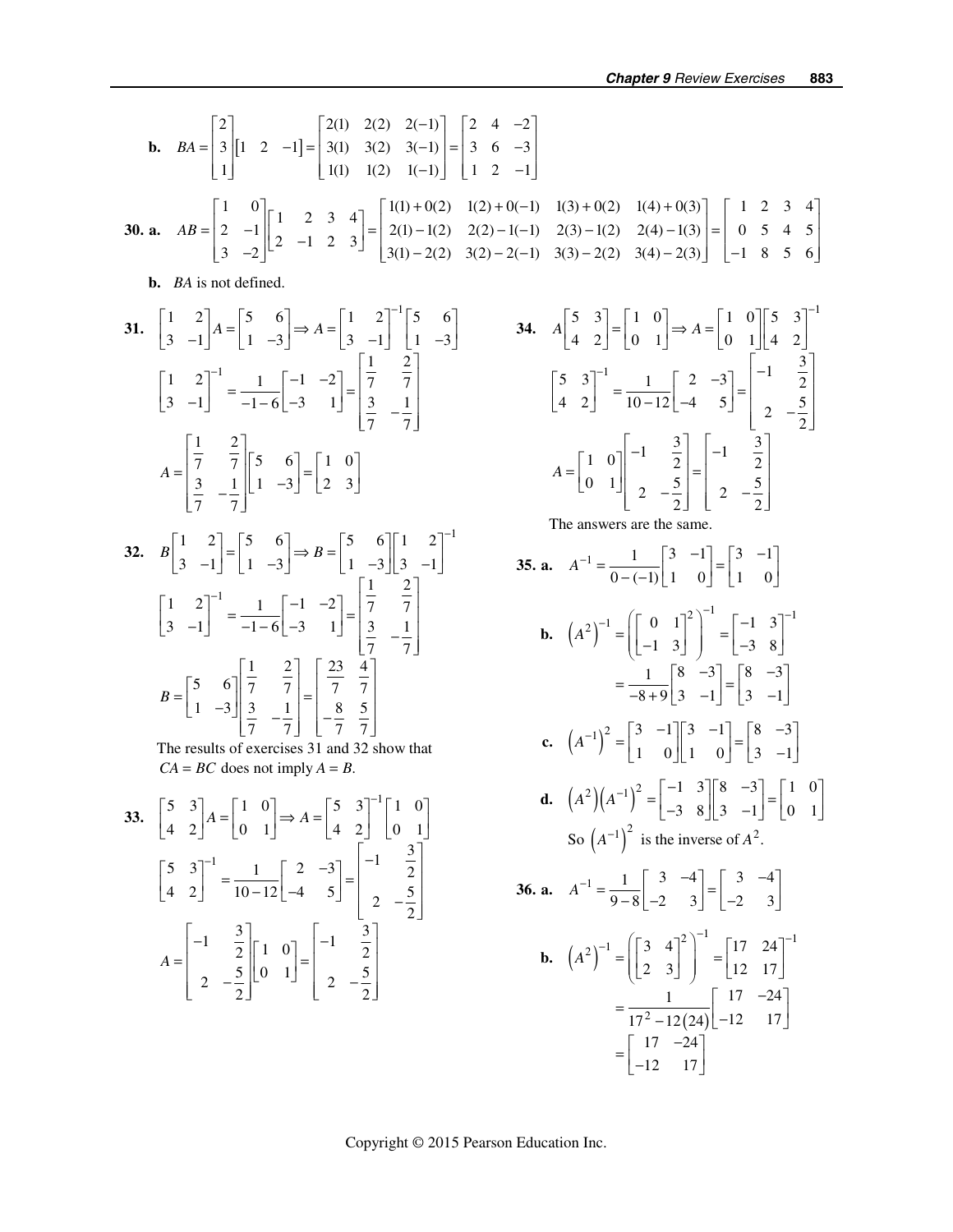**c.** 
$$
(A^{-1})^2 = \begin{bmatrix} 3 & -4 \\ -2 & 3 \end{bmatrix} \begin{bmatrix} 3 & -4 \\ -2 & 3 \end{bmatrix} = \begin{bmatrix} 17 & -24 \\ -12 & 17 \end{bmatrix}
$$
  
\n**d.**  $(A^2)(A^{-1})^2 = \begin{bmatrix} 17 & 24 \\ 12 & 17 \end{bmatrix} \begin{bmatrix} 17 & -24 \\ -12 & 17 \end{bmatrix} = \begin{bmatrix} 1 & 0 \\ 0 & 1 \end{bmatrix}$   
\nSo  $(A^{-1})^2$  is the inverse of  $A^2$ .

For exercises 37–40, we show that  $AB = I$ . You should also show that  $BA = I$  in order to show that *B* is the inverse of *A*.

37. 
$$
AB = \begin{bmatrix} 7 & 6 \ 6 & 5 \end{bmatrix} \begin{bmatrix} -5 & 6 \ 6 & -7 \end{bmatrix} = \begin{bmatrix} 1 & 0 \ 0 & 1 \end{bmatrix}
$$
  
\n38.  $AB = \begin{bmatrix} -1 & 3 \ 1 & -4 \end{bmatrix} \begin{bmatrix} -4 & -3 \ -1 & -1 \end{bmatrix} = \begin{bmatrix} 1 & 0 \ 0 & 1 \end{bmatrix}$   
\n39.  $AB = \begin{bmatrix} 2 & -1 & 0 \ 1 & 0 & 4 \ 1 & -1 & 1 \end{bmatrix} \begin{bmatrix} 4 & 1 & -4 \ 5 & -1 & 1 & 1 \ 5 \end{bmatrix} = \begin{bmatrix} 1 & 0 \ 5 & 1 & 1 & 4 \ 5 & 1 & 1 & 1 \end{bmatrix} = \begin{bmatrix} 1 & 0 \ 5 & 1 & 0 \ 1 & 1 & 1 \end{bmatrix} \begin{bmatrix} 4 & 1 & -4 \ 3 & 2 & -8 \ 1 & -1 & 1 \end{bmatrix} = \begin{bmatrix} 1 & 0 & 0 \ 5 & 0 & 5 \ 0 & 0 & 5 \end{bmatrix} = \begin{bmatrix} 1 & 0 & 0 \ 0 & 1 & 0 \ 0 & 0 & 1 \end{bmatrix}$   
\n40.  $AB = \begin{bmatrix} 2 & 0 & 1 \ 0 & -1 & 2 \ 1 & 0 & 1 \end{bmatrix} \begin{bmatrix} 1 & 0 & -1 \ -2 & -1 & 4 \ 1 & 0 & 2 \end{bmatrix} = \begin{bmatrix} 1 & 0 & 0 \ 0 & 1 & 0 \ 0 & 0 & 1 \end{bmatrix}$   
\n41.  $\begin{bmatrix} 3 & 1 \ 2 & 4 \end{bmatrix}^{-1} = \frac{1}{12-2} \begin{bmatrix} 4 & -1 \ -2 & 3 \end{bmatrix} = \begin{bmatrix} \frac{2}{5} & -\frac{1}{10} \\ -\frac{1}{5} & \frac{3}{10} \end{bmatrix}$   
\n42.  $\begin{bmatrix} 3 & -4 \ 1 & 2 \end{bmatrix}^{-1} = \frac{1}{6+4} \begin{bmatrix} 2 & 4 \ -1 & 3 \end{bmatrix} = \begin{bmatrix} \frac$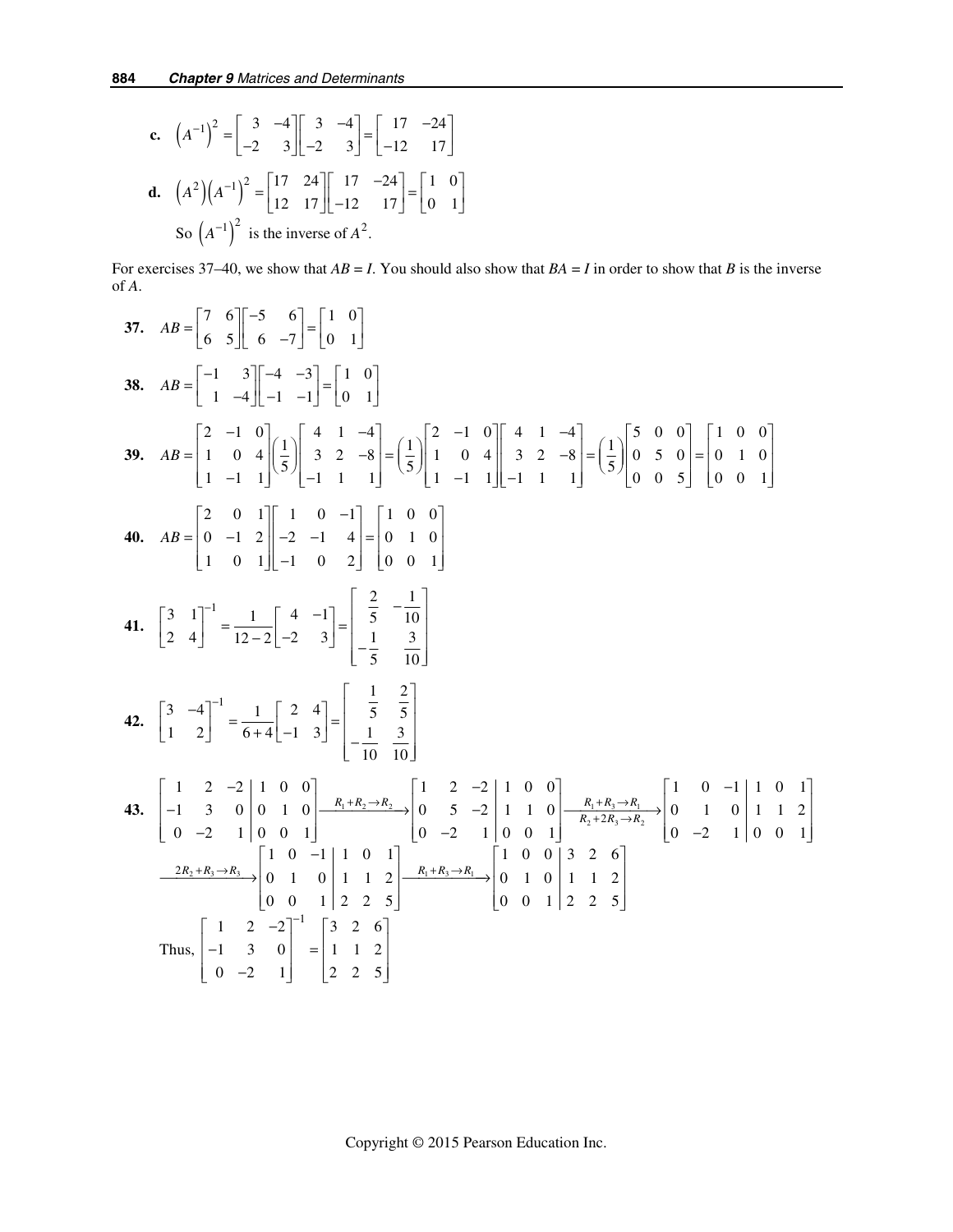44. 
$$
\begin{bmatrix} 1 & 2 & 1 & 1 & 0 & 0 \ 0 & 0 & 3 & 0 & 0 & 1 \end{bmatrix} \xrightarrow{2R_{1}-R_{2} \rightarrow R_{3}} \begin{bmatrix} 1 & 2 & -1 & 1 & 0 & 0 \ 0 & 2 & -2 & 2 & -1 & 0 \ 0 & 0 & 1 & 0 & 0 & 1 \end{bmatrix} \xrightarrow{R_{2}-R_{3}}
$$
  
\n $\begin{bmatrix} 1 & 0 & 0 & 1 & 0 & 1 \ 0 & 0 & 1 & 0 & 0 & 1 \end{bmatrix} \xrightarrow{R_{3} - 3R_{3}}$   
\n $\begin{bmatrix} 1 & 0 & 0 & 1 & 1 & -1 \ 0 & 0 & 0 & 1 & 0 & 0 & 1 \end{bmatrix} \xrightarrow{R_{1} - 3R_{2}}$   
\n $\begin{bmatrix} 1 & 0 & 0 & 1 & 1 & -1 \ 0 & 0 & 3 & 3 \end{bmatrix}$   
\nThus,  $\begin{bmatrix} 1 & 2 & 1 & 1 & 1 & -1 \ 0 & 0 & 3 & 3 \end{bmatrix} \xrightarrow{R_{1} - 1} \begin{bmatrix} 1 & 1 & -1 & 1 & -1 \ 0 & 1 & 0 & 0 & 1 & 0 \end{bmatrix}$   
\nThus,  $\begin{bmatrix} 1 & 2 & 1 & 1 & 1 & -1 \ 0 & 0 & 3 & 3 \end{bmatrix}$   
\n45.  $\begin{bmatrix} x+3y=7 & -1 & 3 & 3 \ 2x+5y=4 & -5 & 2 & 5 \end{bmatrix} \begin{bmatrix} x \\ y \end{bmatrix} = \begin{bmatrix} 7 \\ 4 \end{bmatrix} = \begin{bmatrix} 7 \\ y \end{bmatrix} = \begin{bmatrix} 1 & 3 & 3 \ 2 & 4 & 5 \end{bmatrix} \begin{bmatrix} x \\ y \end{bmatrix} = \begin{bmatrix} 1 & 3 & 3 \ 2 & 4 & 5 \end{bmatrix} \begin{bmatrix} 1 & 3 & -3 \ 3 & 2 & 2 \end{bmatrix}$   
\n $\begin{bmatrix} 1 & 2 & 1 & 1 & 1 \ 0 & 2 & 2 & 4 & 5 \end{bmatrix} \begin{bmatrix} 1 & 2 & 1 &$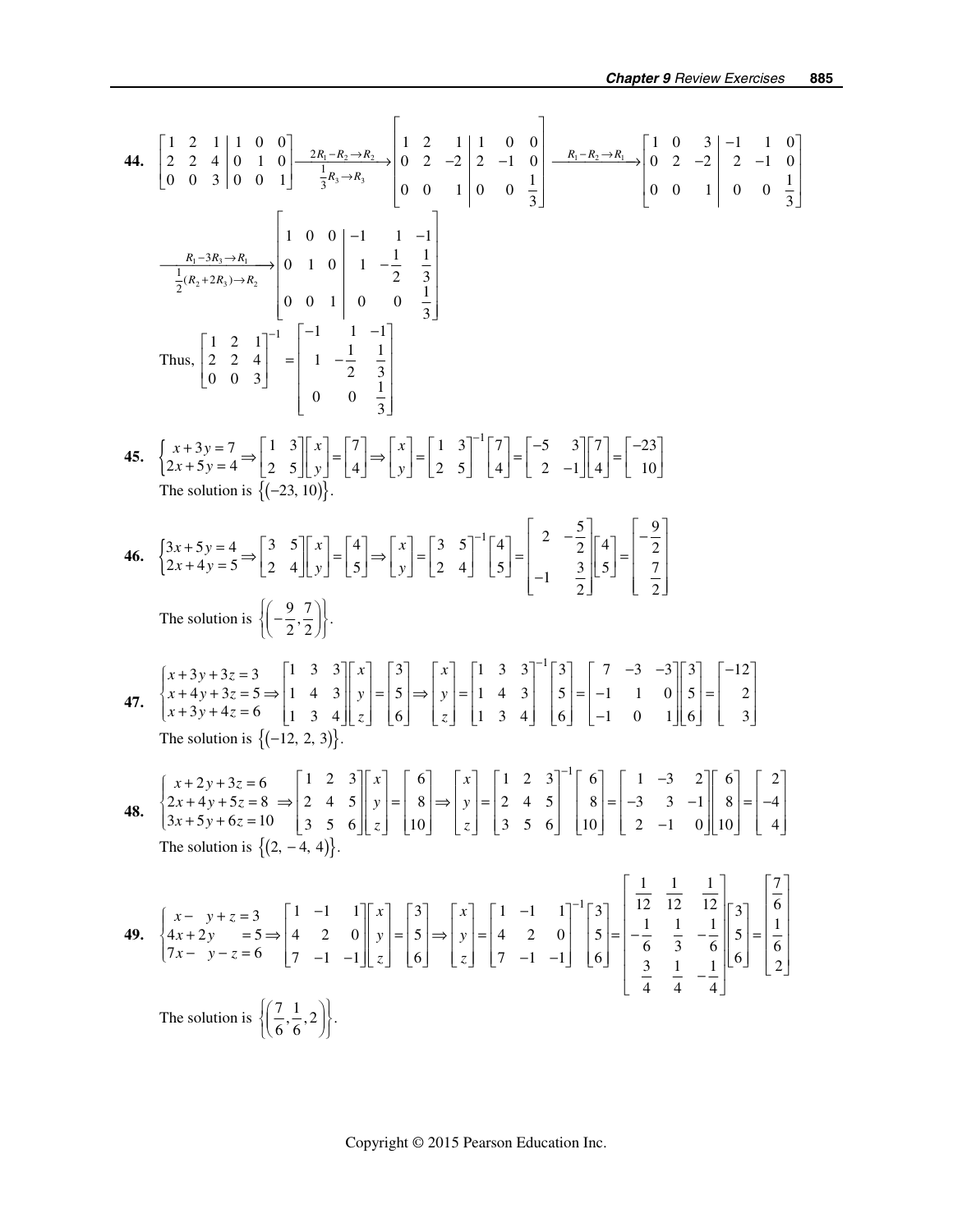50. 
$$
\begin{cases}\n4x + 2y + 4z = 7 \\
4x + 3y - 2z = 6 \implies |x| = \frac{1}{2} \implies |x| = \frac{1}{2} \implies |x| = \frac{1}{2} \implies |x| = \frac{1}{2} \implies |x| = \frac{1}{2} \implies |x| = \frac{1}{2} \implies |x| = \frac{1}{2} \implies |x| = \frac{1}{2} \implies |x| = \frac{1}{2} \implies |x| = \frac{1}{2} \implies |x| = \frac{1}{2} \implies |x| = \frac{1}{2} \implies |x| = \frac{1}{2} \implies |x| = \frac{1}{2} \implies |x| = \frac{1}{2} \implies |x| = \frac{1}{2} \implies |x| = \frac{1}{2} \implies |x| = \frac{1}{2} \implies |x| = \frac{1}{2} \implies |x| = \frac{1}{2} \implies |x| = \frac{1}{2} \implies |x| = \frac{1}{2} \implies |x| = \frac{1}{2} \implies |x| = \frac{1}{2} \implies |x| = \frac{1}{2} \implies |x| = \frac{1}{2} \implies |x| = \frac{1}{2} \implies |x| = \frac{1}{2} \implies |x| = \frac{1}{2} \implies |x| = \frac{1}{2} \implies |x| = \frac{1}{2} \implies |x| = \frac{1}{2} \implies |x| = \frac{1}{2} \implies |x| = \frac{1}{2} \implies |x| = \frac{1}{2} \implies |x| = \frac{1}{2} \implies |x| = \frac{1}{2} \implies |x| = \frac{1}{2} \implies |x| = \frac{1}{2} \implies |x| = \frac{1}{2} \implies |x| = \frac{1}{2} \implies |x| = \frac{1}{2} \implies |x| = \frac{1}{2} \implies |x| = \frac{1}{2} \implies |x| = \frac{1}{2} \implies |x| = \frac{1}{2} \implies |x| = \frac{1}{2} \implies |x| = \frac{1}{2} \implies |x| = \frac{1}{2} \implies |x| = \frac{1}{2} \implies |x| = \frac{1}{2} \implies |x| = \frac{
$$

Copyright © 2015 Pearson Education Inc.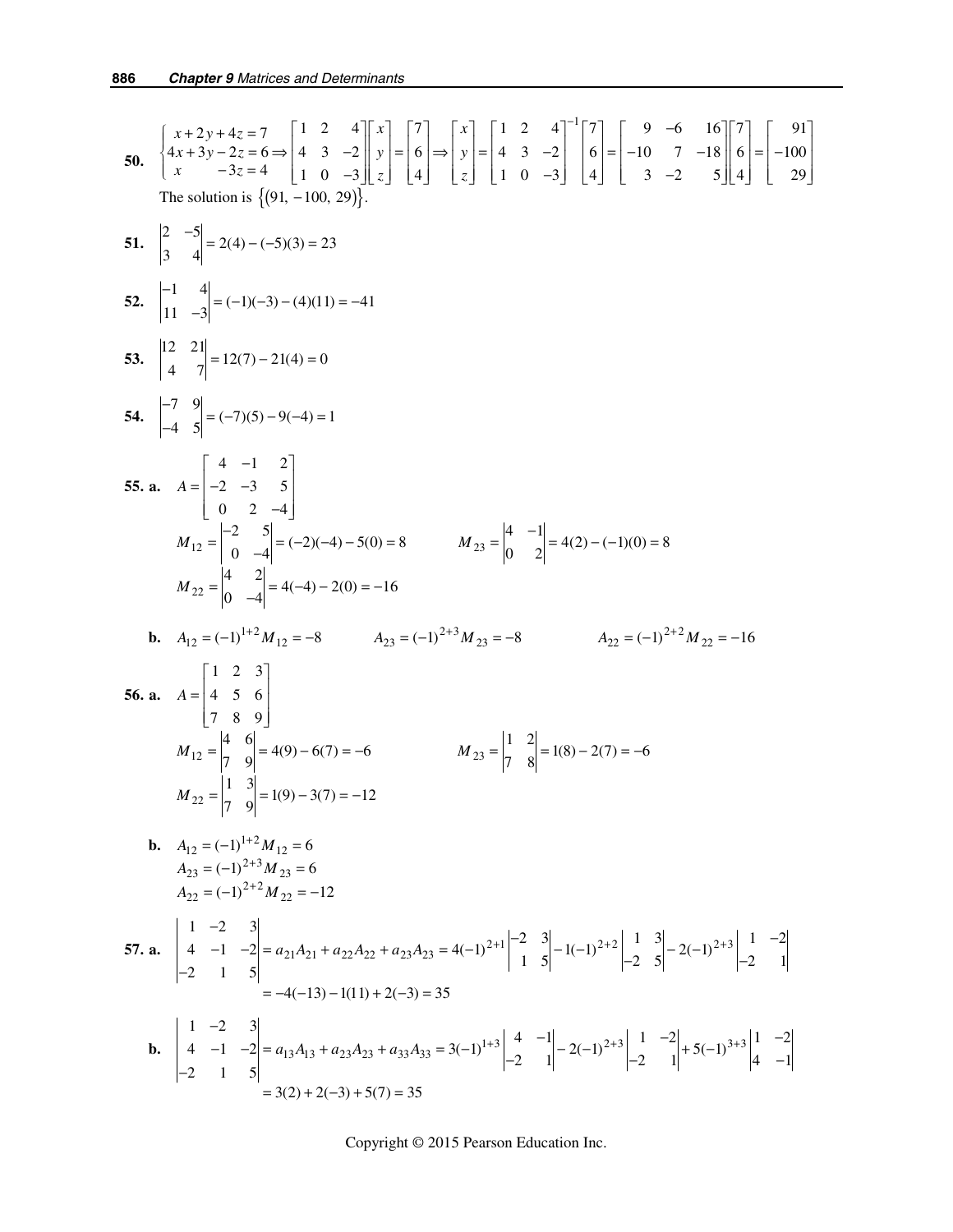58. a. 
$$
\begin{vmatrix} 1 & 4 & 3 \ 0 & 8 & 10 \ 2 & 5 & 4 \end{vmatrix} = a_{21}A_{21} + a_{22}A_{22} + a_{23}A_{23} = 6(-1)^{2+1} \begin{vmatrix} 4 & 3 \ 5 & 4 \end{vmatrix} + 8(-1)^{2+2} \begin{vmatrix} 1 & 3 \ 2 & 4 \end{vmatrix} + 10(-1)^{2+3} \begin{vmatrix} 1 & 4 \ 2 & 5 \end{vmatrix}
$$
  
\n= -6(1) + 8(-2) - 10(-3) = 8  
\nb.  $\begin{vmatrix} 1 & 4 & 3 \ 2 & 5 & 4 \end{vmatrix}$   
\n= -3(14) - 10(-3) + 4(-16) = 8  
\n59. Expand by the first column:  
\n $\begin{vmatrix} 1 & 2 & 0 \ 2 & 5 & 4 \end{vmatrix} = 1(-1)^{1+1} \begin{vmatrix} 1 & 2 \ 1 & 2 \end{vmatrix} = 1(-1)^{1+1} \begin{vmatrix} 1 & 2 \ 0 & 2 \end{vmatrix} + 0 + 1(-1)^{3+1} \begin{vmatrix} 2 & 0 \ 1 & 2 \end{vmatrix} = 2 + 4 = 6$   
\n60. Expand by the first column:  
\n $\begin{vmatrix} 2 & 3 & 4 \ 2 & 5 & 9 \ 2 & 7 & 16 \end{vmatrix} = 2(-1)^{1+1} \begin{vmatrix} 5 & 9 \ 7 & 16 \end{vmatrix} + 2(-1)^{2+1} \begin{vmatrix} 3 & 4 \ 7 & 16 \end{vmatrix} + 2(-1)^{3+1} \begin{vmatrix} 3 & 4 \ 5 & 9 \end{vmatrix} = 2(17) - 2(20) + 2(7) = 8$   
\n61.  $D = \begin{vmatrix} 5 & 3 \ 2 & 1 \end{vmatrix} = -1, D_x = \begin{vmatrix} 11 & 3 \ 4 & 1 \end{vmatrix} = -1, D_y = \begin{vmatrix} 5 & 11 \ 2 & 4 \end{vmatrix} = -2$   
\n $x = \frac{-1}{-1} = 1, y = \frac{-2}{-1} = 2$   
\nThe solution is {(1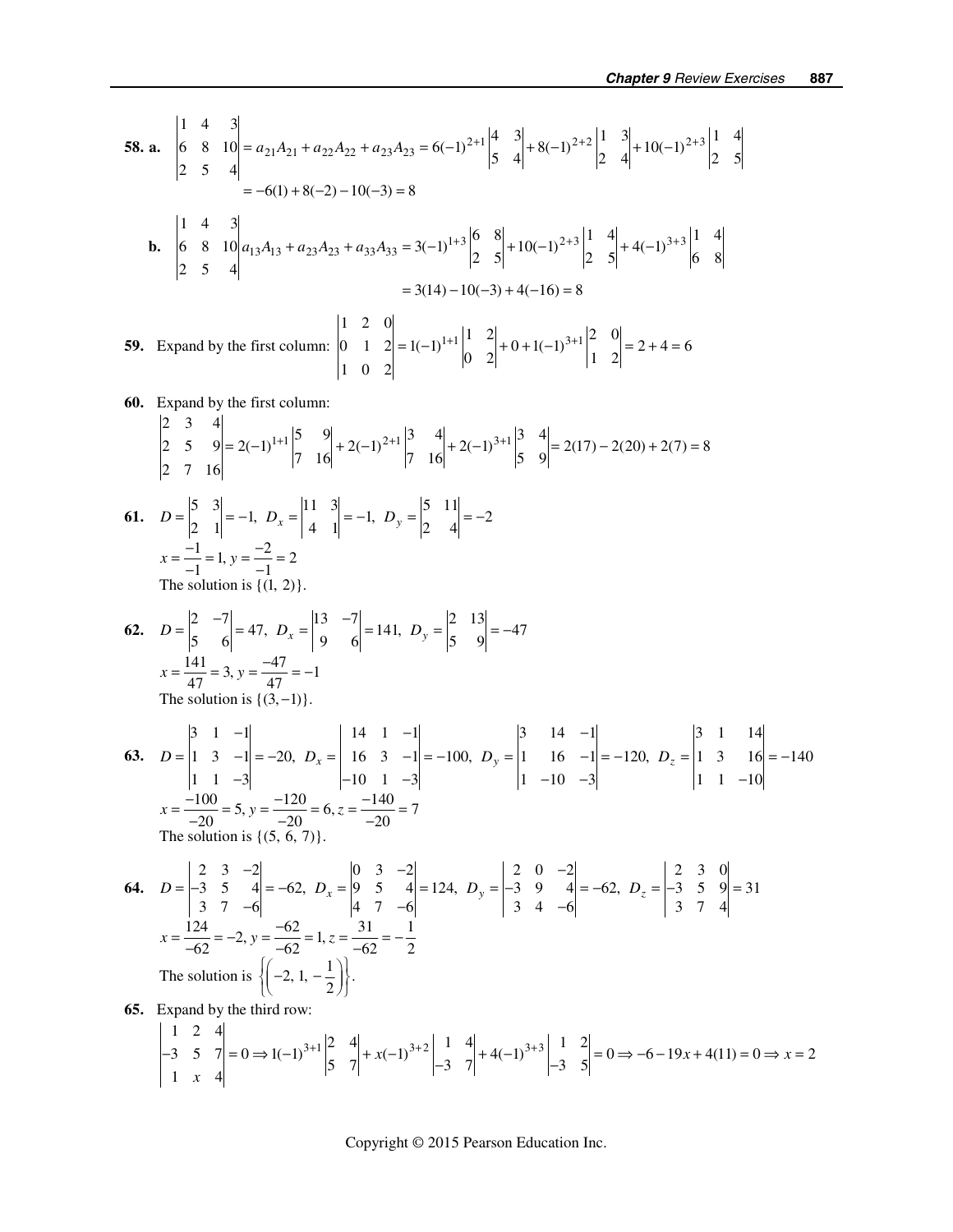**66.** Expand by the second row:

$$
\begin{vmatrix} 1 & -1 & 2 \ 0 & x & 1 \ 3 & 2 & x-1 \ \end{vmatrix} = 14 \Rightarrow 0 + x(-1)^{2+2} \begin{vmatrix} 1 & 2 \ 3 & x-1 \end{vmatrix} + 1(-1)^{2+3} \begin{vmatrix} 1 & -1 \ 3 & 2 \end{vmatrix} = x(x-7) - 1(5) = 14 \Rightarrow x^2 - 7x - 5 = 14 \Rightarrow x^2 - 7x - 5 = 14 \Rightarrow x^2 - 7x - 5 = 14 \Rightarrow x^2 - 7x - 5 = 14 \Rightarrow x^2 - 7x - 5 = 14 \Rightarrow x^2 - 7x - 5 = 14 \Rightarrow x^2 - 7x - 5 = 14 \Rightarrow x^2 - 7x - 5 = 14 \Rightarrow x^2 - 7x - 5 = 14 \Rightarrow x^2 - 7x - 5 = 14 \Rightarrow x^2 - 7x - 5 = 14 \Rightarrow x^2 - 7x - 5 = 14 \Rightarrow x^2 - 7x - 5 = 14 \Rightarrow x^2 - 7x - 5 = 14 \Rightarrow x^2 - 7x - 5 = 14 \Rightarrow x^2 - 7x - 5 = 14 \Rightarrow x^2 - 7x - 5 = 14 \Rightarrow x^2 - 7x - 5 = 14 \Rightarrow x^2 - 7x - 5 = 14 \Rightarrow x^2 - 7x - 5 = 14 \Rightarrow x^2 - 7x - 5 = 14 \Rightarrow x^2 - 7x - 5 = 14 \Rightarrow x^2 - 7x - 5 = 14 \Rightarrow x^2 - 7x - 5 = 14 \Rightarrow x^2 - 7x - 5 = 14 \Rightarrow x^2 - 7x - 5 = 14 \Rightarrow x^2 - 7x - 5 = 14 \Rightarrow x^2 - 7x - 5 = 14 \Rightarrow x^2 - 7x - 5 = 14 \Rightarrow x^2 - 7x - 5 = 14 \Rightarrow x^2 - 7x - 5 = 14 \Rightarrow x^2 - 7x - 5 = 14 \Rightarrow x^2 - 7x - 5 = 14 \Rightarrow x^2 - 7x - 5 = 14 \Rightarrow x^2 - 7x - 5 = 14 \Rightarrow x^2 - 7x - 5 = 14 \Rightarrow x^2 - 7x - 5 = 14 \Rightarrow x^2 - 7x - 5 = 14 \Rightarrow x^2 - 7x - 5 = 14 \Rightarrow x^2
$$

Using the given points to find the slope and *y*-intercept, we have  $m = \frac{3 - (-4)}{2 - 1} = 7$  and  $3 = 7(2) + b \implies b = -11$ 

$$
3 - 7(2) + 6 \rightarrow 6 - 11.
$$

**68.** 
$$
A = |D| = \frac{1}{2} \begin{vmatrix} 1 & 1 & 1 \\ 4 & 3 & 1 \\ 2 & 7 & 1 \end{vmatrix} = \frac{1}{2}(16) = 8
$$
 square units

## **Applying the Concepts**

 **69.** ABC 4 8 2 10 84 ⎡ ⎤⎡ ⎤ ⎡ ⎤ Method 2  $\begin{vmatrix} 5 & 7 & 1 \end{vmatrix}$   $\begin{vmatrix} 4 & 1 \end{vmatrix} = \begin{vmatrix} 84 & 3 \end{vmatrix}$  as the most profitable. Method 3  $\begin{bmatrix} 5 & 4 & 8 \end{bmatrix}$  [ 0]  $\begin{bmatrix} 114 \end{bmatrix}$ Method 1

**70. M** F C Cals Protein **Cals Protein** Cals Protein 2 3 1  $\begin{bmatrix} 2200 & 50 \\ 1700 & 40 \end{bmatrix}$  =  $\begin{bmatrix} 2(2200) + 3(1700) + 1(1500) & 2(50) + 3(40) + 1(30) \\ 1(2200) + 3(1700) + 2(1500) & 1(50) + 3(40) + 2(30) \end{bmatrix}$  =  $\begin{bmatrix} 11,000 & 250 \\ 1,600 & 150 \end{bmatrix}$ Ardestanis  $\begin{bmatrix} 2 & 3 & 1 \\ 1 & 1 & 2 \end{bmatrix} \begin{bmatrix} 2200 & 50 \\ 1700 & 40 \\ 1500 & 30 \end{bmatrix} = \begin{bmatrix} 2(2200) + 3(1700) + 1(1500) & 2(50) + 3(40) + 1(30) \\ 1(2200) + 1(1700) + 2(1500) & 1(50) + 1(40) + 2(30) \end{bmatrix} = \begin{bmatrix} 11,000 & 250 \\ 6900 & 150 \$ Barkley

**71.** Let  $x =$  the speed of the plane. Let  $y =$  the velocity of the wind. Using Gauss-Jordan elimination, we have

$$
\begin{aligned}\n\left\{\n\begin{aligned}\n3(x+y) &= 1680 \\
3.5(x-y) &= 1680\n\end{aligned}\n\right. &\Rightarrow\n\left\{\n\begin{aligned}\n3.5x - 3.5y &= 1680 \\
3.5x - 3.5y &= 1680\n\end{aligned}\n\right.\n\end{aligned}
$$
\n
$$
\begin{aligned}\n\left[\n\begin{aligned}\n3 &= 3 \\
3.5 &= -3.5\n\end{aligned}\n\right]\n\left.\n\begin{aligned}\n1 &= 1 \\
1 &= -1\n\end{aligned}\n\right]\n\left.\n\begin{aligned}\n560 \\
480\n\end{aligned}\n\right]\n\end{aligned}
$$
\n
$$
\begin{aligned}\n\frac{\frac{1}{3}R_1 \rightarrow R_1}{\frac{1}{3.5}R_2 \rightarrow R_2}\n\left.\n\begin{aligned}\n1 &= 1 \\
1 &= -1\n\end{aligned}\n\right]\n\left.\n\begin{aligned}\n480\n\end{aligned}\n\right]\n\end{aligned}
$$
\n
$$
\begin{aligned}\n\frac{\frac{1}{2}(R_1 + R_2) \rightarrow R_1}{\frac{1}{2}(R_1 - R_2) \rightarrow R_2}\n\left.\n\begin{aligned}\n0 &= 1\n\end{aligned}\n\right]\n\end{aligned}
$$

The plane is traveling at 520 mph and the wind velocity is 40 mph.

**72.** Let  $x =$  Nertha's speed. Let  $y =$  Kristina's speed. Using Cramer's rule, we have

$$
\begin{aligned}\n\begin{cases}\n5x = 2 + 4y \\
12y = 10 + 10x \end{cases} &\Rightarrow \begin{cases}\n5x - 4y = 2 \\
-10x + 12y = 10 \end{cases} \Rightarrow \\
D &= \begin{vmatrix}\n5 & -4 \\
-10 & 12\n\end{vmatrix} = 20, D_x = \begin{vmatrix}\n2 & -4 \\
10 & 12\n\end{vmatrix} = 64, \\
D_y &= \begin{vmatrix}\n5 & 2 \\
-10 & 10\n\end{vmatrix} = 70 \\
x &= \frac{64}{20} = 3.2, y = \frac{70}{20} = 3.5\n\end{aligned}
$$

Nertha walks at 3.2 miles per hour, and Kristina walks at 3.5 miles per hour.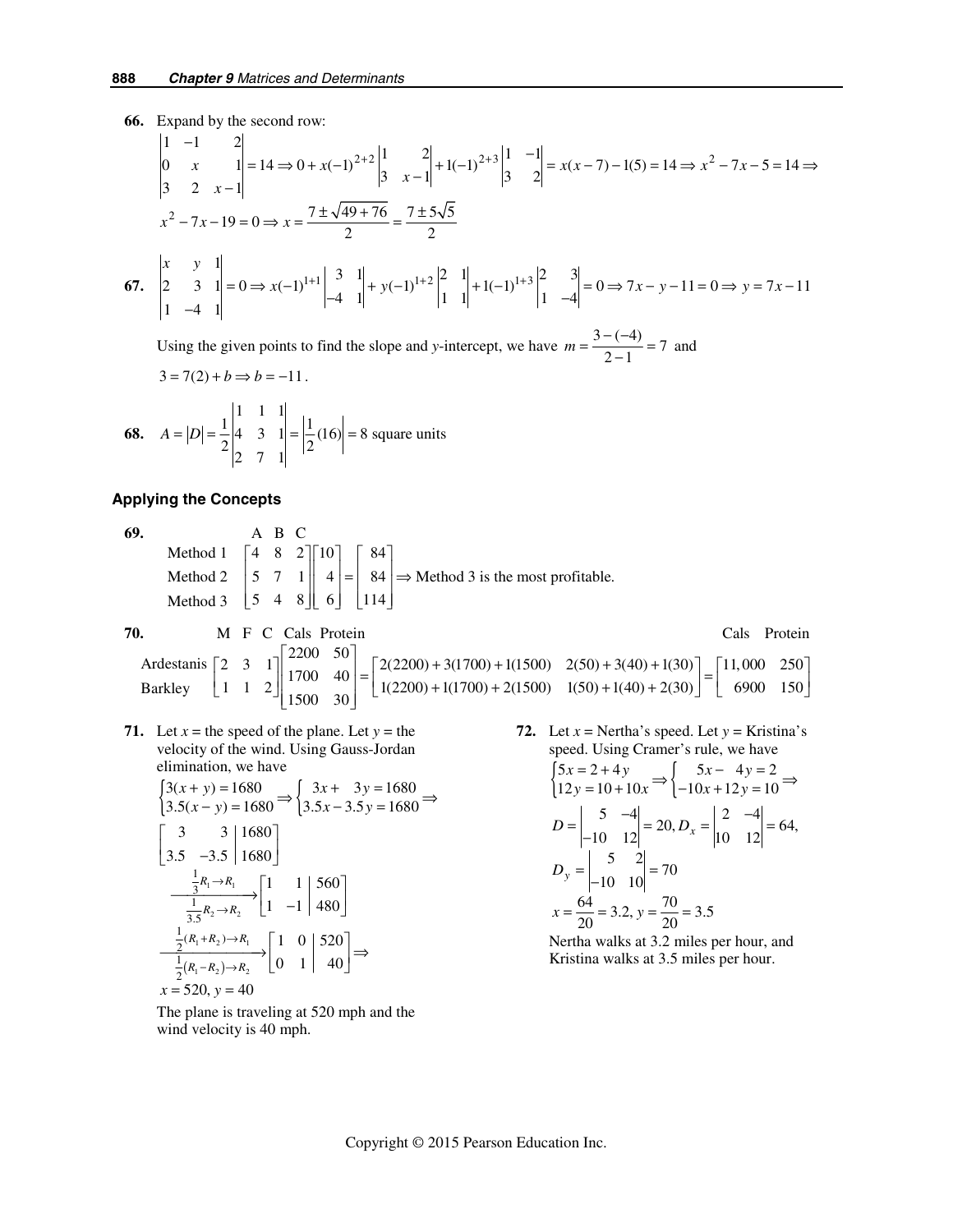**73.** Let  $x =$  Andrew's amount. Let  $y =$  Bonnie's amount. Let  $z =$  Chauncie's amount. Using Gaussian elimination, we have

$$
\begin{cases}\nx + y + z = 320 \\
x = 2z \n\end{cases}\n\Rightarrow\n\begin{cases}\nx + y + z = 320 \\
x - 2z = 0 \n\end{cases}\n\Rightarrow\n\begin{cases}\nx + y + z = 320 \\
x - 2z = 0 \n\end{cases}\n\Rightarrow\n\begin{cases}\n1 & -2 & -1 \\
1 & 0 & -2 \\
-1 & 1 & 1\n\end{cases}\n\end{cases}
$$
\n
$$
\begin{cases}\n1 & 1 & 1 \\
-20 & 1 & 3 \\
\frac{1}{2}(R_1 + R_3) \rightarrow R_3\n\end{cases}
$$
\n
$$
\begin{cases}\n1 & 1 & 1 \\
0 & 1 & 1\n\end{cases}\n\begin{cases}\n320 \\
320 \\
150\n\end{cases}
$$
\n
$$
\begin{cases}\n\frac{1}{2}(R_2 - R_3) \rightarrow R_3 \\
0 & 1 & 3\n\end{cases}
$$
\n
$$
\begin{cases}\n1 & 1 & 1 \\
0 & 1 & 3\n\end{cases}\n\begin{cases}\n320 \\
320\n\end{cases}\n\Rightarrow\n\begin{cases}\n0 & 0 & 1\n\end{cases}\n\begin{cases}\n85 \\
85\n\end{cases}
$$
\n $z = 85, y + 3(85) = 320 \Rightarrow y = 65$ \n $x + 65 + 85 = 320 \Rightarrow x = 170$ \n $\text{Andrew has $170, Bonnie has $65, and}$ \n $\text{Chauncie has $85.}$ 

**74.** Let  $x =$  the number of men. Let  $y =$  the number of women. Using Cramer's rule, we have

$$
\begin{vmatrix} 5 \\ 8 \\ 8 \end{vmatrix} y = x \qquad \Rightarrow \begin{cases} -8x + 5y = 0 \\ -11x + 7y = 4 \end{cases}
$$
  

$$
D = \begin{vmatrix} -8 & 5 \\ -11 & 7 \end{vmatrix} = -1, D_x = \begin{vmatrix} 0 & 5 \\ 4 & 7 \end{vmatrix} = -20,
$$
  

$$
D_y = \begin{vmatrix} -8 & 0 \\ -11 & 4 \end{vmatrix} = -32
$$
  

$$
x = \frac{-20}{-1} = 20, y = \frac{-32}{-1} = 32
$$

There were 20 men and 32 women.

**75.** Let  $x =$  the number of registered nurses. Let *y* = the number of licensed practical nurses. Let  $z =$  the number of nurse's aids. Using Gaussian elimination, we have

$$
\begin{cases}\n75x + 20y + 30z = 4850 \\
3x + 5y + 4z = 530 \implies \\
x + y + z = 130\n\end{cases}
$$
\n
$$
\begin{bmatrix}\n75 & 20 & 30 \\
3 & 5 & 4 \\
1 & 1 & 1\n\end{bmatrix}\n\begin{bmatrix}\n4850 \\
530 \\
1 & 1 & 1\n\end{bmatrix}
$$
\n
$$
\xrightarrow{R_1 \leftrightarrow R_3} \begin{bmatrix}\n1 & 1 & 1 \\
3 & 5 & 4 \\
75 & 20 & 30\n\end{bmatrix}\n\begin{bmatrix}\n130 \\
4850\n\end{bmatrix}
$$

$$
\frac{\frac{1}{2}(R_2 - 3R_1) \to R_2}{75R_1 - R_3 \to R_3} \begin{bmatrix} 1 & 1 & 1 & 1 & 130 \\ 0 & 1 & \frac{1}{2} & 70 \\ 0 & 55 & 45 & 4900 \end{bmatrix}
$$

$$
\xrightarrow{\frac{2}{35}(R_3 - 55R_2) \to R_3} \begin{bmatrix} 1 & 1 & 1 & 1 & 130 \\ 0 & 1 & \frac{1}{2} & 70 \\ 0 & 0 & 1 & 60 \end{bmatrix} \Rightarrow
$$

$$
z = 60, y + \frac{1}{2}(60) = 70 \Rightarrow y = 40,
$$

$$
x + 60 + 40 = 130 \Rightarrow 30
$$
There are 30 registered nurses, 40 licensed

practical nurses, and 60 nurses aides.

**76.** Let  $x =$  the medicine sales. Let  $y =$  the sales of nonmedical items. Let  $z =$  the sales of beer and cigarettes. Using Gauss-Jordan elimination

$$
\begin{cases}\nx + y + z = 18,500 \\
0.08y + 0.2z = 1020 \Rightarrow \begin{cases}\nx + y + z = 18,500 \\
8y + 20z = 102,000 \\
x - y - z = 3500\n\end{cases}\n\end{cases}
$$
\n
$$
\begin{bmatrix}\n1 & 1 & 1 \\
0 & 8 & 20 \\
1 & -1 & -1\n\end{bmatrix}\n\begin{bmatrix}\n18,500 \\
102,000 \\
3500\n\end{bmatrix}
$$
\n
$$
\begin{bmatrix}\n\frac{1}{2}(R_1 + R_3) \rightarrow R_1 \\
0 & 8 & 20 \\
1 & -1 & -1\n\end{bmatrix}\n\begin{bmatrix}\n1 & 0 & 0 \\
0 & 8 & 20 \\
102,000\n\end{bmatrix}\n\begin{bmatrix}\n11,000 \\
11,000\n\end{bmatrix}
$$
\n
$$
\begin{bmatrix}\nR_1 - R_3 \rightarrow R_3 \\
R_2 - 8R_3 \rightarrow R_3\n\end{bmatrix}\n\begin{bmatrix}\n1 & 0 & 0 \\
0 & 8 & 20 \\
0 & 1 & 1\n\end{bmatrix}\n\begin{bmatrix}\n10,00 \\
7500\n\end{bmatrix}
$$
\n
$$
\begin{bmatrix}\n\frac{1}{12}(R_2 - 8R_3) \rightarrow R_3 \\
0 & 8 & 20 \\
0 & 0 & 1\n\end{bmatrix}\n\begin{bmatrix}\n10,00 \\
1102,000 \\
0 & 1 & 3500\n\end{bmatrix}
$$
\n
$$
\begin{bmatrix}\n\frac{1}{8}(R_2 - 20R_3) \rightarrow R_2 \\
0 & 1 & 0 \\
0 & 0 & 1\n\end{bmatrix}\n\begin{bmatrix}\n1 & 0 & 0 \\
0 & 1 & 0 \\
0 & 0 & 1\n\end{bmatrix}\n\begin{bmatrix}\n11,000 \\
4000 \\
0 & 0 & 1\n\end{bmatrix}\n\Rightarrow x = 11,000, y = 4000, z = 3500
$$

 The medicine sales were \$11,000; the nonmedical sales were \$4000; the beer and cigarette sales were \$3500.

## **Chapter 9 Practice Test A**

1. 
$$
5 \times 4
$$
,  $a_{43} = 9$   
\n2. 
$$
\begin{bmatrix} 7 & -3 & 9 \\ -2 & 4 & 3 \\ 8 & -5 & 1 \end{bmatrix} \begin{bmatrix} 5 \\ -12 \\ -9 \end{bmatrix}
$$

Copyright © 2015 Pearson Education Inc.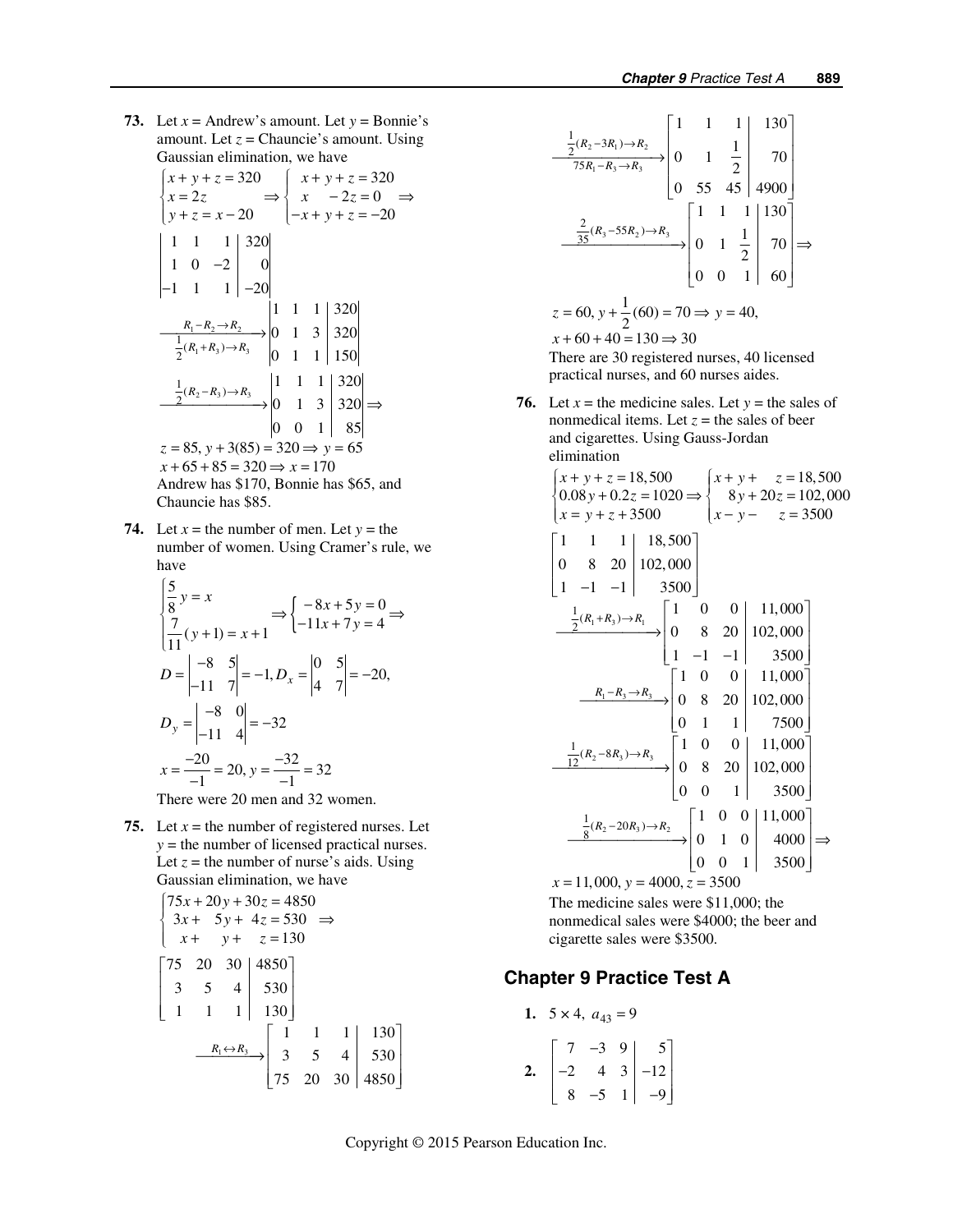3. 
$$
\begin{cases} 4x & -z = -3 \\ x + 3y & = 9 \\ 2x + 7y + 5z = 8 \end{cases}
$$

**4.**  $x - 5 = 5 \Rightarrow x = 10; y + 3 = 13 \Rightarrow y = 10; z = 0$ The solution is  $\{(10, 10, 0)\}.$ 

5. 
$$
\begin{cases} x + 2y + z = 6 \ 2x - y + 2z = -3 \ \end{cases} \Rightarrow \begin{bmatrix} 1 & 2 & 1 & 6 \ 1 & 1 & -1 & 7 \ 2 & -1 & 2 & -3 \ \end{bmatrix}
$$

$$
\xrightarrow[\frac{R_1 - R_2 \rightarrow R_2}{5^{(2R_1 - R_3) \rightarrow R_3}} \begin{bmatrix} 1 & 2 & 1 & 6 \ 0 & 1 & 2 & -1 \ 0 & 1 & 0 & 3 \ \end{bmatrix}
$$

$$
\xrightarrow[\frac{1}{2}(R_2 - R_3) \rightarrow R_3]{\frac{1}{2}(R_2 - R_3) \rightarrow R_3} \begin{bmatrix} 1 & 2 & 1 & 6 \ 0 & 1 & 0 & 3 \ 0 & 0 & 1 & -2 \ \end{bmatrix}
$$

$$
\xrightarrow[R_1 - R_3 \rightarrow R_1]{\frac{R_1 - R_3 \rightarrow R_1}{R_2 - 2R_3 \rightarrow R_2}} \begin{bmatrix} 1 & 2 & 0 & 8 \ 0 & 1 & 0 & 3 \ 0 & 0 & 1 & -2 \ \end{bmatrix}
$$

$$
\xrightarrow[R_1 - 2R_2 \rightarrow R_1]{\frac{R_1 - 2R_2 \rightarrow R_1}{R_2}} \begin{bmatrix} 1 & 0 & 0 & 2 \ 0 & 1 & 0 & 3 \ 0 & 0 & 1 & -2 \ \end{bmatrix}
$$

**The solution is**  $\{(2, 3, -2)\}.$ 

6. 
$$
\begin{cases} 2x + y - 4z = 6 \ -x + 3y - z = -2 \Rightarrow \begin{vmatrix} 2 & 1 & -4 \ -1 & 3 & -1 \ -2 & -6 & 2 \end{vmatrix} = 2 \end{cases}
$$
  
\n
$$
\frac{R_1 + 2R_2 \rightarrow R_2}{R_1 - R_3 \rightarrow R_3} \begin{bmatrix} 2 & 1 & -4 \ 0 & 7 & -6 \ 0 & 7 & -6 \end{bmatrix} = 2 \begin{bmatrix} 2 & 1 & -4 \ 0 & 7 & -6 \ 0 & 7 & -6 \end{bmatrix} = 2 \begin{bmatrix} 2 & 1 & -4 \ 0 & 7 & -6 \ 0 & 7 & -6 \end{bmatrix} = 2 \begin{bmatrix} 1 & 0 & -\frac{11}{7} & \frac{20}{7} \\ 0 & 0 & 0 & 0 \end{bmatrix}
$$
  
\n
$$
\frac{\frac{1}{14}(7R_1 - R_2) \rightarrow R_1}{R_2 - R_3 \rightarrow R_3} \begin{bmatrix} 1 & 0 & -\frac{11}{7} & \frac{20}{7} \\ 0 & 7 & -6 & 2 \\ 0 & 0 & 0 & 0 \end{bmatrix}
$$
  
\n
$$
x - \frac{11}{7}z = \frac{20}{7} \Rightarrow x = \frac{11}{7}z + \frac{20}{7}
$$
  
\n
$$
y - \frac{6}{7}z = \frac{2}{7} \Rightarrow y = \frac{6}{7}z + \frac{2}{7}
$$
  
\nThe solution is 
$$
\left\{ \left( \frac{11}{7}z + \frac{20}{7}, \frac{6}{7}z + \frac{2}{7}, z \right) \right\}.
$$

7. 
$$
A - B = \begin{bmatrix} 5 & -2 \\ 4 & 0 \\ 7 & 6 \end{bmatrix} - \begin{bmatrix} -3 & -1 \\ 0 & -8 \\ -4 & 6 \end{bmatrix} = \begin{bmatrix} 8 & -1 \\ 4 & 8 \\ 11 & 0 \end{bmatrix}
$$
  
8.  $AB = \begin{bmatrix} 3 & -7 & 2 \end{bmatrix} \begin{bmatrix} 0 \\ 1 \\ 4 \end{bmatrix} = \begin{bmatrix} 3(0) - 7(1) + 2(4) \end{bmatrix} = \begin{bmatrix} 1 \end{bmatrix}$ 

 **9.** The product *AB* is not defined.

10. 
$$
2A = 2\begin{bmatrix} -3 & 1 & 0 \ 5 & 7 & 2 \end{bmatrix} = \begin{bmatrix} -6 & 2 & 0 \ 10 & 14 & 4 \end{bmatrix}
$$
  
\n11.  $A + BA = \begin{bmatrix} -3 & 1 & 0 \ 5 & 7 & 2 \end{bmatrix} + \begin{bmatrix} -1 & 4 \ 8 & 2 \end{bmatrix} \begin{bmatrix} -3 & 1 & 0 \ 5 & 7 & 2 \end{bmatrix}$   
\n $= \begin{bmatrix} -3 & 1 & 0 \ 5 & 7 & 2 \end{bmatrix} + \begin{bmatrix} 23 & 27 & 8 \ 14 & 22 & 4 \end{bmatrix}$   
\n $= \begin{bmatrix} 20 & 28 & 8 \ -9 & 29 & 6 \end{bmatrix}$   
\n12.  $C^2 = \begin{bmatrix} 1 & 5 \ 0 & 4 \end{bmatrix} \begin{bmatrix} 1 & 5 \ 0 & 4 \end{bmatrix} = \begin{bmatrix} 1 & 25 \ 0 & 16 \end{bmatrix}$   
\n13.  $C^{-1} = \begin{bmatrix} 1 & 5 \ 0 & 4 \end{bmatrix} = \frac{1}{4} \begin{bmatrix} 4 & -5 \ 0 & 1 \end{bmatrix} = \begin{bmatrix} 1 & -\frac{5}{4} \ 0 & \frac{1}{4} \end{bmatrix}$   
\n14.  $\begin{bmatrix} 2 & 1 & 3 \ 1 & 2 & -1 \ 3 & 1 & 5 \end{bmatrix}^{-1} = \begin{bmatrix} 2 & 1 & 3 \ 1 & 2 & -1 \ 3 & 1 & 5 \end{bmatrix} \begin{bmatrix} 1 & 0 & 0 \ 0 & 1 & 0 \ 3 & 1 & 5 \end{bmatrix}$   
\n $\frac{R_1 \leftrightarrow R_2}{3R_1 - R_3 \rightarrow R_3}$   
\n $\frac{2R_1 - R_2 \rightarrow R_2}{3R_1 - R_3 \rightarrow R_3}$   
\n $\begin{bmatrix} 1 & 2 & -1 \ 0 & 3 & -5 \ 0 & 5 & -8 \end{bmatrix} = \begin{bmatrix} 1 & 0 & 1 & 0 \ 1 & 2 & 0 \ 0 & 5 & -8 \end{bmatrix}$   
\n $\frac{$ 

(*continued on next page*)

 $\begin{bmatrix} 0 & 0 & 1 & 5 & -1 & -3 \end{bmatrix}$ 

Copyright © 2015 Pearson Education Inc.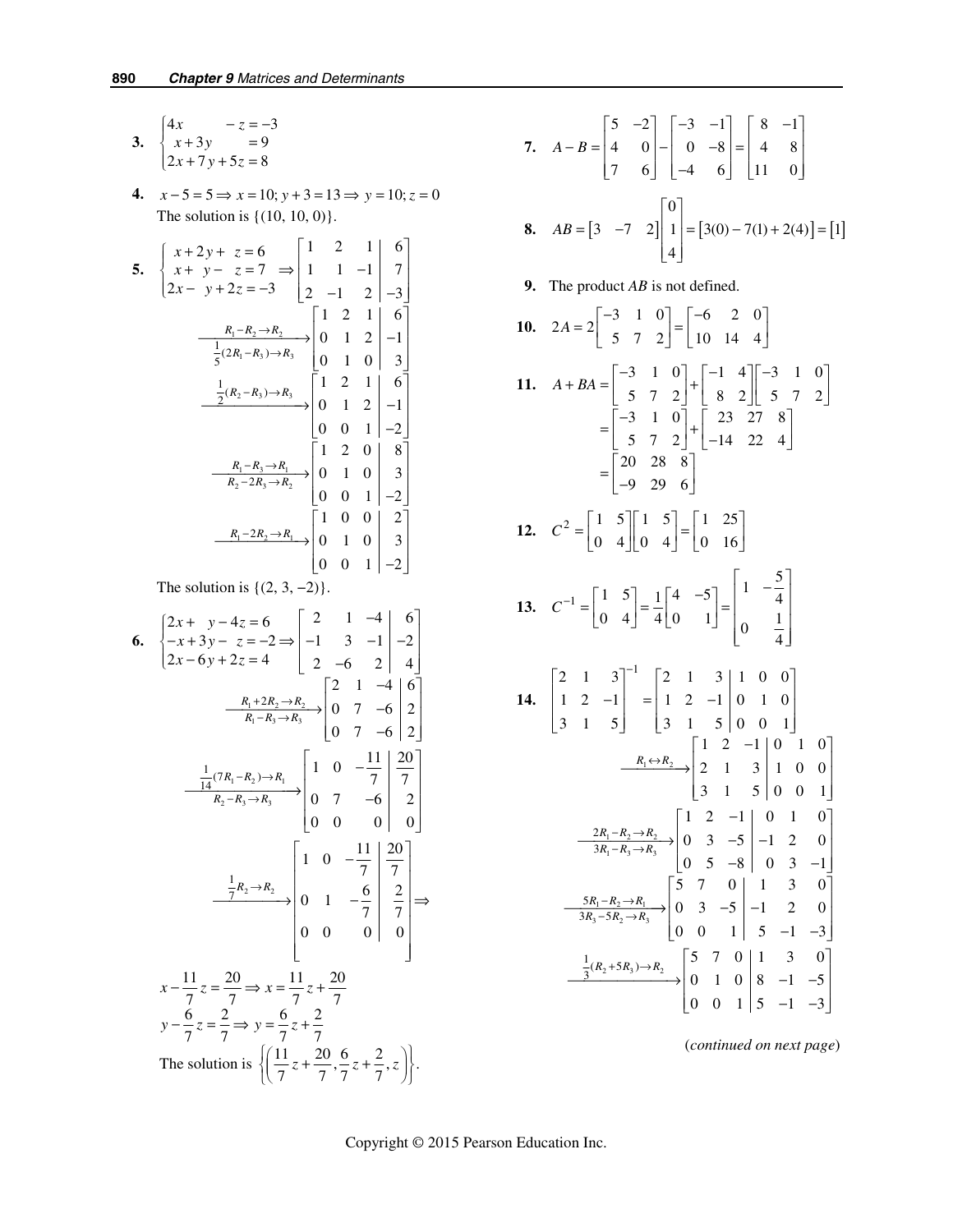(*continued*)

$$
\frac{\frac{1}{5}(R_1 - 7R_2) \rightarrow R_1}{2 \text{ of } 1} \begin{bmatrix} 1 & 0 & 0 & -11 & 2 & 7 \\ 0 & 1 & 0 & 8 & -1 & -5 \\ 0 & 0 & 1 & 5 & -1 & -3 \end{bmatrix}
$$
  
\n
$$
\begin{bmatrix} 2 & 1 & 3 \\ 1 & 2 & -1 \\ 3 & 1 & 5 \end{bmatrix}^{-1} = \begin{bmatrix} -11 & 2 & 7 \\ 8 & -1 & -5 \\ 5 & -1 & -3 \end{bmatrix}
$$
  
\n15. 
$$
\begin{bmatrix} 5 & 2 \\ 3 & 1 \end{bmatrix} \begin{bmatrix} x \\ y \end{bmatrix} = \begin{bmatrix} 32 \\ 18 \end{bmatrix}
$$
  
\n16. 
$$
\begin{bmatrix} 12x - 3y = 5 \\ -2x + 7y = -9 \\ -2x + 7y = -9 \end{bmatrix}
$$
  
\n17. 
$$
\begin{bmatrix} 1 & 5 & -2 \\ 4 & -2 & 7 \end{bmatrix} - 5X = 2 \begin{bmatrix} 2 & 5 & -11 \\ 18 & 8 & 11 \end{bmatrix} \Rightarrow
$$
  
\n
$$
\begin{bmatrix} 1 & 5 & -2 \\ 4 & -2 & 7 \end{bmatrix} - 5X = \begin{bmatrix} 4 & 10 & -22 \\ 36 & 16 & 22 \end{bmatrix} \Rightarrow
$$
  
\n
$$
\begin{bmatrix} -3 & -5 & 20 \\ -32 & -18 & -15 \end{bmatrix} = 5X \Rightarrow
$$
  
\n
$$
\begin{bmatrix} -3 & -1 & 4 \\ -3 & -1 & 4 \\ -3 & -5 & -3 \end{bmatrix} = X
$$
  
\n18. 
$$
\begin{bmatrix} \frac{1}{2} & -\frac{1}{4} \\ \frac{1}{1} & \frac{3}{2} \end{bmatrix} = \left(\frac{1}{2}\right)\left(\frac{3}{4}\right) - \left(-\frac{1}{4}\right)\left(\frac{1}{2}\right) = \frac{1}{2}
$$

$$
\begin{vmatrix} 1 & 3 \\ 2 & 4 \end{vmatrix} - \left(\frac{7}{2}\right)
$$

**19.** Expand by the second row:  $\begin{vmatrix} 1 & 2 & 5 \end{vmatrix}$ 

$$
\begin{vmatrix} 1 & 3 & 3 \ 2 & 0 & 10 \ -3 & 1 & -15 \ \end{vmatrix}
$$
  
= 2(-1)<sup>2+1</sup>  $\begin{vmatrix} 3 & 5 \ 1 & -15 \ \end{vmatrix}$  + 0 + 10(-1)<sup>2+3</sup>  $\begin{vmatrix} 1 & 3 \ -3 & 1 \ \end{vmatrix}$   
= -2(-50) -10(10) = 0

20. 
$$
\begin{cases} 2x - y + z = 3 \\ x + y + z = 6 \Rightarrow D = \begin{vmatrix} 2 & -1 & 1 \\ 1 & 1 & 1 \\ 4x + 3y - 2z = 4 \end{vmatrix} \\ 2x - y + z = 3 \Rightarrow D = \begin{vmatrix} 2 & -1 & 1 \\ 1 & 1 & 1 \\ 4 & 3 & -2 \end{vmatrix} \\ D_x = \begin{vmatrix} 3 & -1 & 1 \\ 6 & 1 & 1 \\ 4 & 3 & -2 \end{vmatrix}, D_y = \begin{vmatrix} 2 & 3 & 1 \\ 1 & 6 & 1 \\ 4 & 4 & -2 \end{vmatrix}
$$



## **Chapter 9 Practice Test B**

- **1.** D **2.** D **3.** D
- **4.**  $x+3=9$  ⇒  $x=6$ ;  $y+4=2$  ⇒  $y=-2$ ;  $z=3$ The answer is C.

5. 
$$
\begin{cases} 2x + y = 15 \ 2y + z = 25 \Rightarrow \begin{bmatrix} 2 & 1 & 0 \\ 0 & 2 & 1 \\ 2z + x = 26 \end{bmatrix} \begin{bmatrix} 15 \\ 25 \\ 1 & 0 & 2 \end{bmatrix}
$$

$$
\xrightarrow[R_1 - 2R_3 \rightarrow R_3 \rightarrow \begin{bmatrix} 2 & 1 & 0 \\ 0 & 2 & 1 \\ 0 & 1 & -4 \end{bmatrix} \begin{bmatrix} 15 \\ 25 \\ -37 \end{bmatrix}
$$

$$
\xrightarrow{\frac{1}{9}(R_2 - 2R_3) \rightarrow R_3} \begin{bmatrix} 2 & 1 & 0 \\ 0 & 2 & 1 \\ 0 & 0 & 1 \end{bmatrix} \begin{bmatrix} 15 \\ 25 \\ 25 \end{bmatrix} \Rightarrow z = 11
$$

The answer is C.

6. 
$$
\begin{cases} 2x + y = 17 \ x + 2z = 15 \Rightarrow \begin{bmatrix} 2 & 1 & 0 & |17 \ 0 & 1 & 2 & |15 \ 1 & 0 & 1 & |9 \end{bmatrix} \\ \frac{2R_3 - R_1 \rightarrow R_3}{\sqrt{2R_3 - R_1 \rightarrow R_3}} & \begin{bmatrix} 2 & 1 & 0 & |17 \ 0 & 1 & 2 & |15 \ 0 & -1 & 2 & |1 \end{bmatrix} \\ \frac{\frac{1}{2}(R_1 + R_3) \rightarrow R_1}{\frac{1}{4}(R_2 + R_3) \rightarrow R_3} & \begin{bmatrix} 1 & 0 & 1 & |9 \ 0 & 1 & 2 & |15 \ 0 & 0 & 1 & |4 \end{bmatrix} \\ \frac{R_1 - R_3 \rightarrow R_1}{R_2 - 2R_3 \rightarrow R_2} & \begin{bmatrix} 1 & 0 & 0 & |5 \ 0 & 1 & 0 & |7 \ 0 & 0 & 1 & |4 \end{bmatrix} \\ x = 5, y = 7, z = 4 \Rightarrow 4(5) + 3(7) + 4 = 45 \text{ The answer is D.} \end{cases}
$$

Copyright © 2015 Pearson Education Inc.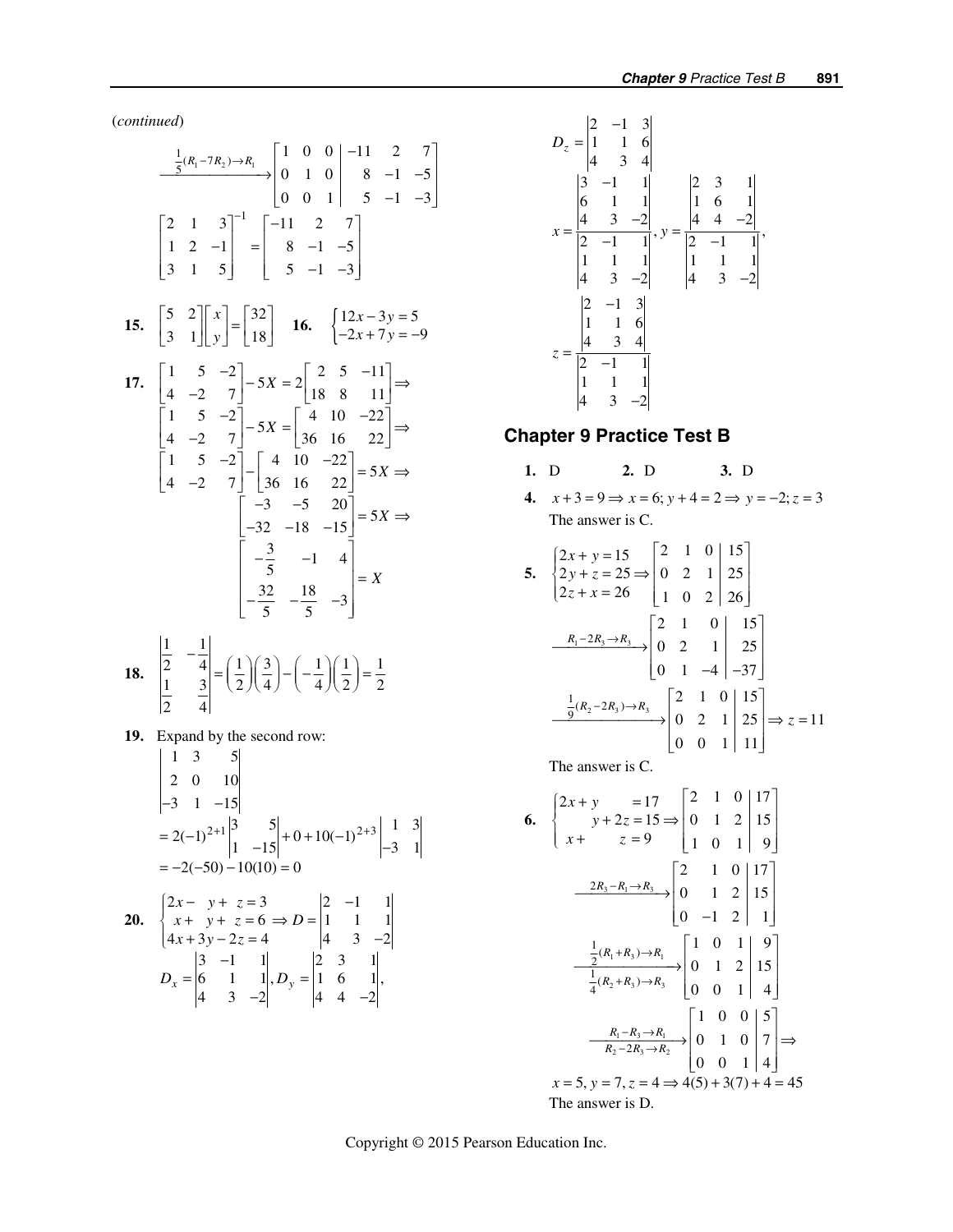7. 
$$
\begin{bmatrix} -1 & 4 \ 0 & 4 \ 8 & -4 \end{bmatrix} = \begin{bmatrix} 7 & 2 \ 17 & 4 \ 2 & 2 \end{bmatrix} = \begin{bmatrix} -8 & 2 \ -17 & 0 \ 6 & -6 \end{bmatrix}
$$
  
\n7. The answer is C.  
\n8.  $AB = \begin{bmatrix} -8 & 2 & 9 \end{bmatrix} \begin{bmatrix} 3 \ 0 \ -3 \end{bmatrix} = \begin{bmatrix} -8(3) + 2(0) + 9(-3) \end{bmatrix}$   
\n $= \begin{bmatrix} -51 \end{bmatrix}$ . The answer is B.  
\n9. *AB* is not defined. The answer is A.  
\n10.  $2A = 2 \begin{bmatrix} 2 & 1 & -3 \ -5 & 2 & 1 \end{bmatrix} = \begin{bmatrix} 4 & 2 & -6 \ -10 & 4 & 2 \end{bmatrix}$   
\nThe answer is B.  
\n11.  $A + BA = \begin{bmatrix} 2 & 1 & -3 \ -5 & 2 & 1 \end{bmatrix} + \begin{bmatrix} -3 & 7 \ 2 & 4 \end{bmatrix} \begin{bmatrix} 2 & 1 & -3 \ -5 & 2 & 1 \end{bmatrix} = \begin{bmatrix} -3 & 2 & 1 \ -5 & 2 & 1 \end{bmatrix} + \begin{bmatrix} -41 & 11 & 16 \ -16 & 10 & -2 \end{bmatrix} = \begin{bmatrix} -39 & 12 & 13 \ -5 & 2 & 1 \end{bmatrix}$   
\nThe answer is C.  
\n12.  $C^2 = \begin{bmatrix} 5 & 4 \ 1 & 0 \end{bmatrix} \begin{bmatrix} 5 & 4 \ 1 & 0 \end{bmatrix} = \begin{bmatrix} 29 & 20 \ 5 & 4 \end{bmatrix}$   
\nThe answer is C.  
\n13.  $C^{-1} = \begin{bmatrix} 5 & 4 \ 1 & 0 \end{bmatrix}^{-1} = -\frac{1}{4} \begin{bmatrix} 0 & -4 \ -1 & 5 \end{bmatrix} = \begin{bmatrix} 0 & 1 \ 1 & -5 \ 4 & -5 \end{bmatrix}$   
\nThe answer is B.  
\n14.  $\begin{bmatrix} 1 & 0 & 0 \ 2 & 1 & 0 \ 3 & -4 & 1$ 

 **15.** A **16.** A

The answer is D.

 $3 \quad -4 \quad 1 \mid -11 \quad 4 \quad 1$ 

 $\begin{bmatrix} 3 & -4 & 1 \end{bmatrix}$   $\begin{bmatrix} -11 & 4 & 1 \end{bmatrix}$ 

17. 
$$
\begin{bmatrix} -2 & -3 & 1 \\ -5 & 3 & -2 \end{bmatrix} - 3X = -5 \begin{bmatrix} -1 & -2 & -1 \\ 1 & 0 & 1 \end{bmatrix} \Rightarrow
$$
  
\n $\begin{bmatrix} -2 & -3 & 1 \\ -5 & 3 & -2 \end{bmatrix} - 3X = \begin{bmatrix} 5 & 10 & 5 \\ -5 & 0 & -5 \end{bmatrix} \Rightarrow$   
\n $\begin{bmatrix} -2 & -3 & 1 \\ -5 & 3 & -2 \end{bmatrix} - \begin{bmatrix} 5 & 10 & 5 \\ -5 & 0 & -5 \end{bmatrix} = 3X \Rightarrow$   
\n $3X = \begin{bmatrix} -7 & -13 & -4 \\ 0 & 3 & 3 \end{bmatrix} \Rightarrow$   
\n $X = \begin{bmatrix} -\frac{7}{3} & -\frac{13}{3} & -\frac{4}{3} \\ 0 & 1 & 1 \end{bmatrix}$   
\nThe answer is B.  
\n18.  $\begin{bmatrix} -8 & 5 \\ -4 & -1 \end{bmatrix} = (-8)(-1) - 5(-4) = 28$   
\nThe answer is D.  
\n19.  $\begin{vmatrix} 2 & 3 & -2 \\ 3 & 0 & -3 \\ -3 & 0 & -5 \end{vmatrix} = 3(-1)^{1+2} \begin{vmatrix} 3 & -3 \\ -3 & -5 \end{vmatrix} = -3(-24) = 72$ 

$$
\begin{vmatrix} 3 & 0 & -3 \\ -3 & 0 & -5 \end{vmatrix} = 3(-1) \qquad \begin{vmatrix} -3 & -5 \end{vmatrix} = -3(-24)
$$
  
The answer is C.

20. 
$$
\begin{cases} x+y+z=-6 \ x-y+3z=-22 \Rightarrow D = \begin{vmatrix} 1 & 1 & 1 \ 1 & -1 & 3 \ 2 & 1 & 1 \end{vmatrix} = 4 \\ 2x+y+z=-10 \end{cases}
$$
  
\n
$$
D_x = \begin{vmatrix} -6 & 1 & 1 \ -22 & -1 & 3 \ -10 & 1 & 1 \end{vmatrix} = -16, D_y = \begin{vmatrix} 1 & -6 & 1 \ 1 & -22 & 3 \ 2 & -10 & 1 \end{vmatrix} = 12
$$
  
\n
$$
D_z = \begin{vmatrix} 1 & 1 & -6 \ 1 & -1 & -22 \ 2 & 1 & -10 \ \end{vmatrix} = -20
$$
  
\n
$$
x = \frac{-16}{4} = -4, y = \frac{12}{4} = 3, z = \frac{-20}{4} = -5
$$
  
\nThe answer is B.

## **Cumulative Review Exercises (Chapters P−9)**

- 1.  $\sqrt{(-1-2)^2 + (y-(-3))^2}$  $2 - 25 \rightarrow x^2$  $(-1-2)^{2} + (y-(-3))^{2} = 5$  $9 + (y + 3)^2 = 25 \implies y^2 + 6y - 7 = 0$  $(y+7)(y-1) = 0 \implies y = -7$  or  $y = 1$ *y*  $y+3)^2 = 25 \Rightarrow y^2 + 6y$  $y+7$  $(y-1) = 0 \Rightarrow y = -7$  or y  $(-1-2)^{2} + (y-(-3))^{2} = 5 \implies$  $+(y+3)^2 = 25 \Rightarrow y^2 + 6y - 7 = 0 \Rightarrow$  $+7$ )(y-1) = 0  $\Rightarrow$  y = -7 or y =
- 2.  $rac{4}{x-1} \frac{3}{x+2} = \frac{18}{(x+2)(x-1)}$  $4(x+2)-3(x-1) = 18 \Rightarrow x+11 = 18 \Rightarrow x = 7$  $x-1$   $x+2$   $(x+2)(x)$  $(x+2)-3(x-1)=18 \Rightarrow x+11=18 \Rightarrow x$  $\frac{1}{-1} - \frac{5}{x+2} = \frac{16}{(x+2)(x-1)} \Rightarrow$  $+ 2) - 3(x-1) = 18 \Rightarrow x+11 = 18 \Rightarrow x=$
- **3.**  $|2x-5| = 3 \Rightarrow 2x-5 = 3$  or  $2x-5 = -3 \Rightarrow$  $x = 4$  or  $x = 1$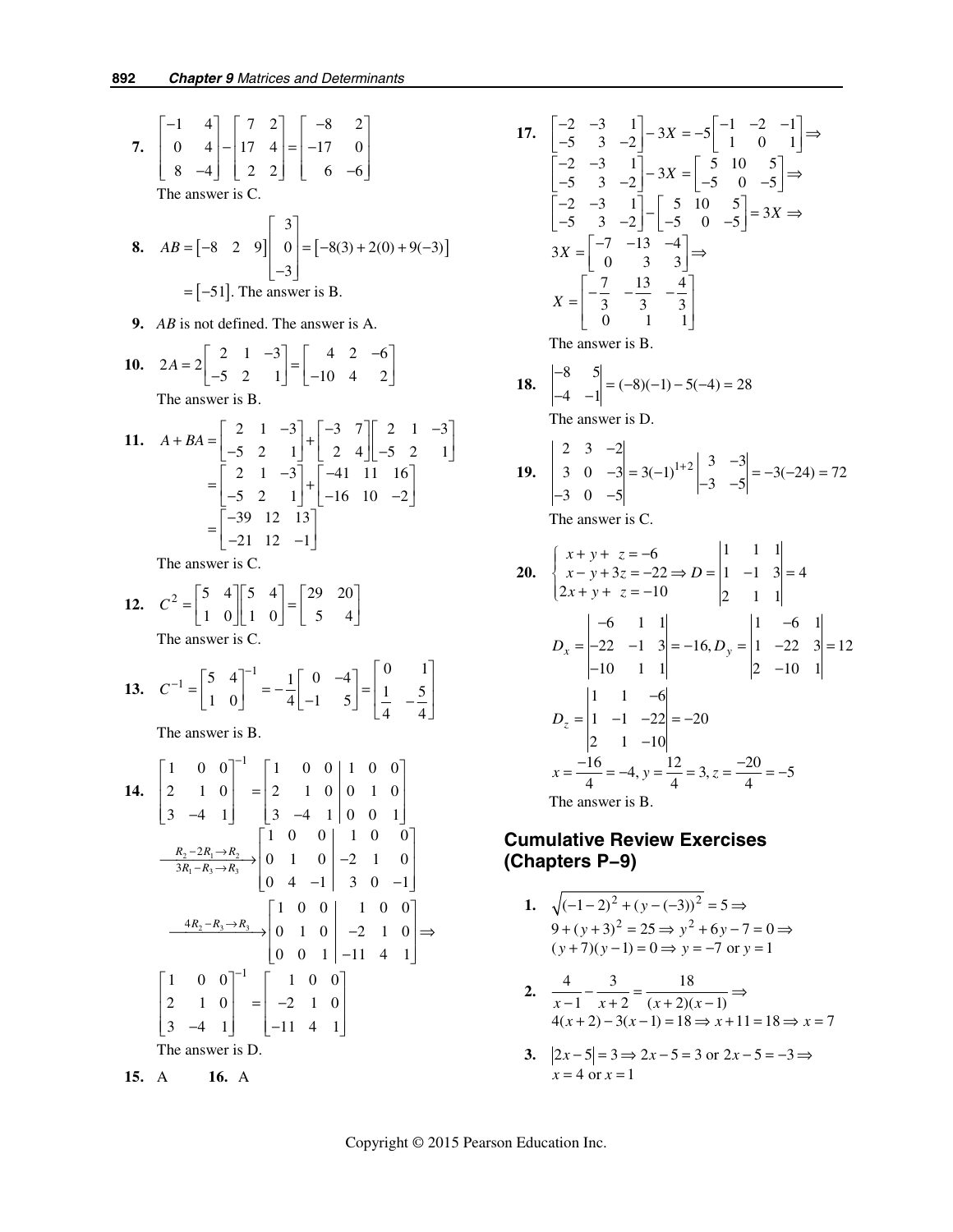4. 
$$
4x^2 = 8x - 13 \Rightarrow 4x^2 - 8x + 13 = 0 \Rightarrow
$$
  

$$
x = \frac{8 \pm \sqrt{64 - 4(4)(13)}}{2(4)} = \frac{8 \pm \sqrt{-144}}{8} = 1 \pm \frac{3}{2}i
$$

- **5.**   $\left(\frac{3x-1}{x+5}\right)^2 - 3\left(\frac{3x-1}{x+5}\right) - 28 = 0$ Let  $u = \frac{3x-1}{x+5}$ . Then we have  $u^2 - 3u - 28 = 0$  $(u+4)(u-7) = 0 \implies u = -4 \text{ or } u = 7$  $(x-1)^2$   $2(x-1)^2$  $\left(\frac{3x-1}{x+5}\right)^2 - 3\left(\frac{3x-1}{x+5}\right) - 28 =$  $u = \frac{3x-1}{x+5}$ . Then we have  $u^2 - 3u - 28 = 0 \Rightarrow$  $\frac{3x-1}{x+5} = -4 \implies 3x - 1 = -4x - 20 \implies x = -\frac{19}{7}$  $\frac{3x-1}{x+5} = 7 \Rightarrow 3x-1 = 7x+35 \Rightarrow x = -9$ The solution is  $\left\{-\frac{19}{7}, -9\right\}.$  $\frac{3x-1}{x+5} = -4 \implies 3x - 1 = -4x - 20 \implies x = \frac{3x-1}{x+5}$  = 7  $\Rightarrow$  3x - 1 = 7x + 35  $\Rightarrow$  x = -
- **6.**  $\log_2 |x| + \log_2 |x + 6| = 4 \implies$  $\log_2(|x| \cdot |x+6|) = 4 \Rightarrow 2^4 = |x^2+6x| \Rightarrow$  $x^{2} + 6x = 16$  or  $x^{2} + 6x = -16$  $x^2 + 6x - 16 = 0 \Rightarrow (x+8)(x-2) = 0 \Rightarrow$  $x = -8$  or  $x = 2$  $x^2 + 6x + 16 = 0 \implies$  $x = \frac{-6 \pm \sqrt{36 - 64}}{2} = -3 \pm i\sqrt{7}$  (reject this) The solution is  $\{-8, 2\}$ .
	- **7.** Solve  $x + 2 = 0 \Rightarrow x = -2$  and  $2x-1=0 \Rightarrow x=\frac{1}{2}$ . The intervals to be tested are  $(-\infty, -2), \left(-2, \frac{1}{2}\right), \text{ and } \left(\frac{1}{2}, \infty\right).$

| Interval        | Test<br>point | Value of<br>$x + 2$<br>$2x - 1$                                             | Result |
|-----------------|---------------|-----------------------------------------------------------------------------|--------|
| $(-\infty, -2)$ | $-3$          | 1/7                                                                         |        |
| $(-2,1/2)$      |               | $-2$                                                                        |        |
| $(1/2,\infty)$  |               |                                                                             |        |
|                 |               | The solution set is $(-\infty, -2) \cup \left(\frac{1}{2}, \infty\right)$ . |        |

- **8.** Solve the associated equation:
	- $x^2 7x + 6 = 0 \implies (x 6)(x 1) = 0 \implies x = 6$ or  $x = 1$ . The intervals are  $(-\infty, 1]$ , [1, 6], and  $[6, \infty)$ .

| Interval      | Test<br>point | Value of<br>$x^2 - 7x + 6$ | Result |
|---------------|---------------|----------------------------|--------|
| $(-\infty,1]$ |               |                            |        |
| [1, 6]        |               |                            |        |
| $(6, \infty)$ |               |                            |        |

The solution set is  $[1,6]$ .

- **9.** The factors of the constant term are  $\{\pm 1, \pm 3\}$ . The factors of the leading coefficient are  $\{\pm 1, \pm 2, \pm 4\}$ . The possible rational zeros are  $\left\{\pm 1, \pm \frac{1}{2}, \pm \frac{1}{4}, \pm 3, \pm \frac{3}{2}, \pm \frac{3}{4}\right\}.$
- **10.** Using synthetic division, we have

$$
\begin{array}{c|cc}\n\frac{1}{2} & 4 & 8 & -11 & 3\\
& & 2 & 5 & -3\\
\hline\n& 4 & 10 & -6 & 0\n\end{array}
$$
\n
$$
4x^3 + 8x^2 - 11x + 3 = \left(x - \frac{1}{2}\right)\left(4x^2 + 10x - 6\right)
$$

The zeros of the depressed function

 $4x<sup>2</sup> + 10x - 6$  are also zeros of the original function.

$$
4x2 + 10x - 6 = 0 \Rightarrow 2(x+3)(2x-1) = 0 \Rightarrow
$$
  
x = -3 or x =  $\frac{1}{2}$ .  
So  $\frac{1}{2}$  is a zero of multiplicity 2.

- 11.  $h = kr^3 \Rightarrow 10,125 = k(15^3) \Rightarrow k = 3$  $h = 3(20^3) = 24,000$  horsepower
- 12. Let  $x =$  the number of acres to be annexed. Then  $0.12(400 + x) = 0.02(400) + 0.2x \implies$  $48 + 0.12x = 8 + 0.2x \implies x = 500$  square miles
- **13.** Using substitution, we have

 $\begin{cases} 3x + y = 2 \\ 4x + 5y = -1 \end{cases} \Rightarrow y = -3x + 2$  $4x + 5(-3x + 2) = -1 \implies -11x + 10 = -1 \implies$  $x = 1$ ;  $y = -3(1) + 2 = -1$ The solution is  $\{(1, -1)\}.$